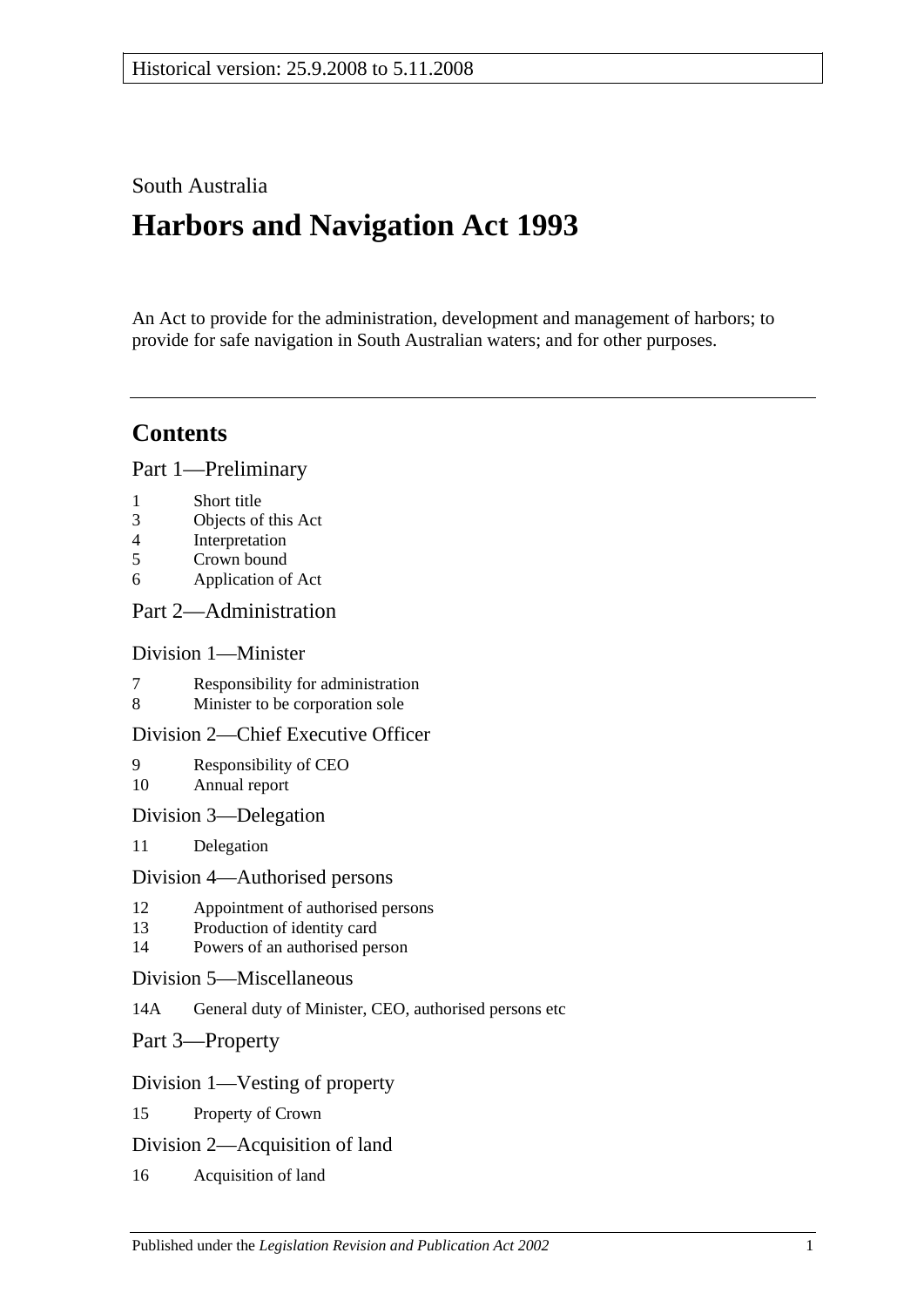- [Division 3—Resumption of land](#page-14-5)
- 17 [Resumption](#page-14-6)
- [Division 4—Care, control and management of property](#page-15-0)
- 18 [Care, control and management of property](#page-15-1)
- 18A [By-laws](#page-15-2)
- [Division 5—Dealings with property](#page-16-0)
- 19 [Power to grant leases and licences over land](#page-16-1)
- [Division 6—Rateability of land](#page-16-2)
- 20 [Rateability of land](#page-16-3)
- [Division 7—Damage to property](#page-16-4)
- 21 [Liability for damage](#page-16-5)

## [Part 4—General powers to protect navigation and to restrict use of waters](#page-18-0)

## [Division 1—Navigational aids](#page-18-1)

- 22 [Control of navigational aids](#page-18-2)
- 23 [Establishment of navigational aids](#page-18-3)
- 24 [Interference with navigational aids](#page-18-4)

#### [Division 2—Clearance of wrecks](#page-19-0)

25 [Clearance of wrecks etc](#page-19-1)

## [Division 3—Restrictions on use of waters](#page-19-2)

- 26 [Licences for aquatic activities](#page-19-3)
- 27 [Restricted areas](#page-20-0)
- [Part 5—Harbors and ports](#page-22-0)

# [Division 1—Control and management of harbors and ports](#page-22-1)

- 28 [Control and management of harbors](#page-22-2)
- 28A [Power to assign control and management of ports](#page-22-3)
- 28B [Port operating agreements](#page-22-4)
- 28C [General responsibility of port operator](#page-23-0)
- 28D [Variation of port operating agreement](#page-23-1)
- 28E [Agreements to be tabled in Parliament](#page-23-2)
- 28F [Power to deal with non-compliance](#page-23-3)
- 28G [Power to appoint manager](#page-24-0)
- 28H [Powers of the manager](#page-24-1)

#### [Division 2—Port management officers](#page-25-0)

29 [Port management officers](#page-25-1)

## [Division 2A—Operational powers](#page-25-2)

- 29A [Interpretation](#page-25-3)
- 29B [Power of direction](#page-25-4)
- 29C [Power to board vessel](#page-26-0)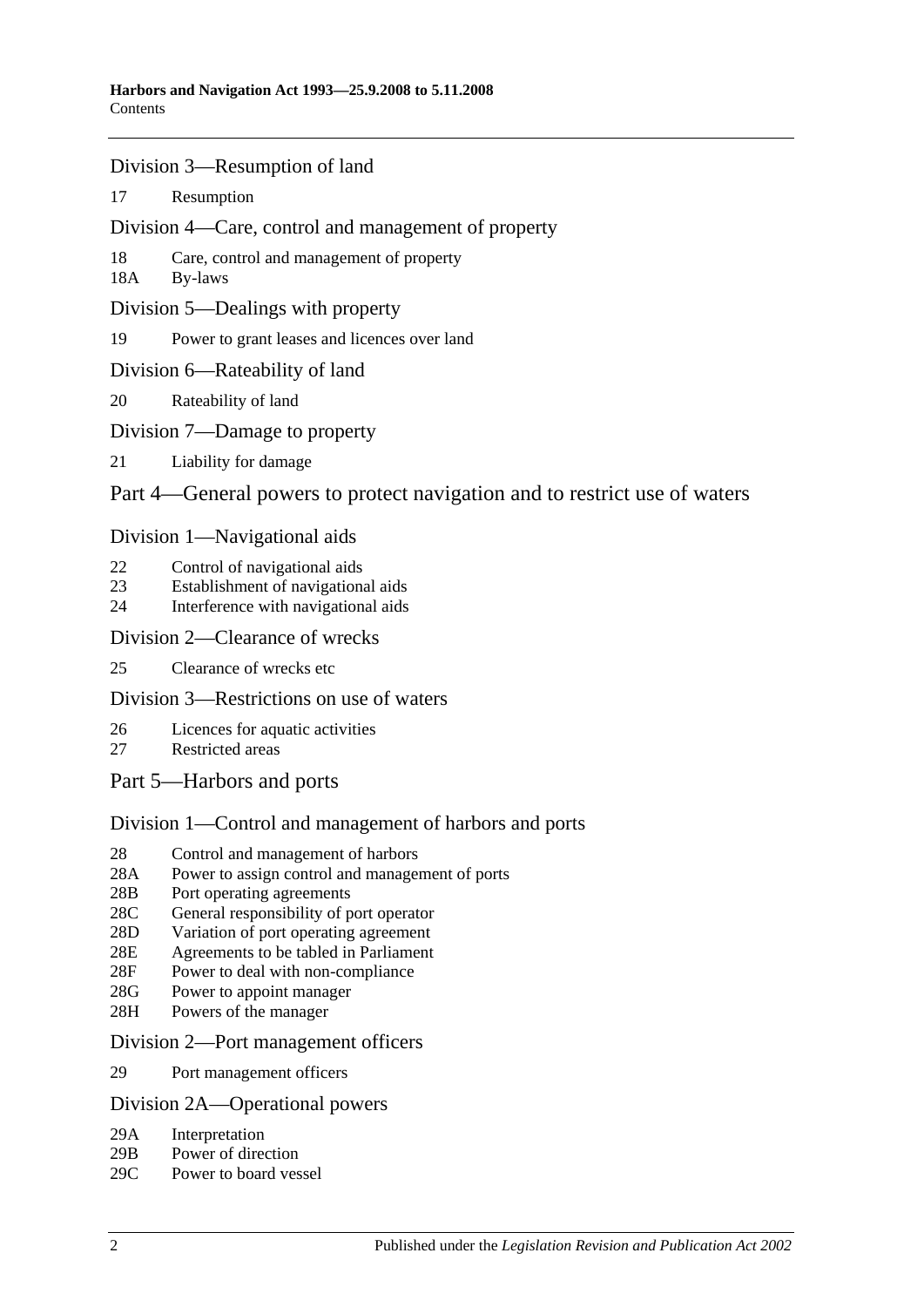#### [Division 3—Harbor improvement work](#page-26-1)

- 30 [Dredging or other similar work](#page-26-2)
- 30A [Development of harbors and maritime facilities](#page-26-3)
- 30B Application of *[Development Act](#page-27-0) 1993*

#### [Division 4—Harbor charges etc](#page-27-1)

- 31 [Power to fix charges](#page-27-2)
- 31A Power to waive [or reduce charges](#page-27-3)
- 31B [Charges in respect of goods](#page-27-4)
- 31C [Charges in respect of vessels](#page-28-0)
- 31D [Power to prevent use of harbor or port facilities](#page-28-1)

#### [Part 5A—Pilotage](#page-30-0)

- 33 [Licensing of pilots](#page-30-1)
- 34 [Pilotage exemption certificate](#page-30-2)
- 35 [Compulsory pilotage](#page-31-0)
- 36 [Duties and immunities of pilots](#page-31-1)

#### [Part 6—Crewing](#page-32-0)

#### [Division 1—Application of this Part](#page-32-1)

37 [Vessels to which this Part applies](#page-32-2)

#### [Division 2—Obligation to have adequate crew](#page-32-3)

- 38 [Obligation to have adequate crew](#page-32-4)
- 39 [Exemptions](#page-32-5)

#### [Division 3—State Crewing Committee](#page-32-6)

- 39A [Interpretation](#page-32-7)
- 40 [State Crewing Committee](#page-33-0)
- 41 [Nomination of members by owner](#page-33-1)
- 42 [Conditions of office](#page-34-0)
- 42A [Vacancies or defects in appointment of members](#page-34-1)

#### [Division 4—Procedures and powers of Committee](#page-34-2)

- 43 [Procedures at meetings](#page-34-3)
- 44 [Power to obtain information](#page-35-0)
- 45 [Determinations in relation to crew](#page-35-1)

## [Part 7—Certificates of competency](#page-36-0)

- 46 [Vessels to which this Part applies](#page-36-1)
- 47 [Requirement for certificate of competency](#page-36-2)
- 48 [Issue of certificates of competency or exemptions](#page-37-0)
- 49 [Cancellation of certificate of competency by court](#page-38-0)
- 50 [Cancellation of certificate of competency by Minister](#page-38-1)

#### [Part 8—Hire of vessels](#page-40-0)

- 51 [Vessels to which this Part applies](#page-40-1)
- 52 [Obligation to hold licence](#page-40-2)
- 52A [Duration and granting of licence](#page-40-3)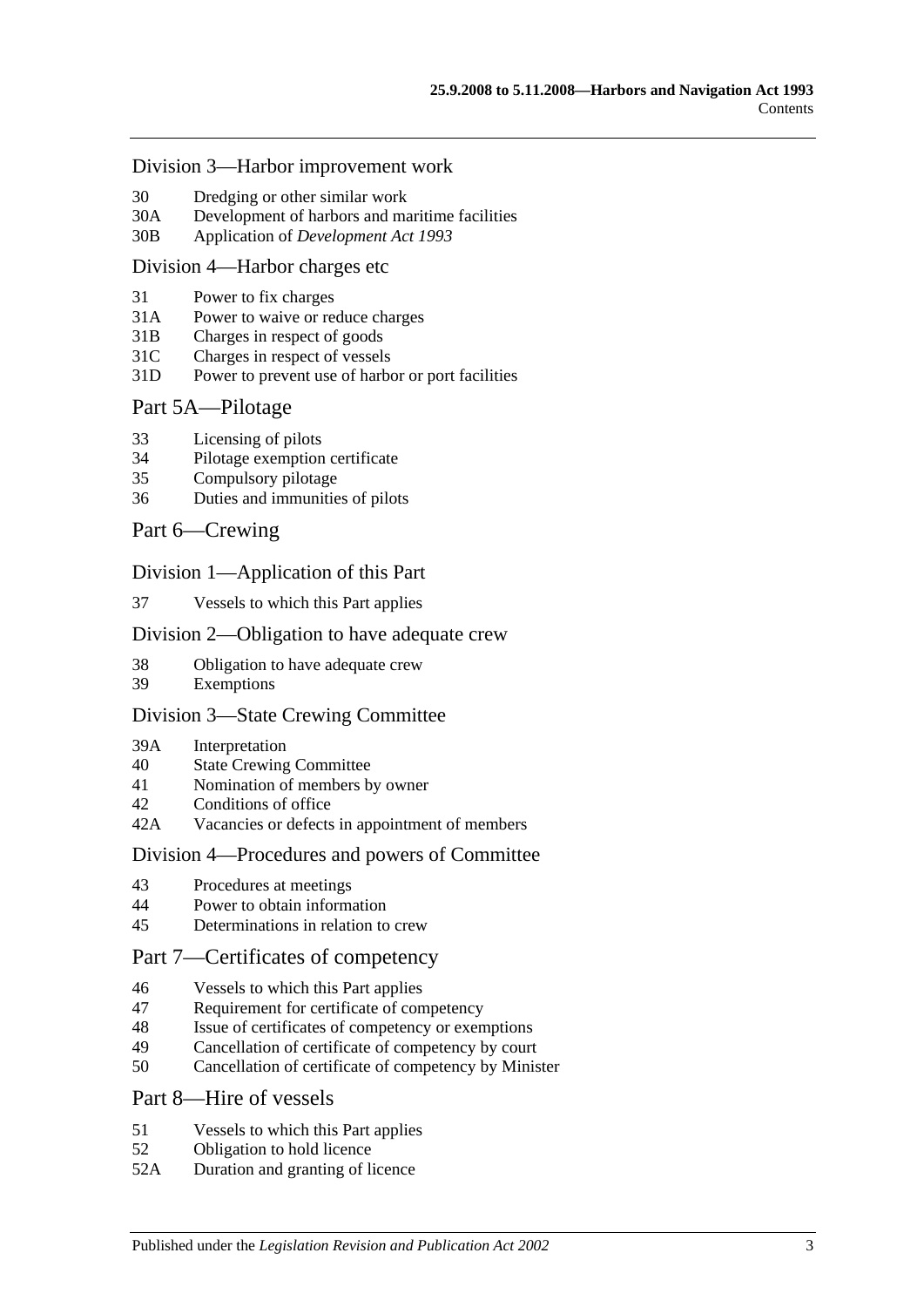#### 53 [Terms and conditions of licence](#page-40-4)

# [Part 9—Registration, certificates of survey, loadline certificates and](#page-42-0)  [Australian Builders Plates](#page-42-0)

#### [Division 1—Registration of vessels](#page-42-1)

- 54 [Application of Division](#page-42-2)<br>55 Registration
- [Registration](#page-42-3)

#### [Division 2—Certificates of survey](#page-42-4)

- 56 [Application of this Division](#page-42-5)
- 57 [Appointment of surveyors](#page-42-6)
- 58 [Issue of certificate of survey](#page-43-0)
- 59 [Certificate of survey](#page-43-1)
- 60 [Obligation to hold certificate of survey](#page-43-2)

#### [Division 3—Loadline certificates](#page-44-0)

- 61 [Application of this Division](#page-44-1)<br>62 Issue of loadline certificate
- [Issue of loadline certificate](#page-44-2)
- 63 [Loadline certificate](#page-44-3)
- 64 [Obligation to hold loadline certificate](#page-44-4)

#### [Division 4—Australian Builders Plates](#page-45-0)

- 64A [Application of this Division](#page-45-1)
- 64B [Certain vessels not to be sold without Australian Builders Plate affixed etc](#page-45-2)
- 64C [General defence](#page-46-0)

## [Part 10—Safety](#page-48-0)

## [Division 1—Safety generally](#page-48-1)

- 65 [General requirements](#page-48-2)
- 65A [Requirement to have emergency position indicating radio beacon](#page-48-3)
- 66 [Power to prohibit use of unsafe vessel](#page-48-4)
- 67 [Minister's power to act in an emergency](#page-49-0)

#### [Division 2—Survey](#page-49-1)

68 [Requirement of survey](#page-49-2)

#### [Division 3—Operation of vessels](#page-50-0)

- 69 [Careless operation of a vessel](#page-50-1)
- 69A [Dangerous operation of a vessel](#page-50-2)

## [Division 4—Alcohol and other drugs](#page-50-3)

- 70 [Alcohol and other drugs](#page-50-4)
- 71 [Requirement to submit to alcotest or breath analysis](#page-52-0)
- 72 [Police to facilitate blood test at request of incapacitated person etc](#page-53-0)
- 72A [Authorised person to provide transport assistance for blood tests in certain circumstances](#page-54-0)  [outside Metropolitan Adelaide](#page-54-0)
- 72B [Blood tests by nurses where breath analysis taken outside Metropolitan Adelaide](#page-54-1)
- 72C [Concentration of alcohol in breath taken to indicate concentration of alcohol in blood](#page-55-0)
- 73 [Evidence](#page-55-1)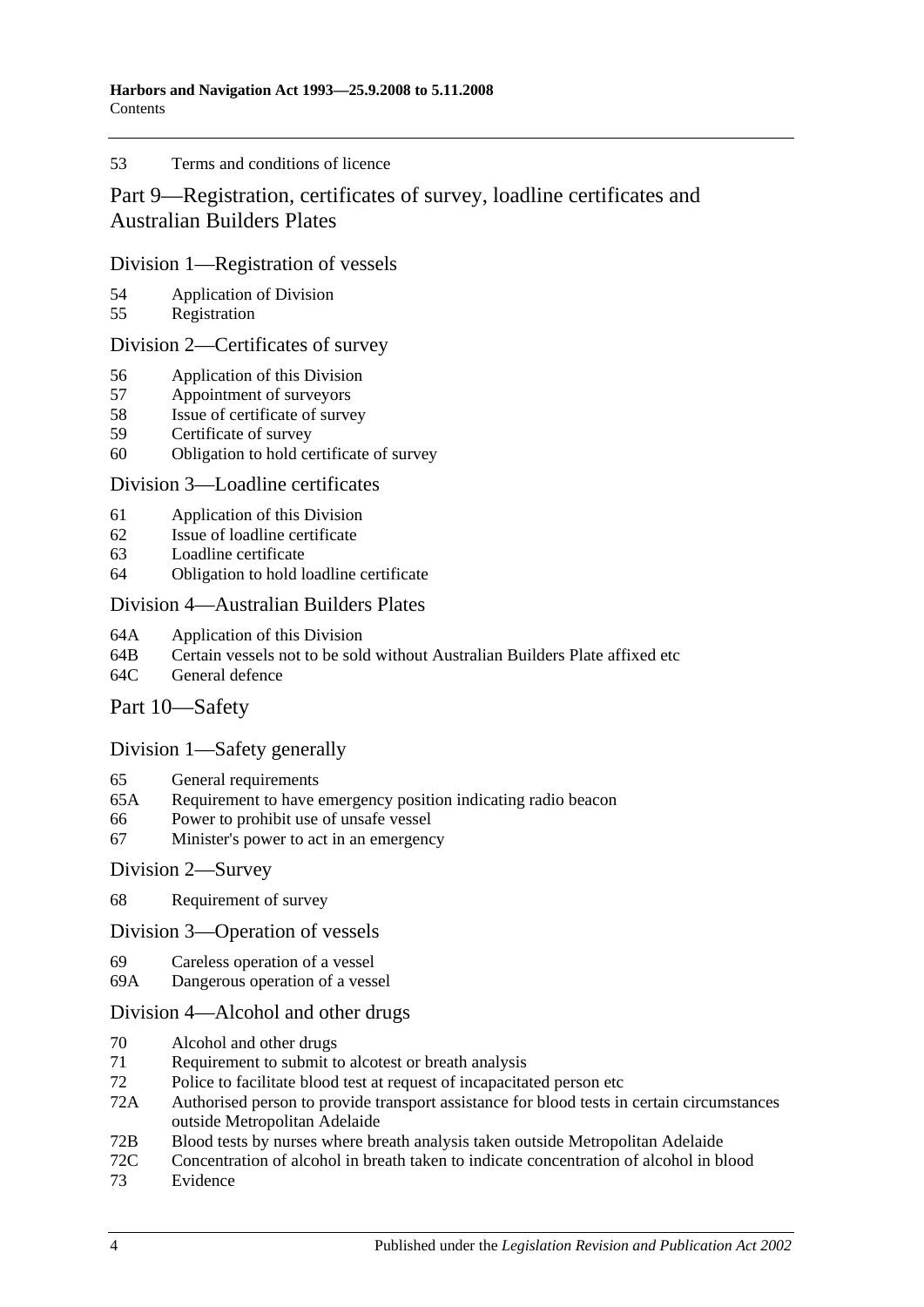- 73A [Breath analysis where drinking occurs after operation of vessel](#page-57-0)
- 74 [Compulsory blood tests of injured persons including water skiers](#page-58-0)

## [Part 11—Accidents](#page-62-0)

- 75 [Casualties to be reported](#page-62-1)
- 76 [Duty to give assistance and provide particulars](#page-62-2)

## [Part 12—Court of Marine Enquiry](#page-64-0)

#### [Division 1—Constitution of Court](#page-64-1)

77 [Constitution of Court](#page-64-2)

#### [Division 2—Enquiries into casualties](#page-64-3)

78 [Enquiries into casualties](#page-64-4)

#### [Division 3—Enquiries into misconduct or incompetence](#page-64-5)

79 [Enquiries into misconduct or incompetence](#page-64-6)

#### [Division 4—Administrative review](#page-65-0)

80 [Review of administrative decisions](#page-65-1)

## [Part 13—Application of Commonwealth Act and International Conventions](#page-66-0)

- 81 [Application of Commonwealth Act](#page-66-1)<br>82 Agreement between the Commonwe
- [Agreement between the Commonwealth and the State](#page-66-2)

## [Part 14—Miscellaneous](#page-68-0)

- 83 [Regattas etc](#page-68-1)
- 84 [Conduct on board vessels](#page-68-2)
- 85 [Unlawful use of vessels](#page-68-3)
- 86 [Liability of directors](#page-68-4)
- 87 [Evidentiary provision](#page-69-0)
- 89 [Officers' liability](#page-69-1)
- 90 [Recreational boating fund](#page-70-0)
- 91 [Regulations](#page-70-1)

## [Schedule 1—Harbors](#page-74-0)

1 [Harbors to which this Act applies](#page-74-1)

## [Schedule 2—Transitional provisions](#page-75-0)

- 2 [Transitional provisions](#page-75-1)
- 3 [Vesting of land etc held in name of Minister of Marine](#page-75-2)

# [Legislative history](#page-78-0)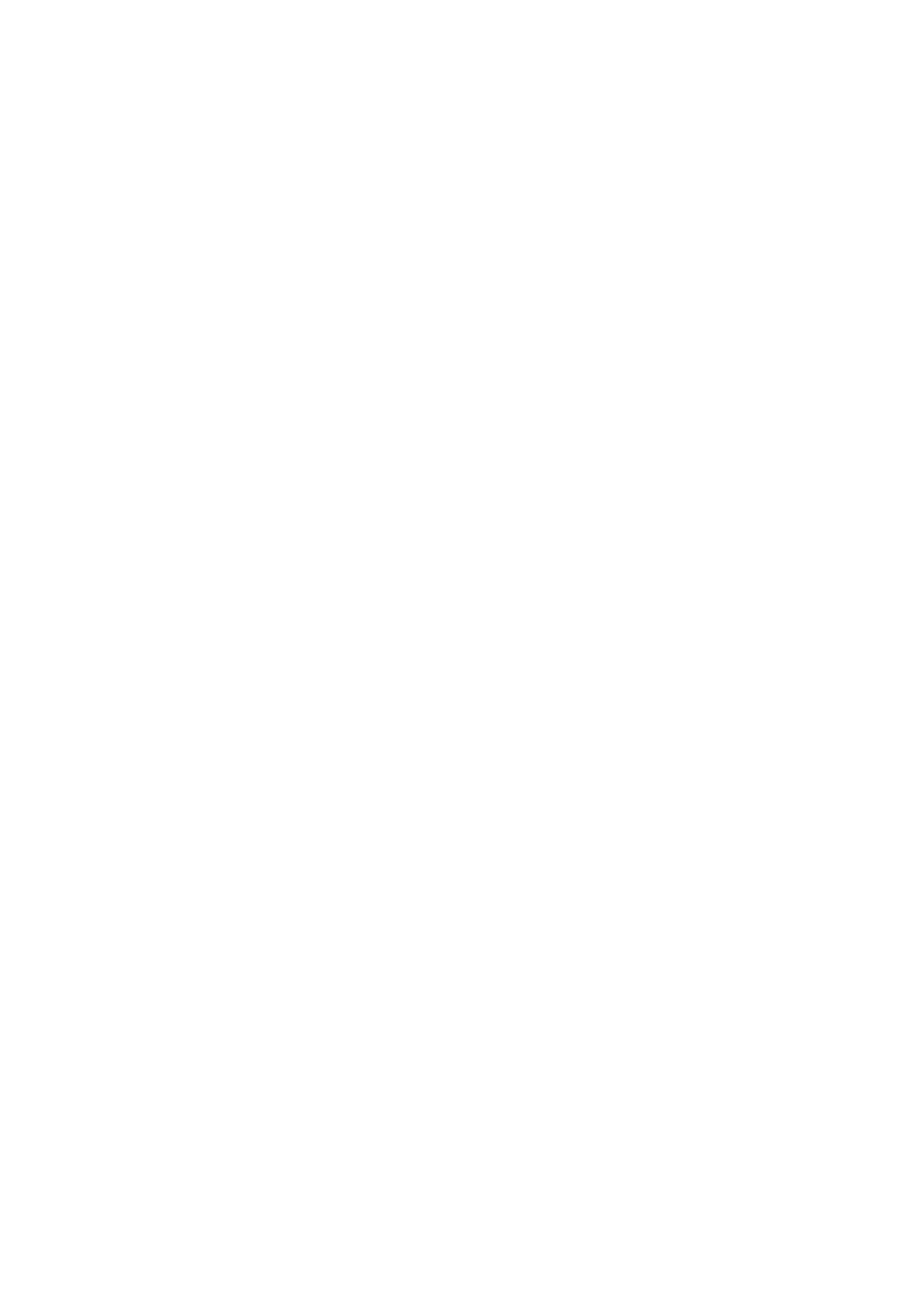## <span id="page-6-0"></span>**The Parliament of South Australia enacts as follows:**

# **Part 1—Preliminary**

## <span id="page-6-1"></span>**1—Short title**

This Act may be cited as the *Harbors and Navigation Act 1993*.

## <span id="page-6-2"></span>**3—Objects of this Act**

The objects of this Act are—

- (a) to provide for the efficient and effective administration and management of South Australian harbors and harbor facilities for the purpose of maximising their use and promoting trade; and
- (b) to ensure that efficient and reliable cargo transfer facilities are established and maintained; and
- (c) to promote the safe, orderly and efficient movement of shipping within harbors; and
- (d) to promote the economic use and the proper commercial exploitation of harbors and harbor facilities; and
- (e) to provide for the safe navigation of vessels in South Australian waters; and
- (f) to provide for the safe use of South Australian waters for recreational and other aquatic activities; and
- (g) insofar as this Act applies to the Adelaide Dolphin Sanctuary, to further the objects and objectives of the *[Adelaide Dolphin Sanctuary Act](http://www.legislation.sa.gov.au/index.aspx?action=legref&type=act&legtitle=Adelaide%20Dolphin%20Sanctuary%20Act%202005) 2005*.

## <span id="page-6-3"></span>**4—Interpretation**

(1) In this Act, unless the contrary intention appears—

*Adelaide Dolphin Sanctuary* has the same meaning as in the *[Adelaide Dolphin](http://www.legislation.sa.gov.au/index.aspx?action=legref&type=act&legtitle=Adelaide%20Dolphin%20Sanctuary%20Act%202005)  [Sanctuary Act](http://www.legislation.sa.gov.au/index.aspx?action=legref&type=act&legtitle=Adelaide%20Dolphin%20Sanctuary%20Act%202005) 2005*;

*adjacent land* means—

- (a) land extending from the low water mark on the seashore to the nearest road or section boundary, or to a distance of 50 metres from high water mark (whichever is the lesser distance); or
- (b) land extending from the edge of any other navigable waterway or body of water in the State to the nearest road or section boundary or for a distance of 50 metres (whichever is the lesser),

(but does not include land vested in fee simple in any person other than the Minister or land withdrawn from the Minister under the transitional provisions);

*alcotest* means a test by means of apparatus approved for the purpose of conducting alcotests under the *[Road Traffic Act](http://www.legislation.sa.gov.au/index.aspx?action=legref&type=act&legtitle=Road%20Traffic%20Act%201961) 1961*;

*authorised person* means a person appointed under [Part 2](#page-10-0) or a member of the police force;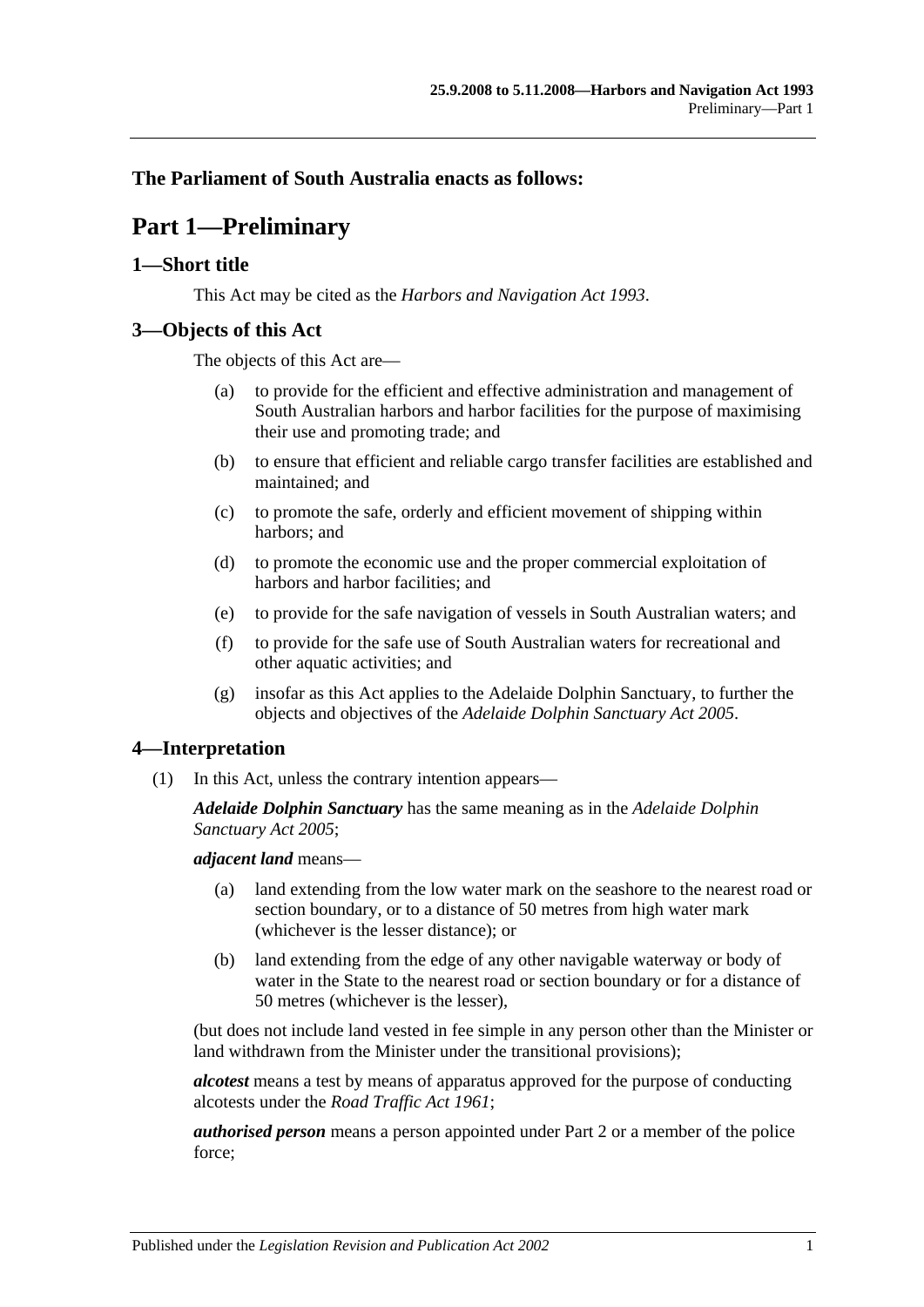*breath analysing instrument* means apparatus of a kind approved as a breath analysing instrument under the *[Road Traffic Act](http://www.legislation.sa.gov.au/index.aspx?action=legref&type=act&legtitle=Road%20Traffic%20Act%201961) 1961*;

*CEO* means the chief executive officer of the Department;

*commercial vessel* means a vessel used for industrial, commercial or scientific purposes and includes a vessel of a class declared by regulation to be a class of commercial vessels;

*Commonwealth Act* means the *Navigation Act 1912* of the Commonwealth;

*crew*, of a vessel, includes—

- (a) in the case of a commercial vessel—the master;
- (b) in the case of a recreational vessel—the operator,

and any person acting in a position declared by regulation to be a position of responsibility;

*department* means the department or administrative unit of the Public Service that has, subject to the Minister, responsibility for administering this Act;

*expiable offence* means an offence against this Act declared by regulation to be an expiable offence;

*fishing vessel* means—

- (a) a vessel (not propelled solely by oars) used in the taking of fish for sale; or
- (b) a vessel (not propelled solely by oars) used in connection with aquaculture whether or not it is used in the taking of fish for sale;

#### *harbor* means—

- (a) any of the harbors mentioned in [Schedule 1](#page-74-0) (unless declared by regulation not to be a harbor); or
- (b) a place—
	- (i) at which facilities exist for the loading or mooring of vessels or at which such facilities might be conveniently established; and
	- (ii) declared by regulation to be a harbor;

*interest* in land means—

- (a) any legal or equitable estate or interest in the land; or
- (b) any easement, right, power, or privilege in, under, over, affecting, or in connection with, the land;

#### *jurisdiction* means—

- (a) the State (and, in particular, the navigable waters within its limits); and
- (b) so much of the territorial sea of Australia as is adjacent to the State; and
- (c) any other navigable waters declared by regulation to be within the jurisdiction,

but does not include navigable waters declared by regulation not to be within the jurisdiction;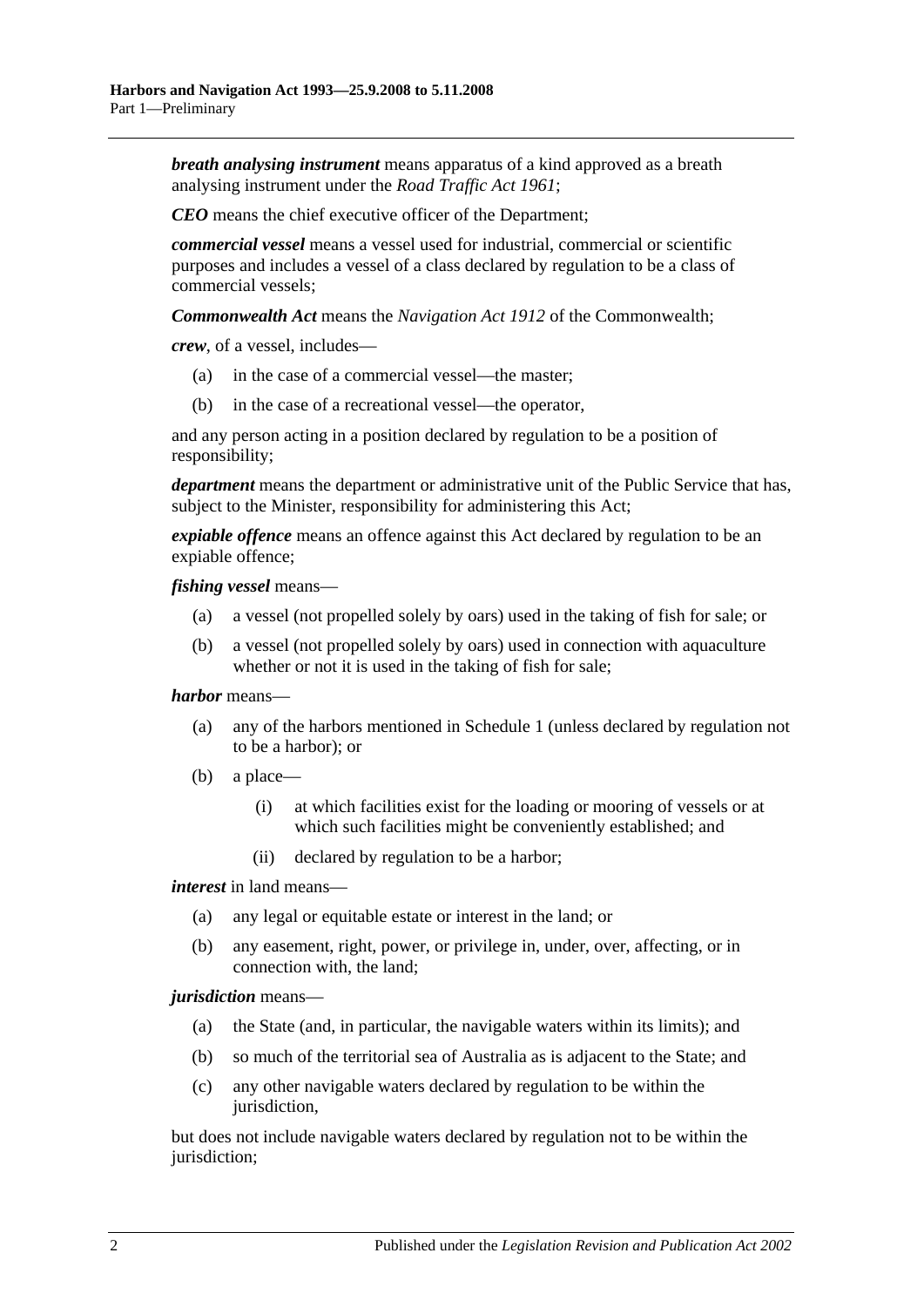*key position*, in relation to the crew of a vessel, means—

- (a) the position of master or operator of the vessel; or
- (b) a position of a class declared by regulation to be one in relation to which a certificate of competency is required;

*land* includes an interest in land:

*master* means the person in charge of a commercial vessel but does not include a licensed pilot acting as such;

*misconduct* includes negligence;

*navigation* of a vessel includes any movement of the vessel from place to place whether or not the vessel moves or is moved under its own power:

*navigational aid* means—

- (a) a lighthouse, beacon, buoy, or other mark or structure (whether equipped with a light or not) intended to be an aid to navigation; or
- (b) a radio beacon or other device intended to be an aid to navigation;

*operator* means the person in charge of a recreational vessel, while that vessel is under way;

*owner* of a vessel includes—

- (a) in relation to a commercial vessel—
	- (i) a charterer; and
	- (ii) an agent of the owner or the charterer;
- (b) in relation to a recreational vessel—a person who takes the vessel on hire;

*pilot* means a person, who although not a member of a vessel's crew, temporarily takes control (subject however to the master's overriding authority) of the vessel's navigation;

*port* means land and waters (which must comprise or include the whole or some of the land and waters constituting a harbor) constituted as a port by the regulations;

*port management officer* means—

- (a) a port management officer appointed under [section](#page-25-1) 29; or
- (b) an authorised person;

*port operator* means—

- (a) a person authorised by a port operating agreement to operate a port; or
- (b) if there is no such person—the Minister;

*recreational vessel* means a vessel used for purposes that are not solely industrial, commercial or scientific purposes and includes a vessel of a class declared by regulation to be a class of recreational vessels;

*subjacent land* means land underlying navigable waters within the jurisdiction;

*speed*, in relation to a vessel, means speed with reference to a stationary horizontal plane (as distinct from speed through water which may itself be in motion);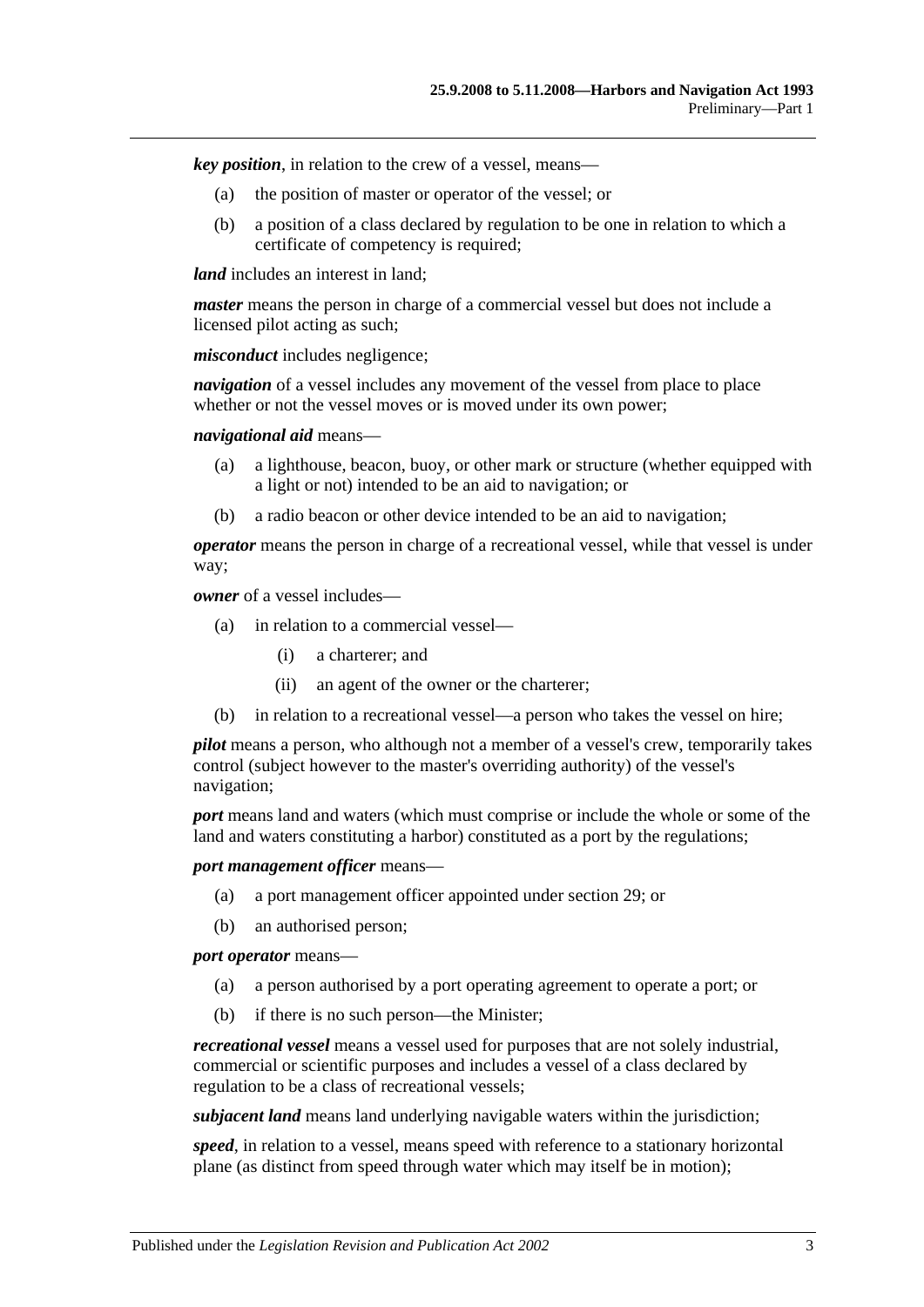#### *vessel* means—

- (a) a ship, boat or vessel used in navigation; or
- (b) an air-cushion vehicle, or other similar craft, used wholly or primarily in transporting passengers or goods by water; or
- (c) a surf board, wind surf board, motorised jet ski, water skis or other similar device on which a person rides through water; or
- (d) a structure that is designed to float in water and is used for commercial, industrial or scientific purposes,

but does not include a structure of a class excluded by regulation from the ambit of this definition;

*wreck* includes an abandoned vessel.

- (2) For the purposes of this Act, a person is taken to operate a vessel if that person—
	- (a) rides on a surfboard or water skis or other similar device; or
	- (b) is towed by a vessel.
- (3) For the purposes of this Act, the length of a vessel is to be determined in accordance with the regulations.

#### <span id="page-9-0"></span>**5—Crown bound**

- (1) This Act binds the Crown not only in right of South Australia but also, so far as the legislative power of the Parliament permits, the Crown in all its other capacities.
- (2) Nothing in this Act renders the Crown in any of its capacities liable to be prosecuted for an offence.

## <span id="page-9-1"></span>**6—Application of Act**

- (1) This Act applies both within and outside the jurisdiction.
- (2) This Act applies outside the jurisdiction to the full extent of the extraterritorial power of the Parliament.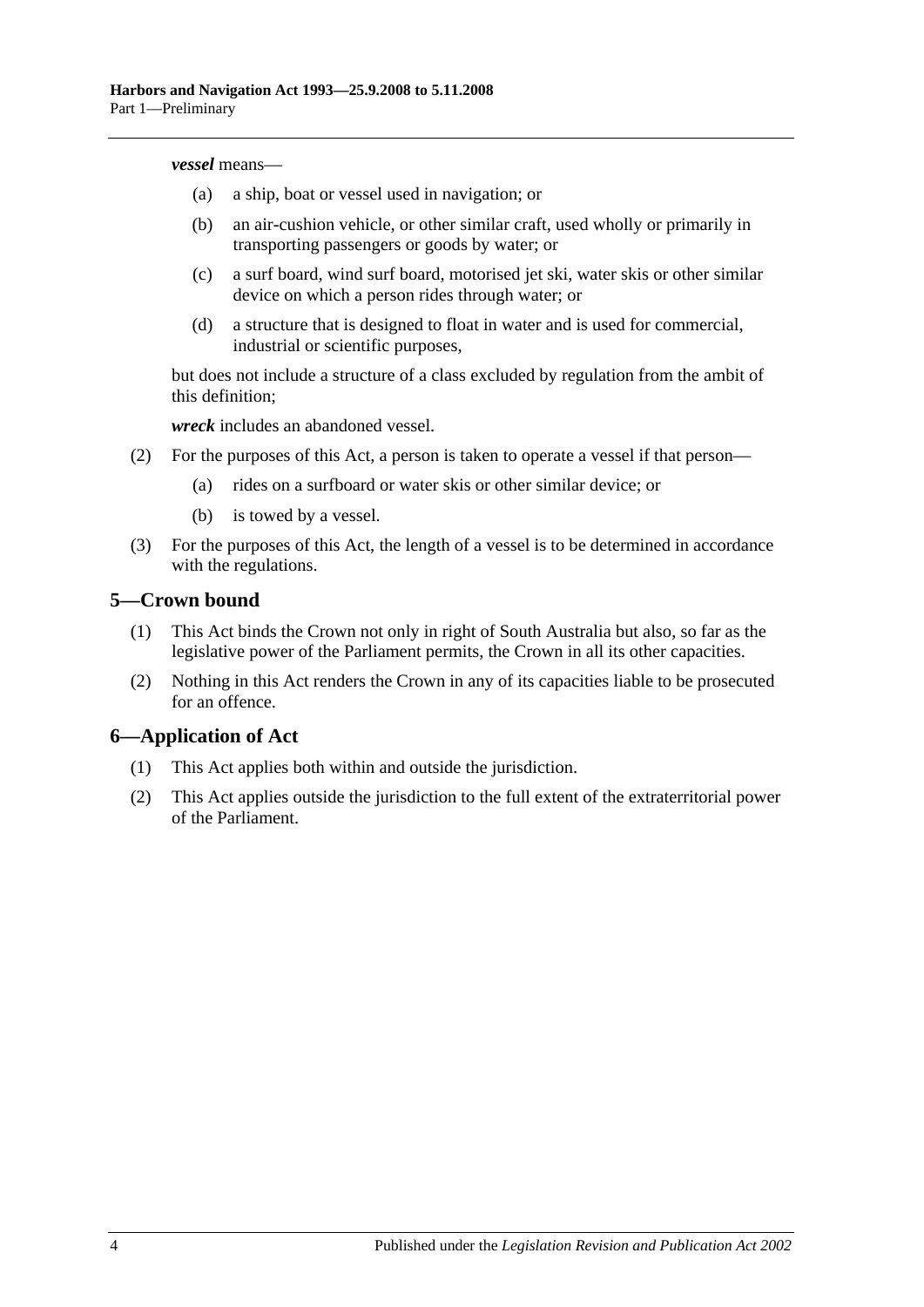# <span id="page-10-0"></span>**Part 2—Administration**

# <span id="page-10-1"></span>**Division 1—Minister**

# <span id="page-10-2"></span>**7—Responsibility for administration**

The Minister is responsible for the administration of this Act.

## <span id="page-10-3"></span>**8—Minister to be corporation sole**

- (1) The Minister is a corporation sole.
- (2) The Minister has in his or her corporate capacity all the powers of a natural person.
- (3) A document apparently bearing the common seal of the Minister will be presumed, in the absence of contrary evidence, to have been duly executed by the Minister.

# <span id="page-10-4"></span>**Division 2—Chief Executive Officer**

## <span id="page-10-5"></span>**9—Responsibility of CEO**

The CEO is, subject to the Minister's control and direction, responsible for carrying this Act into effect.

## <span id="page-10-6"></span>**10—Annual report**

- (1) The CEO must, on or before 31 October in each year, report on the administration of this Act during the preceding financial year.
- (2) The Minister must, within six sitting days after receiving the report, cause copies to be laid before both Houses of Parliament.

# <span id="page-10-7"></span>**Division 3—Delegation**

## <span id="page-10-8"></span>**11—Delegation**

- (1) The Minister may delegate to the CEO or to any other person any of the Minister's powers under this Act.
- (2) The CEO may delegate powers under this Act (including powers delegated to the CEO by the Minister).
- (3) If a delegation under this section is expressed to be made to the person holding, or acting in, a specified office or position, the delegated powers are exercisable by any person who holds, or is acting in, that position when an occasion for exercising the powers arises.
- (4) A delegation under this section is revocable at will and does not derogate from the powers of the delegator.

# <span id="page-10-9"></span>**Division 4—Authorised persons**

# <span id="page-10-10"></span>**12—Appointment of authorised persons**

(1) The CEO may appoint suitable persons to be authorised persons for the purposes of this Act.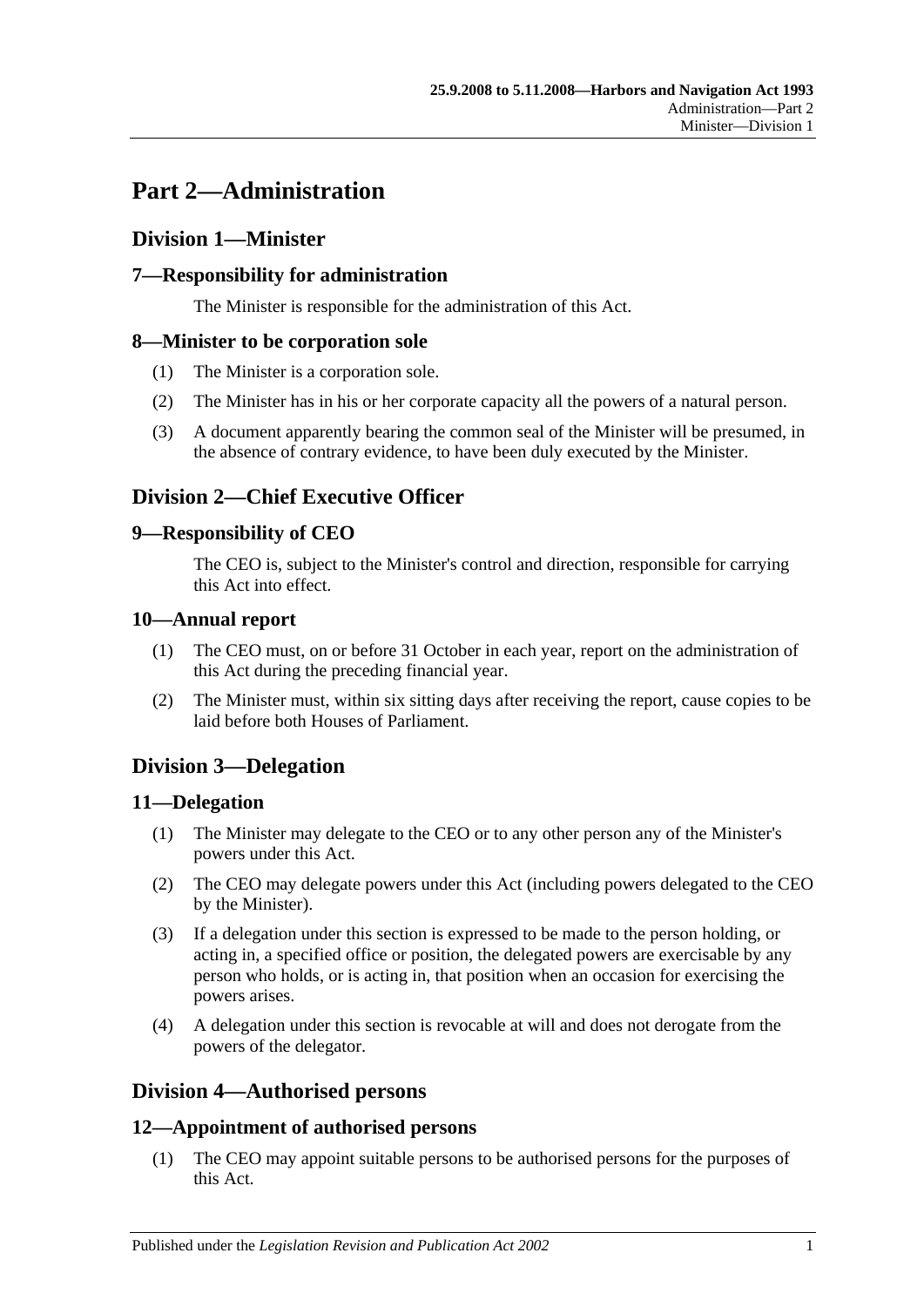- (1a) The CEO may, with the agreement of a port operator, appoint an officer or employee of the operator to be an authorised person in relation to the relevant port.
- (1b) The CEO may, with the concurrence of a council, appoint an officer or employee of the council to be an authorised person for the purposes of this Act.
- (2) An appointment under this section may be subject to conditions, including a condition limiting the exercise of powers by the authorised person to the enforcement of specified provisions of the Act or to enforcement within a specified area of the State.
- (3) An authorised person appointed under this section must be issued with an identity card—
	- (a) containing a photograph of the person; and
	- (b) if the authorised person's authority is limited to a particular port—stating the name of the port; and
	- (c) stating any conditions of appointment limiting the authorised person's authority.

## <span id="page-11-0"></span>**13—Production of identity card**

If it is practicable to do so, an authorised person must, at the request of a person against whom the authorised person proposes to exercise statutory powers, produce his or her identity card or, if the authorised person is a member of the police force, his or her warrant card, for inspection by that person.

#### <span id="page-11-1"></span>**14—Powers of an authorised person**

- (1) Subject to any conditions specified in the instrument of appointment, an authorised person may, for any purpose connected with the administration or enforcement of this Act, exercise any of the following powers—
	- (a) the authorised person may direct any person who is apparently in charge of a vessel to manoeuvre the vessel in a specified manner, to stop the vessel, or to stop the vessel and secure it in a specified manner;
	- (b) the authorised person may board a vessel—
		- (i) for the purpose of determining—
			- (A) whether the person in charge of the vessel and the persons acting in key positions as members of the crew of the vessel hold appropriate certificates of competency or exemptions from the requirement to hold certificates of competency;
			- (B) whether the vessel is safe;
			- (C) whether the vessel is registered in accordance with this Act;
			- (D) whether there is a current certificate of survey or loadline certificate in force in relation to the vessel;
			- (E) whether the vessel has the equipment and markings required by the regulations and whether the equipment is in good working order;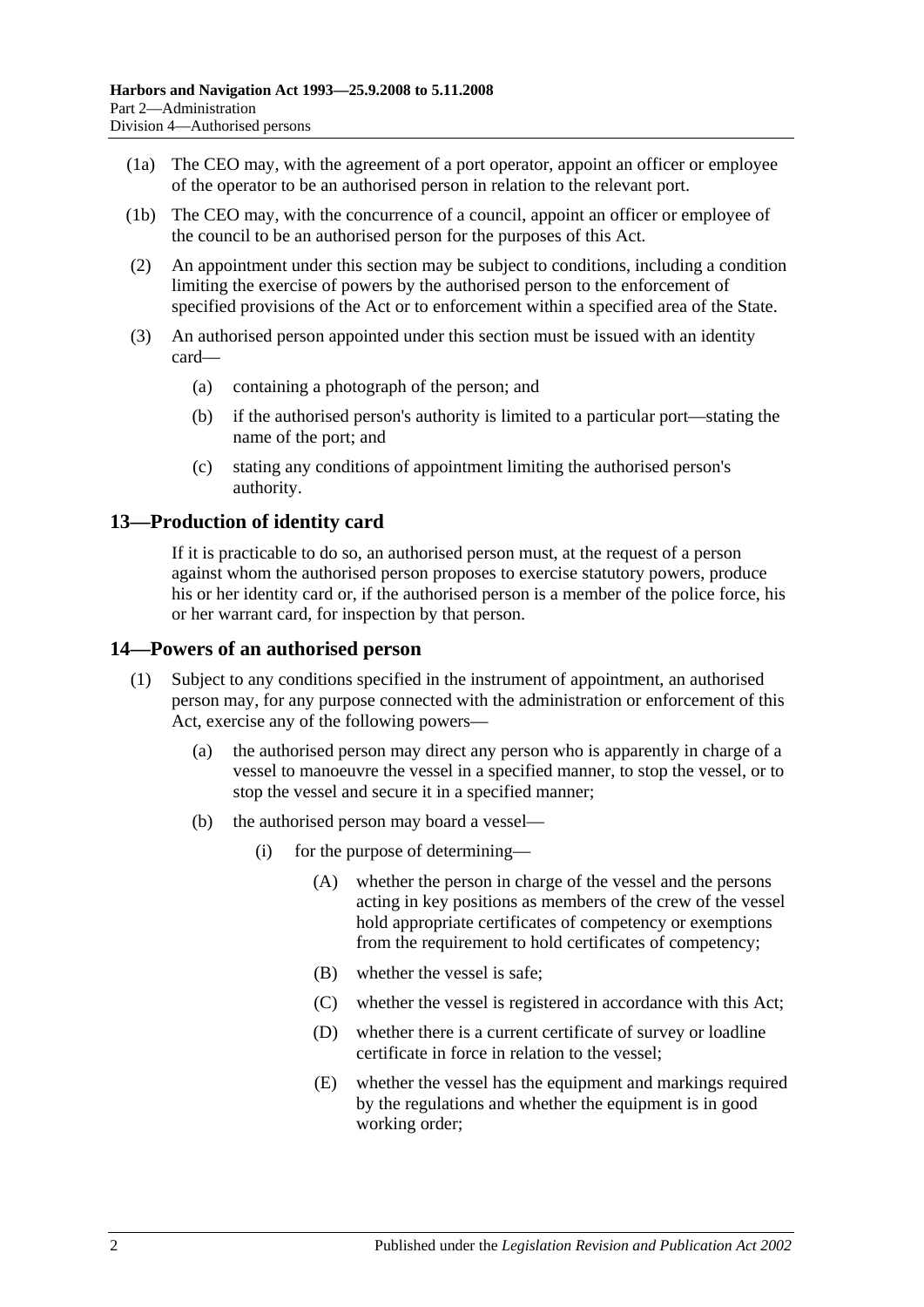- (F) whether the vessel is properly loaded in accordance with the regulations or the conditions of a certificate of survey or loadline certificate;
- (ii) for the purpose of investigating—
	- (A) a suspected offence; or
	- (B) an accident involving a vessel in the jurisdiction and resulting in loss of life or injury or in damage to property; or
	- (C) any other matter having a proper connection with the administration of this Act;
- (iii) for the purpose of requiring a person who is operating the vessel or a member of the crew of the vessel who is, or ought to be, engaged in duties affecting the safe navigation of the vessel to submit to an alcotest or breath analysis;
- (c) the authorised person may require a person apparently acting in a position for which a certificate of competency is required under this Act to produce, at a specified place and within a specified period, the certificate of competency or evidence that the person is exempt from the requirement to hold a certificate of competency;
- (d) the authorised person may require a person who is apparently in charge of a vessel—
	- (i) to produce a certificate of registration in respect of the vessel; or
	- (ii) if the vessel is of a class for which a certificate of survey or loadline certificate is usually required—to produce the certificate for inspection or evidence that the vessel is exempt from the requirement to be surveyed or to have a loadline certificate;
- (e) the authorised person may require a person whom the authorised person reasonably suspects of having committed an offence against this Act or who is, in the authorised person's opinion, in a position to give evidence of the commission of such an offence, to state his or her name and address;
- (f) for the purposes of investigating—
	- (i) a suspected offence; or
	- (ii) an accident involving a vessel in the jurisdiction and resulting in loss of life or injury, or in damage to property; or
	- (iii) any other matter having a proper connection with the administration of this Act,

the authorised person may—

- (iv) require a person to answer questions relevant to the investigation; and
- (v) require a person to produce records or equipment that the authorised person reasonably suspects are relevant to the investigation; and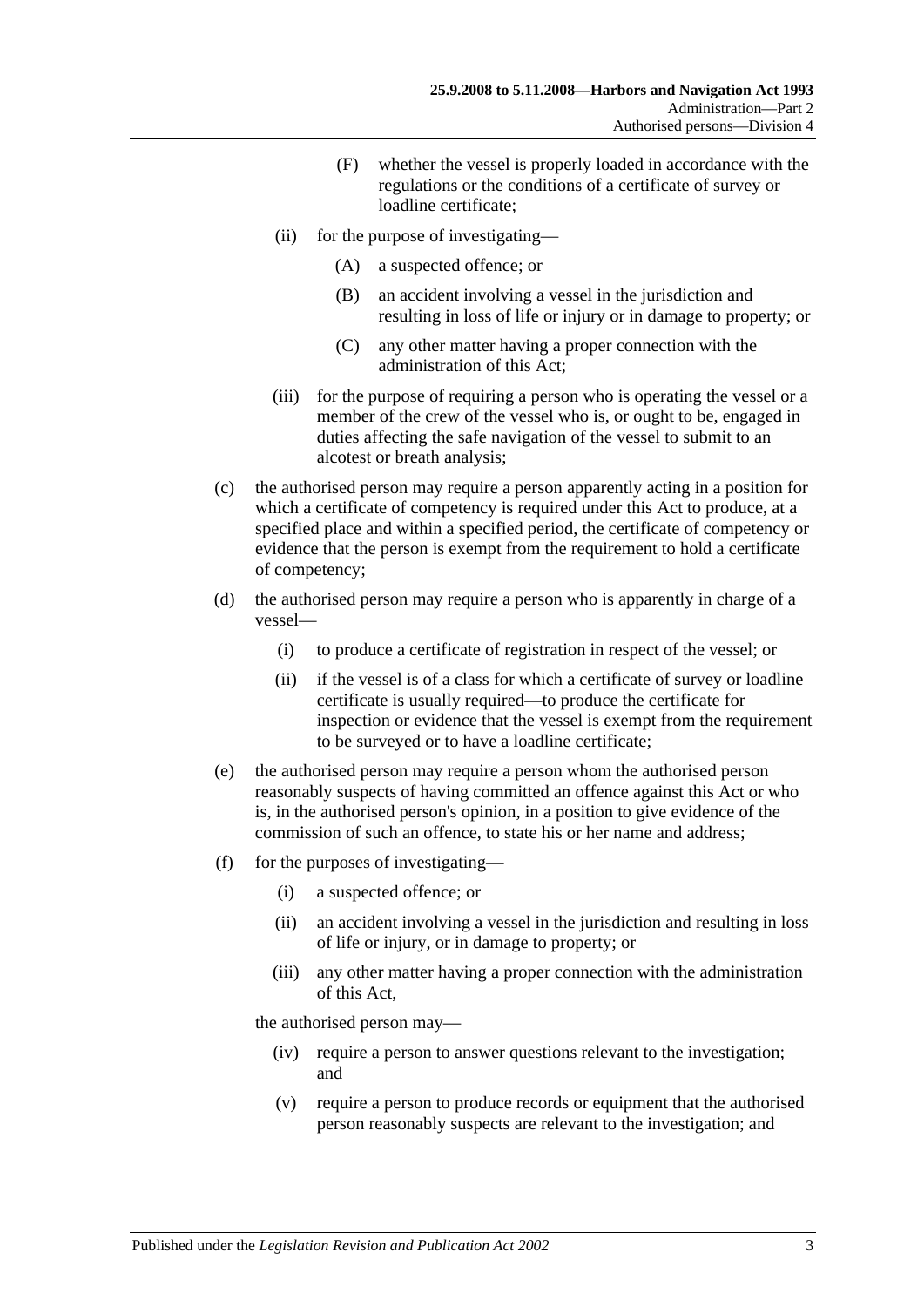- (vi) may inspect the records or equipment, make copies of the records or their contents or test the equipment and, where reasonably necessary for those purposes, seize and retain the records or equipment.
- (1a) Subject to any conditions specified in the instrument of appointment, an authorised person may give expiation notices under the *[Expiation of Offences Act](http://www.legislation.sa.gov.au/index.aspx?action=legref&type=act&legtitle=Expiation%20of%20Offences%20Act%201996) 1996* for alleged offences against this Act.
- (2) A person who—
	- (a) without reasonable excuse, fails to obey a direction or requirement of an authorised person under this Act; or
	- (b) hinders or obstructs an authorised person in the exercise of powers under this Act,

is guilty of an offence.

Maximum penalty: \$1 250.

# <span id="page-13-0"></span>**Division 5—Miscellaneous**

## <span id="page-13-1"></span>**14A—General duty of Minister, CEO, authorised persons etc**

The Minister, the CEO, an authorised person or any other person engaged in the administration of this Act must, if or when—

- (a) taking any action under this Act within any part of the Adelaide Dolphin Sanctuary; or
- (b) taking any action under this Act that is likely to have a direct impact on any part of the Adelaide Dolphin Sanctuary,

take into account, and seek to further, the objects and objectives of the *[Adelaide](http://www.legislation.sa.gov.au/index.aspx?action=legref&type=act&legtitle=Adelaide%20Dolphin%20Sanctuary%20Act%202005)  [Dolphin Sanctuary Act](http://www.legislation.sa.gov.au/index.aspx?action=legref&type=act&legtitle=Adelaide%20Dolphin%20Sanctuary%20Act%202005) 2005* (insofar as they may be relevant).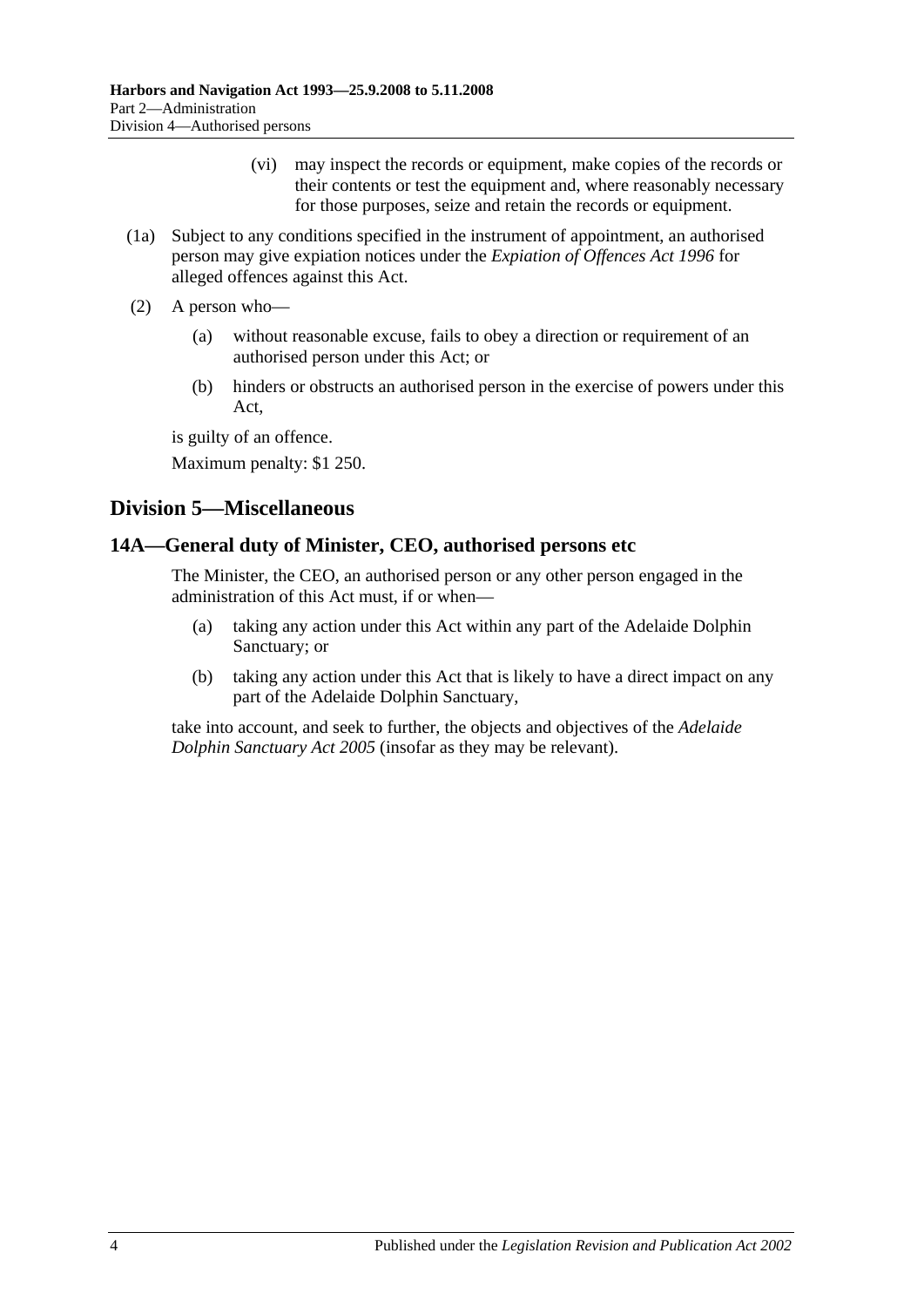# <span id="page-14-0"></span>**Part 3—Property**

# <span id="page-14-1"></span>**Division 1—Vesting of property**

# <span id="page-14-2"></span>**15—Property of Crown**

- (1) Subject to [subsection](#page-14-7) (2), the following property is vested in the Minister—
	- (a) all adjacent and subjacent land;
	- (b) all wharves, docks, jetties and other structures that are situated in a harbor;
	- (c) all wharves, docks, jetties and other structures situated outside a harbor but on adjacent or subjacent land;
	- (d) all navigational aids within the jurisdiction.
- <span id="page-14-7"></span>(2) The land that is vested in the Minister under this section is vested for an estate in fee simple but subject to any pre-existing registered interests in that land.
- (3) This section does not apply to—
	- (a) real or personal property vested in the Commonwealth, a council, or in private ownership at the commencement of this Act or subsequently transferred to the Commonwealth, a council or to private ownership; or
	- (b) land that forms part of a reserve under the *[National Parks and Wildlife](http://www.legislation.sa.gov.au/index.aspx?action=legref&type=act&legtitle=National%20Parks%20and%20Wildlife%20Act%201972)  Act [1972](http://www.legislation.sa.gov.au/index.aspx?action=legref&type=act&legtitle=National%20Parks%20and%20Wildlife%20Act%201972)*; or
	- (c) real or personal property excluded by regulation from the ambit of this section.
- (4) The *[Crown Lands Act](http://www.legislation.sa.gov.au/index.aspx?action=legref&type=act&legtitle=Crown%20Lands%20Act%201929) 1929* does not apply in relation to land vested in the Minister under this Act but the Crown may, with the concurrence of the Minister, exercise any other power that it has to grant a lease or licence over its land in relation to land vested in the Minister under this Act.

# <span id="page-14-3"></span>**Division 2—Acquisition of land**

# <span id="page-14-4"></span>**16—Acquisition of land**

- (1) The Minister may acquire land—
	- (a) for the purpose of establishing or improving a harbor or harbor facilities; or
	- (b) for the purposes of facilitating industrial or commercial development associated with or to be associated with a harbor.
- (2) The *[Land Acquisition Act](http://www.legislation.sa.gov.au/index.aspx?action=legref&type=act&legtitle=Land%20Acquisition%20Act%201969) 1969* applies to the acquisition of land under this section.

# <span id="page-14-5"></span>**Division 3—Resumption of land**

# <span id="page-14-6"></span>**17—Resumption**

The Governor may, by proclamation, resume land held by a council or other public authority as a reserve, street, road or for other public purposes—

(a) for the purpose of establishing or improving a harbor or harbor facilities; or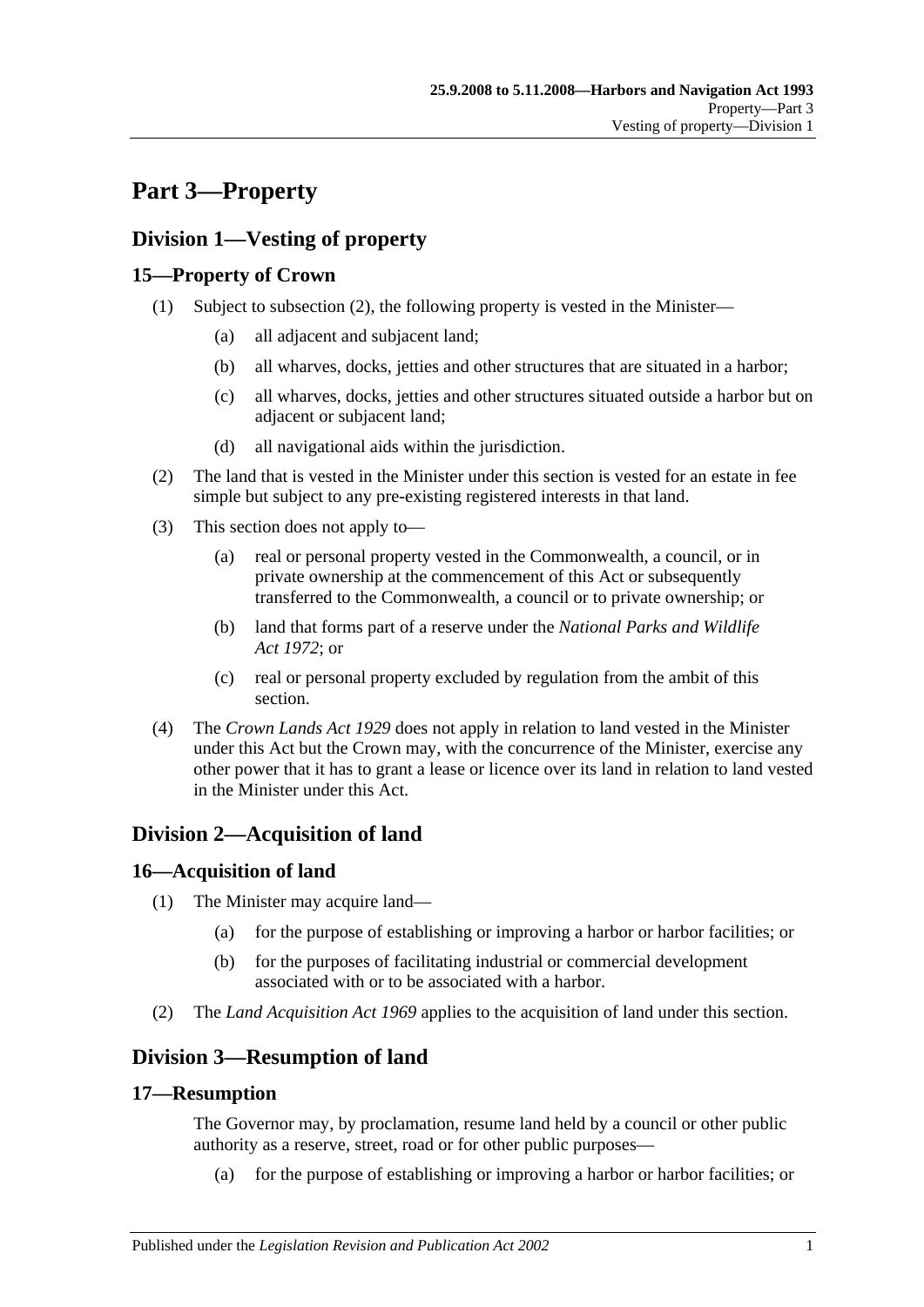(b) for the purposes of facilitating industrial or commercial development associated with or to be associated with a harbor.

# <span id="page-15-0"></span>**Division 4—Care, control and management of property**

## <span id="page-15-3"></span><span id="page-15-1"></span>**18—Care, control and management of property**

- (1) The Governor may, by proclamation, place any adjacent or subjacent land belonging to the Minister or any structure belonging to the Minister on adjacent or subjacent land, under the care, control and management of—
	- (a) any Minister of the Crown; or
	- (b) a council; or
	- (c) the Coast Protection Board; or
	- (d) any other authority or body.
- (2) A proclamation under [subsection](#page-15-3) (1)—
	- (a) may impose conditions in relation to the care, control and management of the land or structure to which it relates; and
	- (b) may be varied or revoked by a later proclamation.
- (3) A proclamation under [subsection](#page-15-3) (1) may not be made in relation to land, or a structure on land, that is within the area of a council unless the council has been consulted and given an opportunity to make representations on the matter.
- (4) Subject to any provision made by proclamation under this section, the care, control and management of adjacent and subjacent land, and of structures situated on adjacent or subjacent land (except land and structures in private ownership) are—
	- (a) if within the area of a council but not within a harbor—under the care, control and management of the council; and
	- (b) in any other case—under the care, control and management of the Minister.

# <span id="page-15-2"></span>**18A—By-laws**

- (1) A council may, with the approval of the relevant authority, make by-laws that operate in relation to—
	- (a) a port or part of a port; or
	- (b) a harbor or part of a harbor; or
	- (c) adjacent or subjacent land that is neither within a port nor a harbor.
- (1a) The *relevant authority* is—
	- (a) for a port—the port operator; or
	- (b) in any other case—the Minister.
- (2) The *[Local Government Act](http://www.legislation.sa.gov.au/index.aspx?action=legref&type=act&legtitle=Local%20Government%20Act%201934) 1934* applies to by-laws made under this section as if—
	- (a) any part of the harbor or land in relation to which the by-laws operate that is not within the area of the council were within the area of the council; and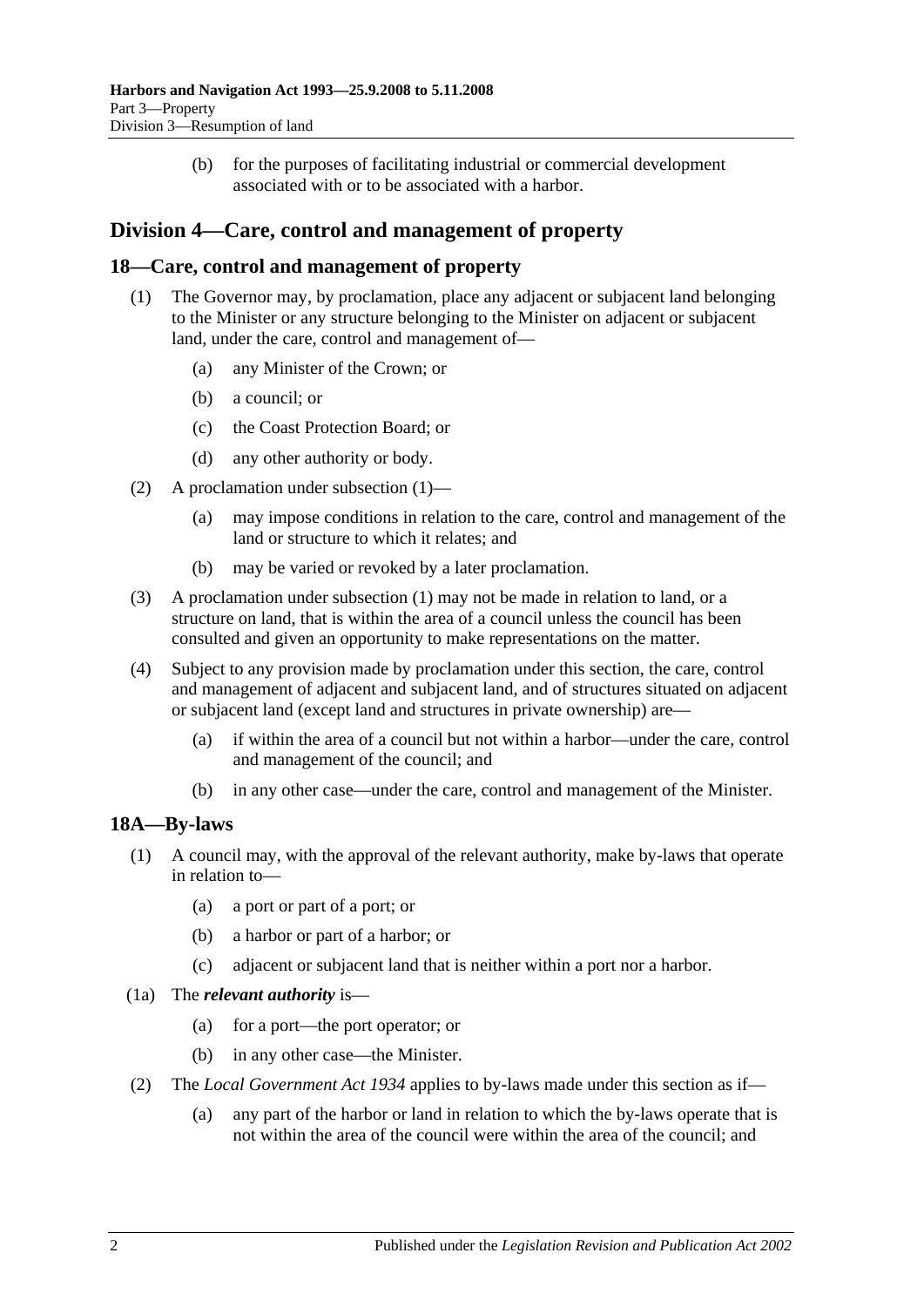- (b) any part of the harbor or land in relation to which the by-laws operate that is not under the care, control and management of the council were under the care, control and management of the council.
- <span id="page-16-6"></span>(3) The Governor may at any time, by notice in the Gazette, revoke by-laws made under this section.
- (4) The Minister must consult with the council concerned before by-laws are revoked under [subsection](#page-16-6) (3).

# <span id="page-16-0"></span>**Division 5—Dealings with property**

## <span id="page-16-1"></span>**19—Power to grant leases and licences over land**

- (1) The Minister may, on such terms and conditions as the Minister thinks fit, grant a lease of, a licence over, or other rights to occupy or use, land or a structure that is under the Minister's care, control and management under this Act.
- (2) The Minister may, on such terms and conditions as the Minister thinks fit, sell or otherwise dispose of land or a structure that is under the Minister's care, control and management under this Act.
- (3) An authority or body may, with the Minister's approval, grant a lease of, a licence over, or other rights to occupy or use, land or a structure under its care, control and management under this Act.

# <span id="page-16-2"></span>**Division 6—Rateability of land**

## <span id="page-16-3"></span>**20—Rateability of land**

- (1) Subject to [subsection](#page-16-7) (2), land vested in the Crown under this Act is not rateable under the *[Local Government Act](http://www.legislation.sa.gov.au/index.aspx?action=legref&type=act&legtitle=Local%20Government%20Act%201934) 1934*.
- <span id="page-16-7"></span>(2) If any such land (other than subjacent land in a port) is occupied under a lease or licence by some person other than the Crown or an instrumentality or agency of the Crown, that person is liable as occupier of the land to rates levied under the *[Local](http://www.legislation.sa.gov.au/index.aspx?action=legref&type=act&legtitle=Local%20Government%20Act%201934)  [Government Act](http://www.legislation.sa.gov.au/index.aspx?action=legref&type=act&legtitle=Local%20Government%20Act%201934) 1934*.

# <span id="page-16-4"></span>**Division 7—Damage to property**

## <span id="page-16-5"></span>**21—Liability for damage**

- (1) If property of the Crown or the Minister is damaged by a vessel, the owner of the vessel is liable to the Minister for the amount of the damage.
- (2) If property in private ownership consisting of harbor facilities or a navigational aid is damaged by a vessel, the owner of the vessel is liable to the owner of the property for the amount of the damage.
- (3) The liability may be enforced by action against the owner or by action against the vessel (or both).
- (4) This section creates a strict liability that exists irrespective of fault and irrespective of whether the vessel is under compulsory pilotage at the time the damage is caused.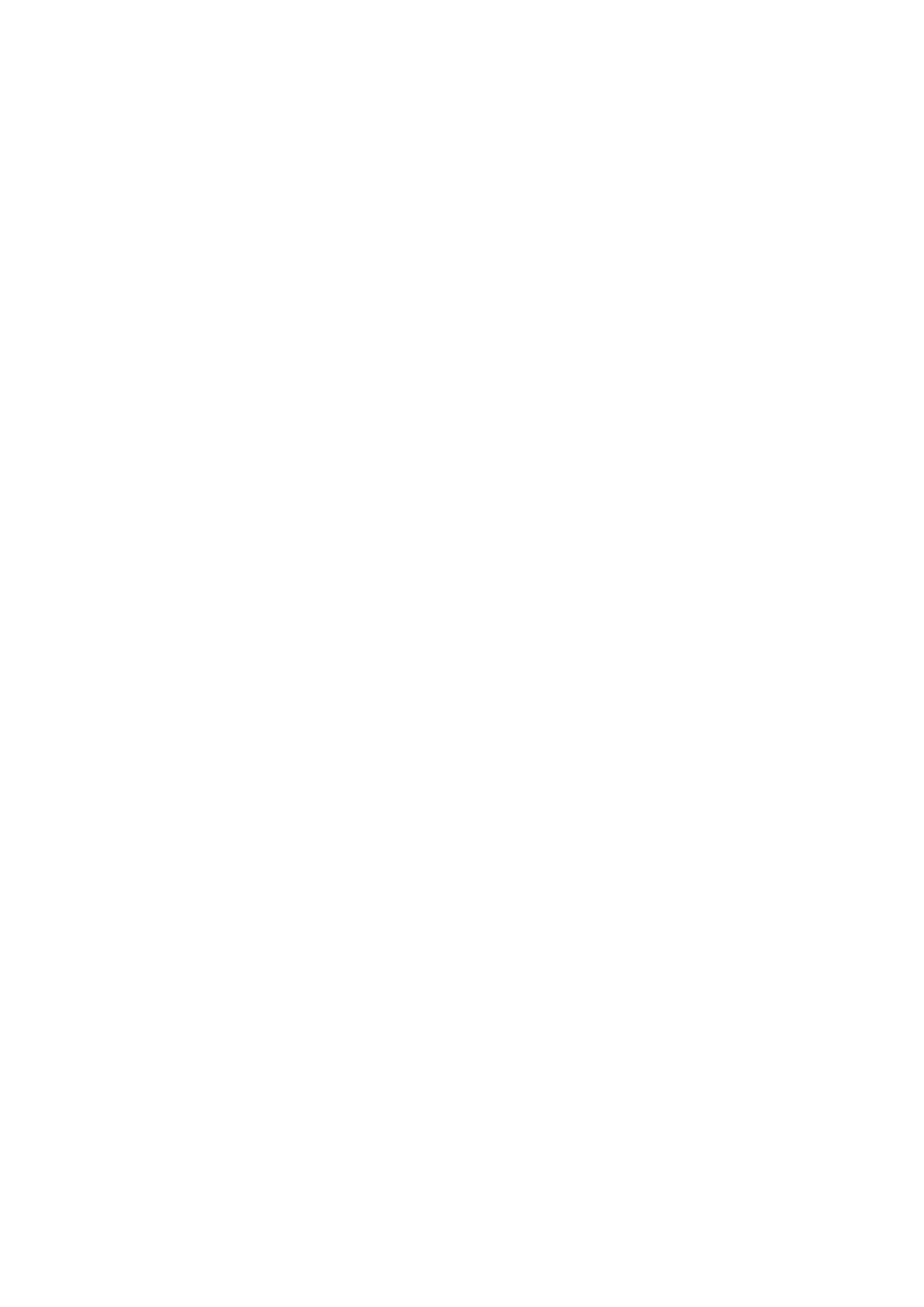# <span id="page-18-0"></span>**Part 4—General powers to protect navigation and to restrict use of waters**

# <span id="page-18-1"></span>**Division 1—Navigational aids**

## <span id="page-18-2"></span>**22—Control of navigational aids**

- (1) The Minister is entitled to possession and control of all navigational aids within the jurisdiction except those belonging to the Commonwealth.
- (2) The Minister may, on terms and conditions consistent with any relevant port operating agreement, delegate to a port operator control over a navigational aid situated in, or on the approach to, the port.
- (3) If a navigational aid existing at the commencement of this subsection is situated on land that was not then owned by the Minister, or is later disposed of, an easement over the land is created entitling the Minister—
	- (a) to maintain a navigational aid on the land; and
	- (b) to have such access to the land as may be necessary for operating, maintaining, repairing, replacing or removing the navigational aid.
- (4) If the Minister reasonably requires access to land for the purpose of operating, maintaining, repairing, replacing or removing a navigational aid on adjacent land or waters, an easement is created conferring on the Minister the rights of access reasonably necessary for those purposes.

## <span id="page-18-3"></span>**23—Establishment of navigational aids**

- (1) The Minister may establish and maintain such navigational aids as the Minister considers necessary or desirable for the safe navigation of vessels within the jurisdiction.
- <span id="page-18-5"></span>(2) The Minister may direct any person who carries on a business involving the mooring, loading or unloading of vessels to establish, maintain and operate navigational aids of a specified kind at specified places.
- (3) A person who fails, without reasonable excuse, to comply with a direction under [subsection](#page-18-5) (2) is guilty of an offence.

Maximum penalty: \$5 000.

# <span id="page-18-6"></span><span id="page-18-4"></span>**24—Interference with navigational aids**

(1) A person must not, without the Minister's permission, interfere with a navigational aid.

Maximum penalty: \$750.

- (2) For the purposes of [subsection](#page-18-6) (1), the mooring of a vessel to a navigational aid constitutes interference with the navigational aid.
- <span id="page-18-7"></span>(3) If the Minister is of the opinion that a particular light or signal might be confused with the light or signal produced by a navigational aid, the Minister may, by notice in writing to the person in charge of the device that produces the light or signal, require the person to take action specified in the notice to prevent the possibility of confusion.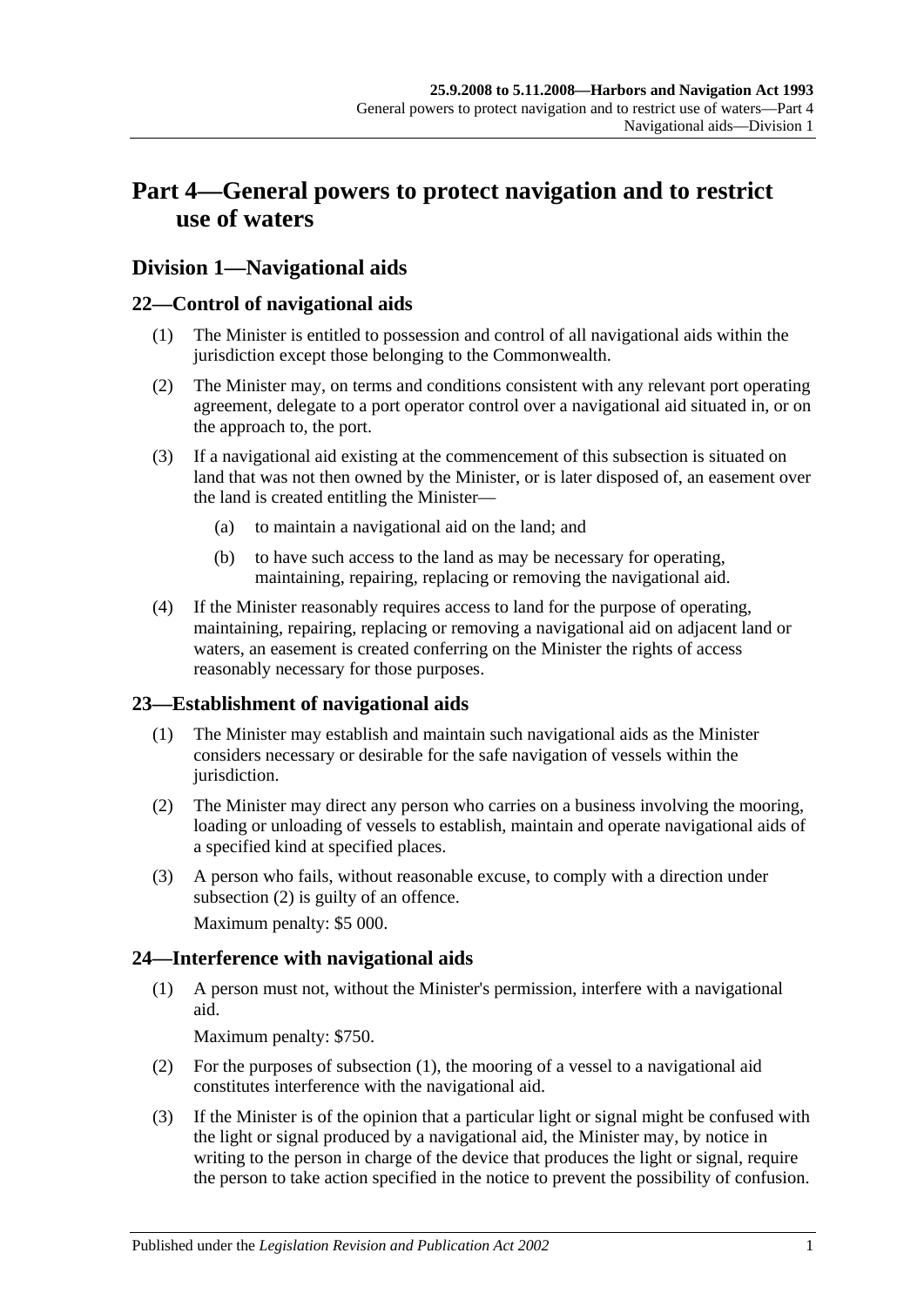- (4) If a person fails to comply with a requirement under [subsection](#page-18-7) (3) within the time allowed in the notice, the Minister may take the action specified in the notice and recover the cost of doing so from the person.
- (5) A person who fails, without reasonable excuse, to comply with a notice under [subsection](#page-18-7) (3) is guilty of an offence. Maximum penalty: \$750.

# <span id="page-19-0"></span>**Division 2—Clearance of wrecks**

## <span id="page-19-1"></span>**25—Clearance of wrecks etc**

- (1) The Minister may, by notice in writing, require the owner of any wreck within the jurisdiction to remove the wreck.
- (1a) A port operator may, by notice in writing, require the owner of any wreck within the port to remove the wreck.
- (2) If a person deposits any substance or thing within the jurisdiction so as to obstruct navigation, or to pollute waters, the Minister may, by notice in writing, require that person to take action specified in the notice to remove the substance or thing or to mitigate the consequences of the pollution.
- (2a) If a person deposits any substance or thing within a port so as to obstruct navigation, or to pollute waters, the port operator may, by notice in writing, require that person to take action specified in the notice to remove the substance or thing or to mitigate the consequences of the pollution.
- <span id="page-19-5"></span>(3) If a person fails to comply with a requirement under this section within the time allowed in the notice, the Minister or the port operator (as the case requires) may remove the wreck or take the action specified in the notice and recover the costs of doing so, as a debt, from the person in default.
- <span id="page-19-4"></span>(4) A person who fails without reasonable excuse to comply with a notice under this section is guilty of an offence.

Maximum penalty: \$5 000.

(5) A court by which a person is convicted of an offence against [subsection](#page-19-4) (4) may, on application by the Minister or the port operator (as the case requires), order the convicted person to reimburse costs reasonably incurred by the applicant in acting under [subsection](#page-19-5) (3) (to the extent those costs have not been already recovered).

# <span id="page-19-2"></span>**Division 3—Restrictions on use of waters**

# <span id="page-19-3"></span>**26—Licences for aquatic activities**

- (1) The CEO may grant a licence entitling an organisation or person to use, in accordance with the terms and conditions of the licence, any waters within the jurisdiction for the purposes of an aquatic sport or activity or for any other purposes stated in the licence.
- (2) If the licence is to be granted in relation to waters within a port, the CEO may only grant the licence with the consent of the port operator (but the operator's consent must not be unreasonably withheld).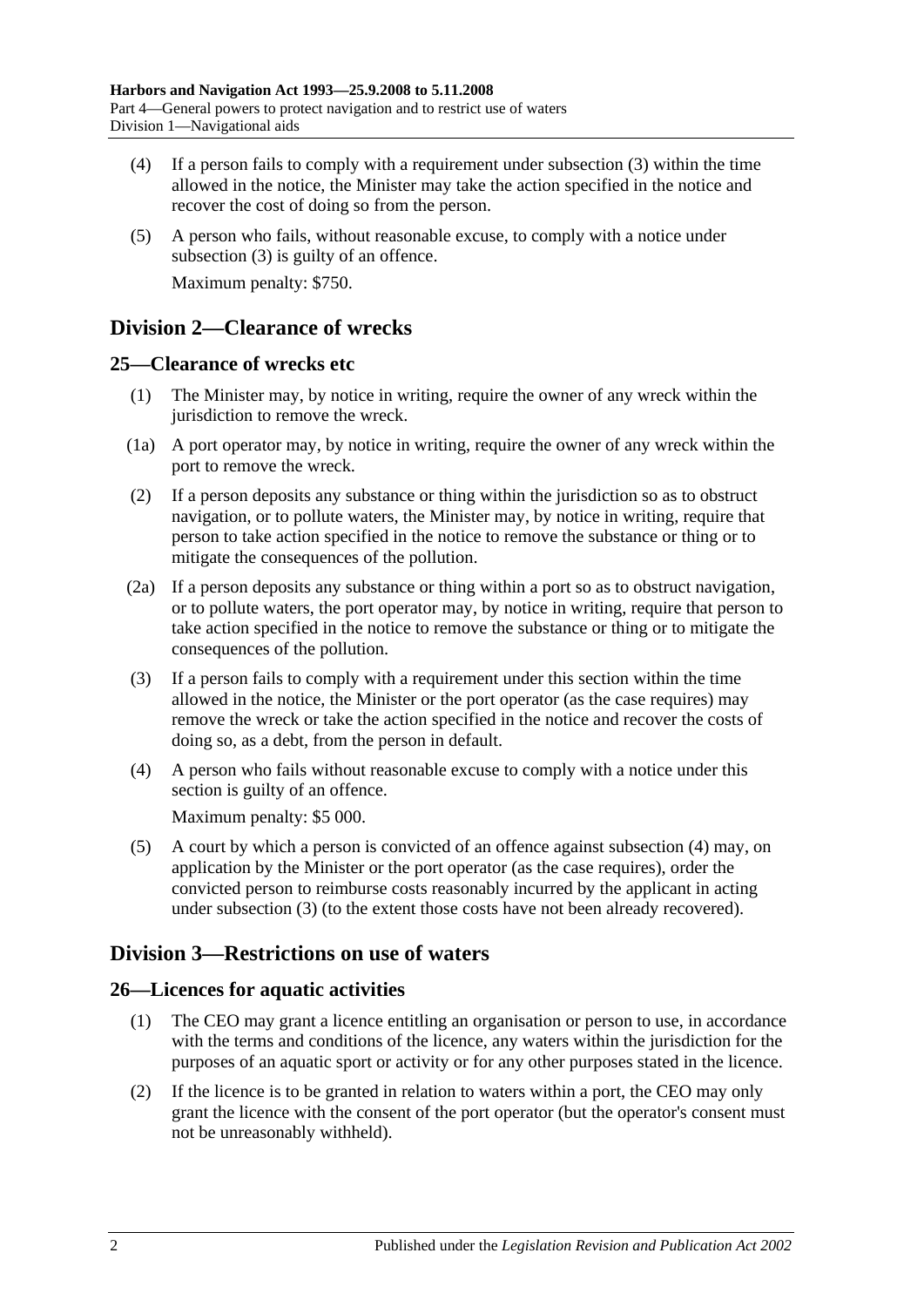- <span id="page-20-1"></span>(2a) If the licence is to be granted in relation to waters that form part of the River Murray, the CEO must—
	- (a) consult with the Minister to whom the administration of the *[River Murray](http://www.legislation.sa.gov.au/index.aspx?action=legref&type=act&legtitle=River%20Murray%20Act%202003)  Act [2003](http://www.legislation.sa.gov.au/index.aspx?action=legref&type=act&legtitle=River%20Murray%20Act%202003)* is committed; and
	- (b) comply with the Minister's directions (if any) in relation to the issuing of the licence (including a direction that the licence not be granted, or that if it is to be granted, then the licence be subject to conditions specified by the Minister).
- <span id="page-20-2"></span>(2b) If the licence is to be granted in relation to waters that form part of the Adelaide Dolphin Sanctuary, the CEO must consult with and have regard to the views of the Minister to whom the administration of the *[Adelaide Dolphin Sanctuary Act](http://www.legislation.sa.gov.au/index.aspx?action=legref&type=act&legtitle=Adelaide%20Dolphin%20Sanctuary%20Act%202005) 2005* is committed.
- (2c) The regulations may exclude specified categories of licence from the operation of [subsection](#page-20-1) (2a) or [\(2b\).](#page-20-2)
- (3) The licensee may be required by the terms and conditions of the licence to take specified action for the purposes of informing the public of the area of waters to which the licence relates and of the times the licensee is entitled to use of those waters in accordance with the licence.
- (4) A person who, without the consent of the licensee, intrudes into waters when the licensee has, under the licence, an exclusive right to use those waters is guilty of an offence.

Maximum penalty:  $$750.<sup>1</sup>$ 

Expiation fee: \$105.

- (5) The CEO may revoke a licence granted under this section for a breach of a term or condition of the licence.
- (6) In this section—

*River Murray* has the same meaning as in the *[River Murray Act](http://www.legislation.sa.gov.au/index.aspx?action=legref&type=act&legtitle=River%20Murray%20Act%202003) 2003*.

**Note—**

1 By virtue of Act No. 17 of 2001 s 4 (see *Gazette 25.10.2001 p4686*) the maximum penalty for this offence was fixed at \$750 (no expiation fee) for 30 October 2001 only. Section 26 was substituted on 31 October 2001 by Act No. 81 of 2000 s 11 (see *Gazette 25.10.2001 p4687*).

## <span id="page-20-3"></span><span id="page-20-0"></span>**27—Restricted areas**

- (1) The Governor may, by regulation, regulate, restrict or prohibit—
	- (a) the entry of vessels or vessels of a specified class into specified waters within the jurisdiction; or
	- (b) the operation or use of vessels in specified waters within the jurisdiction; or
	- (c) aquatic activity or aquatic activity of a specified class in specified waters within the jurisdiction.
- (1a) A regulation may only be made under [subsection](#page-20-3) (1) in relation to waters within a port with the consent of the port operator (but consent must not be unreasonably withheld).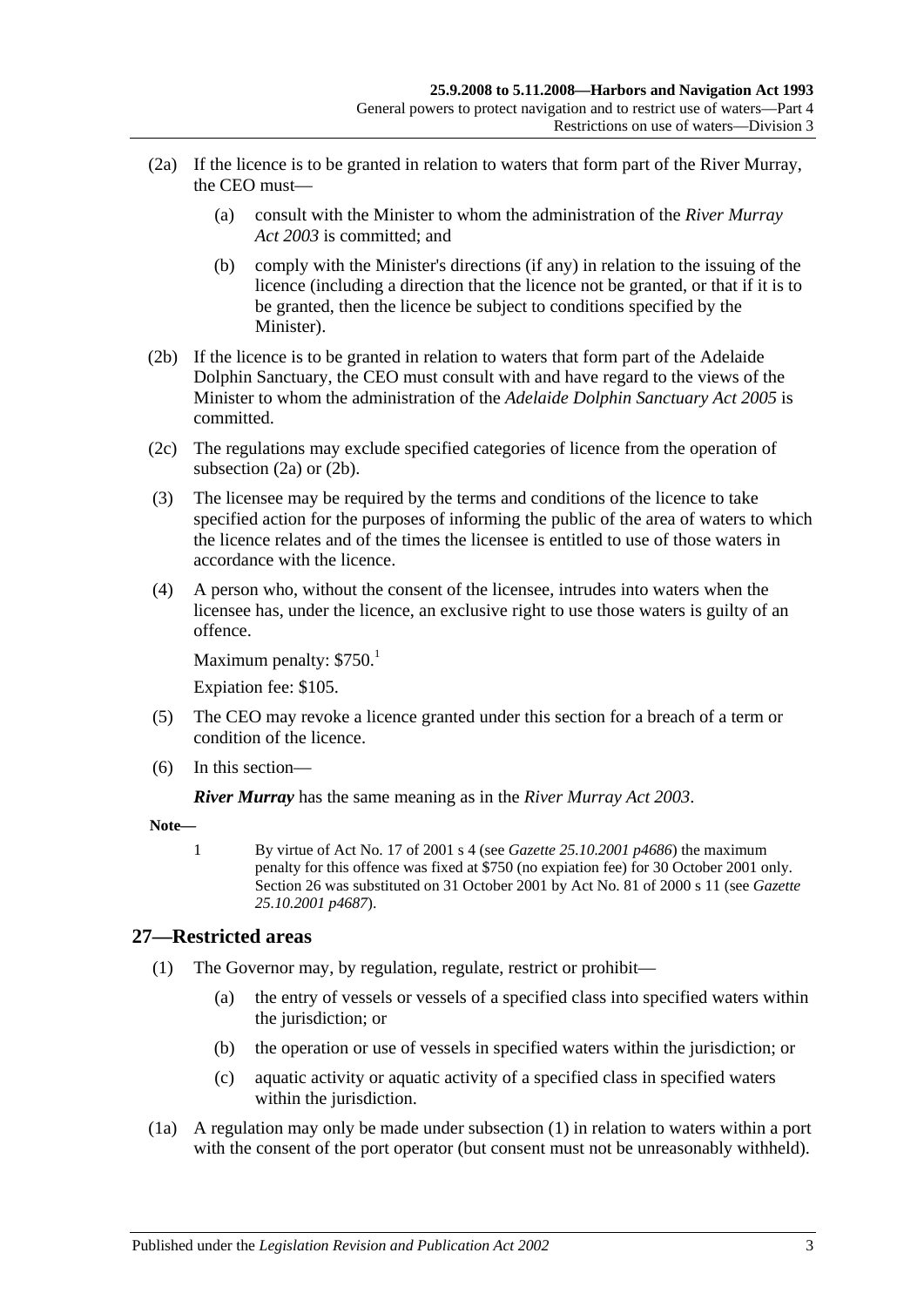- <span id="page-21-0"></span>(2) The Minister must take reasonable steps to inform the public of the nature of requirements of any regulation under this section and of the waters to which it applies by marking out the waters and erecting notices in the vicinity or by other appropriate means.
- (3) If a regulation is made under this section at the request of a port operator (other than the Minister) or a council, the Minister may recover costs incurred under [subsection](#page-21-0) (2) from the port operator or council as a debt.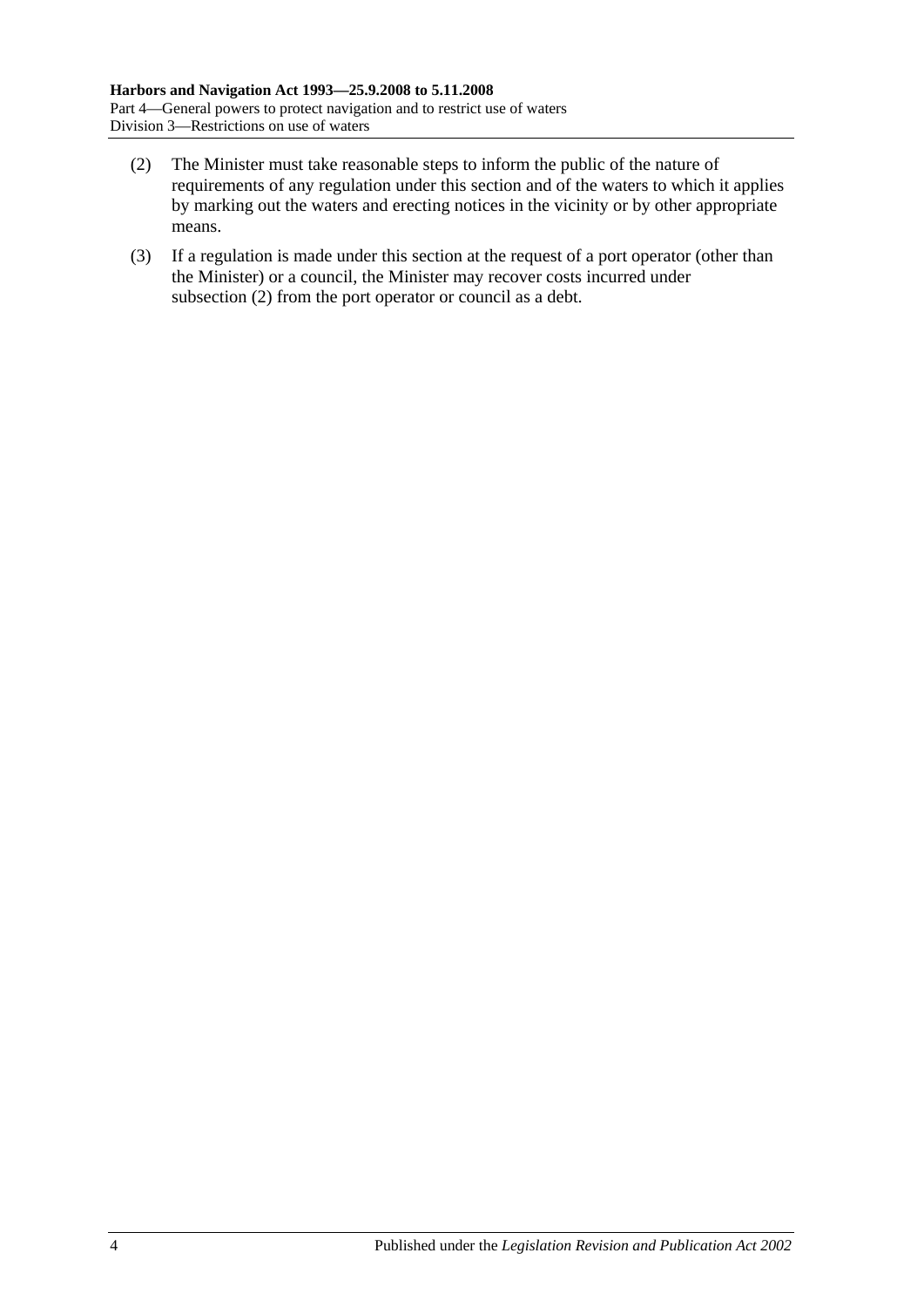# <span id="page-22-0"></span>**Part 5—Harbors and ports**

# <span id="page-22-1"></span>**Division 1—Control and management of harbors and ports**

## <span id="page-22-2"></span>**28—Control and management of harbors**

Subject to this Part, the Minister has the control and management of all harbors in the State.

## <span id="page-22-3"></span>**28A—Power to assign control and management of ports**

- (1) The Minister may, by agreement, confer on another (the *proprietor*) the right to carry on the business of operating a particular port.
- (2) The proprietor must then enter into an agreement (a *port operating agreement*) under which the Minister assigns the control and management of the port to the proprietor or a nominee of the proprietor unless—
	- (a) the Minister and the proprietor enter into an agreement under which the Minister is to continue to have the control and management of the port; or
	- (b) the proprietor has committed a serious breach of a port operating agreement and the Minister has cancelled or refused to renew the agreement on that ground.
- (3) If the Minister has the control and management of a port, the Minister may, subject to the terms of any agreement between the Minister and the proprietor, recover the costs of operating the port from the proprietor.

## <span id="page-22-4"></span>**28B—Port operating agreements**

- (1) A *port operating agreement* is an agreement providing for the control and management of the port to which the agreement relates by the person (the *port operator*) to whom the control and management of the port is assigned under the agreement.
- (2) A port operating agreement—
	- (a) must require the port operator to have appropriate resources (including appropriate contingency plans and trained staff and equipment to carry the plans into action) to deal with emergencies; and
	- (b) must require the port operator—
		- (i) to maintain the waters of the port to a specified navigable standard; and
		- (ii) to provide or maintain (or provide and maintain) navigational aids; and
		- (iii) to direct and control vessel movement in port waters; and
	- (c) may require the port operator to enter into and maintain in operation an agreement with the Royal Australian Navy about access to the port and port facilities by naval vessels; and
	- (d) may require the port operator to provide access to the port and port facilities for commercial fishing vessels on specified terms and conditions; and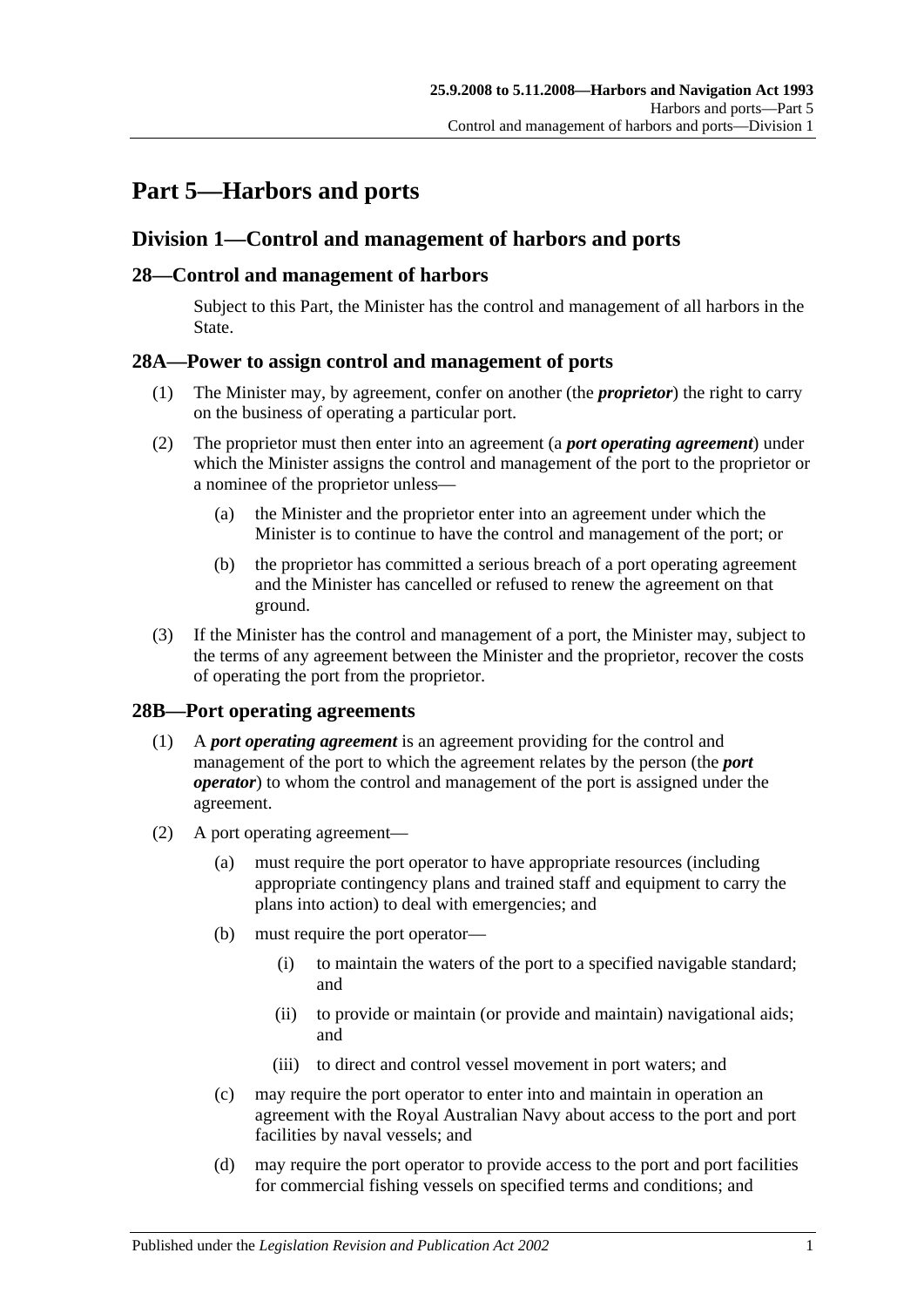- (e) may require the port operator to maintain and make available navigational charts and other information relating to the port; and
- (f) may regulate the performance of statutory powers by the port operator; and
- (g) may provide for the payment of an annual fee to the Minister (fixed by the Minister having regard to the cost of providing government supervision of the activities conducted under the agreement); and
- (h) may deal with any other matter relevant to the control and management of the port.

#### <span id="page-23-0"></span>**28C—General responsibility of port operator**

- (1) A port operator is responsible for the safe operation of the port.
- (2) A port operator is responsible for managing the port in a way that avoids unfair discrimination against or in favour of any particular user of the port or port facilities.

#### <span id="page-23-1"></span>**28D—Variation of port operating agreement**

The Minister may, by agreement with the port operator, vary a port operating agreement.

#### <span id="page-23-2"></span>**28E—Agreements to be tabled in Parliament**

The Minister must, as soon as practicable after entering into a port operating agreement or an agreement for the variation of a port operating agreement, have copies of the agreement laid before both Houses of Parliament.

#### <span id="page-23-3"></span>**28F—Power to deal with non-compliance**

- (1) The Minister may take disciplinary action against a port operator for non-compliance with a port operating agreement or this Act.
- (2) The disciplinary action may consist of—
	- (a) a reprimand; or
	- (b) a fine not exceeding a limit fixed in the port operating agreement; or
	- (c) cancellation of the port operating agreement.
- (3) Before the Minister takes disciplinary action against a port operator under this section, the Minister must give written notice to the port operator—
	- (a) specifying the non-compliance; and
	- (b) stating the disciplinary action the Minister proposes to take in respect of the non-compliance; and
	- (c) allowing the port operator a reasonable opportunity to make written representations.
- (4) After considering the port operator's representations, the Minister may—
	- (a) refrain from taking disciplinary action; or
	- (b) by written notice to the port operator—
		- (i) administer a reprimand; or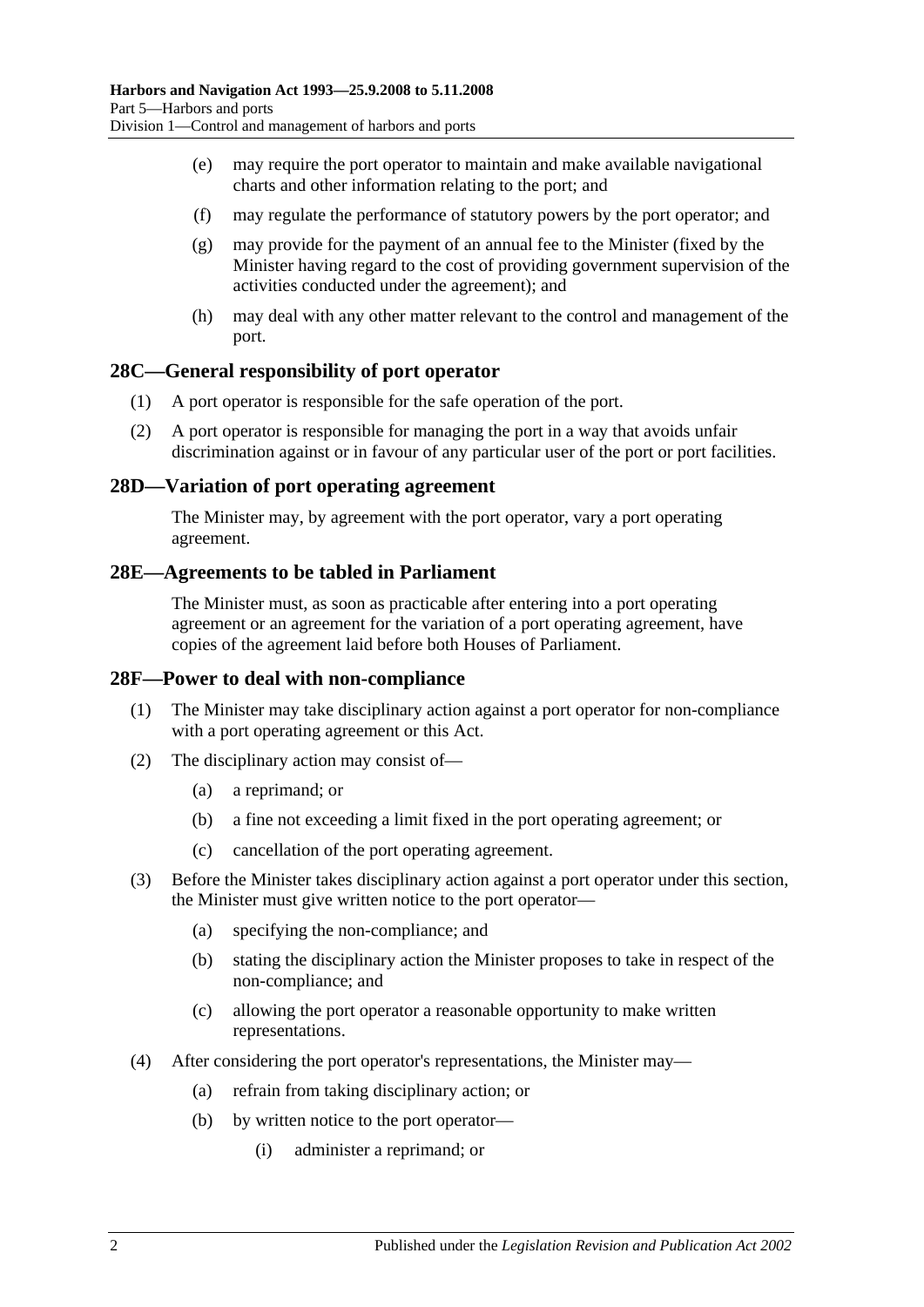- (ii) impose a fine (to be recoverable as a debt due to the Crown) of an amount stated in the earlier notice or of a lesser amount; or
- (iii) if cancellation of the port operating agreement was proposed in the earlier notice—
	- (A) impose a fine not exceeding the maximum permissible under the port operating agreement; or
	- (B) cancel the port operating agreement.
- (5) A port operator may appeal to the Court of Marine Enquiry against the disciplinary action.
- (6) On an appeal, the Court may—
	- (a) confirm, vary or reverse the Minister's decision; and
	- (b) make any consequential or ancillary order the Court thinks fit.
- (7) The port operating agreement may contain provisions governing the exercise of the Minister's powers under this section.

#### <span id="page-24-2"></span><span id="page-24-0"></span>**28G—Power to appoint manager**

- $(1)$  If—
	- (a) a port operator is seriously in breach of its obligations under a port operating agreement; or
	- (b) a port operating agreement is cancelled or expires without renewal,

the Minister may appoint an official manager to operate the port.

- <span id="page-24-3"></span>(2) If a port operator—
	- (a) becomes insolvent within the meaning of Part 7.10 of the *Corporations Law*; or
	- (b) goes into liquidation,

the Minister may appoint an official manager to operate the port.

- (3) An appointment under [subsection](#page-24-2) (1) or [\(2\)](#page-24-3) may be terminated at any time by the Minister.
- (4) The port operating agreement may contain provisions governing the exercise of the Minister's powers under this section.

## <span id="page-24-4"></span><span id="page-24-1"></span>**28H—Powers of the manager**

- (1) The official manager—
	- (a) is to assume the control and management of the port; and
	- (b) is entitled to possession and control of property of the port operator (or former port operator)—
		- (i) used for the purpose of operating the port; and
		- (ii) defined in the port operating agreement as property subject to the application of this paragraph; and
	- (c) is, while the appointment continues in force, taken to be the port operator.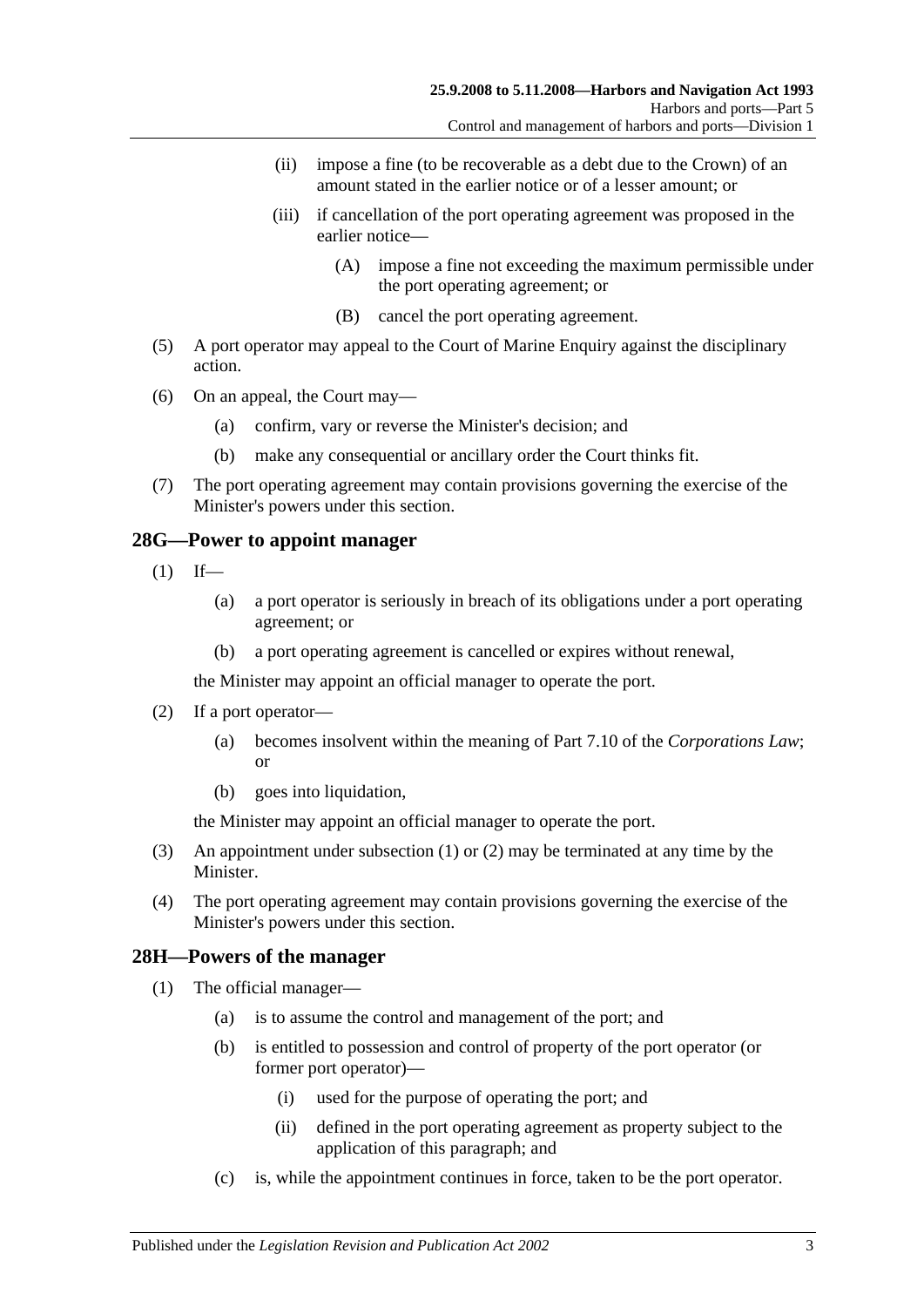- <span id="page-25-5"></span>(2) Any proceeds of the business while under official management are to be applied as follows:
	- (a) first, the proceeds are to be applied towards the costs of official management (including the official manager's remuneration); and
	- (b) secondly, a reasonable rental for the property over which the manager has assumed control is to be paid out of the proceeds while the property remains in the manager's possession; and
	- (c) thirdly, any remaining balance is to be paid into the Consolidated Account.
- (3) A port operating agreement may exclude or modify the provisions of [subsection](#page-24-4) (1) or [\(2\).](#page-25-5)
- (4) The regulations may confer powers and impose duties on official managers and regulate official management in other ways.

# <span id="page-25-0"></span>**Division 2—Port management officers**

#### <span id="page-25-1"></span>**29—Port management officers**

- (1) A port operator may appoint officers or employees of the operator to be port management officers.
- (2) The port operator must issue to each port management officer appointed by it an identity card—
	- (a) containing a photograph of the officer; and
	- (b) stating the name of the port for which the officer is appointed; and
	- (c) stating any conditions of appointment limiting the officer's authority.
- (3) A port management officer must, at the request of any person in relation to whom the officer is exercising or about to exercise powers under this Act, produce his or her identity card for inspection by that person.

# <span id="page-25-2"></span>**Division 2A—Operational powers**

#### <span id="page-25-3"></span>**29A—Interpretation**

In this Division—

*authorised officer* means—

- (a) in relation to a port—a port management officer;
- (b) in relation to a harbor that is not a port, or a part of a harbor that is not within a port—an authorised person.

#### <span id="page-25-4"></span>**29B—Power of direction**

- (1) An authorised officer may give a direction (orally, by signal, radio communication, or in any other appropriate manner) to a person in charge, or apparently in charge, of a vessel in or in the vicinity of a harbor or a port.
- (2) A direction may, for example—
	- (a) require that vessels proceed to load or unload in a particular order; or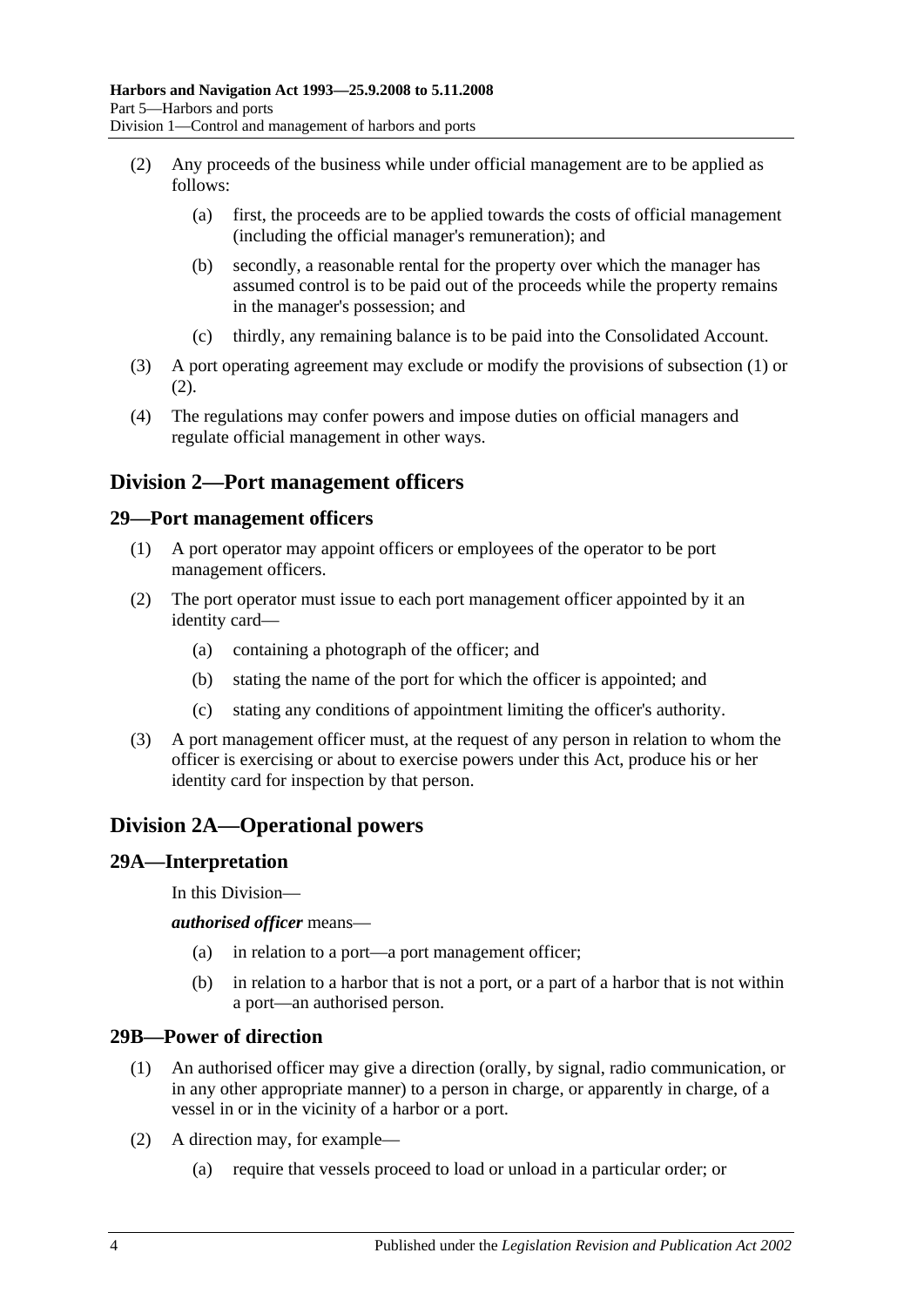- (b) require that a vessel be moored or anchored in a particular position; or
- (c) require that a vessel be secured in a particular way; or
- (d) require that a vessel be moved from a particular area or position; or
- (e) require the production of documents relating to the navigation, operation, pilotage, use or loading of the vessel.
- (3) A person who fails, without reasonable excuse, to comply with a direction under this section is guilty of an offence.

Maximum penalty: \$5 000.

#### <span id="page-26-4"></span><span id="page-26-0"></span>**29C—Power to board vessel**

- (1) A person in charge of a vessel in a harbor or port must, at the request of an authorised officer, permit the officer—
	- (a) to board the vessel; and
	- (b) to inspect the vessel and its cargo; and
	- (c) to carry out on the vessel any investigation necessary to ensure that the vessel and the business in the course of which the vessel is being used is being operated lawfully.
- <span id="page-26-5"></span>(2) If there is no-one on board a vessel to whom a request may be given under [subsection](#page-26-4) (1), the authorised officer may board the vessel and cause the vessel to be moved as the officer thinks fit.
- (3) Any costs incurred by an authorised officer under [subsection](#page-26-5) (2) are recoverable as a debt from the owner of the vessel.
- (4) A person who fails to comply with a request under this section is guilty of an offence. Maximum penalty: \$2 500.

## <span id="page-26-1"></span>**Division 3—Harbor improvement work**

#### <span id="page-26-6"></span><span id="page-26-2"></span>**30—Dredging or other similar work**

- (1) The Minister or a port operator may carry out dredging or other work to deepen, extend or clear a harbor or port.
- (2) If the owner of a wharf benefits from work carried out by the Minister under [subsection](#page-26-6) (1), the Minister may recover a reasonable proportion of the cost of the work from that owner.
- (3) The proportion of the cost to be recovered is to be determined by agreement between the Minister and the owner or, in default of agreement, by an arbitrator appointed under the *[Commercial Arbitration Act](http://www.legislation.sa.gov.au/index.aspx?action=legref&type=act&legtitle=Commercial%20Arbitration%20Act%201986) 1986*.

## <span id="page-26-3"></span>**30A—Development of harbors and maritime facilities**

- (1) The Minister or a port operator may carry out work of any kind for the development or improvement of a harbor or port.
- (2) The Minister or port operator may, for example, establish facilities for—
	- (a) the anchorage or mooring of vessels;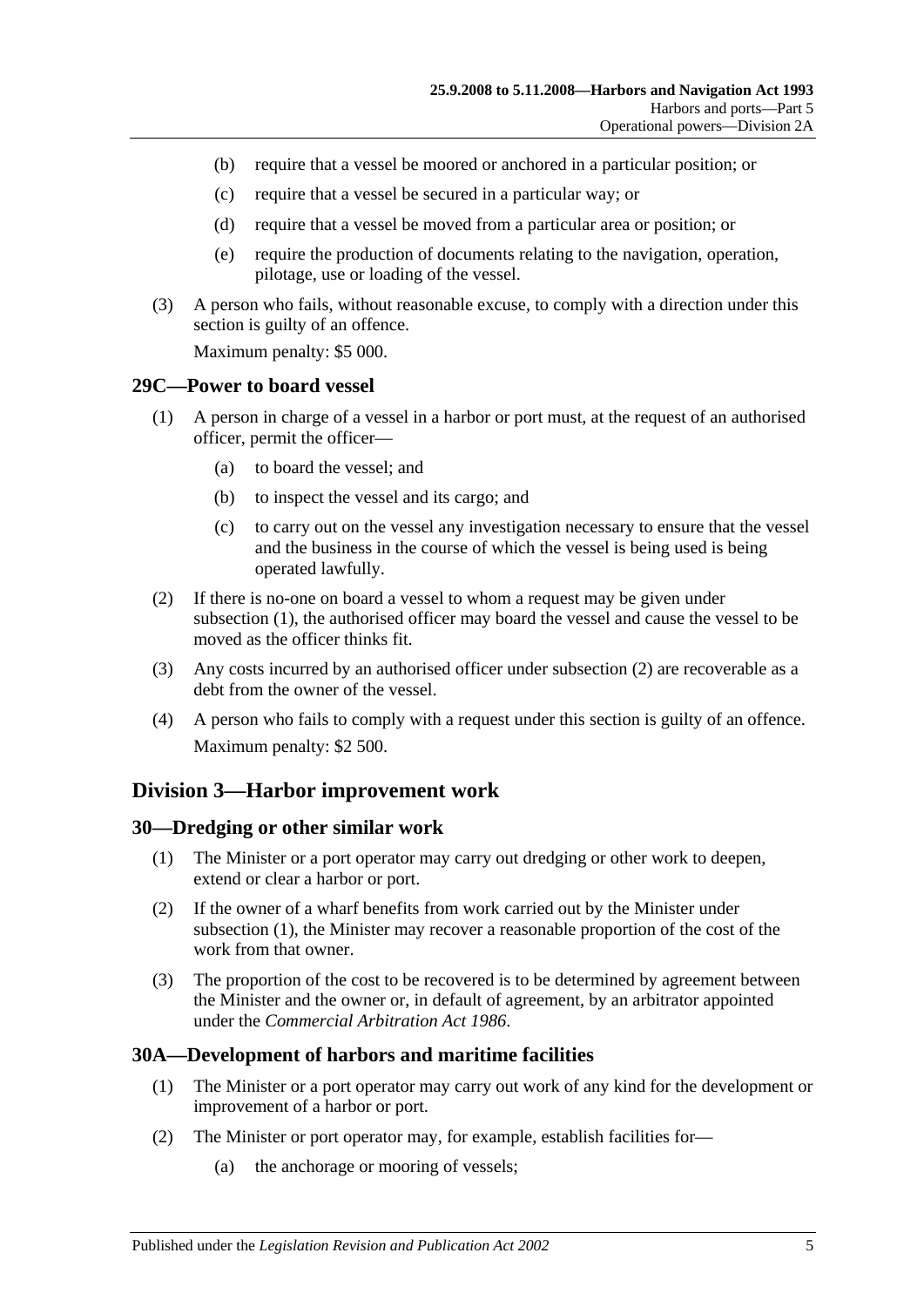- (b) the maintenance and repair of vessels;
- (c) the loading and unloading of passengers or goods;
- (d) the storage of goods;
- (e) facilitating industrial or commercial development associated with or to be associated with a harbor or port;
- (f) sporting or recreational purposes.
- (3) A port operator—
	- (a) must establish and maintain facilities and equipment for the safety of life and property in the port as required under a port operating agreement; and
	- (b) may establish and maintain other facilities and equipment for the safety of life and property.

#### <span id="page-27-0"></span>**30B—Application of** *Development Act 1993*

The powers conferred by this Division are subject to the *[Development Act](http://www.legislation.sa.gov.au/index.aspx?action=legref&type=act&legtitle=Development%20Act%201993) 1993*.

## <span id="page-27-1"></span>**Division 4—Harbor charges etc**

#### <span id="page-27-2"></span>**31—Power to fix charges**

- (1) Subject to any relevant law or determination, the Minister may fix charges—
	- (a) for the use of facilities provided by the Minister for—
		- (i) the mooring of vessels;
		- (ii) the loading or unloading of passengers or goods;
		- (iii) the storage of goods;
		- (iv) the safe navigation of vessels;
		- (v) any other purpose; or
	- (b) for the entry of vessels into waters under the Minister's control and management; or
	- (c) for services provided by the Minister.
- (2) The Minister may fix default charges to be paid if a charge fixed under this section is not paid within a specified period.
- (3) The Minister must publish Schedules of the charges and default charges fixed under this section.

#### <span id="page-27-3"></span>**31A—Power to waive or reduce charges**

The Minister may waive or reduce a charge (or default charge), or extend the time for payment of a charge (or default charge), as the Minister thinks fit.

#### <span id="page-27-4"></span>**31B—Charges in respect of goods**

(1) A charge (or default charge) payable under this Division in respect of the unloading or storage of goods is recoverable as a debt from the consignor or consignee of the goods.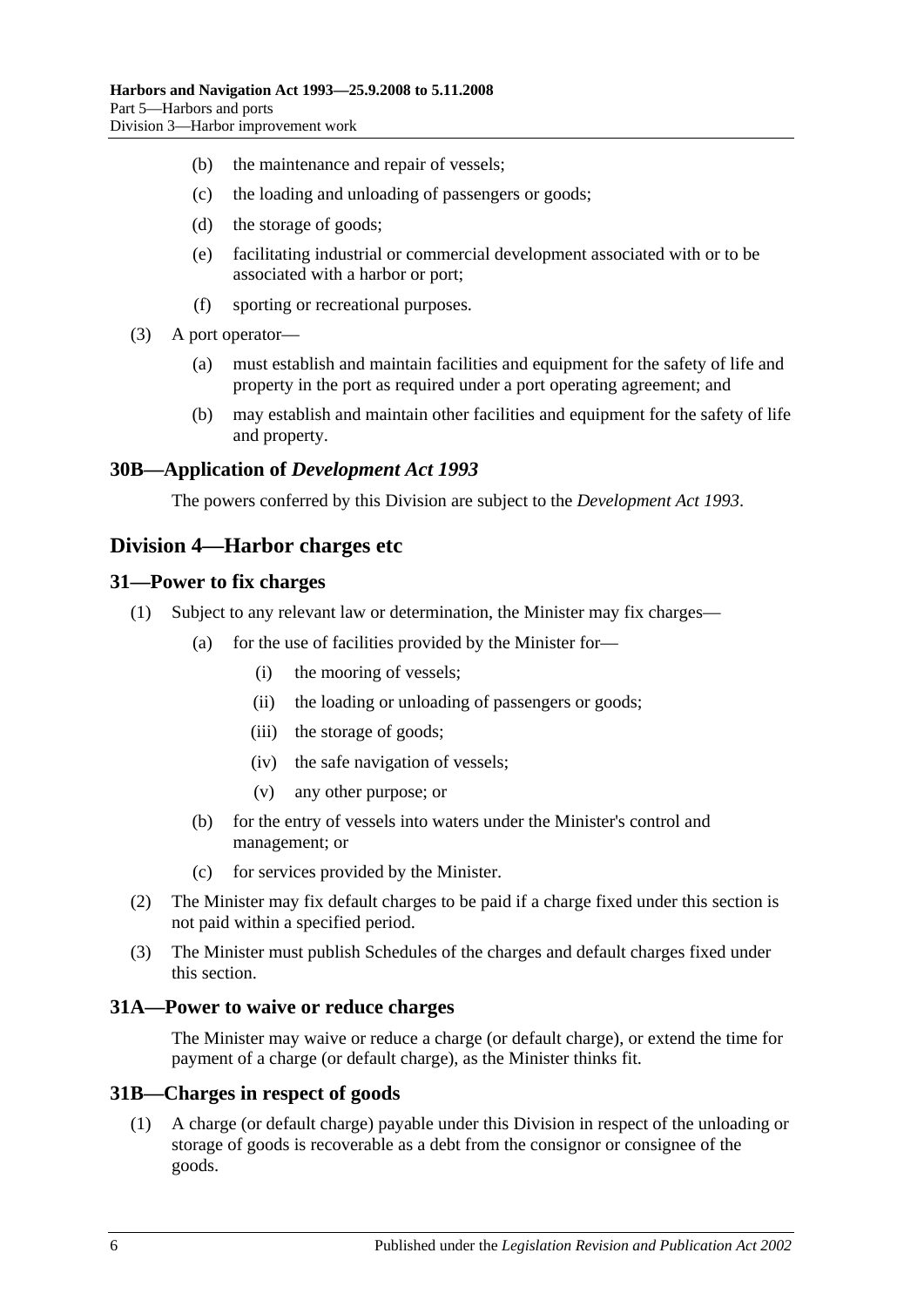- (2) The Minister may retain possession of goods until the appropriate charge is paid.
- (3) If the charge is not paid within 60 days after the goods are unloaded, the Minister may, after giving notice in writing to the consignee of the goods, sell the goods and retain the charge (together with any default charges and the costs of conducting the sale) from the proceeds of sale.

#### <span id="page-28-0"></span>**31C—Charges in respect of vessels**

- (1) If a charge to which the Minister is entitled in respect of a vessel is not paid by the date payment falls due, an authorised person may, at the Minister's direction, arrest the vessel and take it into the Minister's custody.
- (2) If the charge remains unpaid 60 days after the vessel is taken into the Minister's custody, the Minister may, after giving notice to the owner of the vessel, sell the vessel and retain the charge (together with any default charges and the costs of conducting the sale) from the proceeds of sale.

#### <span id="page-28-2"></span><span id="page-28-1"></span>**31D—Power to prevent use of harbor or port facilities**

- (1) If a person is in default in the payment of a charge (or default charge) payable under this Division, the Minister may, by written notice given to the person in default, prohibit the person from using harbor or port facilities provided by the Crown until the charge has been paid.
- (2) A person must not use facilities in contravention of a prohibition imposed under [subsection](#page-28-2)  $(1)$ .

Maximum penalty: \$2 500.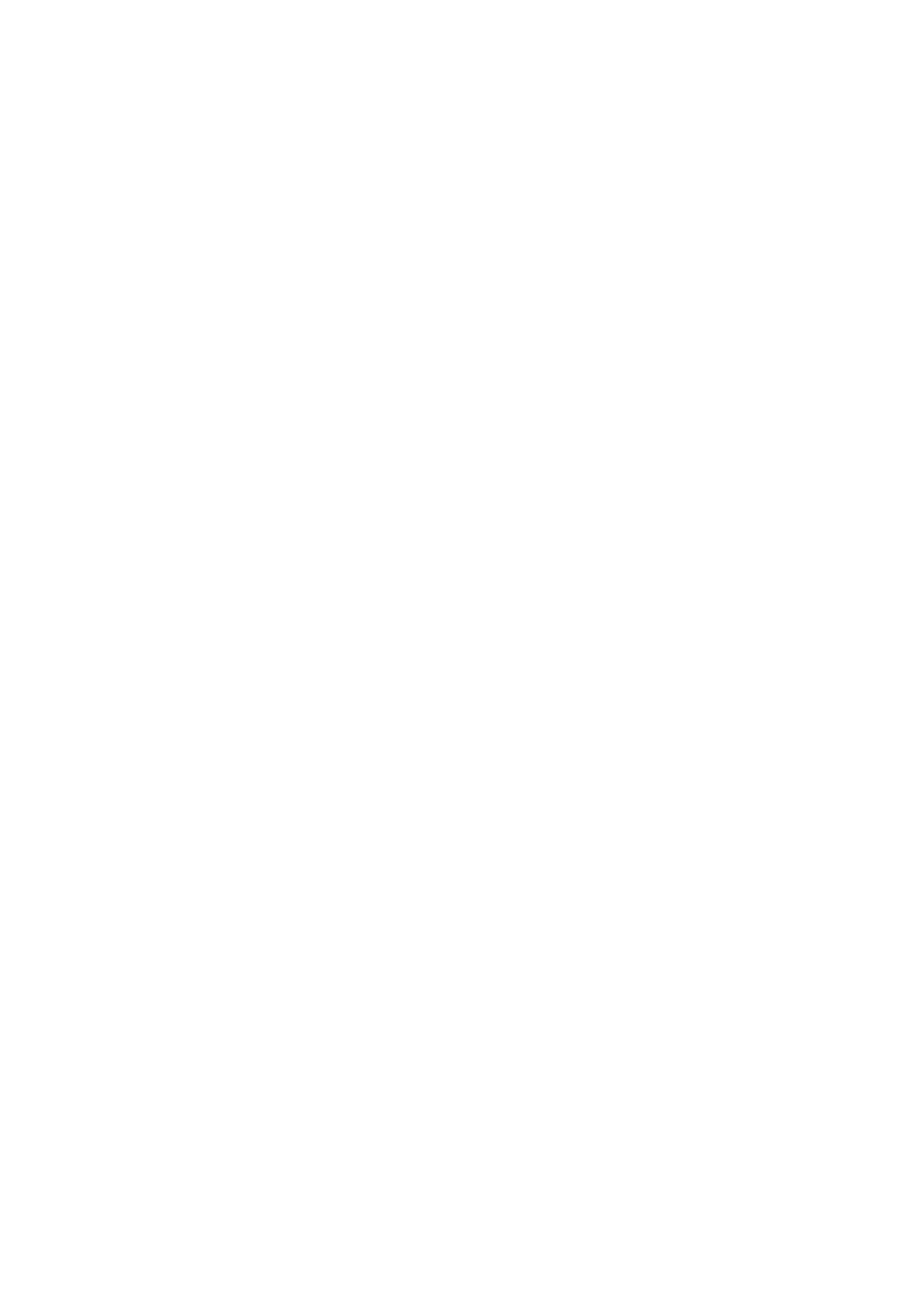# <span id="page-30-0"></span>**Part 5A—Pilotage**

## <span id="page-30-1"></span>**33—Licensing of pilots**

- (1) The CEO may license persons qualified in accordance with the regulations as pilots.
- (1a) A licence remains in force for the period specified in the regulations and may be renewed in accordance with the regulations.
- (2) A licence may be granted under this section on such conditions as the CEO thinks fit.
- (3) The CEO may, by notice in writing to the holder of a licence under this Part, vary or revoke a condition of the licence.
- (4) A person who holds a licence under this Part must not contravene or fail to comply with a condition of the licence.

Maximum penalty: \$5 000.

- (5) The CEO may, by notice in writing to a licensed pilot, cancel the licence if satisfied that the pilot—
	- (a) has been guilty of incompetence or breach of duty; or
	- (b) has breached a condition of licence; or
	- (c) has suffered mental or physical incapacity rendering the pilot incapable of satisfactorily performing the duties of a pilot.
- (6) On cancellation of a licence under this section, the former licensee must return the licence to the CEO.

Maximum penalty: \$750.

## <span id="page-30-2"></span>**34—Pilotage exemption certificate**

- (1) The CEO may issue a pilotage exemption certificate to the master of a vessel in accordance with the regulations.
- (1a) A pilotage exemption certificate remains in force for the period specified in the regulations and may be renewed in accordance with the regulations.
- (2) A pilotage exemption certificate may be granted on such conditions as the CEO thinks fit.
- (3) The CEO may, by notice in writing to the holder of a pilotage exemption certificate under this Part, vary or revoke a condition of the certificate.
- (4) A person who holds a pilotage exemption certificate under this Part must not contravene or fail to comply with a condition of the certificate. Maximum penalty: \$5 000.
- (4a) A pilotage exemption certificate lapses if the holder does not continue to have the periodic experience in the navigation of vessels required by the regulations.
- (5) The CEO may, by notice in writing to the holder of a pilotage exemption certificate, cancel the certificate if there are, in the CEO's opinion, proper reasons for doing so.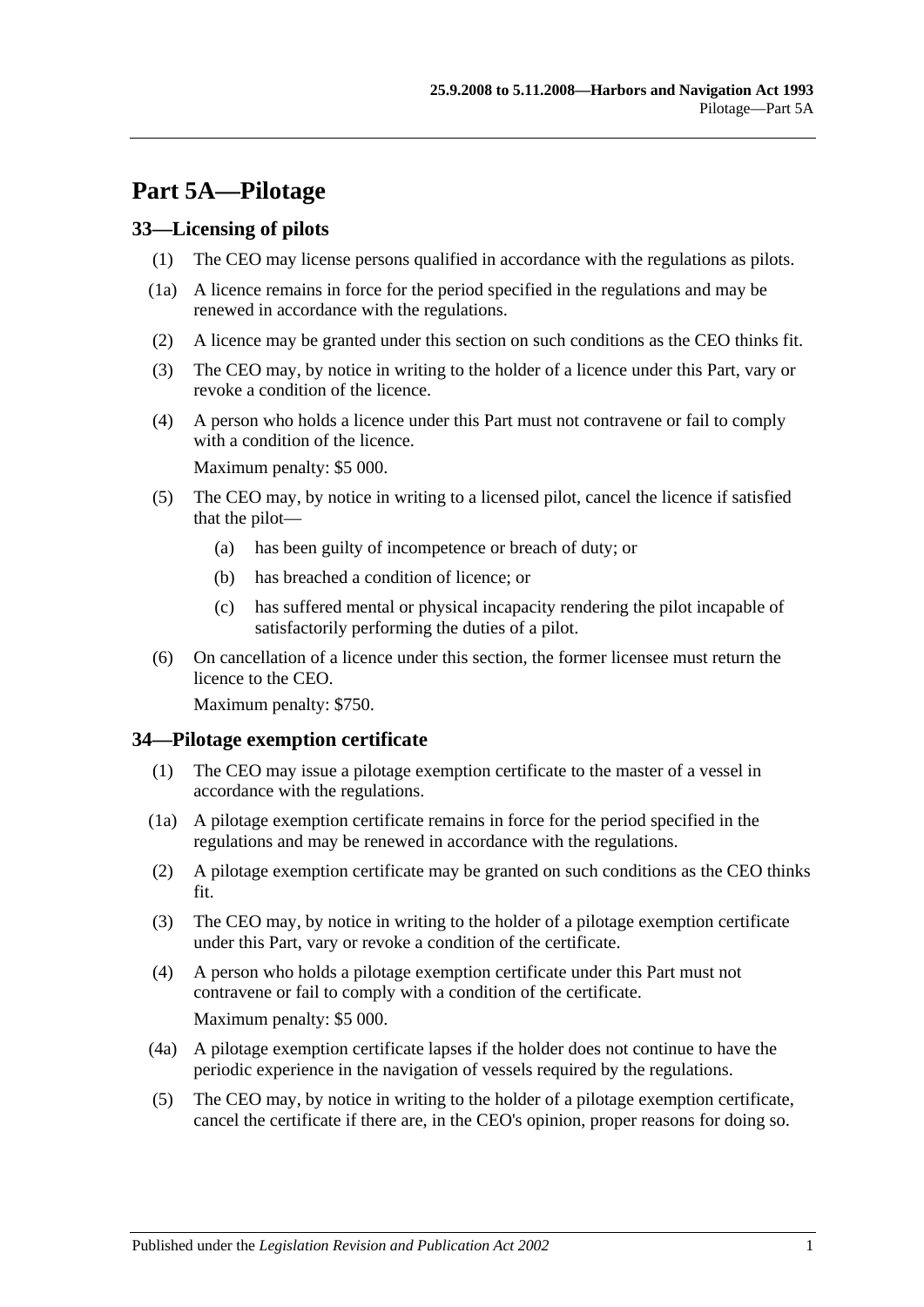(6) On cancellation of a pilotage exemption certificate under this section, the former holder of the certificate must return the certificate to the CEO.

Maximum penalty: \$750.

## <span id="page-31-0"></span>**35—Compulsory pilotage**

- (1) A vessel 35 metres or more in length must not be navigated within a harbor to which this section applies, unless—
	- (a) the vessel is navigated under the control or at the direction of a licensed pilot; or
	- (b) the master of the vessel holds a pilotage exemption certificate under this Part.
- (2) If a vessel is navigated in contravention of this section, the owner and the master are each guilty of an offence.

Maximum penalty: \$10 000.

- (3) This section applies to a harbor declared by regulation to be a harbor to which this section applies.
- (4) The CEO may, subject to such conditions as the CEO thinks fit, exempt a vessel from the requirements of this section.

## <span id="page-31-1"></span>**36—Duties and immunities of pilots**

- (1) The duty of a pilot is to pilot the vessel subject to the authority of the master, and the fact that a vessel is under pilotage does not relieve the master from responsibility for the navigation of the vessel.
- (2) No civil liability attaches to a pilot or to a pilot's employer for negligence by the pilot in relation to the pilotage of the vessel (but this subsection does not relieve from liability that may attach to a person as owner of a vessel).
- (3) The liability of the owner or master of a ship for damage resulting from a fault in the navigation of the ship is unaffected by the fact that the vessel is under pilotage or that the pilotage is compulsory.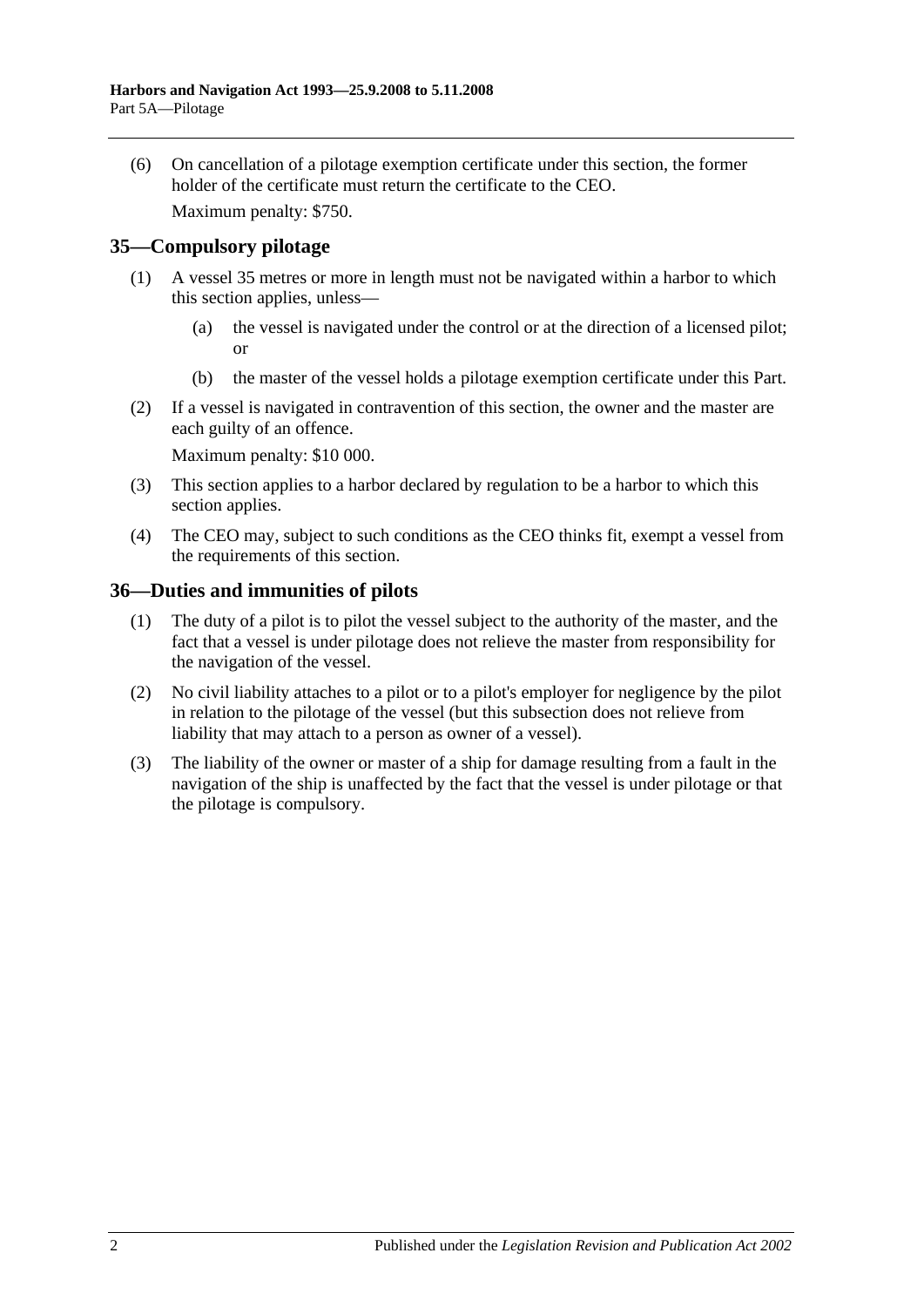# <span id="page-32-0"></span>**Part 6—Crewing**

# <span id="page-32-1"></span>**Division 1—Application of this Part**

## <span id="page-32-2"></span>**37—Vessels to which this Part applies**

This Part applies to a vessel of a class declared by regulation to be a class of vessels to which this Part applies.

# <span id="page-32-3"></span>**Division 2—Obligation to have adequate crew**

#### <span id="page-32-4"></span>**38—Obligation to have adequate crew**

- (1) If a fishing vessel to which this Part applies is operated in the jurisdiction and the crew of the vessel does not conform to the requirements of the regulations with regard to the minimum number and qualifications of the crew, the owner is guilty of an offence. Maximum penalty: \$5 000.
- (2) If a vessel (other than a fishing vessel) to which this Part applies is operated in the jurisdiction and—
	- (a) there is no current determination of the State Crewing Committee fixing the minimum number and qualifications of the crew required for the safe navigation of the vessel; or
	- (b) the crew of the vessel does not comply with the requirements of such a determination,

the owner and the master of the vessel are each guilty of an offence.

Maximum penalty: \$5 000.

## <span id="page-32-5"></span>**39—Exemptions**

- (1) The CEO may, on such conditions as the CEO thinks fit, exempt the owner or master of a vessel from the obligation to comply with the requirements of the regulations with regard to the minimum number and qualifications of the crew of the vessel or a determination of the State Crewing Committee.
- (2) The CEO may, by notice in writing to the holder of an exemption, revoke the exemption or impose further conditions if there are, in the CEO's opinion, proper reasons for doing so.

# <span id="page-32-6"></span>**Division 3—State Crewing Committee**

## <span id="page-32-7"></span>**39A—Interpretation**

In this Division—

*qualified marine engineer* means a person who holds a certificate of competency as a marine engineer (of any class) issued under this Act or has, in the opinion of the CEO, other appropriate qualifications as a marine engineer;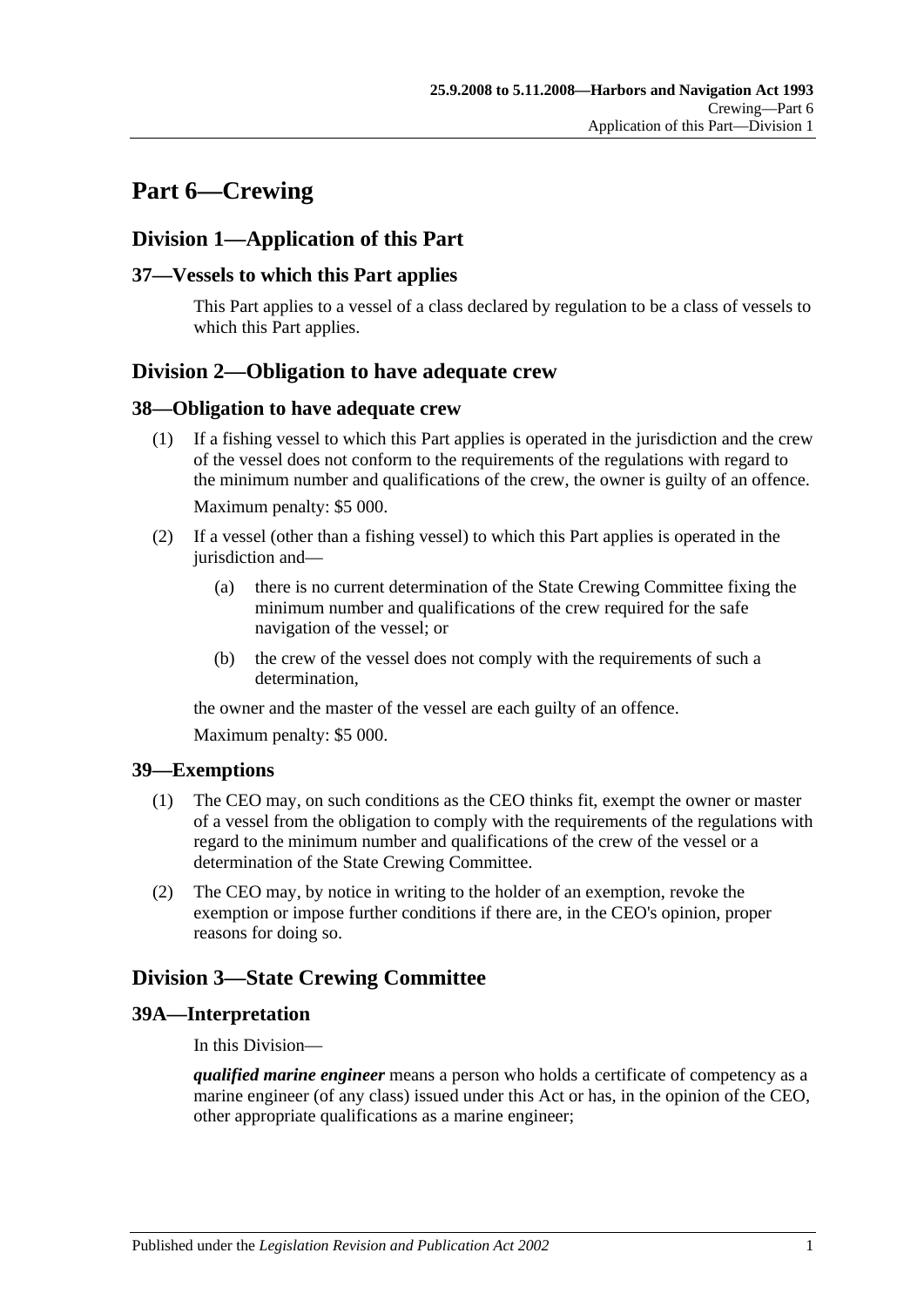*qualified master* means a person who holds a certificate of competency as a master (of any class) issued under this Act or has, in the opinion of the CEO, other appropriate qualifications as a master;

*qualified master mariner* means a person who holds—

- (a) a Master Class 1 certificate of competency issued by a marine authority of the Commonwealth; or
- (b) a qualification under the law of some other place recognised under the Commonwealth Act as equivalent to such a certificate of competency.

# <span id="page-33-0"></span>**40—State Crewing Committee**

- (1) The *State Crewing Committee* is established.
- (2) The Committee consists of—
	- (a) five members (the *appointed members*) appointed by the Governor of whom—
		- (i) one is to be a qualified master mariner nominated by the Minister;
		- (ia) one is to be a qualified master nominated by the Minister;
		- (ib) one is to be a qualified marine engineer nominated by the Minister;
		- (ii) two are to be persons who have, in the opinion of the Governor, appropriate qualifications and experience to be members of the Committee, nominated by maritime or waterfront unions;
	- (b) the members (the *nominated members*) nominated by the owner of the vessel in respect of which a determination is to be made or reviewed by the Committee.
- (2a) At least one appointed member of the Committee must be a woman and at least one must be a man.
- (3) One of the appointed members will be appointed by the Governor to preside at meetings of the Committee and another will be appointed to deputise for that member in his or her absence.
- (4) The Governor may appoint a suitable person to act as an appointed member of the Committee when a particular appointed member is absent or during a temporary vacancy in the office of that member.
- (5) The provisions governing the nomination of a member extend to the appointment of a person to act in the absence of that member or during a temporary vacancy in the office of that member.

## <span id="page-33-1"></span>**41—Nomination of members by owner**

- (1) The CEO must, at least 14 days before the Committee sits to make or review a determination in respect of a vessel, give the owner a written notice—
	- (a) informing the owner of the proposed making or review of the determination and of the date when the proceedings are to commence; and
	- (b) inviting the owner to nominate a person or persons (not exceeding two in number) to be members of the Committee for the purposes of the proceedings.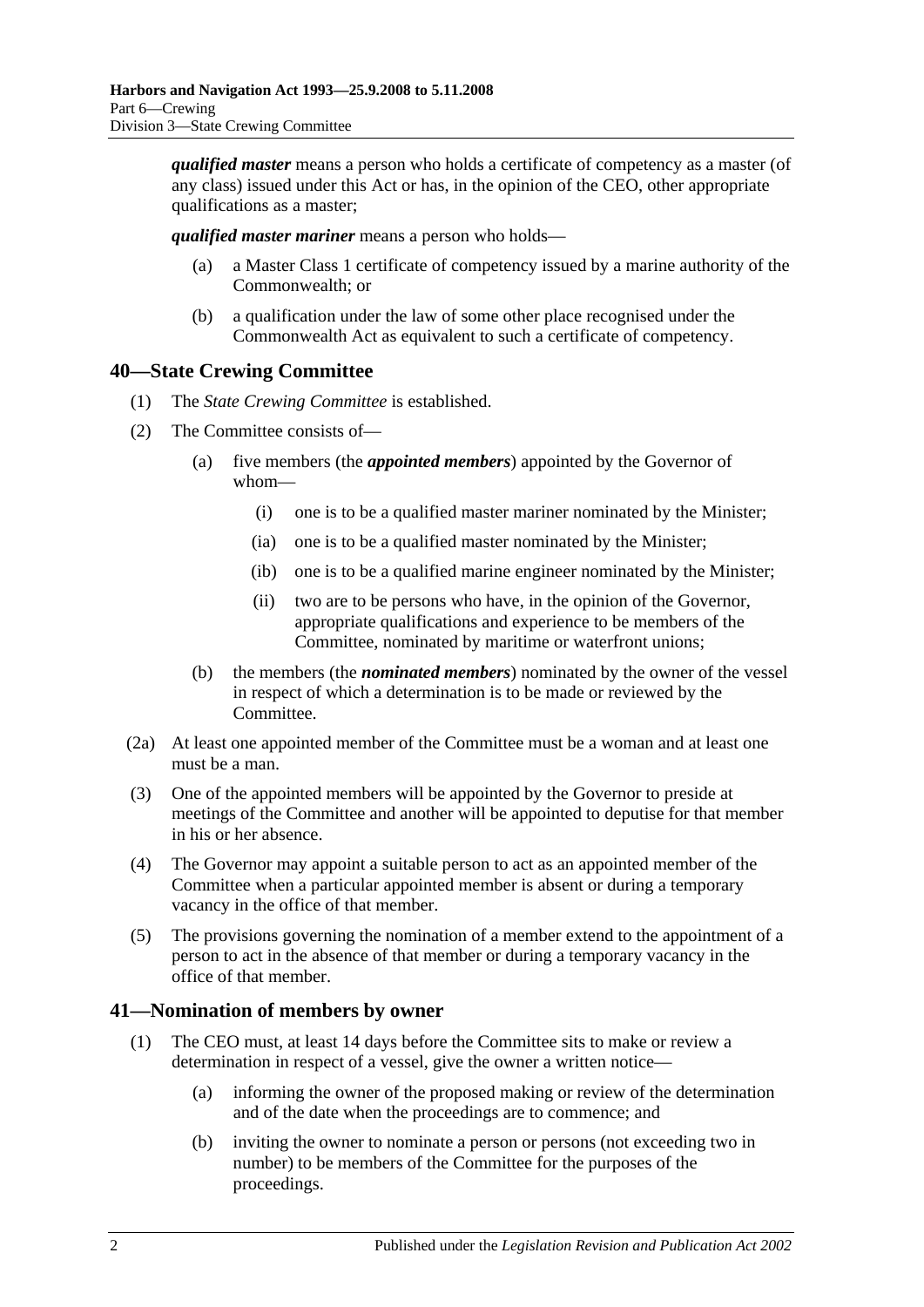- <span id="page-34-4"></span>(2) The owner may, by written notice to the CEO, nominate a person or persons (not exceeding two in number) to be members of the Committee for the purposes of the proceedings.
- (3) A person may not be nominated under [subsection](#page-34-4) (2) unless that person is a qualified master or marine engineer or is, in the opinion of the CEO, otherwise appropriately qualified to participate in the proceedings.
- (4) A nomination must be made at least 7 days before the Committee is to commence the proceedings for the making or review of the determination.
- (5) If the owner fails to make a nomination in accordance with this section the right to make the nomination lapses.

## <span id="page-34-0"></span>**42—Conditions of office**

- (1) An appointed member of the Committee holds office for such term and on such terms and conditions as may be determined by the Governor.
- (2) A nominated member holds office as a member of the Committee only while matters relating to the vessel in respect of which that member was nominated are being considered or otherwise dealt with by the Committee.
- (3) A member of the Committee is entitled to such remuneration, allowances and expenses as may be determined by the Governor.

#### <span id="page-34-1"></span>**42A—Vacancies or defects in appointment of members**

An act of the Committee is not invalid by reason only of a vacancy in its membership or a defect in the appointment of a member.

# <span id="page-34-2"></span>**Division 4—Procedures and powers of Committee**

## <span id="page-34-3"></span>**43—Procedures at meetings**

- (1) The member appointed to preside at meetings of the Committee must, if present at a meeting, preside at that meeting and, in the absence of that member, his or her deputy must preside but, if both are absent, a member chosen by those present will preside.
- (2) Subject to [subsection](#page-34-5) (3), three members of the Committee constitute a quorum of the Committee.
- <span id="page-34-5"></span>(3) A quorum must, unless the CEO otherwise directs, include the members (if any) duly nominated by the owner of the ship in respect of which the Committee is to make or review a determination.
- (4) A decision supported by a majority of the votes of the members present at a meeting of the Committee is a decision of the Committee.
- (5) Each member present at a meeting of the Committee is entitled to one vote on any matter arising for decision at that meeting and, if the votes are equal, the member presiding at the meeting is entitled to a second or casting vote.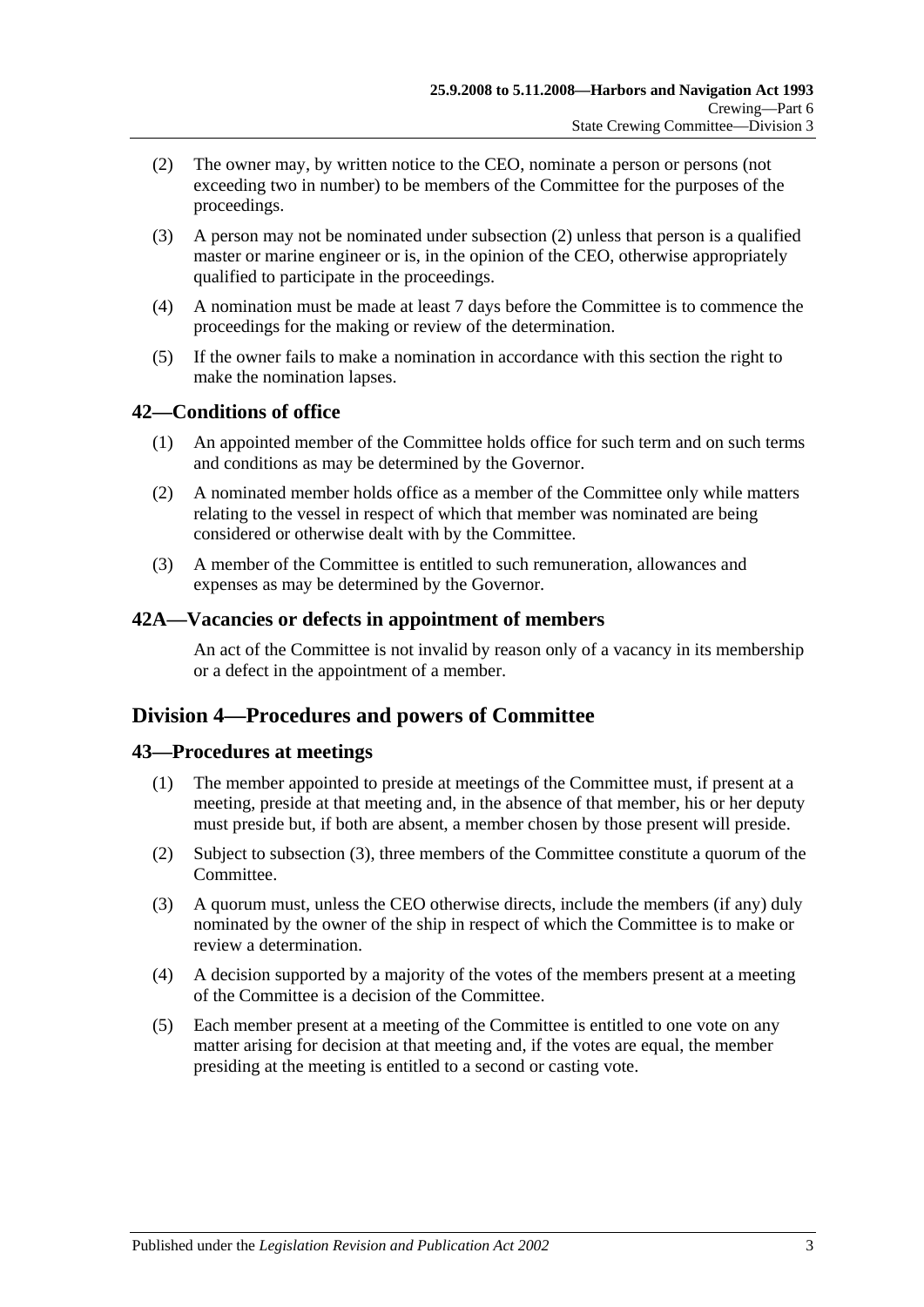## <span id="page-35-0"></span>**44—Power to obtain information**

- (1) For the purposes of this Act, the Committee may—
	- (a) by summons signed by the presiding or deputy presiding member, require any person to attend before the Committee to give evidence, or to produce documents to the Committee;
	- (b) examine witnesses on oath or affirmation;
	- (c) require any person appearing before the Committee (whether summoned to appear or not) to answer questions relating to any matter before the Committee;
	- (d) enter and inspect any vessel in respect of which a determination is to be made or reviewed under this Act.
- (2) A person who—
	- (a) fails without proper excuse to comply with a summons to attend before the Committee or to produce documents;
	- (b) misbehaves before the Committee, or wilfully insults or obstructs the Committee;
	- (c) refuses to be sworn or to affirm when required to do so by the Committee;
	- (d) refuses to answer any relevant question when required to do so by the Committee,

is guilty of an offence.

Maximum penalty: \$2 500.

## <span id="page-35-1"></span>**45—Determinations in relation to crew**

The Committee may, on application by the owner of a vessel (other than a fishing vessel) to which this Part applies, make or review a determination fixing the minimum number and qualifications of the crew required for the safe navigation of the vessel.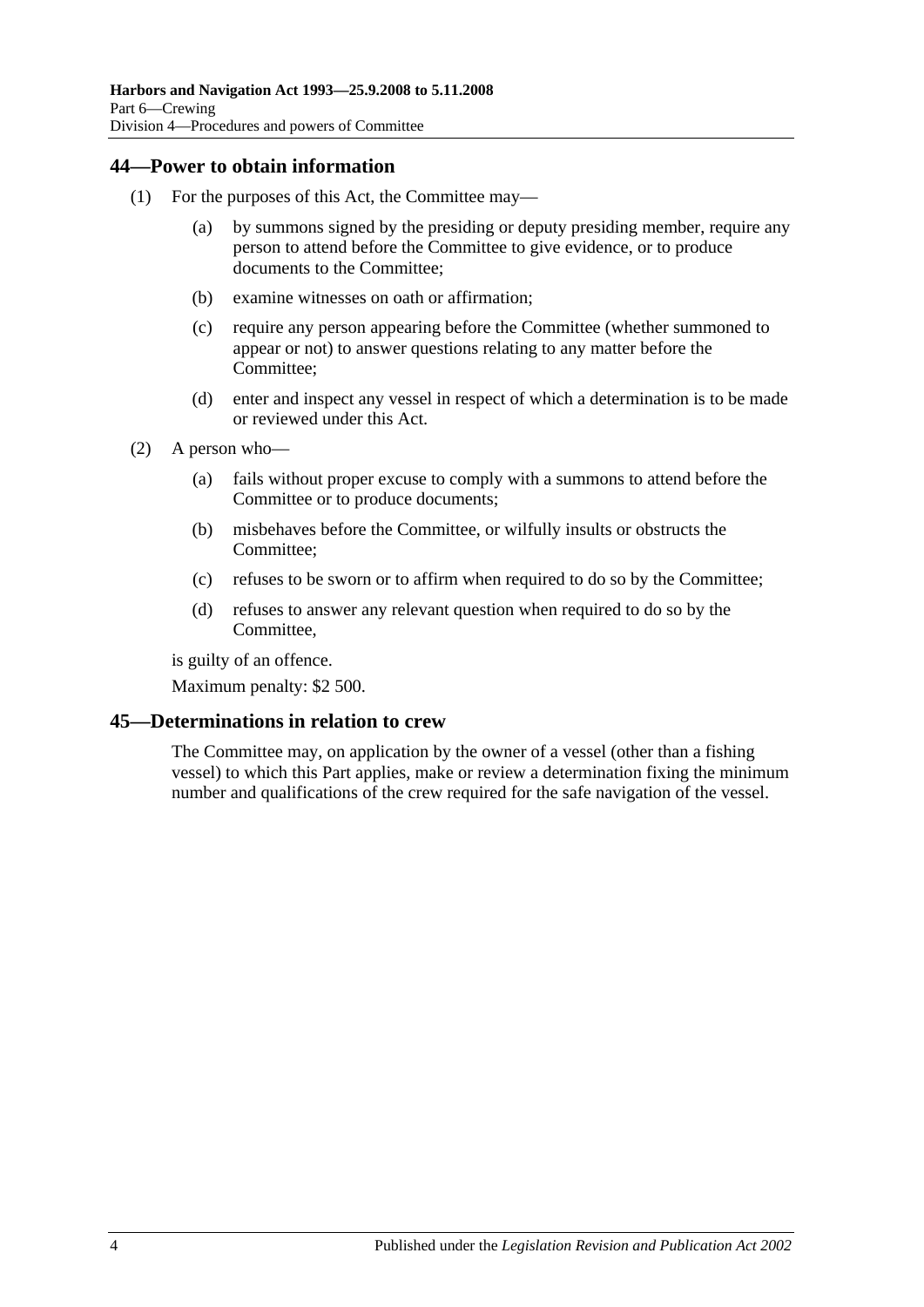# **Part 7—Certificates of competency**

# **46—Vessels to which this Part applies**

This Part applies to—

- (a) a recreational vessel fitted with an engine;
- (b) a vessel (other than a recreational vessel) of a class declared by regulation to be a class of vessels to which this Part applies.

# **47—Requirement for certificate of competency**

- (1) A person must not accept employment in a key position in the crew of a commercial vessel to which this Part applies unless that person holds—
	- (a) a certificate of competency of the appropriate class in force under this Act; or
	- (b) a qualification under the law of some other place declared by the CEO in accordance with the regulations to be equivalent to a certificate of competency of the relevant class; or
	- (c) an exemption from the requirement to hold a certificate of competency of the relevant class.

Maximum penalty: \$2 500.

- (2) A person must not employ another in a key position in the crew of a commercial vessel to which this Part applies unless that person holds—
	- (a) a certificate of competency of the appropriate class; or
	- (b) a qualification under the law of some other place declared by the CEO in accordance with the regulations to be equivalent to a certificate of competency of the relevant class; or
	- (c) an exemption from the requirement to hold a certificate of competency of the relevant class.

Maximum penalty: \$2 500.

- (3) A person must not operate a recreational vessel to which this Part applies unless that person holds—
	- (a) a certificate of competency of the appropriate class (a boat operator's licence); or
	- (b) an exemption from the requirement to hold a certificate of competency of the relevant class; or
	- (c) a special permit granted under the regulations.

Maximum penalty: \$2 500.

Expiation fee: \$105.

- (3a) A person must not cause, suffer or permit another to operate a recreational vessel to which this Part applies unless the other person holds—
	- (a) a certificate of competency of the appropriate class (a boat operator's licence); or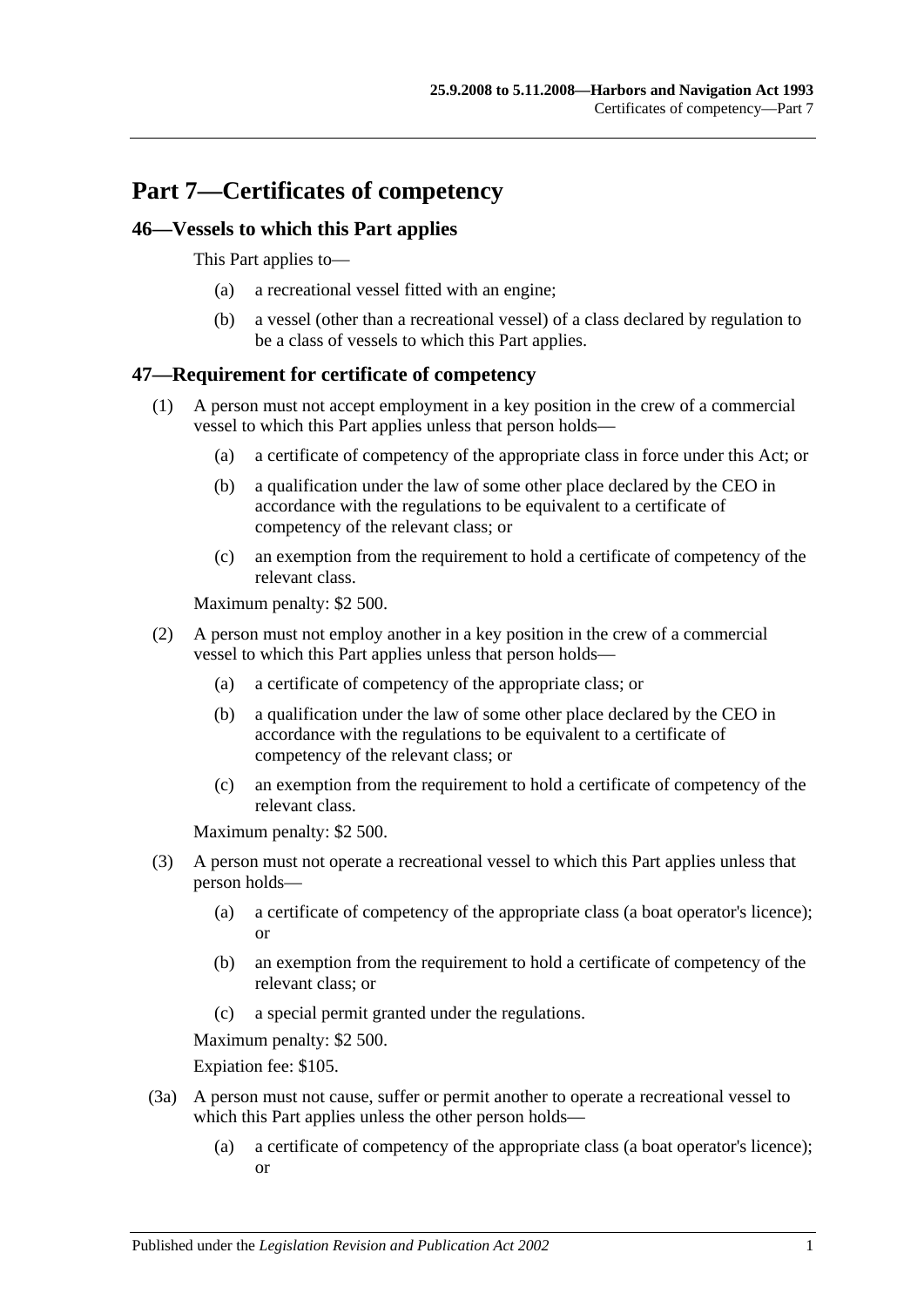- (b) an exemption from the requirement to hold a certificate of competency of the relevant class; or
- (c) a special permit granted under the regulations.

Maximum penalty: \$2 500.

Expiation fee: \$105.

- (4) A person must not hire out a recreational vessel to which this Part applies to another unless that person holds—
	- (a) a certificate of competency of the appropriate class (a boat operator's licence); or
	- (b) an exemption from the requirement to hold a certificate of competency of the relevant class; or
	- (c) a special permit granted under the regulations.

Maximum penalty: \$2 500.

Expiation fee: \$105.

(5) A person who commits an offence against this section while disqualified from holding a certificate of competency of the relevant class is liable to a fine of twice the amount prescribed above.

# **48—Issue of certificates of competency or exemptions**

- (1) The CEO must arrange for the examination of applicants seeking certificates of competency.
- (2) A person who—
	- (a) passes the examinations appropriate to a certificate of competency of a particular class; and
	- (b) satisfies the requirements of the regulations appropriate to an applicant for a certificate of competency of that class; and
	- (c) satisfies the CEO that he or she is a fit and proper person to hold a certificate of competency of that class,

is entitled to be issued with a certificate of competency of that class.

- (3) A person who is entitled to a certificate of competency will, on payment of the fee fixed by regulation, be issued with a certificate of competency.
- (4) A certificate of competency issued in respect of a recreational vessel (a boat operator's licence) continues in operation without renewal and without payment of any further fee.
- (5) The CEO may, on such conditions as the CEO thinks fit, exempt a person from the obligation to sit an examination for a certificate of competency or to hold a certificate of competency of a particular class.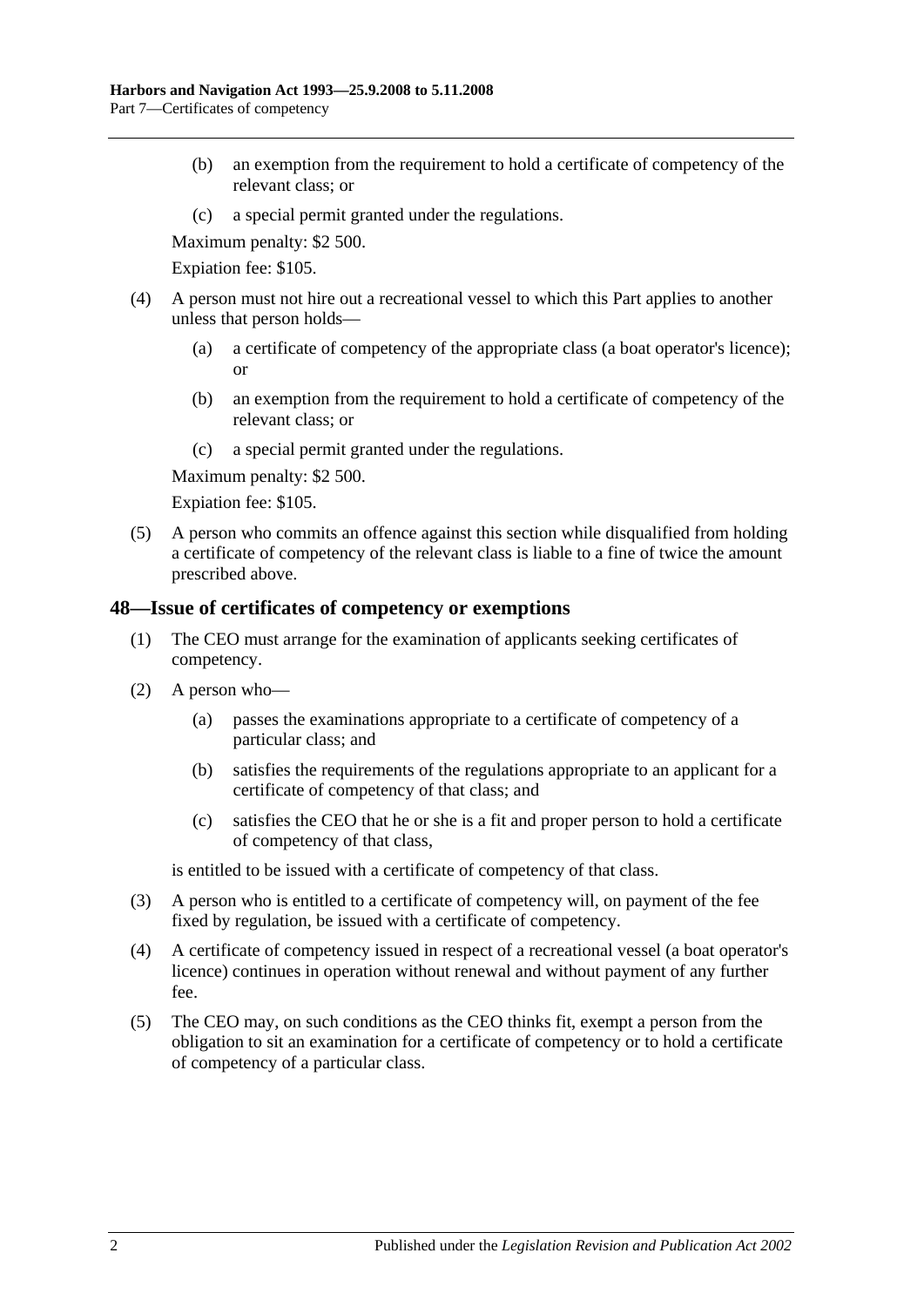# **49—Cancellation of certificate of competency by court**

Where a court convicts the holder of a certificate of competency of an offence against this Act showing the holder to have been incompetent or guilty of misconduct or to have failed in his or her duty in a matter related to navigation, the court may, in addition to imposing any other penalty, cancel the certificate of competency and disqualify the holder from again holding such a certificate for a specified period or until further order.

# **50—Cancellation of certificate of competency by Minister**

- (1) If the holder of a certificate of competency—
	- (a) is shown by the findings of the Court of Marine Enquiry or a court or tribunal with similar powers under the law of some other place to have been incompetent or guilty of misconduct or to have failed in his or her duty in a matter related to navigation; or
	- (b) is convicted of an offence showing the holder of the certificate to have been incompetent or guilty of misconduct or to have failed in his or her duty in a matter related to navigation; or
	- (c) is disqualified from holding such a certificate under the law of another place, or
	- (d) is shown to have suffered mental or physical incapacity rendering him or her incapable of satisfactorily operating a vessel or performing duties pursuant to the certificate of competency,

the Minister may, by notice in writing given to the holder, cancel the certificate of competency and disqualify the holder from again holding such a certificate for a specified period or until further notice.

- (2) If the holder of a qualification under the law of some other place—
	- (a) is convicted of an offence showing the holder of the qualification to have been incompetent or guilty of misconduct or to have failed in his or her duty in a matter related to navigation; or
	- (b) has been found by the Court of Marine Enquiry or a court or tribunal with similar powers under the law of some other place to have been incompetent or guilty of misconduct or to have failed in his or her duty in a matter related to navigation, or
	- (c) is shown to have suffered mental or physical incapacity rendering him or her incapable of satisfactorily operating a vessel or performing duties pursuant to the qualification,

the Minister may declare the qualification to be inoperative in the jurisdiction and while such a declaration remains in force the person to whom it relates will not be regarded as the holder of a qualification equivalent to a certificate of competency.

(3) On cancellation of a certificate of competency (under this or any other section of this Act), the former holder of the certificate must return the certificate to the Minister. Maximum penalty: \$750.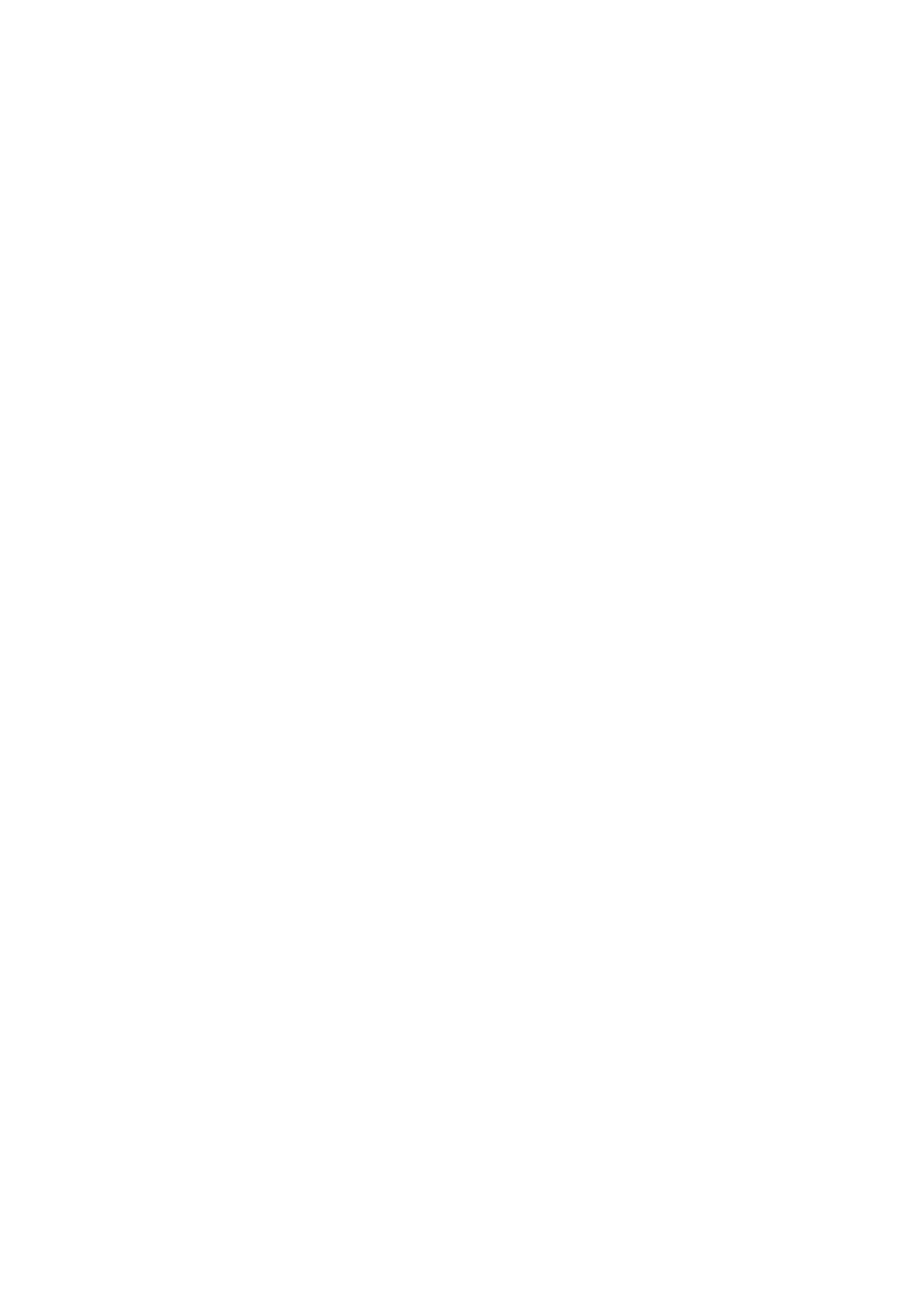# **Part 8—Hire of vessels**

# **51—Vessels to which this Part applies**

This Part applies to vessels of a class declared by regulation to be a class of vessels to which this Part applies.

## **52—Obligation to hold licence**

A person must not carry on a business of hiring out vessels to which this Part applies unless licensed to do so under this Part.

Maximum penalty: \$2 500.

## **52A—Duration and granting of licence**

- (1) A licence under this Part remains in force for the period specified in the regulations and may be renewed in accordance with the regulations.
- (2) The regulations may set out the circumstances in which the CEO may grant or refuse to grant a licence under this Part.

## **53—Terms and conditions of licence**

- (1) A licence under this Part may be granted subject to such conditions as the CEO thinks fit and specifies in the licence.
- (2) The CEO may, by notice in writing to the holder of a licence under this Part, vary or revoke a condition of the licence.
- (3) A person who holds a licence under this Division must not contravene or fail to comply with a condition of the licence.

Maximum penalty: \$2 500.

- (4) The CEO may, by notice in writing to the licensee, cancel a licence for breach of a condition.
- (5) On cancellation of a licence under this section, the former licensee must return the licence to the CEO.

Maximum penalty: \$750.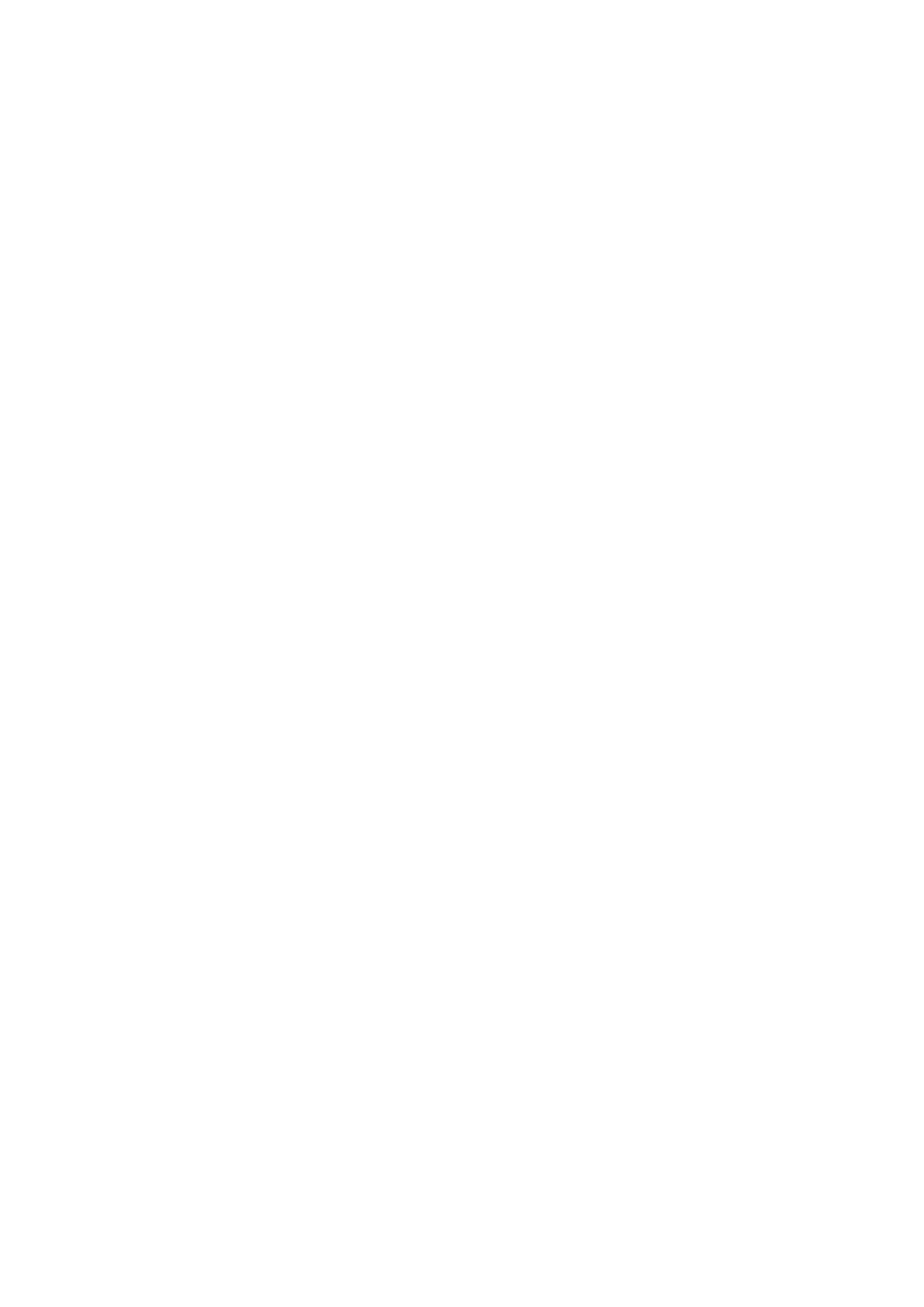# **Part 9—Registration, certificates of survey, loadline certificates and Australian Builders Plates**

# **Division 1—Registration of vessels**

# **54—Application of Division**

This Division applies to—

- (a) a recreational vessel fitted with an engine;
- (b) a vessel of a class declared by regulation to be a class of vessels to which this Division applies.

## **55—Registration**

- (1) A vessel to which this Division applies must not be operated in the jurisdiction unless it is registered and marked in accordance with the regulations.
- (2) If a vessel to which this Division applies is operated in the jurisdiction contrary to this section, the owner of the vessel, and the master or operator of the vessel, are each guilty of an offence (but it is a defence to a charge of such an offence brought against the owner for the owner to prove that the vessel was operated without the owner's consent).

Maximum penalty: \$750.

Expiation fee:

- (a) if the vessel is registered but not marked in accordance with the regulations—\$55;
- (b) if the vessel is neither registered nor marked in accordance with the regulations—\$80.
- (3) The CEO may, subject to such conditions as the CEO thinks fit, grant exemptions from the requirements of this section.

# **Division 2—Certificates of survey**

# **56—Application of this Division**

This Division applies in respect of vessels of a class declared by regulation to be a class of vessels in respect of which a certificate of survey is required.

#### **57—Appointment of surveyors**

- (1) The CEO may license a suitably qualified person to be a surveyor of vessels generally or of a particular class of vessels.
- (2) A licence may be issued on such conditions as the CEO thinks fit.
- (3) A person who holds a licence under this Division must not contravene or fail to comply with a condition of the licence.

Maximum penalty: \$5 000.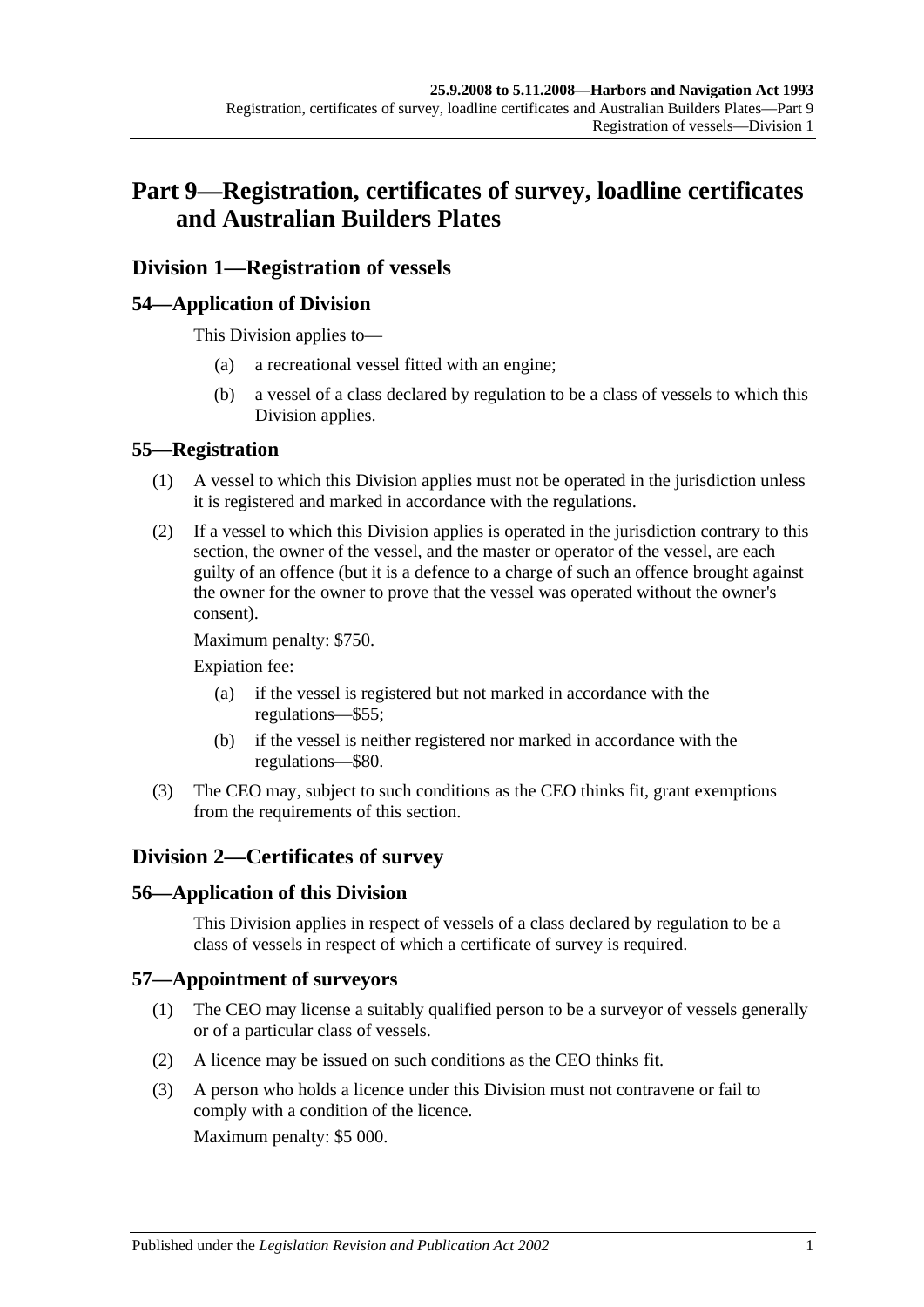- (4) The CEO may, by notice in writing to a licensed surveyor, cancel the surveyor's licence if the surveyor is shown to have been guilty of incompetence or breach of duty or to have breached a condition of the licence.
- (5) On cancellation of a licence under this section, the former licensee must return the licence to the CEO.

Maximum penalty: \$750.

## **58—Issue of certificate of survey**

- (1) The CEO may, on the recommendation of a licensed surveyor, issue a certificate of survey in respect of a vessel.
- (2) A certificate of survey may, if the licensed surveyor so recommends, be issued subject to conditions stated in the certificate.

# **59—Certificate of survey**

- (1) A certificate of survey issued in respect of a vessel certifies—
	- (a) that the vessel is structurally sound and conforms with the requirements of the regulations; and
	- (b) that the vessel has the equipment required by the regulations and that the equipment is in working order.
- (2) A certificate of survey remains in force for a period stated in the certificate.
- <span id="page-43-0"></span> $(3)$  If—
	- (a) a structural alteration is made, without the consent of the CEO, to the hull of a vessel in respect of which a certificate of survey is in force; or
	- (b) a material alteration is made, without the consent of the CEO, to the equipment of a vessel in respect of which a certificate of survey is in force,

the certificate of survey is void.

- <span id="page-43-1"></span>(4) A certificate of survey that is void under [subsection](#page-43-0) (3) must be returned to the CEO at his or her request.
- (5) If a certificate is not returned in accordance with [subsection](#page-43-1) (4), the owner and the master of the vessel to which the certificate relates are each guilty of an offence. Maximum penalty: \$750.

# **60—Obligation to hold certificate of survey**

(1) If a vessel to which this Division applies is operated in the jurisdiction without a current certificate of survey, the owner and the master of the vessel are each guilty of an offence.

Maximum penalty: \$10 000.

(2) If a vessel in respect of which a certificate of survey is in force is operated contrary to a condition of the certificate, the owner and the master of the vessel are each guilty of an offence.

Maximum penalty: \$10 000.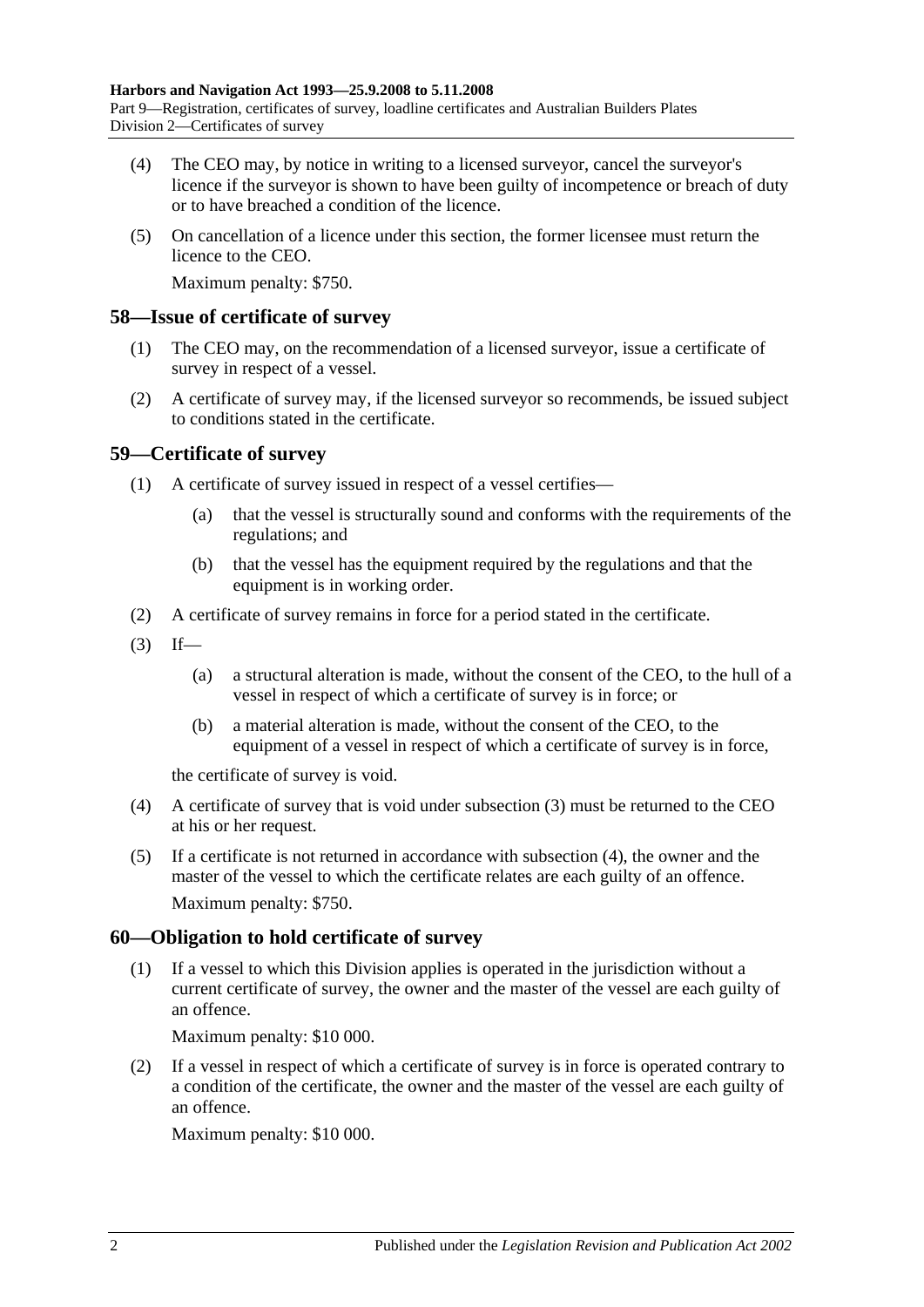- (3) In this section, a reference to a certificate of survey extends to a certificate or document issued under some other law but recognised under the regulations as equivalent to a certificate of survey.
- (4) The CEO may, subject to such conditions as the CEO thinks fit, exempt a vessel from the requirement to be surveyed under this Division.

# **Division 3—Loadline certificates**

# **61—Application of this Division**

This Division applies in respect of vessels of a class declared by regulation to be a class of vessels in respect of which a loadline certificate is required.

# **62—Issue of loadline certificate**

- (1) The CEO may issue a loadline certificate in respect of a vessel.
- (2) A loadline certificate may be issued subject to conditions stated in the certificate.

# **63—Loadline certificate**

- (1) A loadline certificate issued in respect of a vessel certifies that the vessel conforms with the requirements of the regulations in relation to markings displayed for the purposes of determining whether the vessel is properly loaded.
- (2) A loadline certificate remains in force for a period stated in the certificate.
- <span id="page-44-0"></span> $(3)$  If—
	- (a) a structural alteration is made, without the consent of the CEO, to the hull of a vessel in respect of which a loadline certificate is in force; or
	- (b) a material alteration is made, without the consent of the CEO, to the markings on a vessel in respect of which a loadline certificate is in force,

the loadline certificate is void.

- <span id="page-44-1"></span>(4) A loadline certificate that is void under [subsection](#page-44-0) (3) must be returned to the CEO at his or her request.
- (5) If a certificate is not returned in accordance with [subsection](#page-44-1) (4), the owner and the master of the vessel to which the certificate relates are each guilty of an offence. Maximum penalty: \$5 000.

# **64—Obligation to hold loadline certificate**

(1) If a vessel to which this Division applies is operated in the jurisdiction without a current loadline certificate, the owner and the master of the vessel are each guilty of an offence.

Maximum penalty: \$10 000.

(2) If a vessel in respect of which a loadline certificate is in force is operated contrary to a condition of the certificate, the owner and the master of the vessel are each guilty of an offence.

Maximum penalty: \$10 000.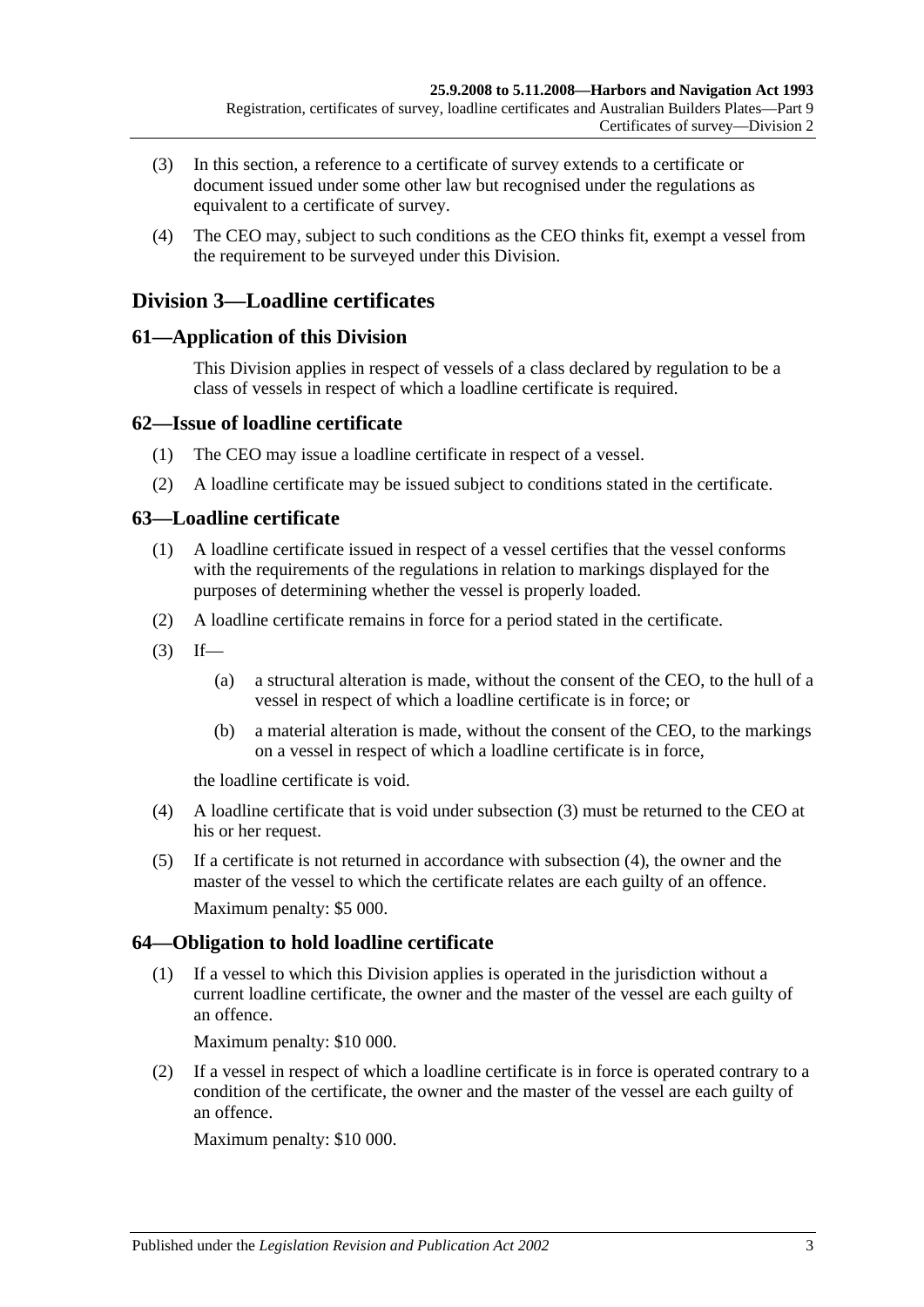- (3) In this section, a reference to a loadline certificate extends to a certificate or document issued under some other law but recognised under the regulations as equivalent to a loadline certificate.
- (4) The CEO may, subject to such conditions as the CEO thinks fit, exempt a vessel from the requirement to have a loadline certificate issued in respect of it under this Division.

# **Division 4—Australian Builders Plates**

# **64A—Application of this Division**

- (1) This Division applies in respect of vessels of a class declared by regulation to be a class of vessels in respect of which an Australian Builders Plate is required.
- (2) Nothing in this Division affects a provision under this Act requiring—
	- (a) the operator of a recreational vessel to ensure that the number of persons carried on the vessel does not exceed the number stated on a compliance plate affixed to the vessel or set out in the regulations (as the case may require); or
	- (b) a compliance plate to be affixed to a recreational vessel.

# **64B—Certain vessels not to be sold without Australian Builders Plate affixed etc**

- <span id="page-45-0"></span>(1) A person must not, without the approval of the CEO, sell or supply a vessel to which this Division applies unless—
	- (a) an Australian Builders Plate is affixed to the vessel in accordance with the regulations; and
	- (b) the information contained on the Australian Builders Plate is correct at the time of the sale or supply.

Maximum penalty: \$10 000.

- (2) This section does not apply in the case of the sale or supply of a vessel—
	- (a) declared by the regulations to have been constructed before the commencement of this section; or
	- (b) that is the second, or a subsequent, sale or supply of the vessel (disregarding any sale or supply that is for a purpose related to the manufacture of the vessel).
- (3) A person must not affix, or cause to be affixed, an Australian Builders Plate to a vessel if the person knows, or ought reasonably to have known, that the information contained on the plate was incorrect.

Maximum penalty: \$5 000.

(4) A person must not alter an Australian Builders Plate affixed to a vessel if the person knows, or ought reasonably to have known, that the alteration would result in the information contained on the plate being incorrect.

Maximum penalty: \$5 000.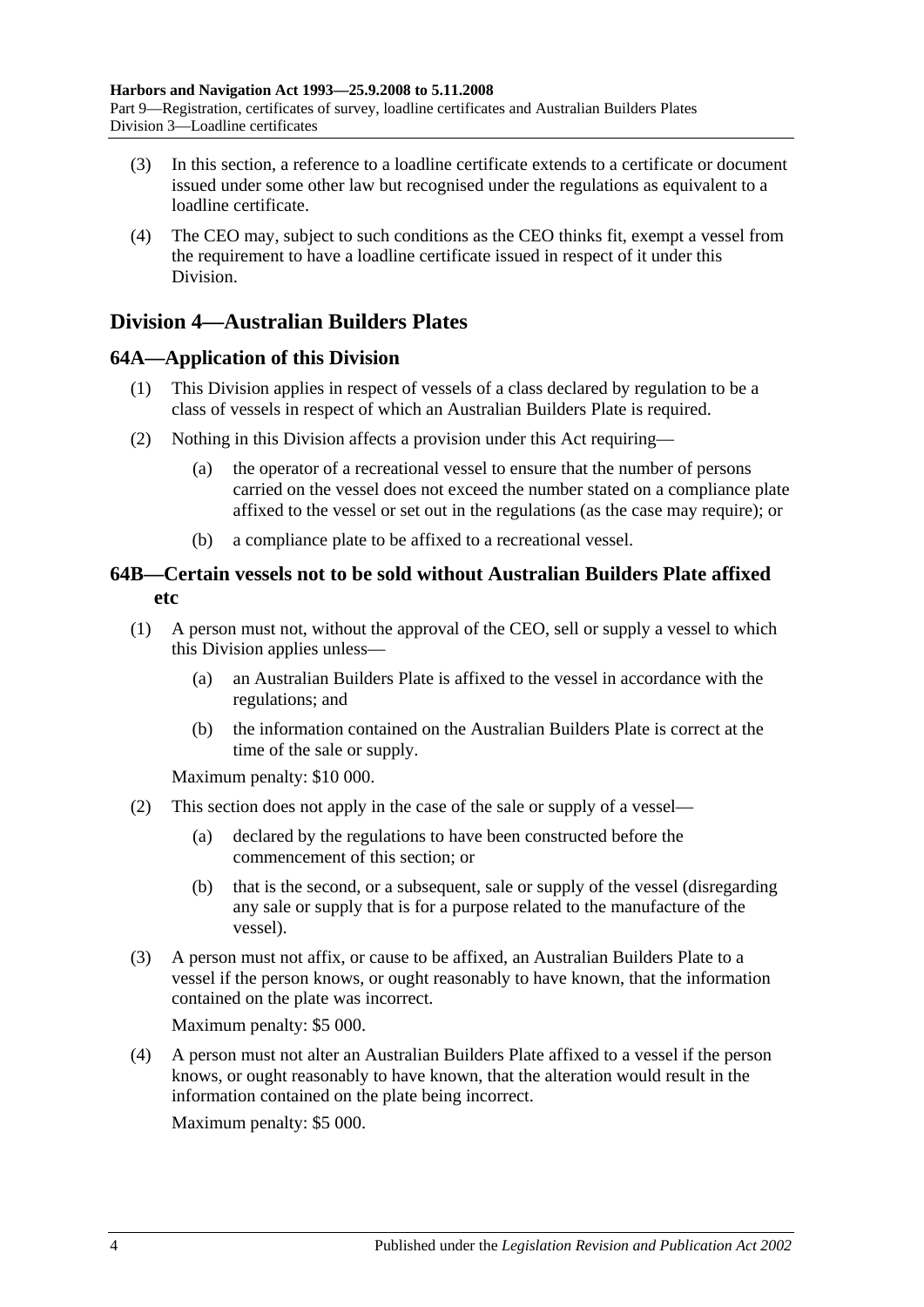- <span id="page-46-0"></span>(5) A person must not remove an Australian Builders Plate that is affixed to a vessel except—
	- (a) in order to replace it with another Australian Builders Plate; or
	- (b) with the approval of the CEO.

Maximum penalty: \$5 000.

<span id="page-46-1"></span>(6) A person must not deface or conceal an Australian Builders Plate that is affixed to a vessel.

Maximum penalty: \$5 000.

(7) In this section—

*sell or supply* includes offer for sale or supply.

## **64C—General defence**

- (1) It is a defence to a charge of an offence against [section](#page-45-0) 64B(1) if the defendant believed on reasonable grounds that the vessel—
	- (a) was to be exported as soon as practicable after the sale of the vessel by the defendant; or
	- (b) was to be used solely for the purpose of racing in organised events (including training in, or testing of, the vessel in respect of such racing).
- (2) It is a defence to a charge of an offence against [section](#page-45-0)  $64B(1)$ , [\(5\)](#page-46-0) or [\(6\)](#page-46-1) if the defendant proves that the alleged offence was not committed intentionally and did not result from any failure on the part of the defendant to take reasonable care to avoid the commission of the offence.
- (3) In this section—

*Australia* includes the external Territories;

*exported* means exported to a place outside of Australia.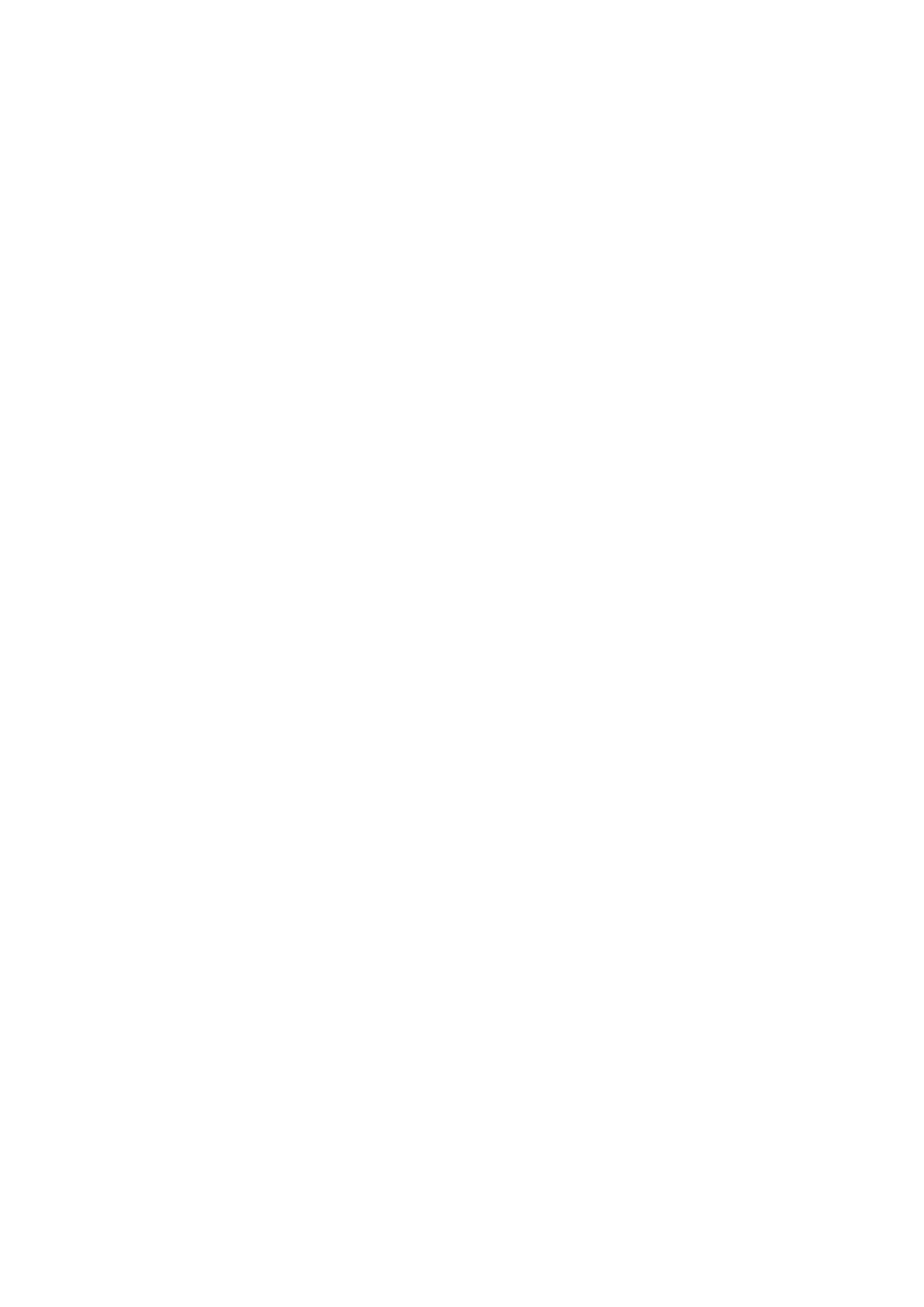# **Part 10—Safety**

# **Division 1—Safety generally**

# <span id="page-48-0"></span>**65—General requirements**

- (1) A vessel must not be operated in the jurisdiction if—
	- (a) the vessel is unsafe;
	- (b) the vessel does not have the equipment or markings required by the regulations or the equipment is not in good working order;
	- (c) the vessel is overloaded or is not properly loaded in accordance with the regulations or the conditions of a certificate of survey or loadline certificate.
- (2) If a vessel is operated in the jurisdiction contrary to [subsection](#page-48-0) (1), the owner and the master or operator are each guilty of an offence.

Maximum penalty: \$10 000.

Expiation fee:

- (a) if 1 or 2 items of equipment are involved—\$105;
- (b) if 3 or 4 items of equipment are involved—\$160;
- (c) if more than 4 items of equipment are involved—\$210.

# <span id="page-48-1"></span>**65A—Requirement to have emergency position indicating radio beacon**

- (1) A vessel of a class specified by the regulations must not be operated in the jurisdiction unless it is carrying an emergency position indicating radio beacon that complies with the requirements specified by the regulations.
- (2) If a vessel is operated in the jurisdiction contrary to [subsection](#page-48-1) (1), the owner and the master or operator are each guilty of an offence.

Maximum penalty: \$10 000.

Expiation fee: \$400.

# <span id="page-48-3"></span>**66—Power to prohibit use of unsafe vessel**

- (1) If the CEO suspects, on reasonable grounds—
	- (a) that a vessel is unsafe; or
	- (b) that a vessel does not have the equipment or markings required by this Act or the regulations or the equipment is not in good working order; or
	- (c) that a vessel is overloaded or is not properly loaded in accordance with the regulations or the conditions of a certificate of survey or a loadline certificate,

the CEO may, by order, prohibit the use of the vessel.

<span id="page-48-2"></span>(2) If an order is made under this section while the vessel is under way, the vessel must be brought as soon as possible to safe anchorage or be taken as soon as possible out of the water.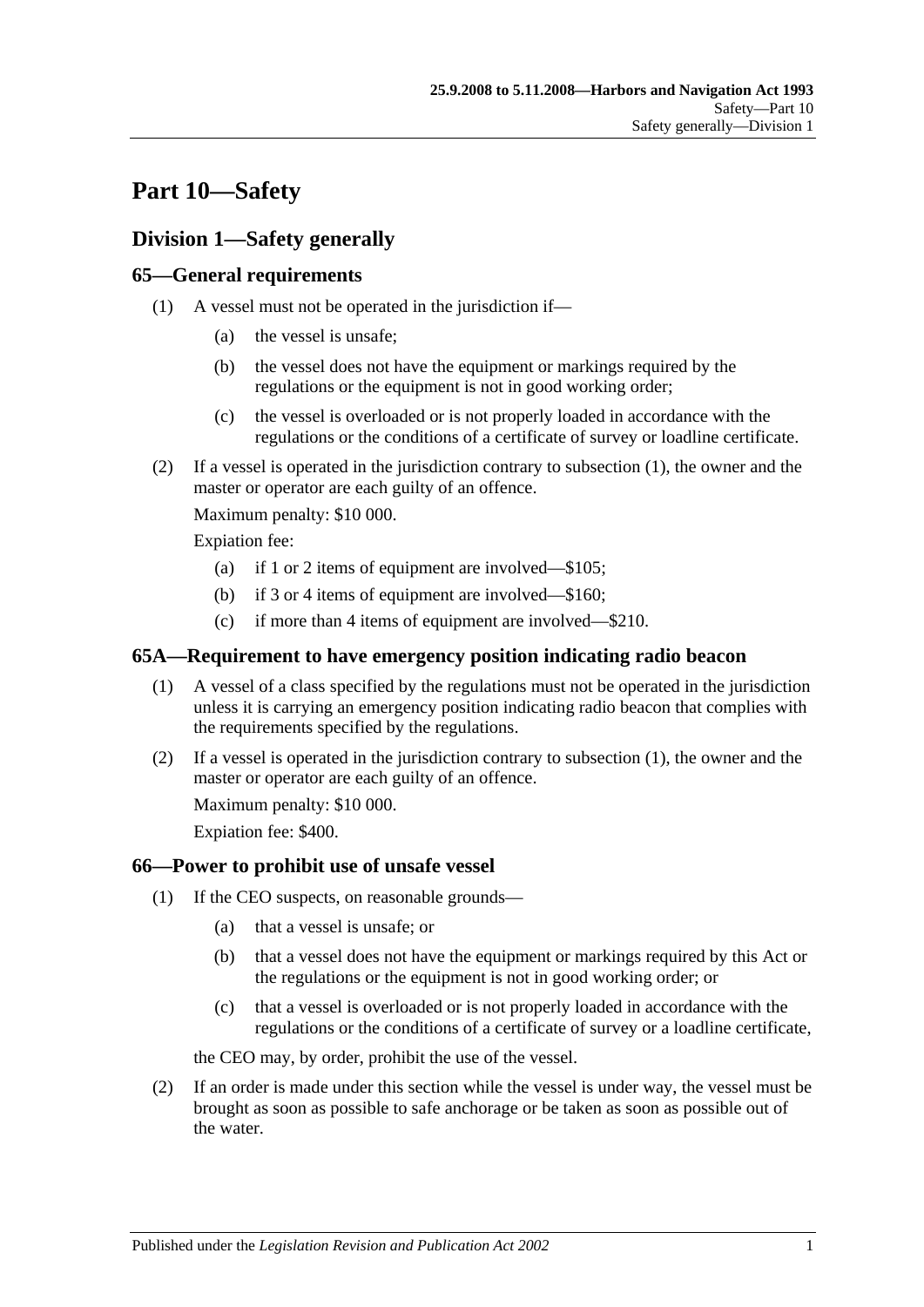(3) Except as provided in [subsection](#page-48-2) (2), if a vessel is operated contrary to an order under [subsection](#page-48-3) (1), the owner and the master of the vessel are each guilty of an offence. Maximum penalty: \$5 000.

# **67—Minister's power to act in an emergency**

- (1) In an emergency, the Minister may take action for the purpose of avoiding or minimising danger to human life or damage to property.
- (2) The Minister may (for example) exercise one or more of the following powers:
	- (a) take control of a harbor or harbor facility;
	- (b) issue directions to the master or owner of a vessel (including a direction to sink or destroy the vessel);
	- (c) issue any other directions the Minister considers appropriate in the circumstances.
- (3) A person who—
	- (a) obstructs the Minister in the exercise of powers under this section; or
	- (b) fails to comply with a direction under this section,

is guilty of an offence.

Maximum penalty: \$10 000.

(4) A port operating agreement may contain provisions governing the exercise of the Minister's powers under this section in relation to the port.

# **Division 2—Survey**

# **68—Requirement of survey**

- (1) If the CEO is of the opinion that there are reasonable grounds to suspect that a vessel may be unsafe, that a vessel does not have the equipment or markings required by the regulations or that its equipment may not be in good working order, the CEO may, by notice in writing to the owner of the vessel, require the owner to obtain a certificate from a licensed surveyor nominated by the CEO certifying that—
	- (a) the vessel is safe; and
	- (b) the vessel has the equipment and markings required by this Act and the regulations and the equipment is in good working order.
- (2) A notice under this section may prohibit the use of the vessel until the certificate is obtained.
- (3) A person who—
	- (a) fails without reasonable excuse to obtain a certificate of survey within the time allowed by a notice under this section; or
	- (b) uses a vessel contrary to a notice under this section,

is guilty of an offence.

Maximum penalty: \$5 000.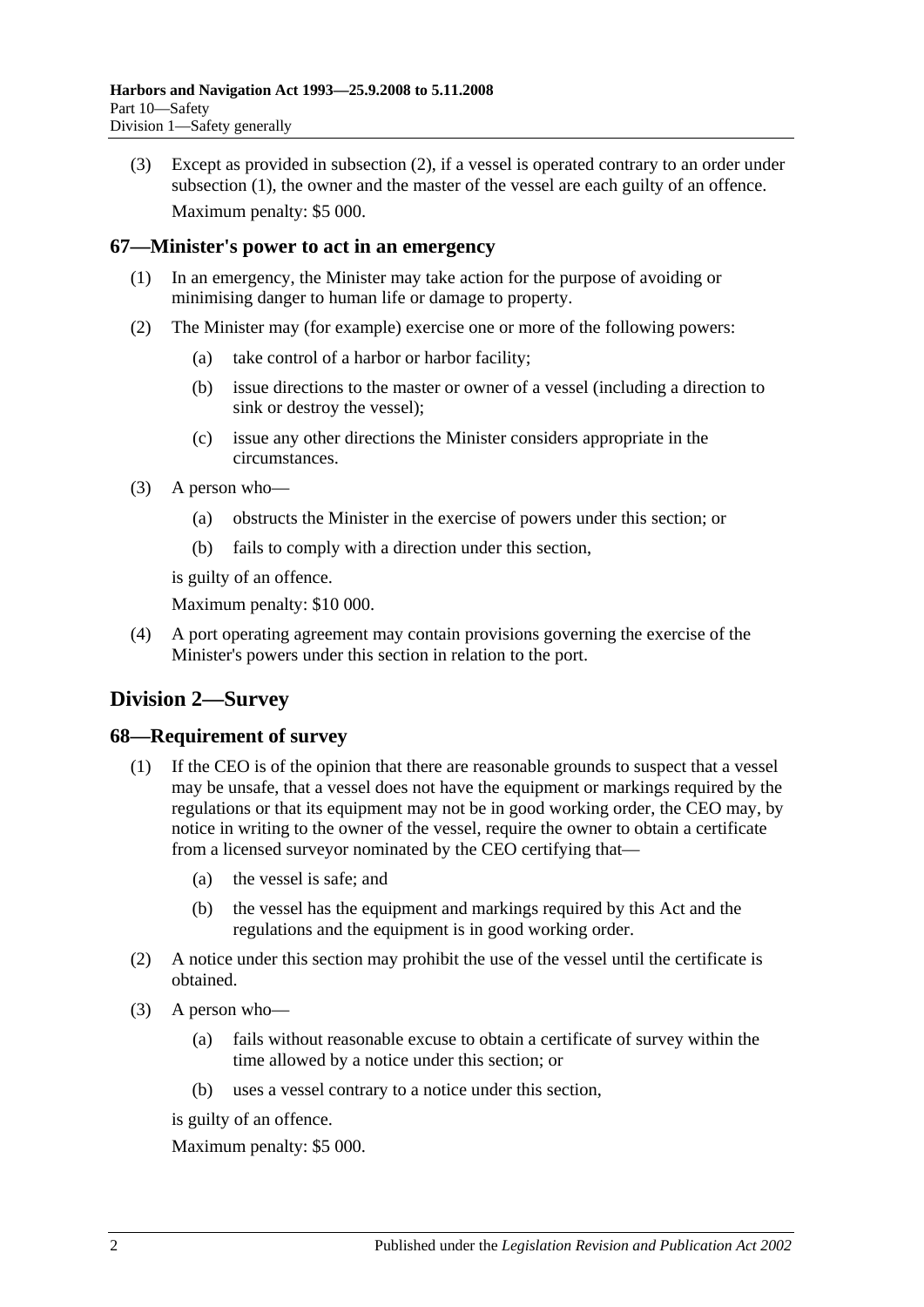# **Division 3—Operation of vessels**

## **69—Careless operation of a vessel**

(1) A person who operates a vessel without due care for the safety of any person or property is guilty of an offence.

Maximum penalty:

- (a) for an aggravated offence—12 months imprisonment; or
- (b) for any other offence—\$2 500.
- (2) For the purposes of this section, an aggravated offence is—
	- (a) an offence that caused the death of, or serious harm to, a person; or
	- (b) an offence committed in any of the following circumstances:
		- (i) the offender committed the offence while there was present in his or her blood a concentration of .08 grams or more of alcohol in 100 millilitres of blood;
		- (ii) the offender was, at the time of the offence, operating the vessel in contravention of [section](#page-50-0) 70(1).
- (3) If a person is charged with an aggravated offence against this section, the circumstances alleged to aggravate the offence must be stated in the instrument of charge.
- (4) In this section—

#### *serious harm* means—

- (a) harm that endangers, or is likely to endanger, a person's life; or
- (b) harm that consists of, or is likely to result in, loss of, or serious and protracted impairment of, a part of the body or a physical or mental function; or
- (c) harm that consists of, or is likely to result in, serious disfigurement.

#### **69A—Dangerous operation of a vessel**

A person who operates a vessel at a dangerous speed or in a dangerous manner is guilty of an offence.

Maximum penalty: Imprisonment for 2 years.

# **Division 4—Alcohol and other drugs**

#### <span id="page-50-0"></span>**70—Alcohol and other drugs**

- $(1)$  If—
	- (a) a person operates a vessel or is a member of the crew of a vessel who is, or ought to be, engaged in duties affecting the safe navigation or operation of the vessel; and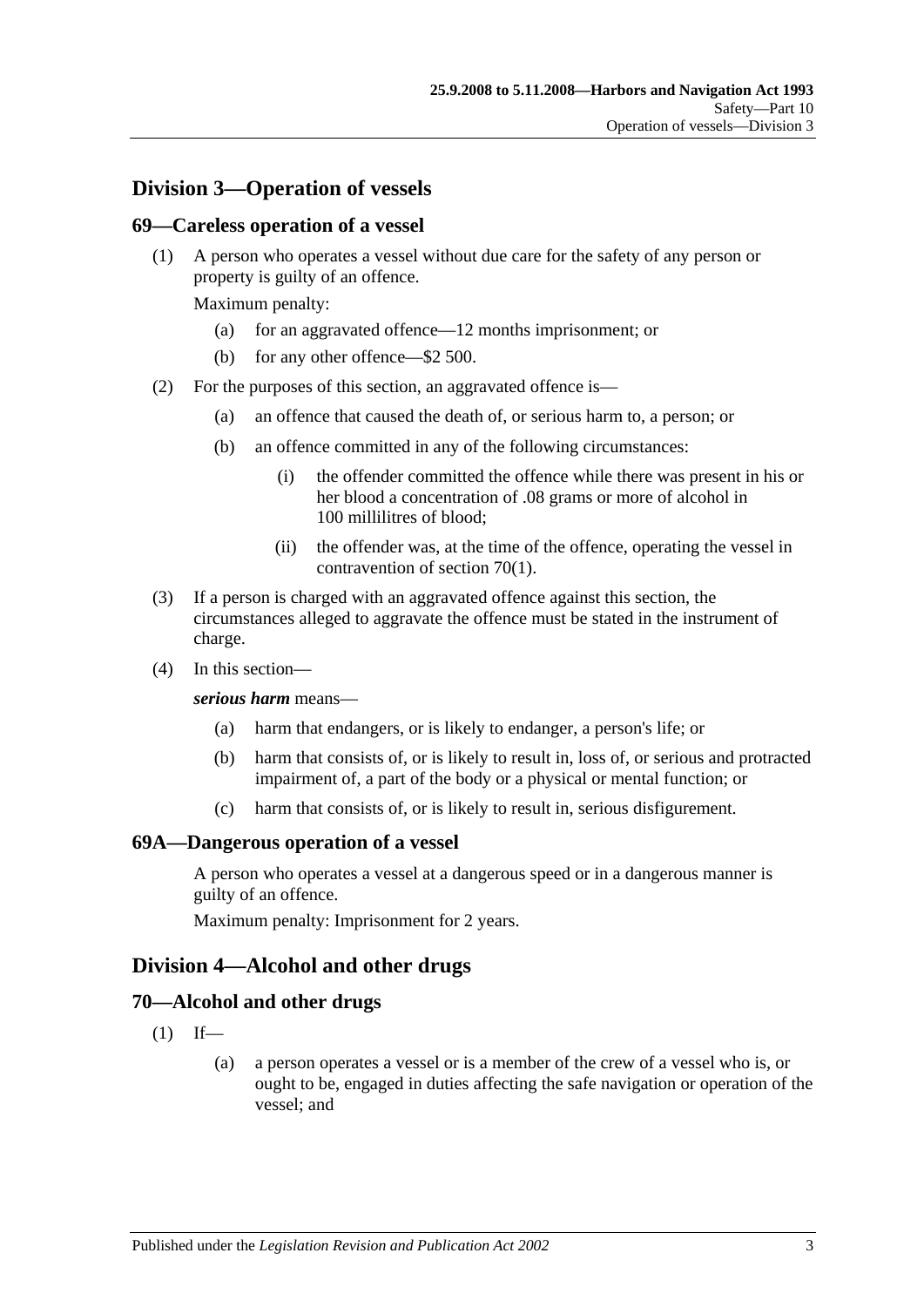(b) that person is so much under the influence of intoxicating liquor or a drug as to be incapable of exercising effective control of the vessel or of effectively discharging the duties that he or she is or ought to be performing (as the case requires).

that person is guilty of an offence.

Penalty:

- (a) for a first offence—
	- (i) a fine of not less than \$700 and not more than \$1 200; or
	- (ii) imprisonment for not more than 3 months;
- (b) for a subsequent offence—
	- (i) a fine of not less than \$1 500 and not more than \$2 500; or
	- (ii) imprisonment for not more than 6 months.

<span id="page-51-0"></span> $(2)$  If—

- (a) a person operates a vessel or is a member of the crew of a vessel who is, or ought to be, engaged in duties affecting the safe navigation, operation or use of the vessel; and
- (b) the prescribed concentration of alcohol is present in the blood of that person,

that person is guilty of an offence.

Penalty:

- (a) for a first offence—
	- (i) if the offence is a category 1 offence—a fine of \$700;
	- (ii) if the offence is a category 2 offence—a fine of not less than \$500 and not more than \$900;
	- (iii) if the offence is a category 3 offence—a fine of not less than \$700 and not more than \$1 200;
- (b) for a second offence—
	- (i) if the offence is a category 1 offence—a fine of \$700;
	- (ii) if the offence is a category 2 offence—a fine of not less than \$700 and not more than \$1 200;
	- (iii) if the offence is a category 3 offence—a fine of not less than \$1 200 and not more than \$2 000;
- (c) for a subsequent offence—
	- (i) if the offence is a category 1 offence—a fine of \$700;
	- (ii) if the offence is a category 2 offence—a fine of not less than \$1 100 and not more than \$1 800;
	- (iii) if the offence is a category 3 offence—a fine of not less than \$1 500 and not more than \$2 500.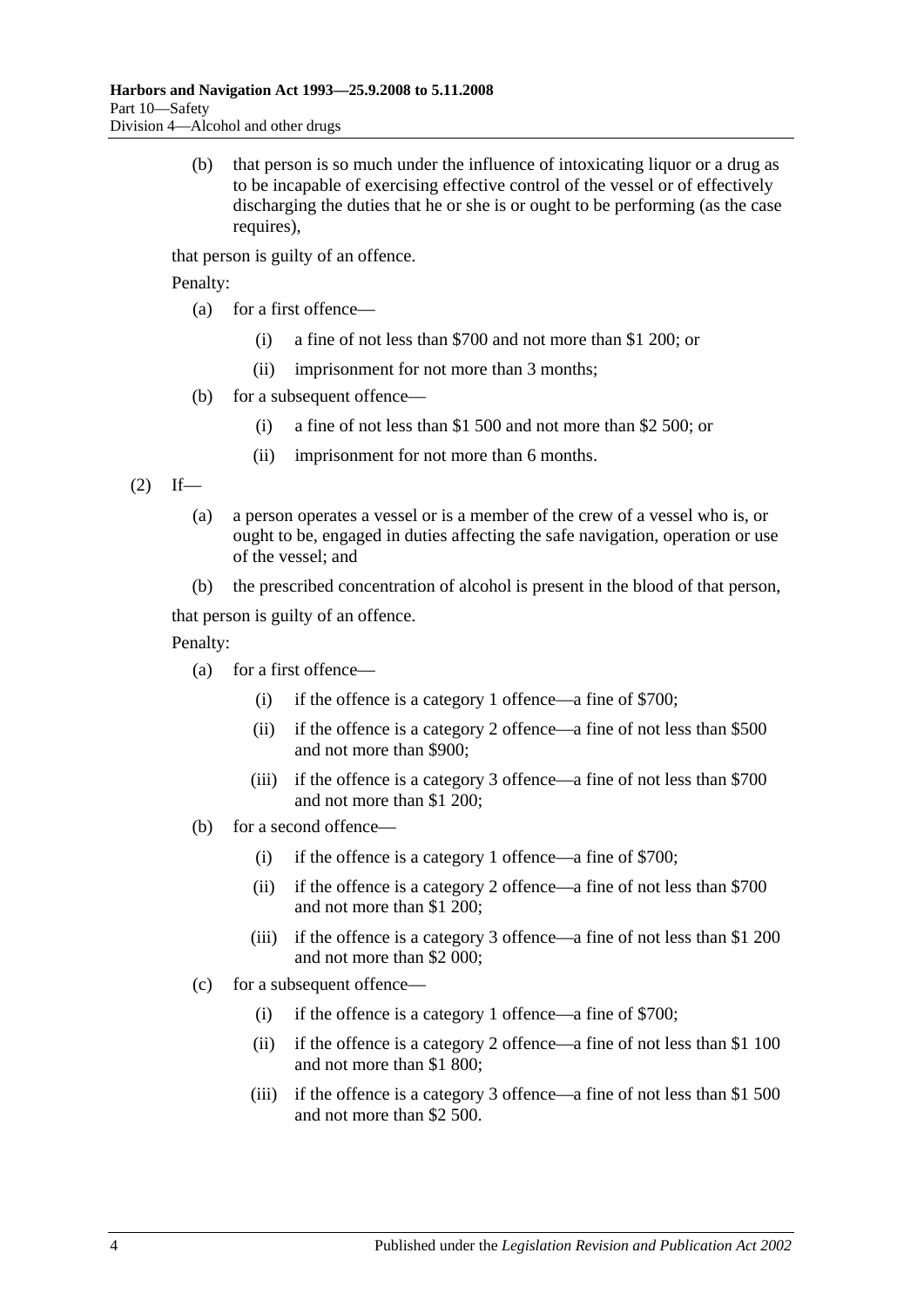(3) In this section—

*category 1 offence* means an offence involving a concentration of alcohol of less than .08 grams in 100 millilitres of blood;

*category 2 offence* means an offence involving a concentration of alcohol of not less than .08 grams but less than .15 grams in 100 millilitres of blood;

*category 3 offence* means an offence involving a concentration of alcohol of not less than .15 grams in 100 millilitres of blood;

*prescribed concentration of alcohol* means a concentration of .05 grams or more in 100 millilitres of blood.

(4) In determining whether an offence is a first, second or subsequent offence for the purposes of this section, any previous offence against this Division for which the defendant has been convicted will be taken into account, but only if the previous offence was committed within the period of 5 years immediately preceding the date on which the offence under consideration was committed.

## <span id="page-52-1"></span>**71—Requirement to submit to alcotest or breath analysis**

- (1) An authorised person may require any person—
	- (a) who is operating or has operated a vessel within the preceding period of 8 hours; or
	- (b) who is or was a member of the crew of a vessel that is being operated or has been operated within the preceding period of 8 hours, and who is or was, or ought to be or to have been engaged in duties affecting the safe operation of the vessel,

to submit to an alcotest or a breath analysis.

<span id="page-52-0"></span>(2) A person required to submit to an alcotest or breath analysis must comply with all reasonable directions of the authorised person and, in particular, must exhale into the apparatus by which the alcotest or breath analysis is conducted, in accordance with the directions of the authorised person.

Maximum penalty: \$2 500.

- (3) If a person is required to submit to breath analysis, the breath analysis must be conducted by a member of the police force experienced in the operation of breath analysing instruments.
- (3a) The regulations may prescribe the manner in which an alcotest or breath analysis is to be conducted and may, for example, require that more than one sample of breath is to be provided for testing or analysis and, in such a case, specify which reading of the apparatus or instrument will be taken to be the result of the alcotest or breath analysis for the purposes of this Division and any other Act.
- (4) It is a defence to a prosecution under [subsection](#page-52-0) (2) that—
	- (a) the requirement or direction to which the prosecution relates was not lawfully made; or
	- (b) the person was not allowed the opportunity to comply with the requirement or direction after having been given the prescribed oral advice in relation to—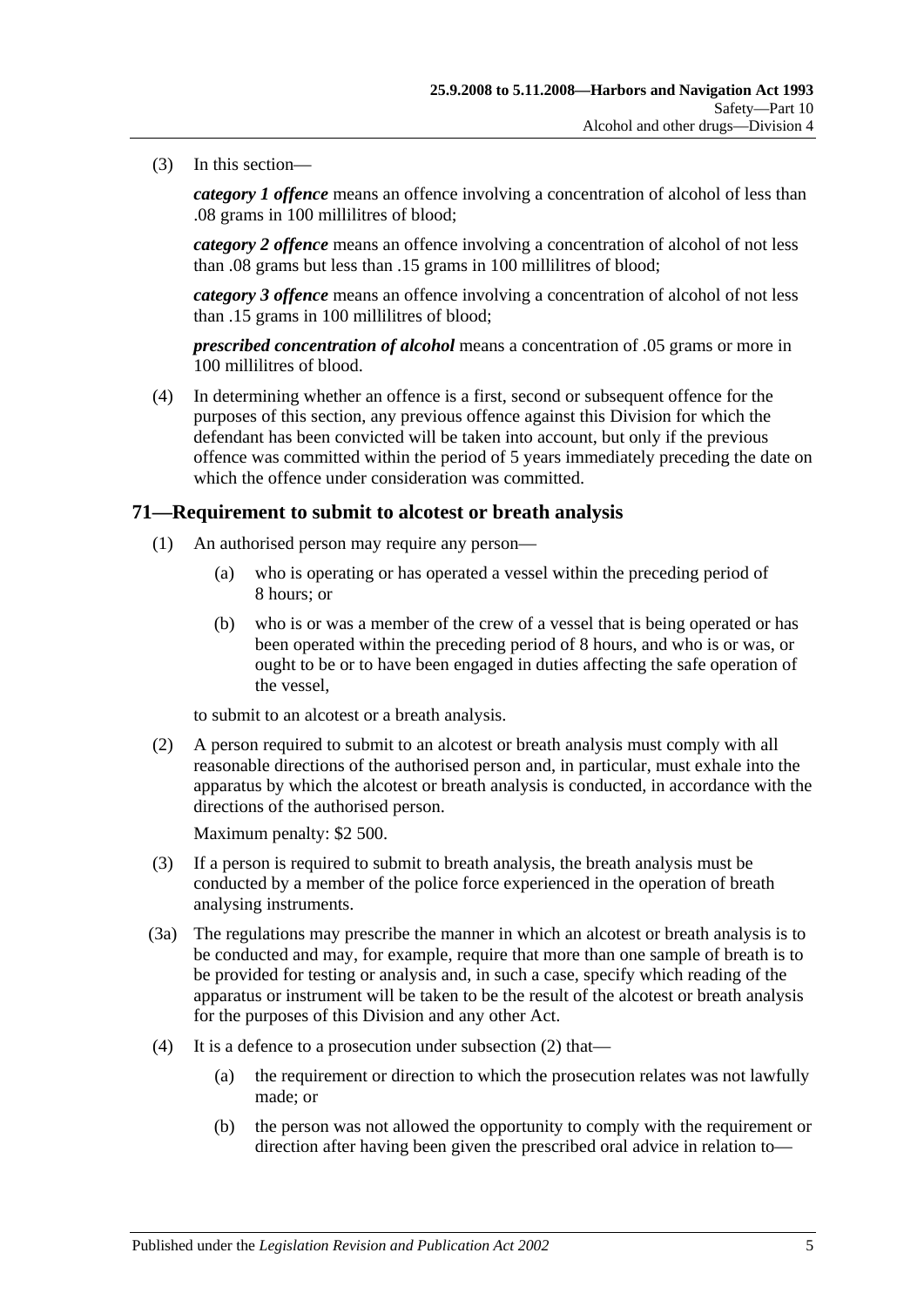- (i) the consequences of refusing or failing to comply with the requirement or direction; and
- (ii) the person's right to request the taking of a blood sample under [section](#page-53-0) 72; or
- (c) there was, in the circumstances of the case, good reason for the defendant to refuse or fail to comply with the requirement or direction.
- (5) No person is entitled to refuse or fail to comply with a requirement or direction under this section on the ground that—
	- (a) the person would, or might, by complying with that requirement or direction, furnish evidence that could be used against himself or herself; or
	- (b) the person consumed alcohol after the person last operated a vessel or was on duty as a member of the crew of a vessel and before the requirement was made or the direction given.
- (6) A person may not raise a defence that the person had good cause for a refusal or failure to comply with a requirement or direction under this section by reason of some physical or medical condition of the person unless—
	- (a) a sample of the person's blood was taken in accordance with [section](#page-53-0) 72; or
	- (b) the person made a request as referred to in [section](#page-53-1)  $72(2)$ , but—
		- (i) an authorised person failed to facilitate the taking of a sample of the person's blood as required by that section; or
		- (ii) a medical practitioner was not reasonably available for the purpose of taking such a sample; or
	- (c) the taking of a sample of a person's blood in accordance with [section](#page-53-0) 72 was not possible or reasonably advisable or practicable in the circumstances by reason of some physical or medical condition of the person.

# <span id="page-53-1"></span><span id="page-53-0"></span>**72—Police to facilitate blood test at request of incapacitated person etc**

- (2) Where a person of whom a requirement is made or to whom a direction is given under [section](#page-52-1) 71 refuses or fails to comply with the requirement or direction by reason of some physical or medical condition of the person and immediately requests an authorised person that a sample of his or her blood be taken by a medical practitioner, an authorised person must do all things reasonably necessary to facilitate the taking of a sample of the person's blood—
	- (a) by a medical practitioner nominated by the person; or
	- (b) if a medical practitioner is not nominated or it appears unlikely to an authorised person that the nominated medical practitioner will be available to take the sample within one hour of the time of the request at some place within ten kilometres of the place of the request—by any medical practitioner who is available to take the sample.
- (3) The taking of a sample of blood under this section—
	- (a) must be carried out in the presence of an authorised person; and
	- (b) must be at the expense of the Crown.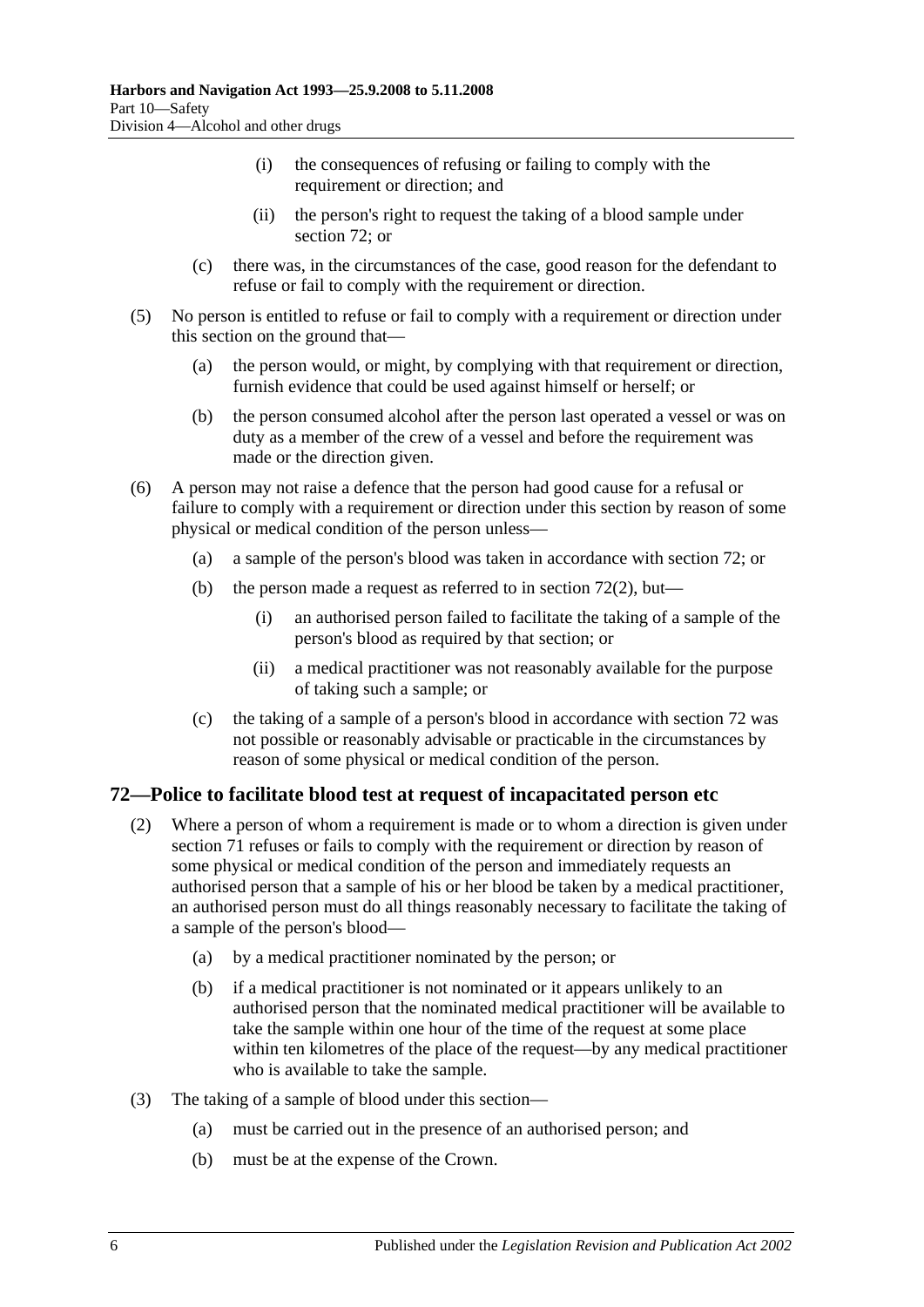(4) The provisions of [subsections](#page-58-0) (7) to [\(17\)](#page-60-0) (inclusive) of [section](#page-58-1) 74 apply in relation to a sample of blood taken under this section in the same way as to a sample of blood taken under [section](#page-58-1) 74.

# **72A—Authorised person to provide transport assistance for blood tests in certain circumstances outside Metropolitan Adelaide**

- <span id="page-54-0"></span>(1) Where—
	- (a) a person submits to a breath analysis conducted under this Division at a place outside Metropolitan Adelaide; and
	- (b) the person requests a blood test kit as referred to in [section](#page-56-0) 73(4); and
	- (c) it appears to an authorised person that the person has failed or will fail, despite reasonable endeavours, to make safe and appropriate transport arrangements within the period of two hours after the conduct of the breath analysis to attend at a place at which a sample of the person's blood may be taken and dealt with in accordance with the procedures prescribed by regulation for the purposes of [section](#page-55-0) 73(2); and
	- (d) the person requests of an authorised person that an authorised person transport the person, or arrange for the transport of the person, to such a place,

an authorised person must transport, or arrange for the transport of, the person to such a place.

(2) In [subsection](#page-54-0)  $(1)$ —

*Metropolitan Adelaide* has the same meaning as in the *[Development Act](http://www.legislation.sa.gov.au/index.aspx?action=legref&type=act&legtitle=Development%20Act%201993) 1993*.

# **72B—Blood tests by nurses where breath analysis taken outside Metropolitan Adelaide**

- <span id="page-54-1"></span>(1) Where a person submits to a breath analysis conducted under this Division at a place outside Metropolitan Adelaide—
	- (a) a sample of the person's blood may be taken by a registered nurse instead of a medical practitioner for the purposes of [section](#page-53-0) 72 or the procedures prescribed by regulation for the purposes of [section](#page-55-0) 73(2); and
	- (b) the provisions of this Division and the regulations under this Division apply in relation to the taking of the sample of the person's blood and the subsequent dealing with the sample as if a reference in those provisions to a medical practitioner included a reference to a registered nurse.
- (2) In [subsection](#page-54-1)  $(1)$ —

*Metropolitan Adelaide* has the same meaning as in the *[Development Act](http://www.legislation.sa.gov.au/index.aspx?action=legref&type=act&legtitle=Development%20Act%201993) 1993*;

*registered nurse* means a person who is registered as a nurse under the *[Nurses](http://www.legislation.sa.gov.au/index.aspx?action=legref&type=act&legtitle=Nurses%20Act%201999)  Act [1999](http://www.legislation.sa.gov.au/index.aspx?action=legref&type=act&legtitle=Nurses%20Act%201999)*.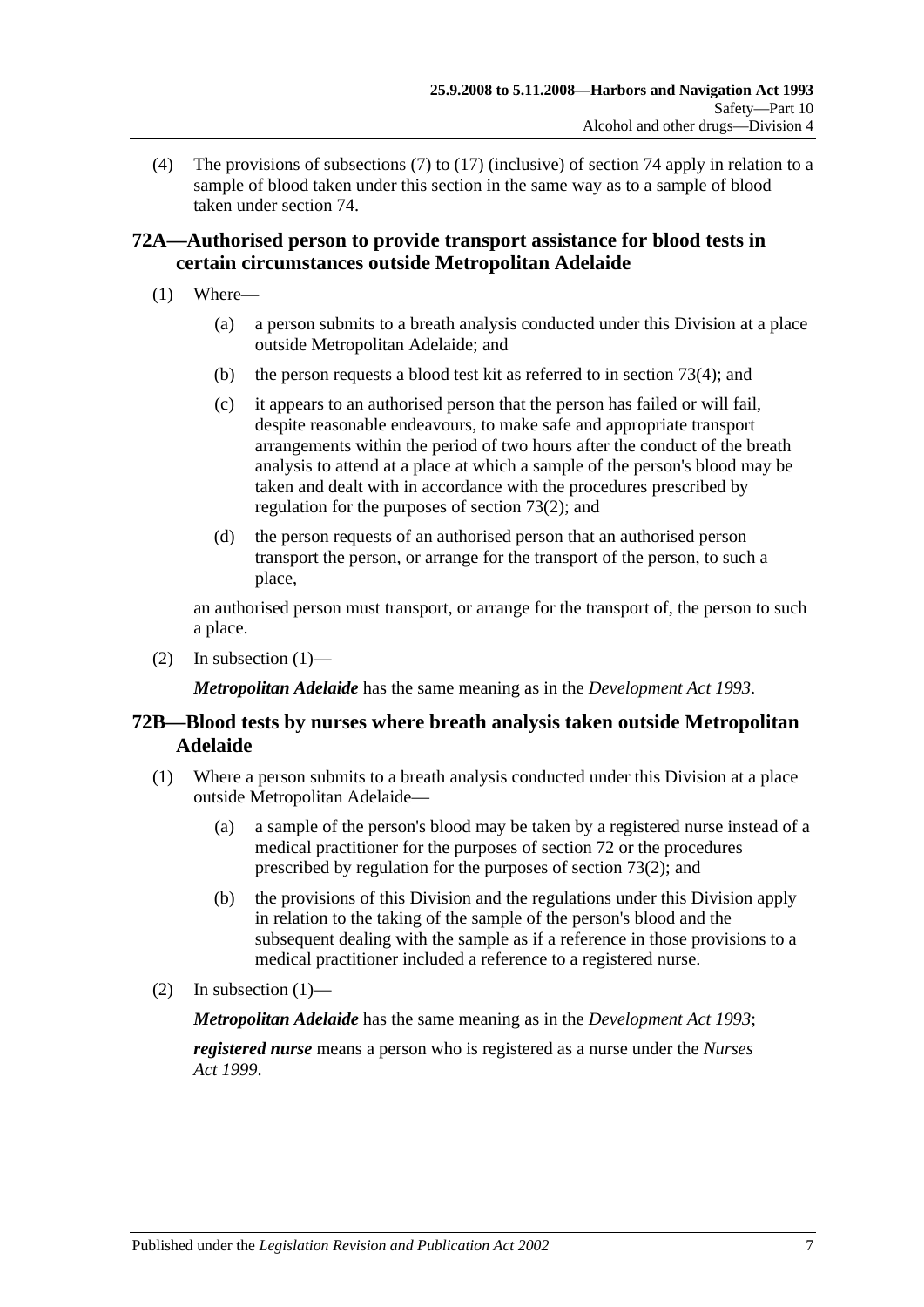# **72C—Concentration of alcohol in breath taken to indicate concentration of alcohol in blood**

Where a person submits to an alcotest or a breath analysis and the alcotest apparatus or the breath analysing instrument produces a reading in terms of a number of grams of alcohol in 210 litres of the person's breath, the reading will, for the purposes of this Act, be taken to be that number of grams of alcohol in 100 millilitres of the person's blood.

# <span id="page-55-1"></span>**73—Evidence**

- (1) If the requirements of this Act relating to breath analysing instruments and breath analysis are complied with, it will be presumed in proceedings for an offence against this Division or against any other Act, subject to [subsection](#page-55-0) (2), that a concentration of alcohol indicated as being present in the blood of a person by a breath analysing instrument was present in the blood of the person at the time of analysis.
- <span id="page-55-0"></span>(2) In proceedings for an offence against this Division, no evidence can be adduced in rebuttal of the presumption created by [subsection](#page-55-1) (1) except—
	- (a) evidence of the concentration of alcohol in the blood of the defendant as indicated by analysis of a sample of blood taken and dealt with in accordance with [section](#page-58-1) 74 or in accordance with the procedures prescribed by regulation; and
	- (b) evidence as to whether the results of analysis of the sample of blood demonstrate that the breath analysing instrument gave an exaggerated reading of the concentration of alcohol present in the blood of the defendant.
- <span id="page-55-2"></span>(2a) If, in any proceedings for an offence, it is proved—
	- (a) that the defendant—
		- (i) operated a vessel; or
		- (ii) was a member of the crew of a vessel that was being operated and was or ought to have been engaged in duties affecting the safe operation of the vessel; and
	- (b) that a concentration of alcohol was present in the defendant's blood at the time of a breath analysis performed within the period of 2 hours immediately following the conduct referred to in [paragraph](#page-55-2) (a),

it must be conclusively presumed that that concentration of alcohol was present in the defendant's blood at the time of the conduct referred to in [paragraph](#page-55-2) (a).

- <span id="page-55-3"></span>(3) As soon as practicable after a person has submitted to breath analysis, the person operating the breath analysing instrument must give the person whose breath has been analysed a written statement specifying—
	- (a) the date and time of the analysis; and
	- (b) the reading produced by the breath analysing instrument.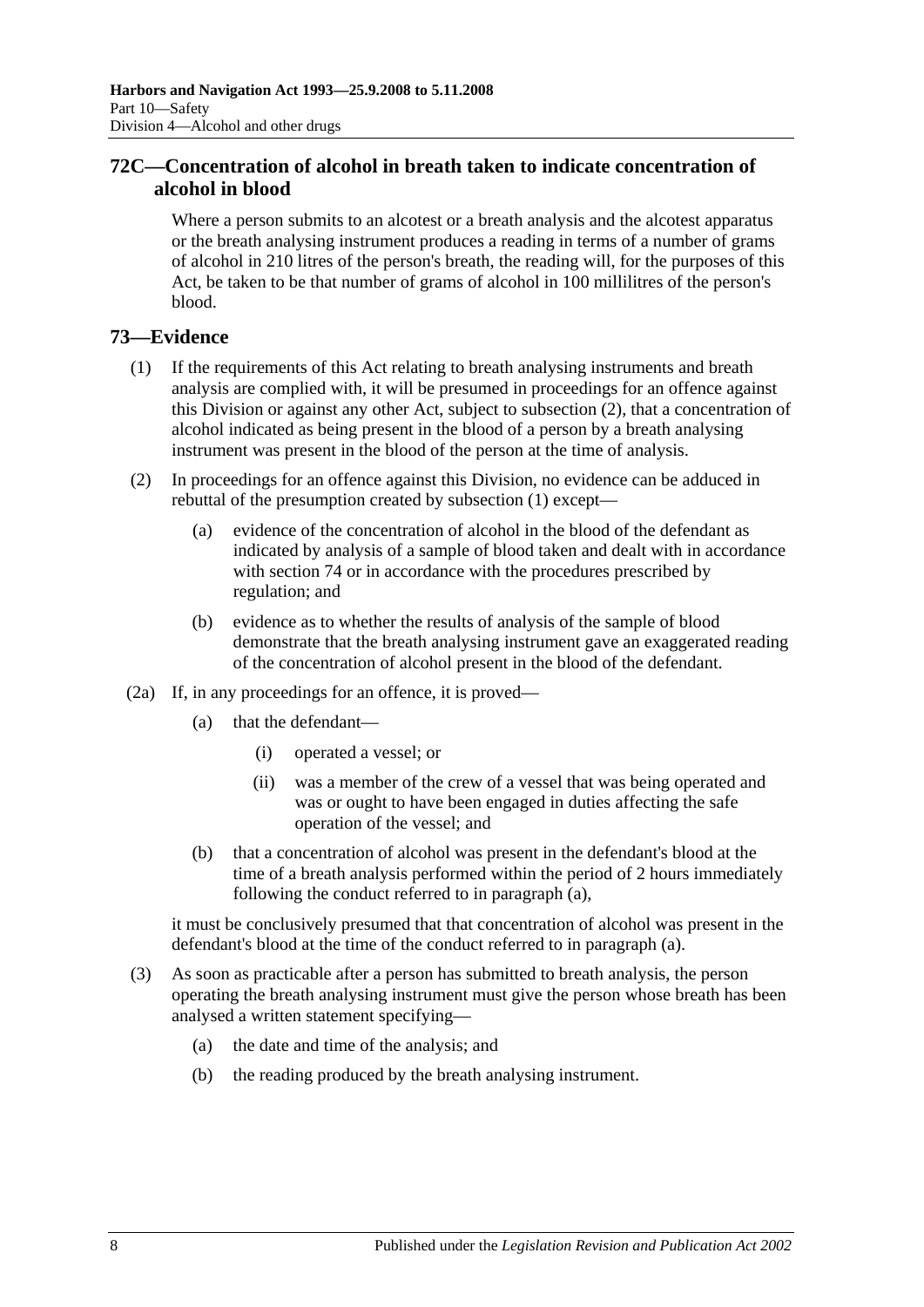- <span id="page-56-1"></span><span id="page-56-0"></span>(4) If the breath analysis indicates a concentration of alcohol in the blood equal to or exceeding the prescribed concentration, the person operating the breath analysing instrument must immediately—
	- (a) give the person the prescribed oral advice and deliver to the person the prescribed written notice as to the operation of this Division in relation to the results of the breath analysis and as to the procedures prescribed for the taking and analysis of a sample of the person's blood; and
	- (b) at the request of the person made in accordance with the regulations, deliver to the person an approved blood test kit.
- <span id="page-56-2"></span>(5) In proceedings for an offence against this Division or against any other Act—
	- (a) a certificate apparently signed by an authorised person certifying that an apparatus referred to in the certificate is of a kind approved by the Governor under the *[Road Traffic Act](http://www.legislation.sa.gov.au/index.aspx?action=legref&type=act&legtitle=Road%20Traffic%20Act%201961) 1961* for the purposes of carrying out alcotests;
	- (b) a certificate apparently signed by an authorised person certifying that a person named in the certificate submitted to breath analysis on a day and at a time stated in the certificate and specifying the reading produced by the breath analysing instrument;
	- (ba) a certificate apparently signed by an authorised person certifying that a breath analysis carried out in relation to a person named in the certificate on a day and at a time stated in the certificate was carried out in conformity with the requirements of this Act;
	- (bb) a certificate apparently signed by an authorised person certifying that—
		- (i) on a day and at a time stated in the certificate, a person named in the certificate submitted to a breath analysis; and
		- (ii) a written statement required by [subsection](#page-55-3) (3) was given to the person in accordance with that subsection;
	- (c) a certificate apparently signed by a pathologist certifying that a specimen of blood identified in the certificate was analysed and found to contain a specified concentration of alcohol or some other drug referred to in the certificate,

will be accepted, in the absence of proof to the contrary, as proof of the matters stated in the certificate.

- (5a) In proceedings for an offence against this Division or against any other Act, a certificate apparently signed by an authorised person certifying—
	- (a) that on a day and at a time stated in the certificate, a person named in the certificate submitted to a breath analysis; and
	- (b) that the prescribed oral advice and the prescribed written notice were given and delivered to the person in accordance with [subsection](#page-56-1) (4)(a); and
	- $(c)$  that—
		- (i) the person did not make a request for an approved blood test kit in accordance with the regulations; or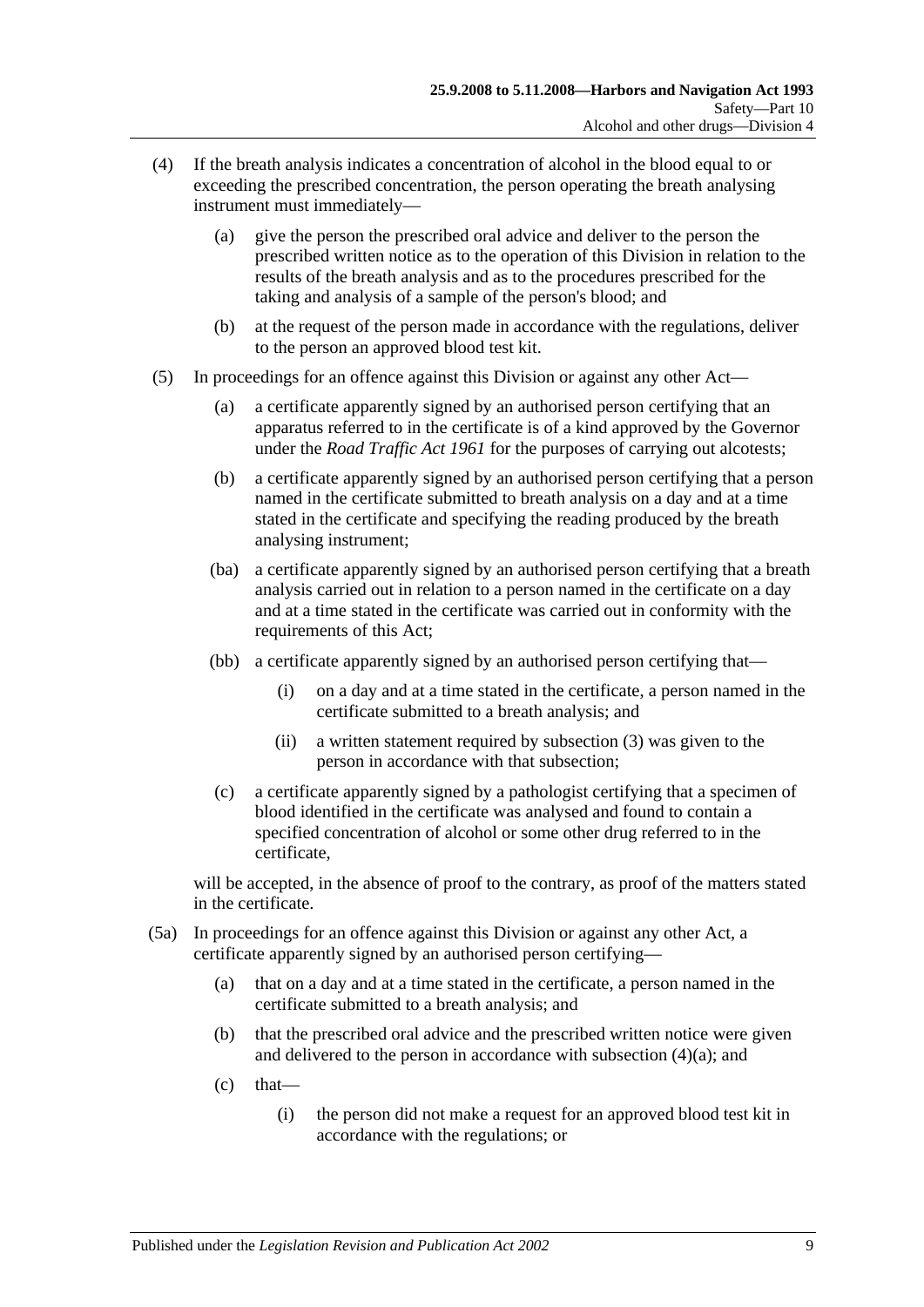(ii) at the request of the person, a kit that, from an examination of its markings, appeared to the person signing the certificate to be an approved blood test kit was delivered to the person in accordance with [subsection](#page-56-2)  $(4)(b)$ ,

is, in the absence of proof to the contrary, proof that the requirements of [subsection](#page-56-0) (4) were complied with in relation to the person.

- (6) A certificate may not be received in evidence in proceedings for an offence unless a copy of the certificate has been given to the defendant not less that seven days before the commencement of the trial and the person by whom the certificate is given must be called as a witness if the defendant, by notice given to the prosecutor not less than two days before the commencement of the trial, so requires, or if the court in its discretion requires the attendance of that person as a witness.
- (7) A prosecution for an offence against this Division or against any other Act will not fail because of a deficiency of a kit delivered to the defendant in purported compliance with [subsection](#page-55-1) (4)(b) and the presumption under subsection (1) will apply despite such a deficiency unless it is proved—
	- (a) that the defendant delivered the kit unopened to a medical practitioner for use in taking a sample of the defendant's blood; and
	- (b) by evidence of the medical practitioner, that the medical practitioner was, because of a deficiency of the kit, unable to comply with the prescribed procedures governing the manner in which a sample of a person's blood must be taken and dealt with for the purposes of [subsection](#page-55-0) (2).
- (8) In this section—

*approved blood test kit* has the same meaning as is given to the term by section 47A of the *[Road Traffic Act](http://www.legislation.sa.gov.au/index.aspx?action=legref&type=act&legtitle=Road%20Traffic%20Act%201961) 1961*.

# **73A—Breath analysis where drinking occurs after operation of vessel**

- (1) This section applies to proceedings for an offence against this Division in which the results of a breath analysis under this Division are relied on to establish the commission of the offence.
- (2) If in proceedings to which this section applies the defendant satisfies the court—
	- (a) that the defendant consumed alcohol during the period (*the relevant period*) after the defendant last operated a vessel or was on duty as a member of the crew of a vessel and before the performance of the breath analysis; and
	- (b) in a case where the defendant was required to submit to the breath analysis after involvement of the vessel in an accident—
		- (i) that the requirements of [section](#page-62-0) 76 were complied with in relation to the accident; and
		- (ii) that alcohol was not consumed by the defendant during the relevant period while at the scene of the accident; and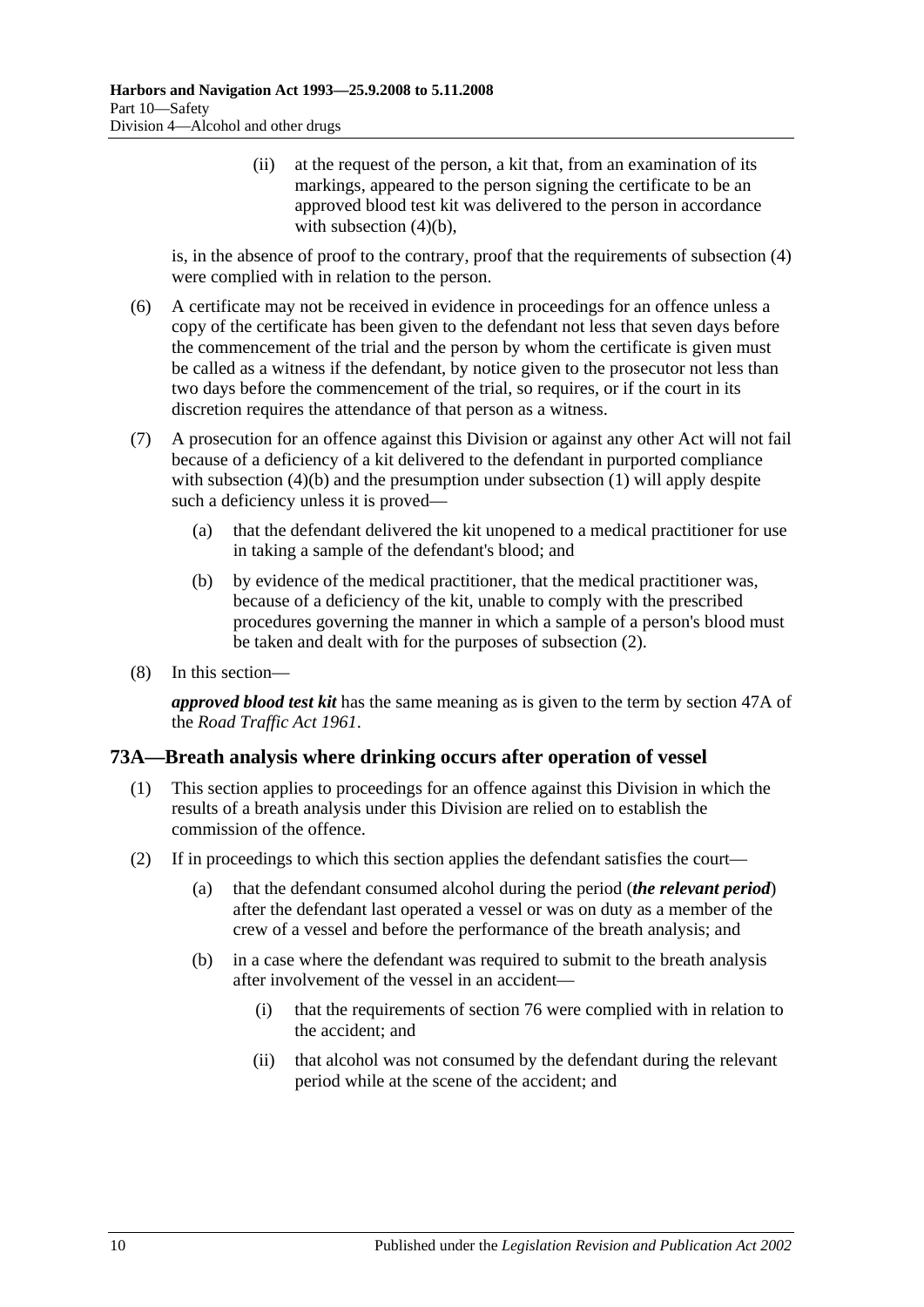(c) that, after taking into account the quantity of alcohol consumed by the defendant during the relevant period and its likely effect on the concentration of alcohol indicated as being present in the defendant's blood by the breath analysis, the defendant should not be found guilty of the offence charged or, in the case of an offence against [section](#page-51-0)  $70(2)$ , should be found guilty of an offence of a less serious category,

the court may, despite the other provisions of this Division, find the defendant not guilty of the offence charged or guilty of an offence of a less serious category.

# <span id="page-58-1"></span>**74—Compulsory blood tests of injured persons including water skiers**

- (1) If a vessel is involved in an accident and, within eight hours after the accident, a person apparently over the age of 14 years who was injured in the accident is admitted into a hospital for the purpose of receiving treatment for that injury, it is, subject to this section, the duty of the medical practitioner by whom that patient is attended to take, as soon as practicable, a sample of that patient's blood (even though the patient may be unconscious) in accordance with this section.
- (2) A medical practitioner must not take a sample of blood under this section if, in his or her opinion, it would prejudice the patient's medical condition to do so.
- (3) A medical practitioner is not obliged to take a sample of blood under this section if the patient objects to the taking of the sample and persists in that objection after the medical practitioner has informed the patient that, unless the objection is made on genuine medical grounds, it may constitute an offence against this section.
- (4) If a vessel is involved in an accident and a person apparently over the age of 14 years who was injured in the accident is dead on arrival at the hospital, or dies before a sample of blood has been taken in accordance with this section and within eight hours after admission to the hospital, it is the duty of the medical practitioner who, pursuant to Part 5 of the *[Coroners Act](http://www.legislation.sa.gov.au/index.aspx?action=legref&type=act&legtitle=Coroners%20Act%202003) 2003*, notifies the State Coroner or a police officer of the death—
	- (a) to take a sample of blood from the body of the deceased in accordance with this section; or
	- (b) to notify the State Coroner as soon as practicable that, in view of the circumstances in which the death of the deceased occurred, a sample of blood should be taken from the body under this section.
- (5) The State Coroner, on receiving a notification under subsection (4), may authorise and direct a pathologist to take a sample of blood from the body of the deceased in accordance with this section.
- (6) A medical practitioner is not obliged to take a sample of blood under this section if a sample has already been taken by another medical practitioner.
- <span id="page-58-0"></span>(7) A medical practitioner by whom a sample of blood is taken under this section must—
	- (a) place the sample of blood, in approximately equal proportions, in two separate containers marked with an identification number distinguishing the sample of blood from other samples of blood taken under this section and seal the containers; and
	- (b) give to the person from whom the sample was taken, or leave with that person's personal effects at the hospital, a notice in writing advising that—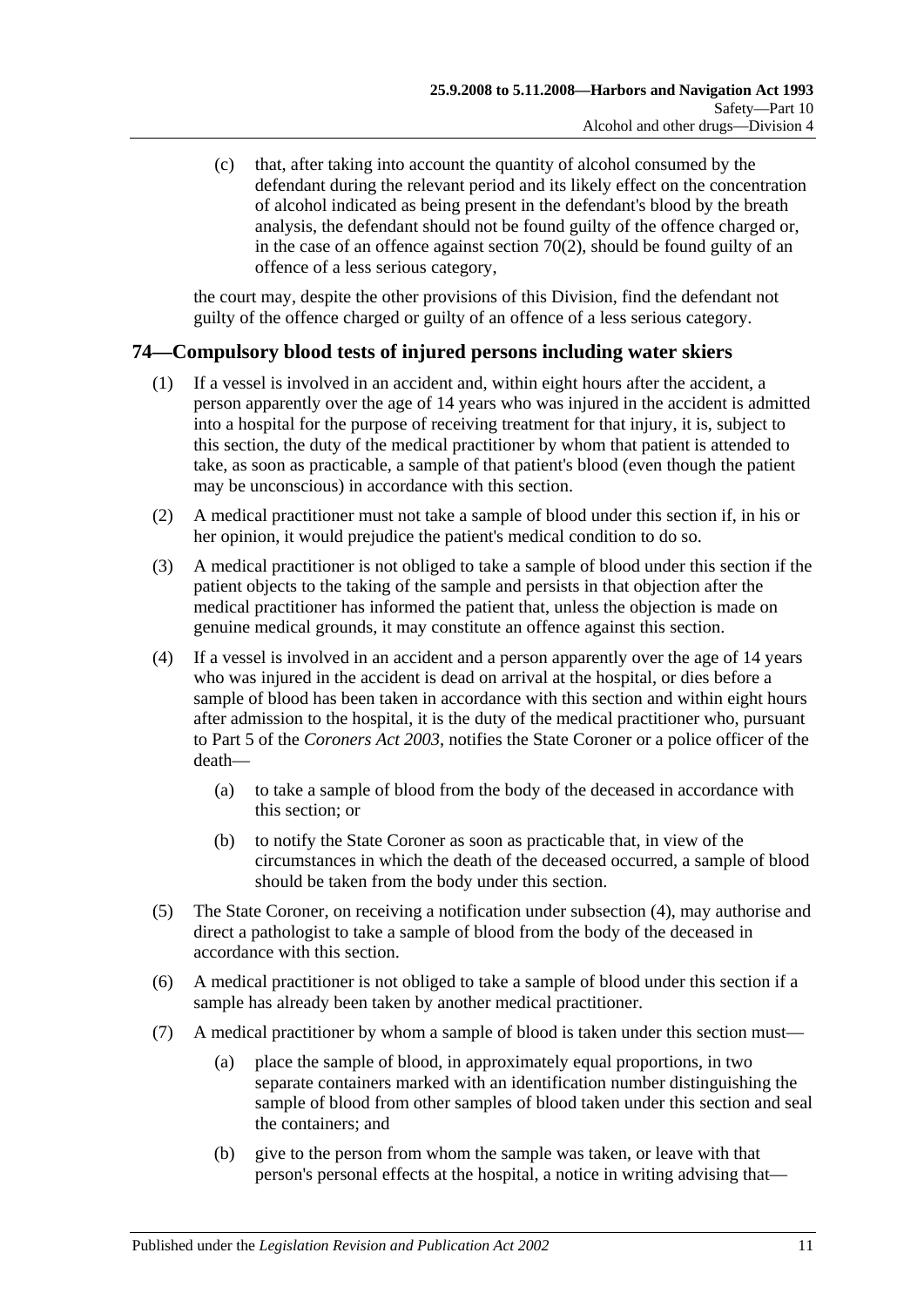- (i) the sample of blood has been taken under this section; and
- (ii) a container containing part of the sample of blood and marked with the identification number specified in the notice will be available for collection by or on behalf of the person at a specified place; and
- (c) complete and sign a certificate containing the information required under [subsection](#page-59-0) (10); and
- (d) make the containers and the certificate available to a member of the police force.
- (8) Each container must contain a sufficient quantity of blood to enable an accurate evaluation to be made of the concentration of alcohol present in the blood and the sample of blood taken by the medical practitioner must be such as to furnish two such quantities of blood.
- (9) It is the duty of the medical practitioner by whom the sample of blood is taken to take such measures as are reasonably practicable in the circumstances to ensure that the blood is not adulterated and does not deteriorate so as to prevent a proper assessment of the concentration of alcohol present in the blood of the person from whom the sample was taken.
- <span id="page-59-0"></span>(10) The certificate referred to in [subsection](#page-58-0) (7) must state—
	- (a) the identification number of the sample of blood marked on the containers referred to in that subsection; and
	- (b) the name and address of the person from whom the sample of blood was taken; and
	- (c) the name of the medical practitioner by whom the sample of blood was taken; and
	- (d) the date, time and hospital at which the sample of blood was taken; and
	- (e) that the medical practitioner gave the notice referred to in that subsection to the person from whom the sample of blood was taken, or, as the case may be, left the notice with the person's personal effects.
- (10a) One of the containers containing the sample of the person's blood must—
	- (a) as soon as reasonably practicable be collected by a member of the police force and delivered to the place specified in the notice given to the person or left with the person's personal effects under [subsection](#page-58-0) (7); and
	- (b) be kept available at that place for collection by or on behalf of the person for the prescribed period.
- (11) After analysis of the sample of blood, the analyst must sign a certificate containing the following information:
	- (a) the identification number of the sample of blood marked on the container; and
	- (b) the name and professional qualifications of the analyst; and
	- (c) the date the sample of blood was received in the laboratory in which the analysis was performed; and
	- (d) the concentration of alcohol or other drug found to be present in the sample; and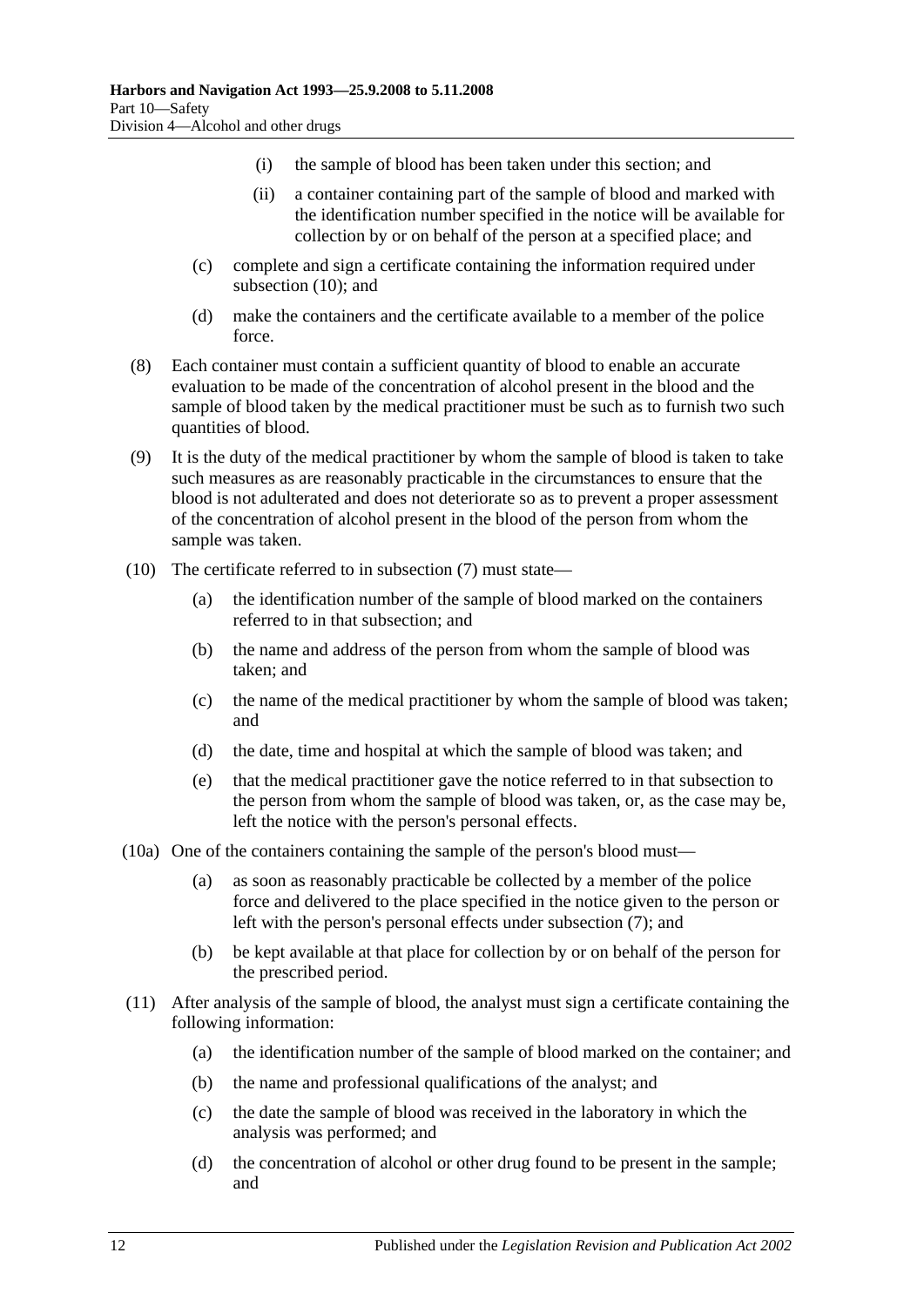- (e) any factors relating to the blood sample or the analysis that might, in the opinion of the analyst, adversely affect the accuracy or validity of the analysis; and
- (f) any other information relating to the blood sample or analysis that the analyst thinks fit to include.
- (12) On completion of an analysis of a sample of blood, the certificate of the medical practitioner by whom the sample of blood was taken and the certificate of the analyst who performed or supervised the analysis must be sent to the Minister or retained on behalf of the Minister and, in either event, copies of the certificates must be sent—
	- (a) to the Commissioner of Police; and
	- (b) to the medical practitioner by whom the sample of blood was taken; and
	- (c) to the person from whom the sample of blood was taken or, if the person is dead, a relative or personal representative of the deceased.
- <span id="page-60-1"></span>(13) If a copy cannot be sent under [subsection](#page-60-1)  $(12)(c)$  because the whereabouts of that person are unknown, a copy must be provided on application made within three years of the date of the analysis by the person from whom the sample of blood was taken or a relative or the personal representative of that person.
- (14) Subject to [subsection](#page-60-0) (17), an apparently genuine document purporting to be a certificate, or a copy of a certificate, of a medical practitioner or analyst under this section is admissible in proceedings before a court and is, in the absence of proof to the contrary, proof of the matters stated in the certificate.
- (15) If certificates of a medical practitioner and analyst are received as evidence in proceedings before a court and contain the same identification number for the samples of blood to which they relate, the certificates will be presumed, in the absence of proof to the contrary, to relate to the same sample of blood.
- (16) If a certificate of an analyst is received in proceedings before a court, it will be presumed, in the absence of proof to the contrary, that the concentration of alcohol stated in the certificate as having been found to be present in the sample of blood to which the certificate relates was present in the sample when the sample was taken.
- (16a) If it is proved by the prosecution in proceedings for an offence against this Division that a concentration of alcohol was present in the defendant's blood at the time at which a sample of blood was taken under this section, it must be conclusively presumed that that concentration of alcohol was present in the defendant's blood throughout the period of two hours immediately preceding the taking of the sample.
- <span id="page-60-0"></span>(17) A certificate cannot be received in evidence in proceedings for an offence unless a copy of the certificate proposed to be put in evidence at the trial is, not less than 7 days before the commencement of the trial, served on the defendant and, if the defendant, by written notice given to the complainant or informant at least 2 clear days before the commencement of the trial, requires the attendance of the person as a witness at the trial or the court in its discretion requires the personal attendance of that person, the certificate is not to be tendered.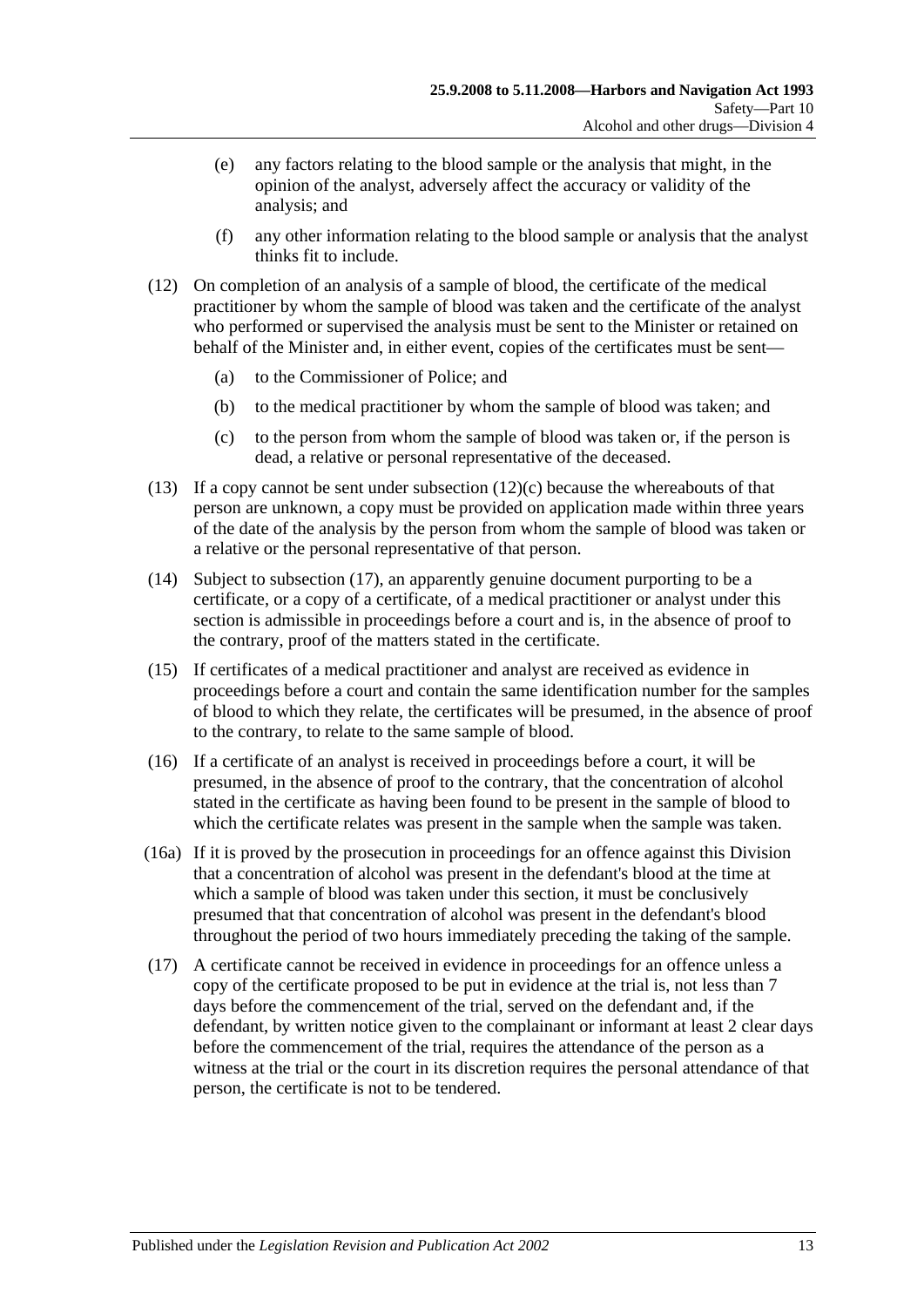- (18) A person who, on being requested to submit to the taking of a sample of blood under this section, refuses or fails to comply with that request and who—
	- (a) fails to assign a reason based on genuine medical grounds for that refusal or failure; or
	- (b) assigns a reason for that refusal or failure that is false or misleading; or
	- (c) makes any other false or misleading statement in response to the request,

is guilty of an offence.

Penalty:

- (a) for a first offence—a fine of not less than \$700 and not more than \$1 200;
- (b) for a subsequent offence—a fine of not less than \$1 500 and not more than \$2 500.
- (19) In determining whether an offence is a first or subsequent offence for the purposes of this section, any previous offence against this Division for which the defendant has been convicted will be taken into account, but only if the previous offence was committed within the period of 5 years immediately preceding the date on which the offence under consideration was committed.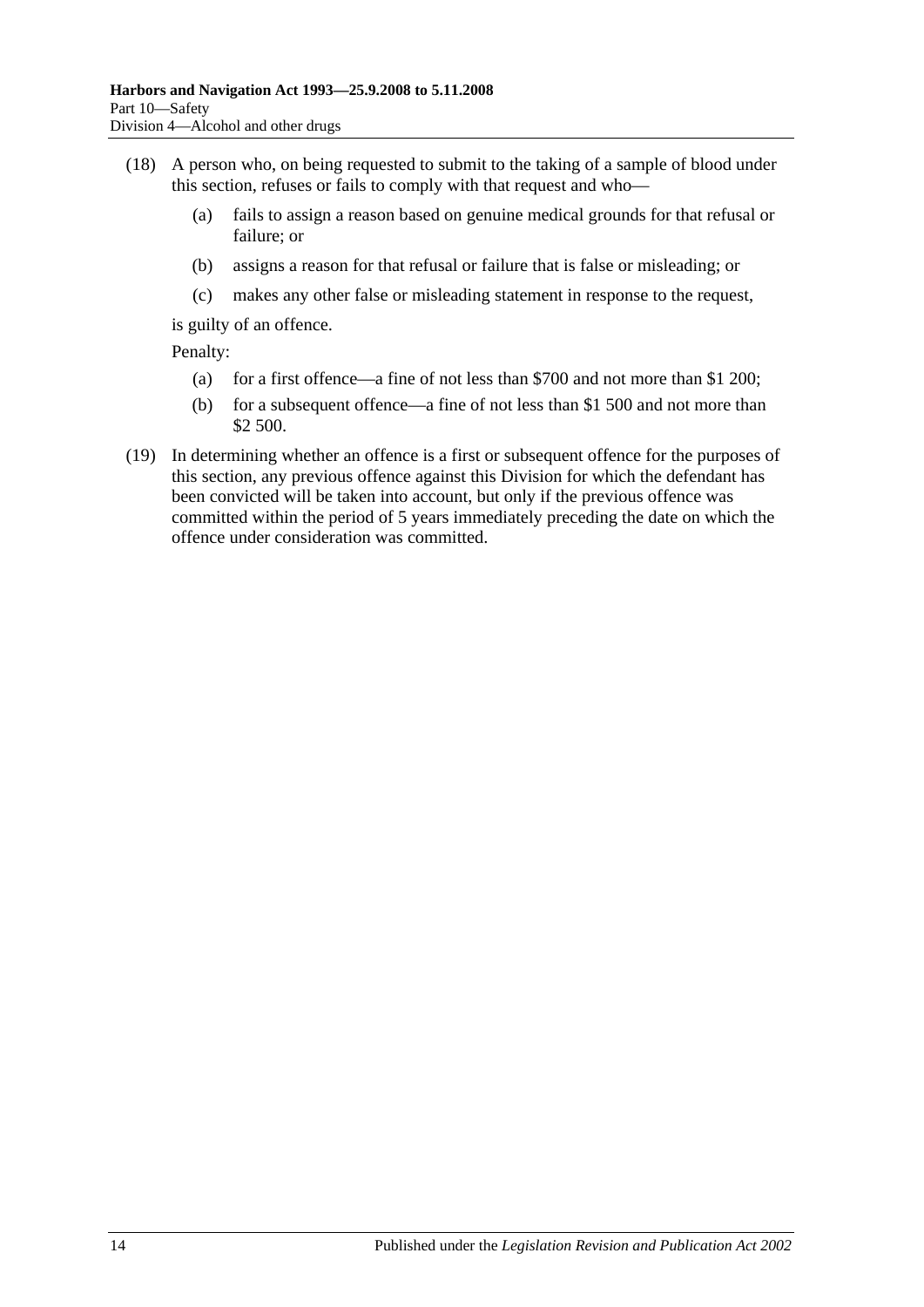# **Part 11—Accidents**

# <span id="page-62-1"></span>**75—Casualties to be reported**

- (1) If an accident involving a vessel occurs in the jurisdiction and the accident results in loss of life or personal injury or in damage to property (except minor injury or damage excluded by regulation from the ambit of this section), the accident must be reported to the CEO or an authorised person as soon as reasonably practicable but in any event within 48 hours.
- (2) A report under [subsection](#page-62-1) (1) must include such particulars as may be required by the regulations, the CEO or the authorised person.
- (3) If a report is not made as required by this section, the owner and the master or operator of the vessel are each guilty of an offence.

Maximum penalty: \$750.

Expiation fee: \$55.

## <span id="page-62-0"></span>**76—Duty to give assistance and provide particulars**

- (1) If an accident involving a vessel occurs in the jurisdiction resulting in—
	- (a) loss of life or personal injury or possible loss of life or personal injury; or
	- (b) damage to a vessel or possible damage to a vessel,

a person who is in a position to do so must take any action that is reasonably practicable in the circumstances to prevent or minimise the loss, injury or damage.

Maximum penalty:

- (a) in the case of a person who was the operator of a vessel involved in the accident—imprisonment for 5 years;
- (b) in any other case—\$2 500.
- (2) If an accident occurs involving a vessel, the person who was in charge of the vessel at the time of the accident must inform any person injured in the accident and the owner of any property damaged in the accident of his or her name and address and of the registration number of the vessel.

Maximum penalty: \$1 250.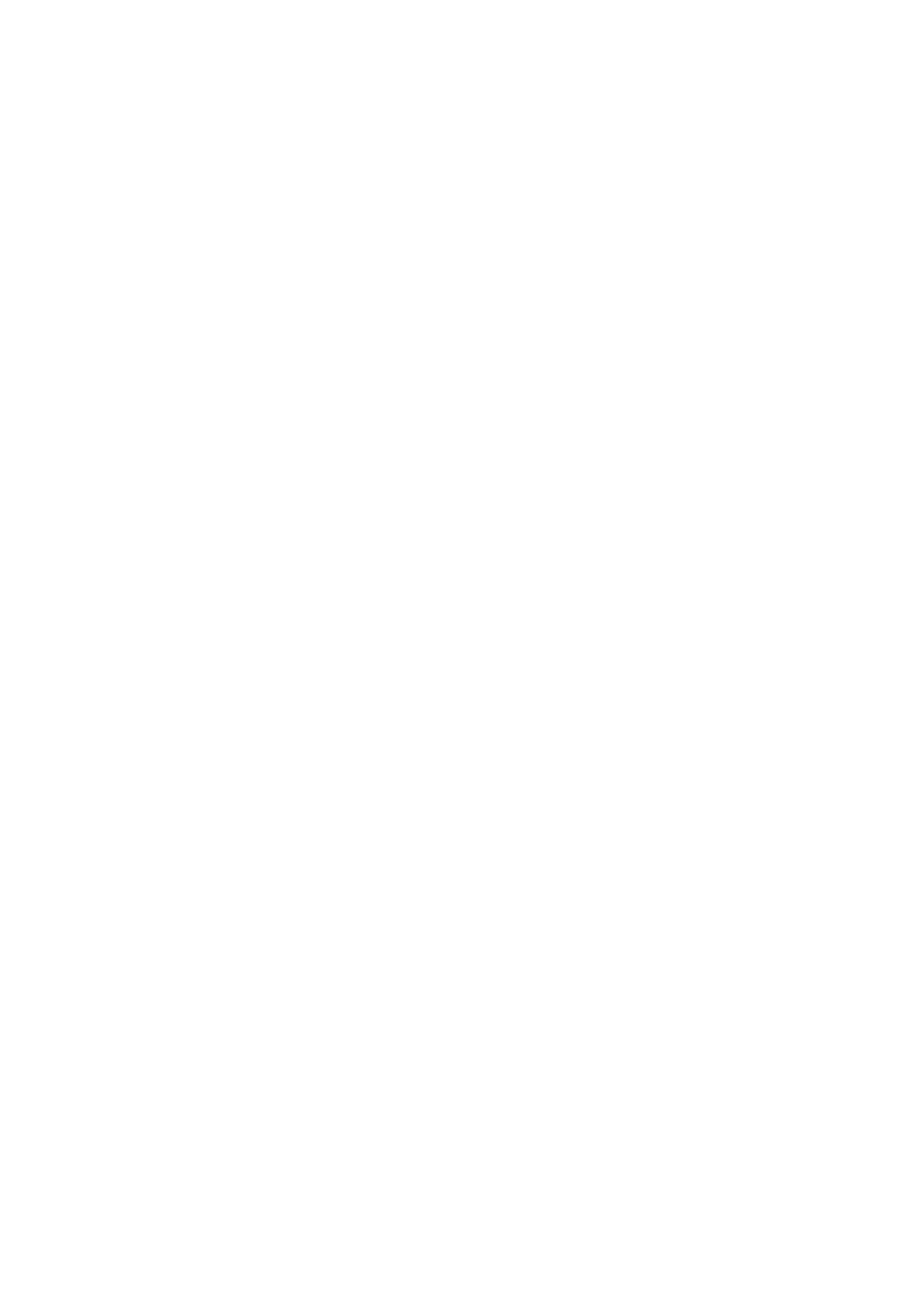# **Part 12—Court of Marine Enquiry**

# **Division 1—Constitution of Court**

# **77—Constitution of Court**

- (1) The Magistrates Court is constituted the Court of Marine Enquiry for the purposes of this Act.
- (2) The Magistrates Court, when sitting as the Court of Marine Enquiry, will sit with assessors.
- (3) The Minister will establish a panel of expert assessors for the purposes of constituting the Court as a Court of Marine Enquiry.
- (4) Whenever the Magistrates Court is to sit as the Court of Marine Enquiry, two assessors will be chosen in accordance with the regulations to sit with the Court.
- (5) The function of the assessors is to assist the Court, but they do not take part in the decision of the Court.

# **Division 2—Enquiries into casualties**

## **78—Enquiries into casualties**

- (1) If an accident involving a vessel occurs in the jurisdiction and the accident results in loss of life or injury or in damage to property, the Minister may refer the matter to the Court of Marine Enquiry for investigation and report.
- (2) If such a reference is made to the Court of Marine Enquiry, the Court must enquire into the matter and report to the Minister on the cause of the accident.
- (3) If, on such an enquiry, the Court finds that a person who holds a certificate of competency under this Act is guilty of misconduct or incompetence, the Court may cancel or suspend the certificate of competency.

# **Division 3—Enquiries into misconduct or incompetence**

#### **79—Enquiries into misconduct or incompetence**

- (1) If there is reasonable cause to believe that a particular incident involving a vessel in the jurisdiction shows a member of the crew of the vessel to have been guilty of misconduct or incompetence, the Minister may refer the matter to the Court of Marine Enquiry for investigation and report.
- (2) If such a reference is made to the Court of Marine Enquiry, the Court must enquire into the matter and report to the Minister on the matter.
- (3) If, on such an enquiry, the Court finds that a person who holds a certificate of competency under this Act is guilty of misconduct or incompetence, the Court may cancel or suspend the certificate of competency.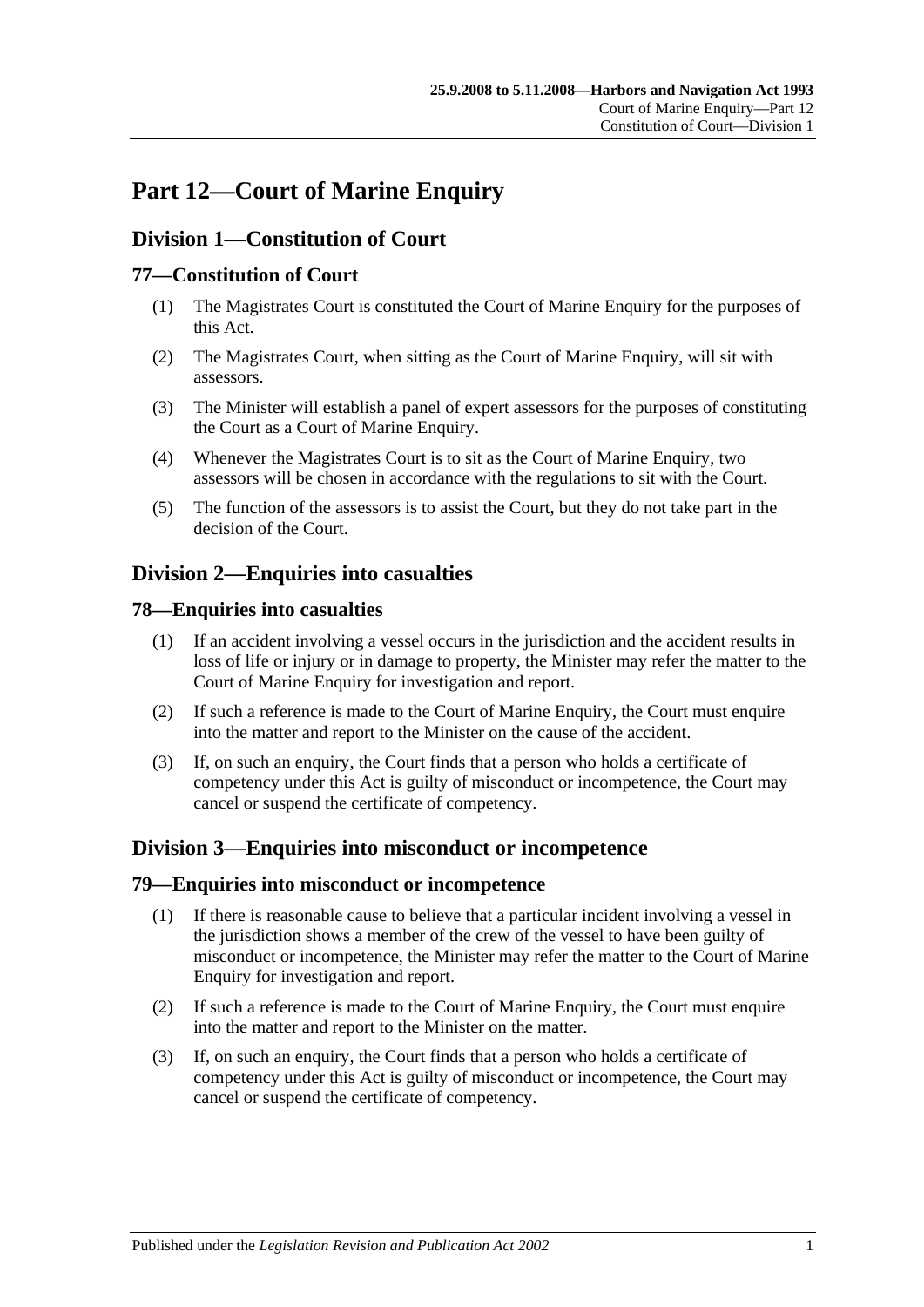# **Division 4—Administrative review**

## **80—Review of administrative decisions**

- (1) A person who is dissatisfied with a reviewable decision or determination under this Act may, within 30 days after receiving notice of the decision or determination, apply to the person by whom the decision was made for a review of the decision.
- (2) The following decisions and determinations are reviewable:
	- (a) a decision by the Minister—
		- (i) to insist on the inclusion of a particular provision or particular provisions in a port operating agreement; or
		- (ii) not to renew a port operating agreement;
	- (b) a decision by the CEO to refuse or cancel a pilot's licence or a pilotage exemption certificate, or to impose conditions on such a licence or certificate;
	- (c) a decision by the CEO to refuse a certificate of competency;
	- (d) a decision by the Minister to cancel a certificate of competency or to disqualify a person from holding a certificate of competency;
	- (e) a decision by the Minister to declare a qualification that is under the regulations equivalent to a certificate of competency to be inoperative in the jurisdiction:
	- (f) a decision by the CEO to refuse or cancel a licence permitting the hiring out of vessels or to impose conditions on such a licence;
	- (g) a decision by the CEO to refuse a certificate of survey or to impose conditions on a certificate of survey or to refuse consent to a structural alteration to the hull of a vessel, or material alteration to the equipment of a vessel, in respect of which a certificate of survey is in force;
	- (h) a decision by the CEO to refuse a loadline certificate or to impose conditions on a loadline certificate or to refuse to consent to a structural alteration to the hull of a vessel, or a material alteration to the markings on a vessel, in respect of which a loadline certificate is in force;
	- (i) a decision by the CEO to prohibit use of a vessel;
	- (j) a determination by the State Crewing Committee.
- (3) If the applicant is dissatisfied with the decision made on the review, the applicant may apply to the Court of Marine Enquiry for a further review of the decision and, on such a review, the Court may—
	- (a) confirm, vary or reverse that decision or determination; and
	- (b) make such consequential or ancillary orders as the Court thinks fit.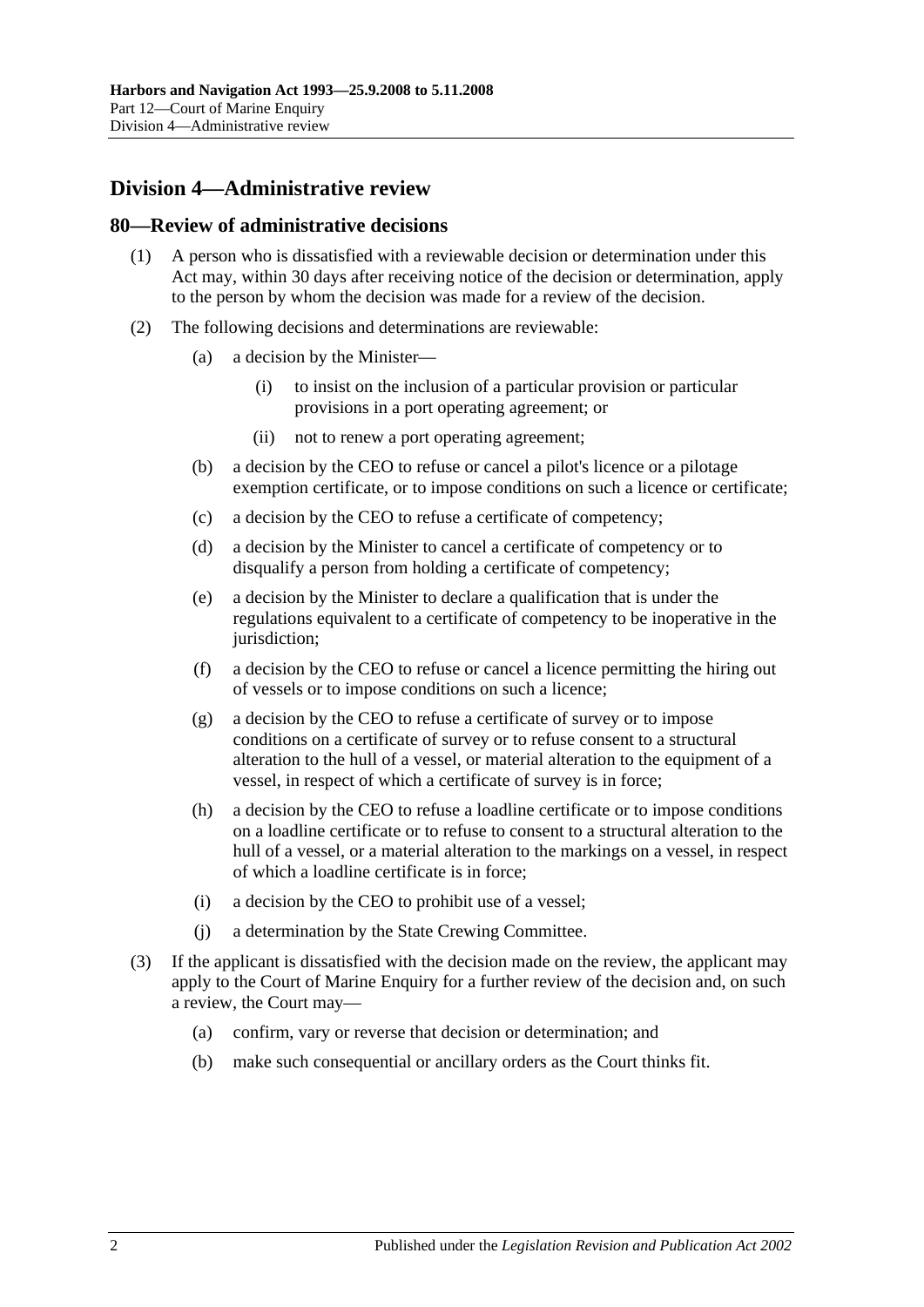# **Part 13—Application of Commonwealth Act and International Conventions**

# **81—Application of Commonwealth Act**

The regulations may apply the Commonwealth Act or specified provisions of the Commonwealth Act (subject to exclusions, adaptations and modifications set out in the regulations) to vessels in the jurisdiction or to the owners and crews of such vessels.

# **82—Agreement between the Commonwealth and the State**

The Governor may arrange with the Governor-General of the Commonwealth—

- (a) for the carrying out on behalf of the State of functions under this Act by officers of the Commonwealth; or
- (b) for the carrying out on behalf of the Commonwealth of functions under the Commonwealth Act by officers of the State.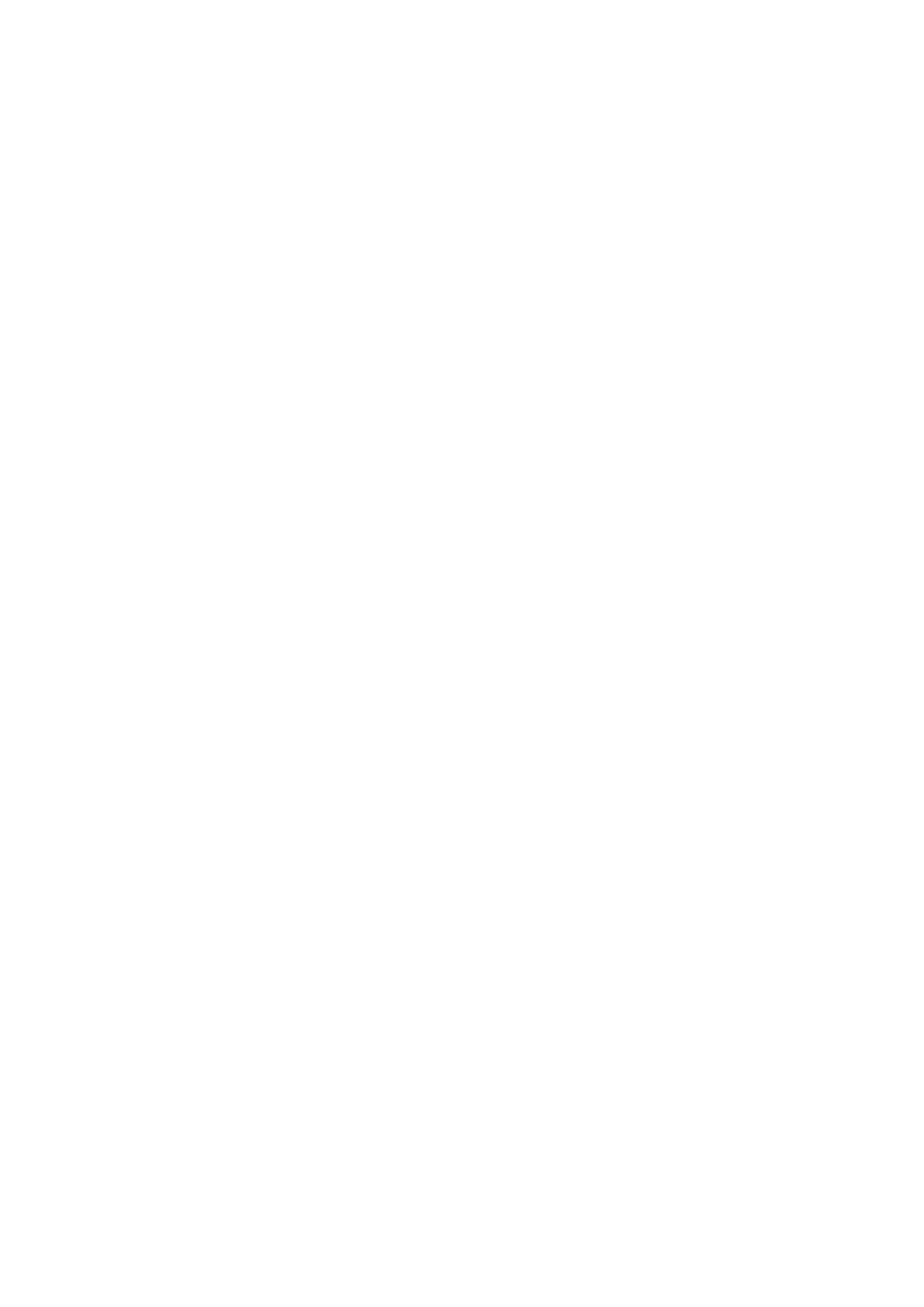# **Part 14—Miscellaneous**

# **83—Regattas etc**

- (1) The CEO may, by instrument in writing, exempt the participants, and any person or class of persons performing incidental or ancillary functions, in any regatta, race, contest or other activity likely to involve the operation of vessels in contravention of this Act from specified provisions of this Act.
- (2) An exemption under this section—
	- (a) may be granted or refused at the discretion of the CEO (but an exemption cannot be granted in respect of an activity that is to take place within a port unless the port operator has first been consulted); and
	- (b) operates for a period specified in the instrument of exemption; and
	- (c) is subject to conditions specified in the instrument of exemption.
- (3) The CEO has an absolute discretion to cancel an exemption granted under this section.

# **84—Conduct on board vessels**

(1) A person who behaves in an offensive or disorderly manner while on board a vessel is guilty of an offence.

Maximum penalty: \$1 250.

(2) A person who molests a passenger or a member of the crew of a vessel is guilty of an offence.

Maximum penalty: \$1 250.

(3) If the conduct of a person on board a vessel threatens the safety of the vessel or disrupts good order on the vessel, the person in charge of the vessel, or a person acting on his or her authority, may exercise reasonable force to restrain that person.

# **85—Unlawful use of vessels**

A person who operates or interferes with a vessel without the owner's consent and without any other lawful authority or excuse is guilty of an offence.

Maximum penalty: \$1 250.

# **86—Liability of directors**

- (1) If a corporation commits an offence against this Act, each director of the corporation is guilty of an offence and liable to the same penalty as is fixed for the principal offence unless it is proved that the principal offence did not result from failure on the director's part to take reasonable care to prevent the commission of the offence.
- (2) A director of a corporation may be prosecuted and convicted of an offence under this Act whether or not the corporation has been prosecuted or convicted of the offence committed by the corporation.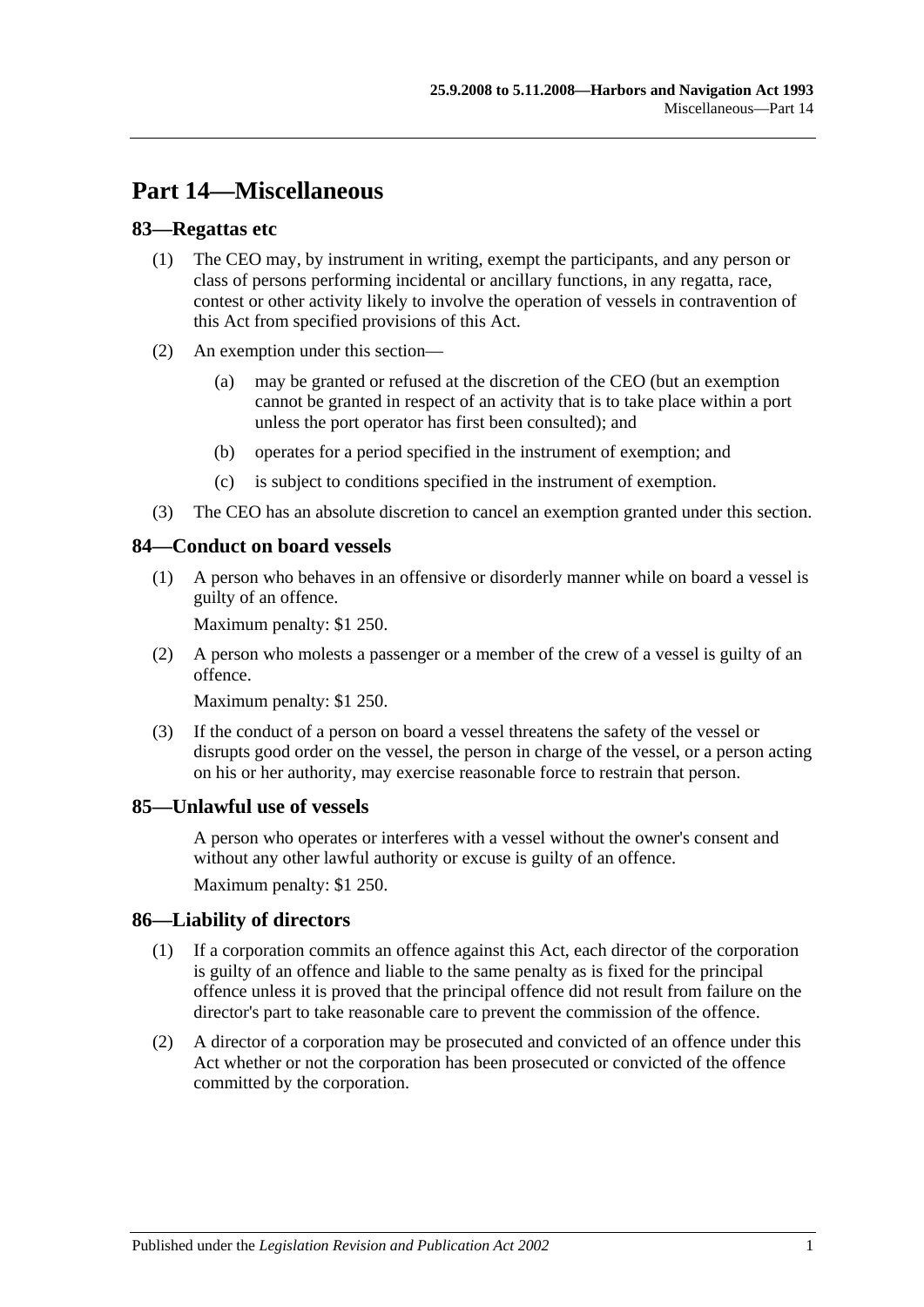(3) In this section—

*director* of a corporation includes a person occupying or acting in the position of director of the corporation whether validly appointed to occupy or duly authorised to act in the position or not, and includes a person in accordance with whose directions or instructions the directors of the corporation are accustomed to act.

#### **87—Evidentiary provision**

- (1) In any legal proceedings—
	- (a) a certificate apparently signed by the Minister or the CEO as to a delegation of powers under this Act is, in the absence of proof to the contrary, proof of the matter certified;
	- (b) a certificate apparently signed by an authorised person that a place referred to in the certificate is within the jurisdiction is, in the absence of proof to the contrary, proof of the fact so certified;
	- (c) a certificate apparently signed by the CEO or a delegate of the CEO certifying that, as at a date specified in the certificate, a person named in the certificate held or did not hold a licence, certificate, or exemption under this Act of a kind referred to in the certificate is, in the absence of proof to the contrary, proof of the matter so certified;
	- (d) a certificate apparently signed by the CEO or a delegate of the CEO certifying that, as at a date specified in the certificate, a vessel referred to in the certificate was or was not registered under this Act is, in the absence of proof to the contrary, proof of the matter so certified;
	- (e) a certificate apparently signed by the CEO or a delegate of the CEO certifying that, as at a date specified in the certificate, a certificate of survey or loadline certificate was or was not in force in respect of a vessel is, in the absence of proof to the contrary, proof of the matter so certified;
	- (f) a certificate apparently signed by the CEO or a delegate of the CEO, as to the engine capacity or power of a specified vessel is, in the absence of proof to the contrary, proof of the matter so specified;
	- (g) a certificate apparently signed by the CEO or a delegate of the CEO to the effect that a specified document had not been received by the CEO or the department on or before a specified date is, in the absence of proof to the contrary, proof that the document had not been lodged or given on or before that day;
	- (h) a certificate apparently signed by the CEO or a delegate of the CEO certifying an approval or lack of approval under this Act is, in the absence of proof to the contrary, proof of the matter certified.
- (2) In proceedings for an offence against this Act, an allegation in a complaint that a specified person is or was the owner, the master or the operator of a vessel will be accepted, in the absence of proof to the contrary, as proof of the matter so alleged.

#### **89—Officers' liability**

- (1) The Crown, the Minister or the CEO incurs no civil liability in consequence of—
	- (a) the issue of any licence, certificate, exemption or consent under this Act; or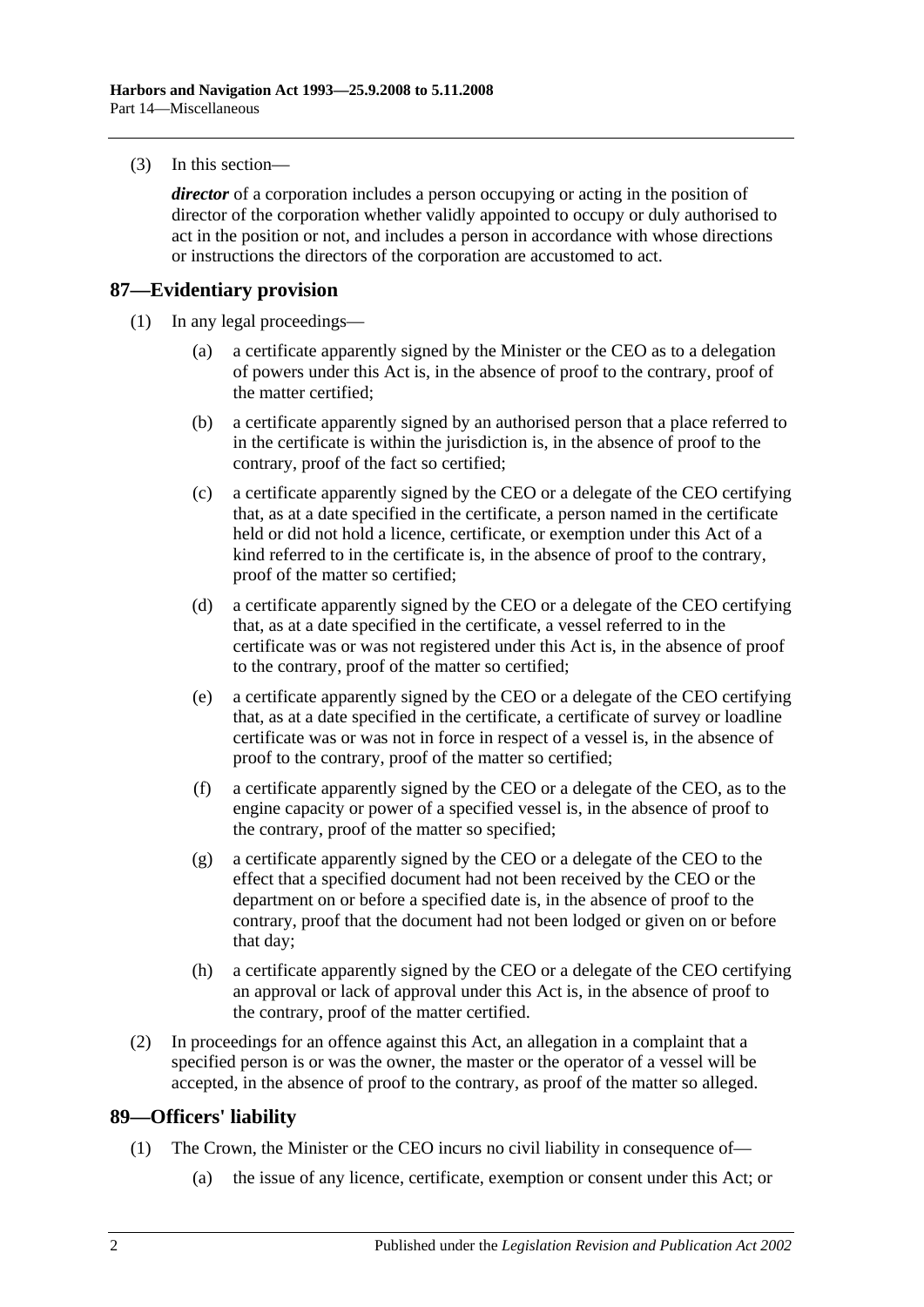- (b) any act or omission with regard to the establishment, positioning or operation of navigational aids.
- <span id="page-70-0"></span>(2) An authorised person incurs no civil liability under this Act for an honest act or omission in the exercise or purported exercise of powers under this Act.
- (3) A liability that would, but for [subsection](#page-70-0) (2), attach to an authorised person attaches instead—
	- (a) if the authorised person is an officer or employee of a port operator—to the port operator; or
	- (b) in any other case—to the Minister.
- <span id="page-70-1"></span>(4) A port management officer (other than an authorised person) incurs no civil liability for an honest act or omission in the exercise or purported exercise of powers under this Act.
- (5) Any liability that would, but for [subsection](#page-70-1) (4), attach to a port management officer attaches instead to the port operator that appointed the officer.

## **90—Recreational boating fund**

- (1) All fees and charges recovered under this Act in relation to recreational vessels (other than fees and charges recovered under [Part 5\)](#page-22-0) must be paid into a separate fund.
- (2) That fund is to be applied to defray the costs of administering this Act insofar as it relates to recreational vessels and may only be applied for that purpose.

#### **91—Regulations**

- (1) The Governor may make such regulations as are contemplated by this Act or as are necessary or expedient for the purposes of this Act.
- (2) The regulations may, for example—
	- (a) provide for the management of harbors and the admission and removal of vessels from them;
	- (b) regulate the mooring or anchorage of vessels;
	- (c) empower an authorised person to take action to move and secure any vessel that has not been anchored or moored in accordance with the regulations;
	- (d) regulate the loading, unloading, carriage or handling of goods, making any special provision that may be necessary or desirable in relation to dangerous goods or any other particular class of goods;
	- (e) regulate the storage of goods, making any special provision that may be necessary or desirable for the storage of dangerous goods or any other particular class of goods;
	- (f) require the use of lights or signals to minimise the risk of collisions in harbors;
	- (g) make any provision necessary or desirable to secure safety and good order in harbors or on harbor facilities or otherwise within the jurisdiction;
	- (h) regulate the navigation of vessels within the jurisdiction;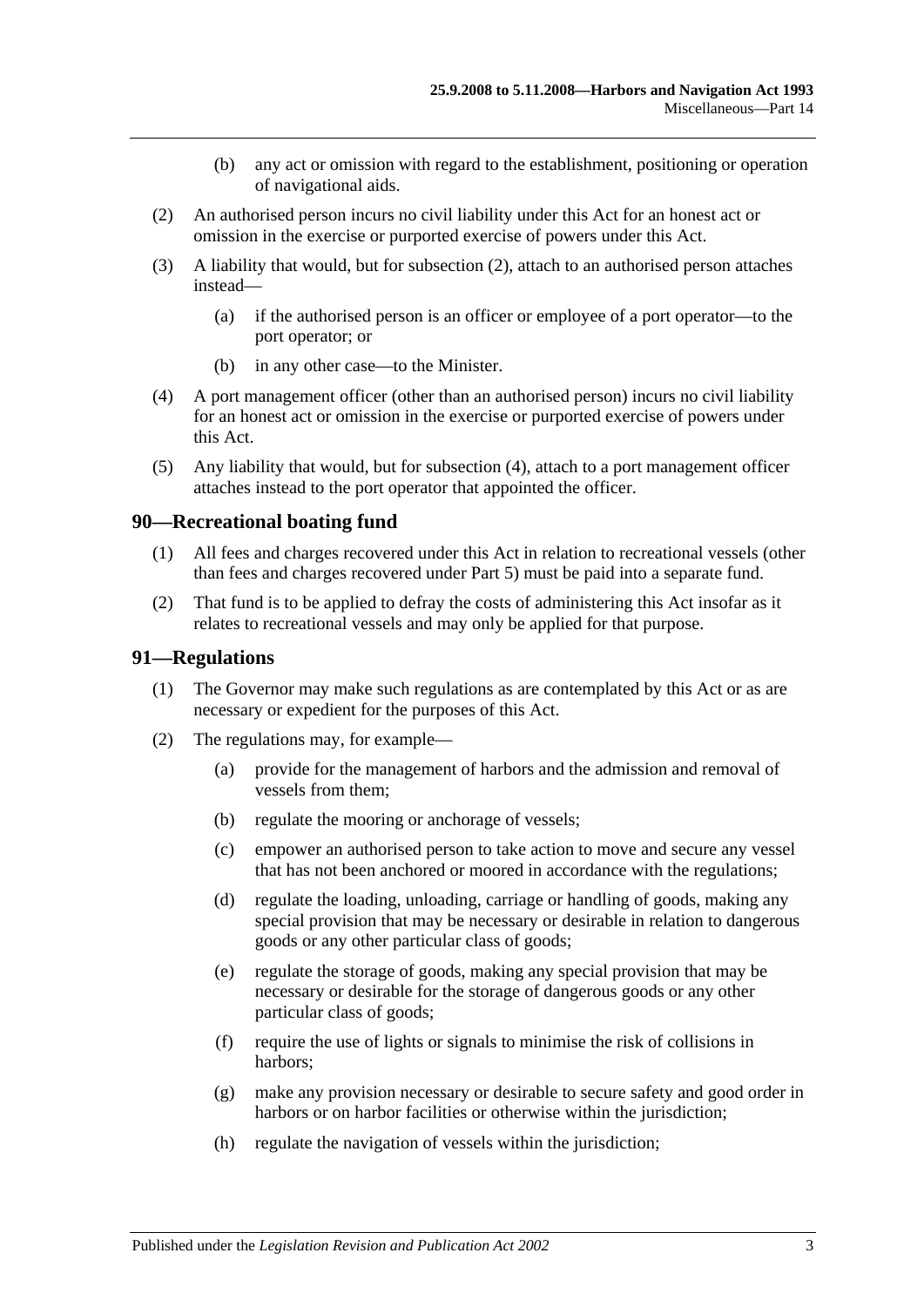- (i) impose rules to regulate navigation within the jurisdiction, to prevent collisions and to improve safety;
- (j) regulate the use of hire-and-drive vessels;
- (k) require the lighting and marking of vessels and of structures situated in or in the vicinity of navigable waters;
- (l) require the master or agent of every vessel or of every vessel of a specified class to announce the arrival of the vessel in a harbor;
- (m) require information as to goods to be loaded or unloaded to be kept and provided by the master or owner of a vessel or shipping agents, regulate the form in which the information is to be provided, and fix civil or criminal penalties for failing to provide the required information within the time allowed by the regulations;
- (n) require information as to pilotage to be kept and provided by the master or pilot of a vessel;
- (o) limiting the Minister's liability for loss of, or damage to, goods occurring while the goods are in the Minister's custody or the Minister is otherwise responsible for the goods;
- (p) regulate, restrict or prohibit parking, or otherwise control traffic, on or in the vicinity of land or any structure under the care, control and management of the Minister;
- (q) require that specified equipment be carried by, or fitted to, vessels of a specified class;
- (r) declare any part of the jurisdiction to be a speed zone and impose a speed limit for that zone or otherwise impose speed limits in any part of the jurisdiction:
- (s) regulate, restrict or prohibit the discharge of pollutants into waters within the jurisdiction or make any other provision to prevent or reduce pollution;
- (t) place limits on the mass or volume of cargo that may be carried by a vessel or the number of passengers and crew or otherwise regulate the loading of vessels;
- (u) provide for the designation of parts of wharfs or harbor facilities as restricted areas, and empower authorised persons to direct persons not to enter, or to leave, a restricted area;
- (v) place limits on the mass of vehicles on or in the vicinity of land, or any structure, under the care, control and management of the Minister;
- (w) require and regulate the reporting of accidents on or in the vicinity of land or any structure under the care, control and management of the Minister;
- (x) regulate, restrict or prohibit the deposit of waste on or in the vicinity of land or any structure under the care, control or management of the Minister;
- (y) regulate trade, advertisement or other commercial or recreational activity on or in the vicinity of land or any structure under the care, control and management of the Minister;
- (z) regulate, restrict or prohibit the carriage of dangerous cargoes;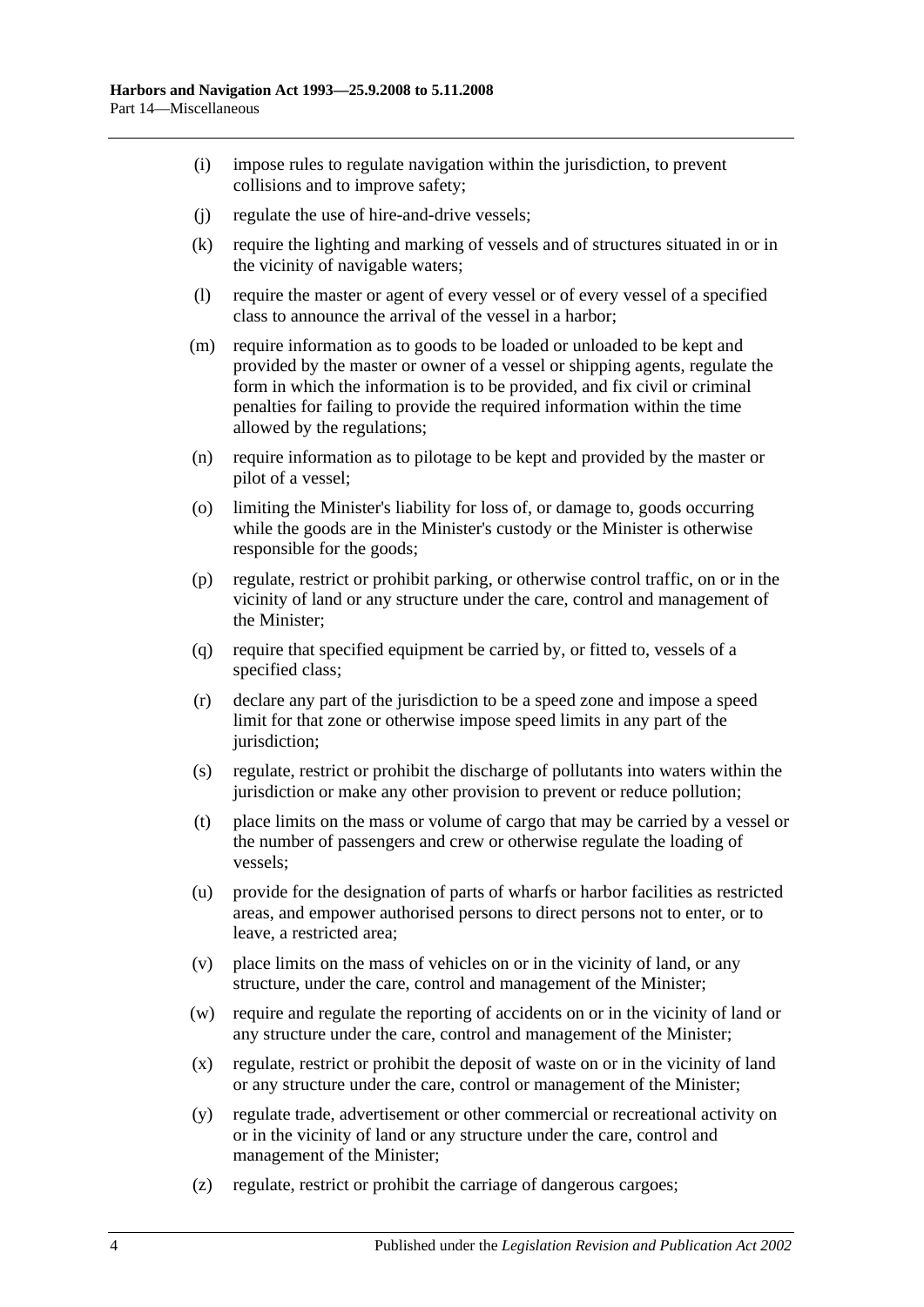- (aa) regulate the form or manner of any application under this Act and require documents or information to accompany such application;
- (ab) regulate the transfer of registration of a vessel or the transfer of a licence to carry on a business of hiring out vessels under this Act;
- (aba) regulate the sale of vessels to which [Part 9](#page-42-0) or a Division of [Part 9](#page-42-0) applies;
- (abb) provide for and regulate the affixing of a plate to the hull of vessels of a specified class for the purposes of identifying the hull;
- (ac) fix fees to be paid in respect of any matter under this Act and regulate the recovery, waiving or reduction of such fees;
- <span id="page-72-0"></span>(ad) fix and impose a levy to be paid (in addition to the registration fee) on the registration or renewal of the registration of a power-driven recreational vessel and provide for the revenue derived from the levy to be paid into a special fund to be used for the purpose of establishing, maintaining and improving recreational boating facilities;
- <span id="page-72-1"></span>(ae) fix and impose a levy in respect of commercial fishing vessels, provide for the payment and recovery of the levy, and provide for the revenue derived from the levy to be paid into a special fund to be used for the purpose of establishing, maintaining and improving facilities for commercial fishing vessels;
- (af) provide for a committee (with a majority of members nominated by relevant interest groups) to advise the Minister on the amounts of the levies imposed under [paragraphs](#page-72-0) (ad) and [\(ae\)](#page-72-1) and the application of the special funds established under those paragraphs;
- (ag) fix default charges to be paid if an amount payable under this Act is not paid within a time allowed by the regulations for payment;
- (ah) make provisions in relation to evidence in proceedings for an offence against the regulations;
- (ai) exempt (conditionally or unconditionally) specified persons or vessels or persons or vessels of a specified class, from the provisions, or any specified provisions, of this Act.
- (3) A regulation may be of general or limited application according to the class of vessels to which it applies, the area in which it applies, the circumstances of its application, or any other specified factor.
- (4) A regulation may confer discretionary powers on the Minister, the CEO or an authorised person.
- (5) The regulations may incorporate or operate by reference to a code or standard published by a specified authority as in force at a specified time or as in force from time to time.
- (6) If a code or standard is referred to or incorporated in the regulations—
	- (a) a copy of the code or standard must be kept available for inspection by members of the public, without charge and during normal office hours, at an office or offices specified in the regulations; and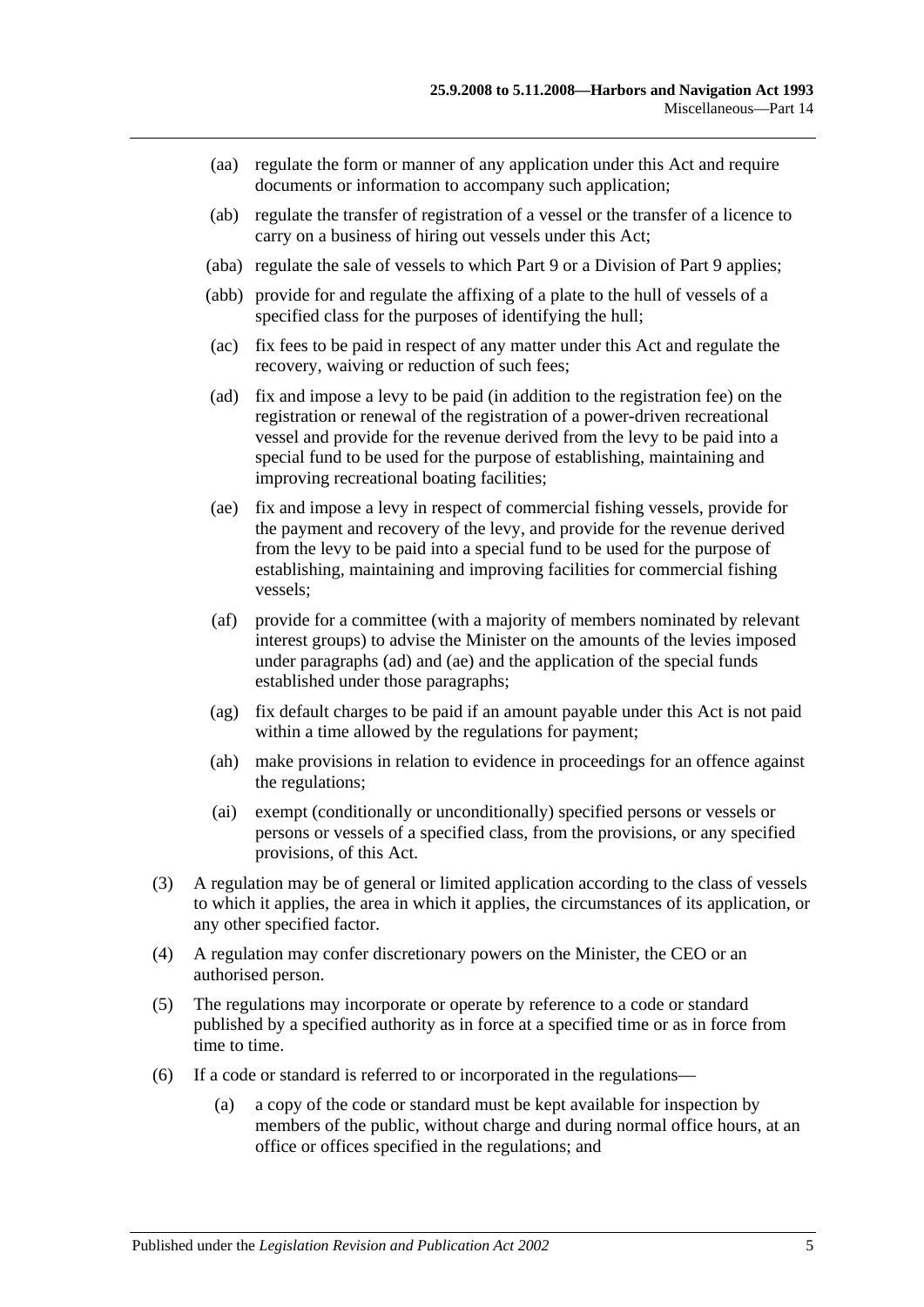- (b) evidence of the contents of the code or standard may be given in any legal proceedings by production of a document apparently certified by the Minister to be a true copy of the code or standard.
- (7) The regulations may impose fines, not exceeding \$5 000, for offences against the regulations.
- (8) The regulations may fix expiation fees for alleged offences against the regulations.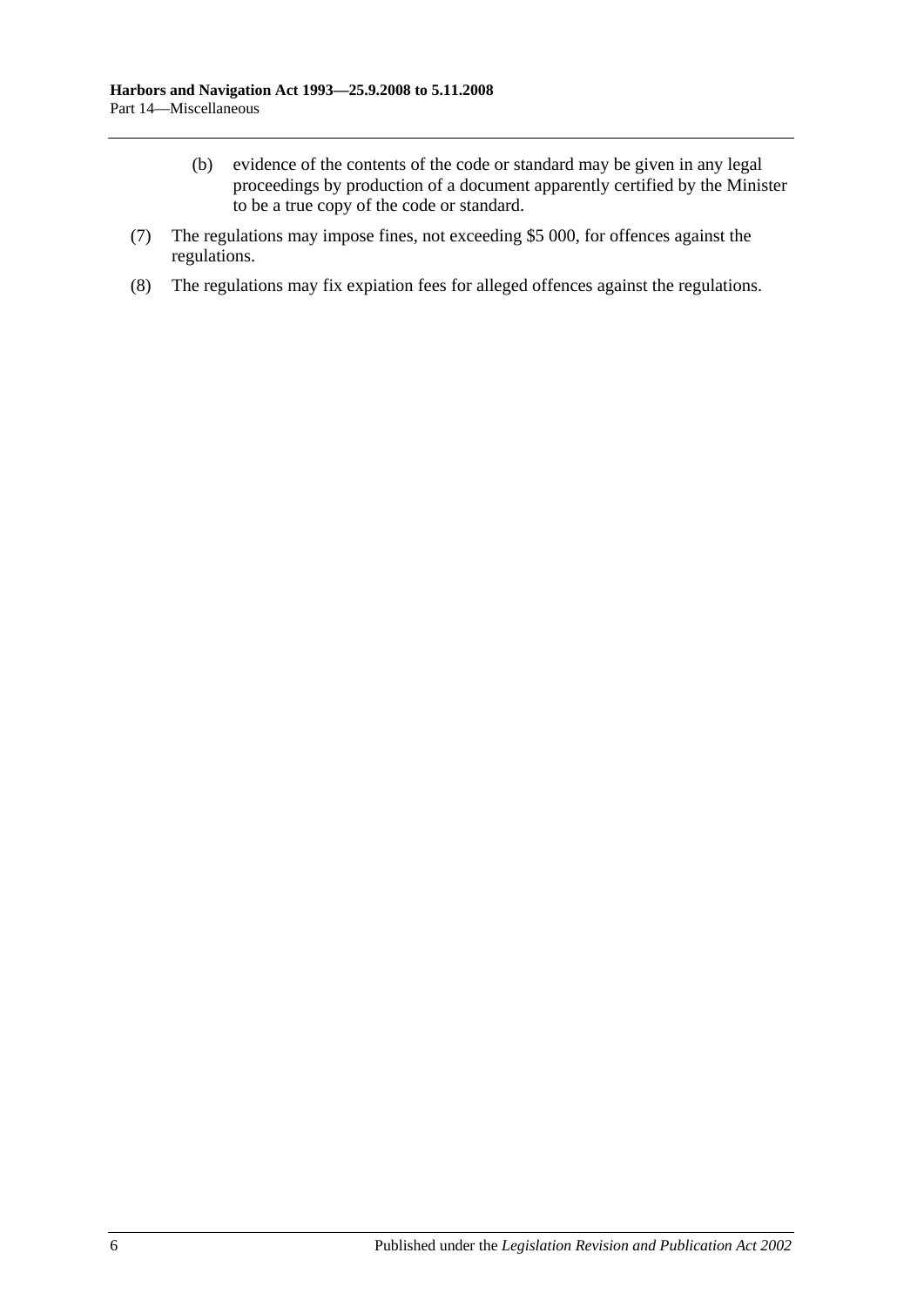# **Schedule 1—Harbors**

## **1—Harbors to which this Act applies**

(1) This Act applies to the following harbors:

American River Ardrossan Beachport and Southend Cape Jaffa Cape Jervis Coffin Bay Cowell (Franklin Harbor) Kingscote Kingston SE Klein Point Penneshaw Point Turton Port Adelaide Port Augusta Port Bonython Port Broughton Port Giles Port MacDonnell Port Pirie Port Lincoln Port Stanvac Port Wakefield Rapid Bay Robe Streaky Bay Thevenard Venus Bay Victor Harbor Vivonne Bay Wallaroo Whyalla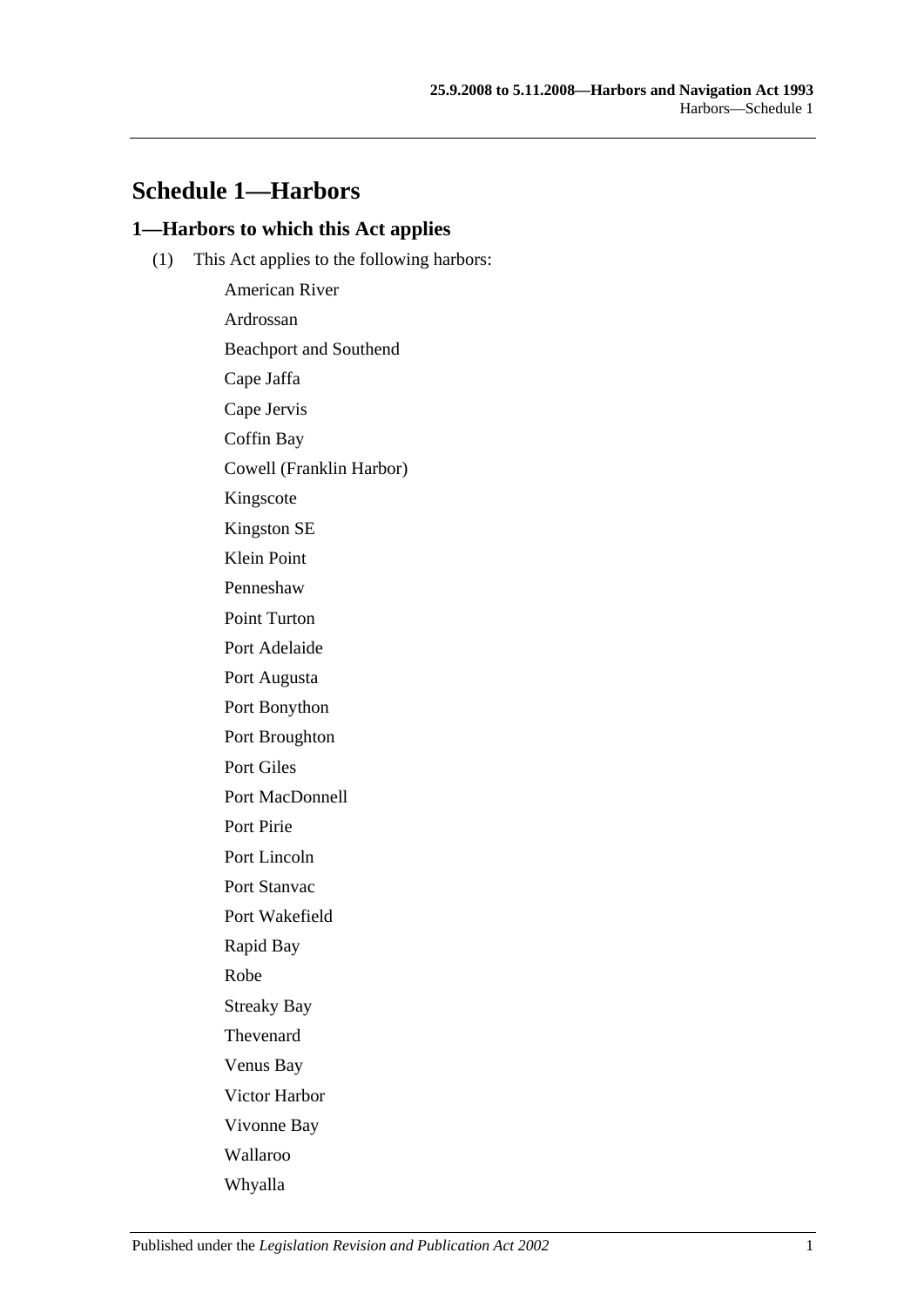(2) Regulations may be made under this Act defining the boundaries to any of the harbors referred to above.

# **Schedule 2—Transitional provisions**

# **2—Transitional provisions**

- (1) A certificate of survey in force under the *[Marine Act](http://www.legislation.sa.gov.au/index.aspx?action=legref&type=act&legtitle=Marine%20Act%201936) 1936* immediately before the commencement of this Act continues in force subject to this Act as if it were a certificate of survey issued under this Act.
- (2) A certificate of competency in force under the *[Marine Act](http://www.legislation.sa.gov.au/index.aspx?action=legref&type=act&legtitle=Marine%20Act%201936) 1936*, or a boat operator's licence in force under the *[Boating Act](http://www.legislation.sa.gov.au/index.aspx?action=legref&type=act&legtitle=Boating%20Act%201974) 1974*, immediately before the commencement of this Act, continues in force subject to this Act as if it were a certificate of competency issued under this Act.
- (3) If the Governor had withdrawn land from the Minister under section 64(4) of the *[Harbors Act](http://www.legislation.sa.gov.au/index.aspx?action=legref&type=act&legtitle=Harbors%20Act%201936) 1936*, the withdrawal remains in effect for the purposes of this Act unless revoked by the Governor.
- (4) A loadline certificate in force under the *[Marine Act](http://www.legislation.sa.gov.au/index.aspx?action=legref&type=act&legtitle=Marine%20Act%201936) 1936* immediately before the commencement of this Act continues in force subject to this Act as if it were a loadline certificate issued under this Act.
- (5) A special permit to operate a vessel in force under the *[Boating Act](http://www.legislation.sa.gov.au/index.aspx?action=legref&type=act&legtitle=Boating%20Act%201974) 1974* immediately before the commencement of this Act continues in force subject to this Act as if it were a special permit issued under this Act.
- (6) A licence in force under Part 3A of the *[Boating Act](http://www.legislation.sa.gov.au/index.aspx?action=legref&type=act&legtitle=Boating%20Act%201974) 1974* immediately before the commencement of this Act continues in force subject to this Act as if it were a licence issued under [Part 8](#page-40-0) and as if the conditions of the licence had been imposed under [Part](#page-40-0) 8.
- (7) The registration of a vessel in force under the *[Boating Act](http://www.legislation.sa.gov.au/index.aspx?action=legref&type=act&legtitle=Boating%20Act%201974) 1974* immediately before the commencement of this Act continues in force subject to this Act as if it were registration of the vessel under this Act.
- (8) By-laws in force under the *[Harbors Act](http://www.legislation.sa.gov.au/index.aspx?action=legref&type=act&legtitle=Harbors%20Act%201936) 1936* immediately before the commencement of this Act continue in force subject to this Act as if they were made under this Act.

# **3—Vesting of land etc held in name of Minister of Marine**

- (1) All land vested in fee simple in the Minister of Marine<sup>1</sup> immediately before the commencement of this Act will be taken to have vested in fee simple, on the commencement of this Act, in the Minister responsible for the administration of this Act.
- (2) All other interests, rights and liabilities of the Minister of Marine in relation to land immediately before the commencement of this Act, will be taken to have become, on the commencement of this Act, interests, rights and liabilities of the Minister responsible for the administration of this Act.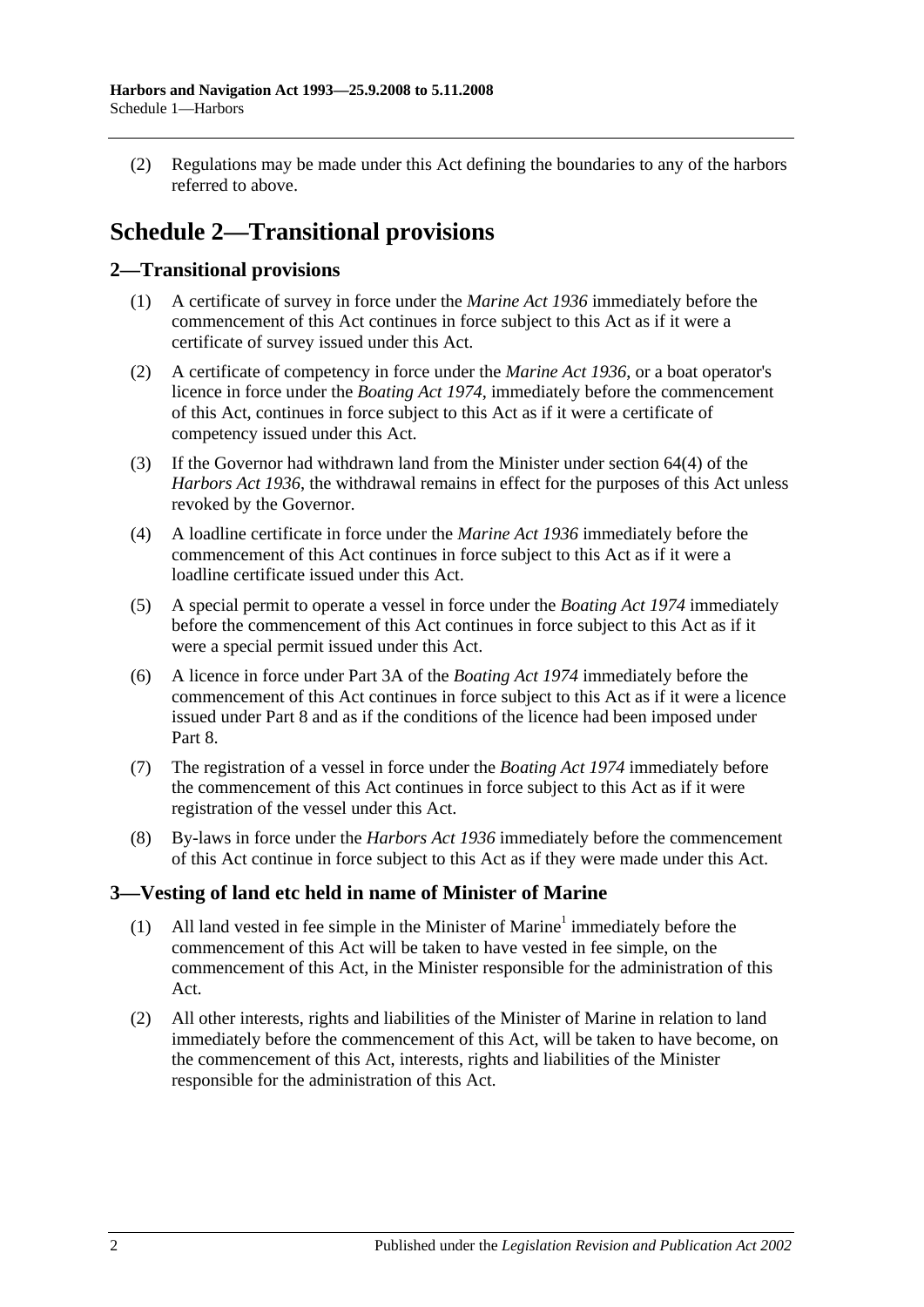- (3) A proclamation in force immediately before the commencement of this Act under which dedicated land was placed under the care, control and management of the Minister of Marine will, on the commencement of this Act, be taken to have been varied by replacing references to the Minister of Marine with references to the Minister responsible for the administration of this Act.
- (4) The Registrar-General will take such action for or in connection with—
	- (a) the issue, alteration, correction or cancellation of certificates or other documents of title; or
	- (b) the making, recording, alteration, correction or cancellation of entries or endorsements in the Register Books,

as may be necessary or expedient for the purposes of giving effect to this clause.

**Note—**

1 The Minister of Marine was a body corporate established under the provisions of the repealed *[Harbors Act](http://www.legislation.sa.gov.au/index.aspx?action=legref&type=act&legtitle=Harbors%20Act%201936) 1936*.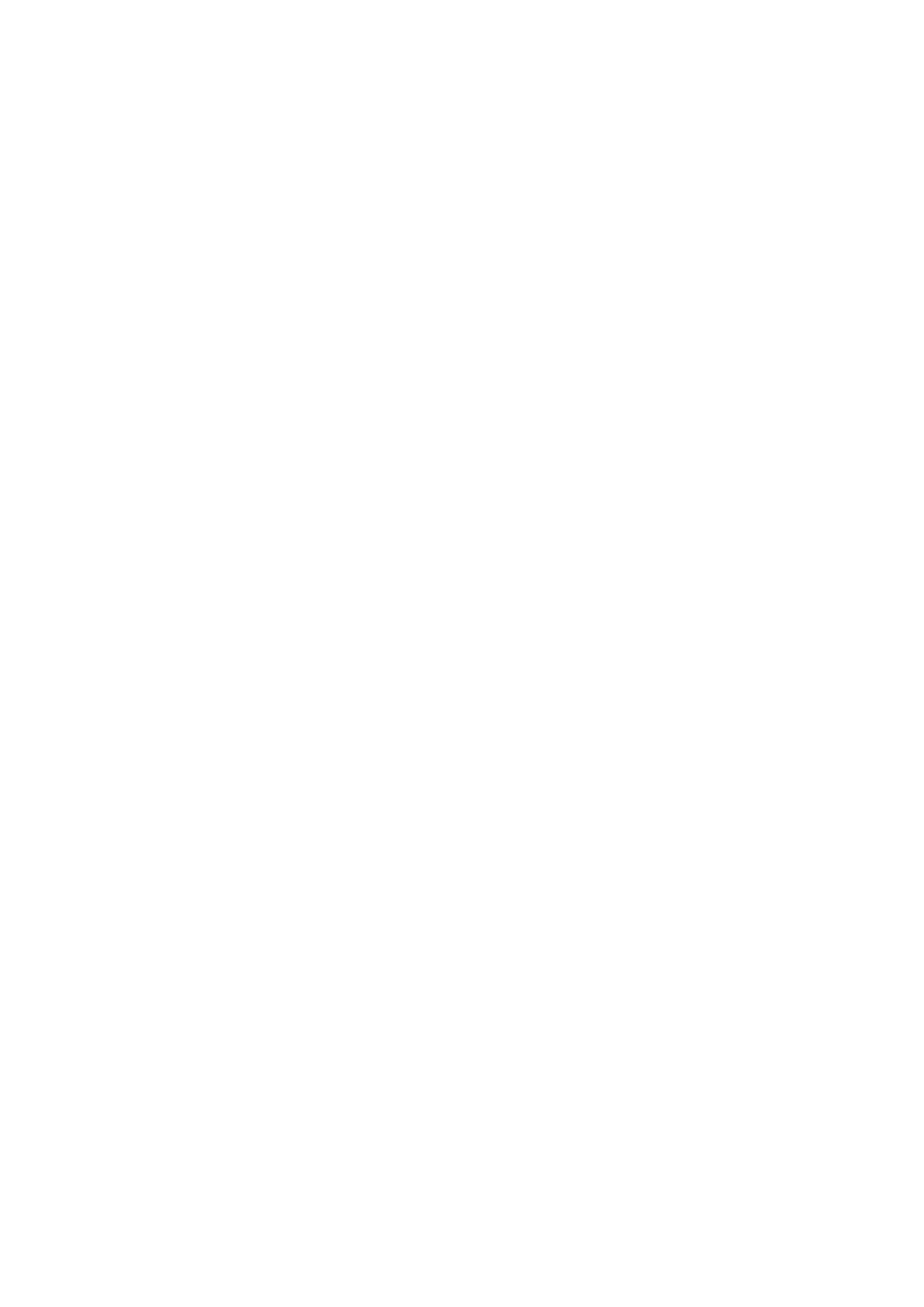# **Legislative history**

# **Notes**

• This version is comprised of the following:

| Part 1    | 1.12.2007                  |
|-----------|----------------------------|
| Part 2    | 1.7.2005                   |
| Part 3    | 15.12.2003 (Reprint No 11) |
| Part 4    | 1.7.2005                   |
| Part 5    | 15.12.2003 (Reprint No 11) |
| Part 5A   | 15.12.2003 (Reprint No 11) |
| Part 6    | 15.12.2003 (Reprint No 11) |
| Part 7    | 15.12.2003 (Reprint No 11) |
| Part 8    | 15.12.2003 (Reprint No 11) |
| Part 9    | 4.2.2008                   |
| Part 10   | 25.9.2008                  |
| Part 11   | 30.7.2006                  |
| Part 12   | 15.12.2003 (Reprint No 11) |
| Part 13   | 15.12.2003 (Reprint No 11) |
| Part 14   | 4.2.2008                   |
| Schedules | 17.11.2005                 |
|           |                            |

- Amendments of this version that are uncommenced are not incorporated into the text.
- Please note—References in the legislation to other legislation or instruments or to titles of bodies or offices are not automatically updated as part of the program for the revision and publication of legislation and therefore may be obsolete.
- Earlier versions of this Act (historical versions) are listed at the end of the legislative history.
- For further information relating to the Act and subordinate legislation made under the Act see the Index of South Australian Statutes or www.legislation.sa.gov.au.

# **Legislation repealed by principal Act**

The *Harbors and Navigation Act 1993* repealed the following:

*Boating Act 1974 Harbors Act 1936 Marine Act 1936*

# **Principal Act and amendments**

New entries appear in bold.

|         | Year No | Title                           | Assent | Commencement                                    |
|---------|---------|---------------------------------|--------|-------------------------------------------------|
| 1993 41 |         | Harbors and Navigation Act 1993 |        | 20.5.1993 24.10.1994 (Gazette 20.10.1994 p1220) |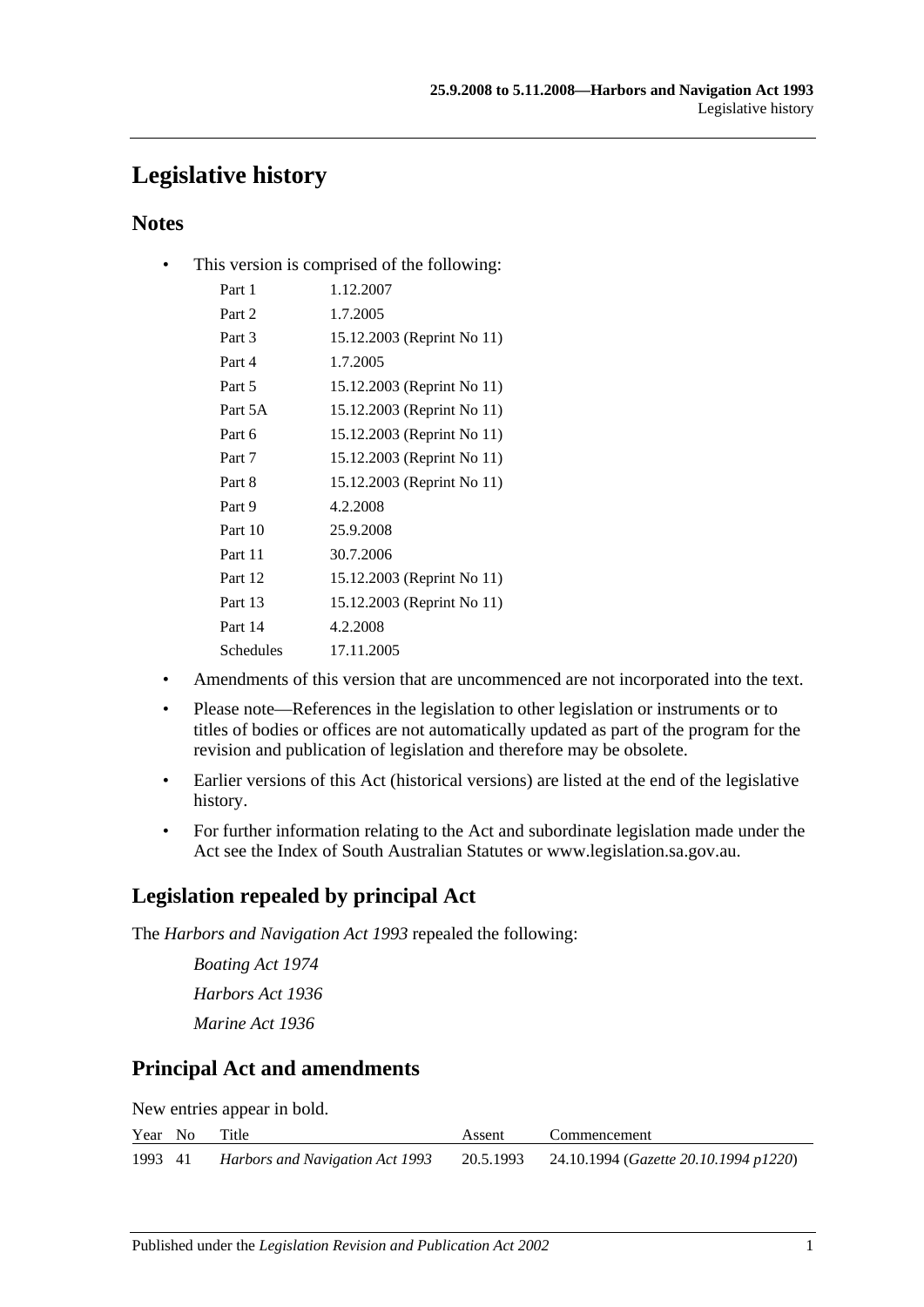#### **Harbors and Navigation Act 1993—25.9.2008 to 5.11.2008** Legislative history

| 1994 45 |                | Harbors and Navigation (Ports<br>Corporation and Miscellaneous)<br>Amendment Act 1994 | 2.6.1994   | 2.6.1994                                                                                                                                                  |
|---------|----------------|---------------------------------------------------------------------------------------|------------|-----------------------------------------------------------------------------------------------------------------------------------------------------------|
| 1995    | 95             | <b>Statutes Amendment (Drink Driving)</b><br>Act 1995                                 | 7.12.1995  | Pt 2 (ss 4-10)-7.12.1997 (s 7(5) Acts<br>Interpretation Act 1915)                                                                                         |
| 1996    | 34             | <b>Statutes Amendment and Repeal</b><br>(Common Expiation Scheme) Act 1996            | 2.5.1996   | Sch (cl 18)-3.2.1997 (Gazette<br>19.12.1996 p1923)                                                                                                        |
| 2000    | 79             | <b>Harbors and Navigation</b><br>(Miscellaneous) Amendment Act 2000                   | 14.12.2000 | 2.1.2001 (Gazette 21.12.2000 p3688)<br>except ss 6, 7 & 13-12.4.2001 (Gazette<br>12.4.2001 p1582)                                                         |
| 2000    | 81             | Harbors and Navigation (Control of<br>Harbors) Amendment Act 2000                     | 14.12.2000 | 25.1.2001 (Gazette 25.1.2001 p300)<br>except ss $3(a)$ , $4(a)$ , $5(b)$ , $8$ , $9(a)$ , $11$ , $12(a)$<br>& 20-31.10.2001 (Gazette 25.10.2001<br>p4686) |
| 2001    | 17             | <b>Statutes Amendment (Transport</b><br>Portfolio) Act 2001                           | 17.5.2001  | Pt 2 s 4-30.10.2001 (Gazette 25.10.2001<br>p4687); ss 5-9-27.5.2002 (Gazette<br>23.5.2002 p1928)                                                          |
| 2002    | 37             | <b>Statutes Amendment (Transport</b><br>Portfolio) Act 2002                           | 28.11.2002 | Pt 3 (ss 6-9)-3.7.2003 (Gazette<br>3.7.2003 p2877)                                                                                                        |
| 2003    | 8              | <b>Statutes Amendment (Road Safety</b><br>Reforms) Act 2003                           | 12.6.2003  | Pt 2 (ss 5-7)-15.12.2003 (Gazette<br>11.12.2003 p4431)                                                                                                    |
| 2003    | 33             | Coroners Act 2003                                                                     | 31.7.2003  | Sch (cl 14)-1.7.2005 (Gazette 23.6.2005<br>p1899)                                                                                                         |
| 2003    | 35             | River Murray Act 2003                                                                 | 31.7.2003  | Sch (cl 8)-24.11.2003 (Gazette<br>20.11.2003 p4203)                                                                                                       |
| 2005    | 5              | Adelaide Dolphin Sanctuary Act 2005 14.4.2005                                         |            | Sch 2 (cll 25-28)-1.7.2005 (Gazette<br>2.6.2005 p1684)                                                                                                    |
| 2005    | 53             | <b>Statutes Amendment (Transport</b><br>Portfolio) Act 2005                           | 27.10.2005 | Pt 2 (s 4)-17.11.2005 (Gazette<br>17.11.2005 p3973)                                                                                                       |
| 2005    | 81             | Statutes Amendment (Vehicle and<br>Vessel Offences) Act 2005                          | 8.12.2005  | Pt 4 (ss 14-17)-30.7.2006 (Gazette<br>27.7.2006 p2400)                                                                                                    |
| 2007    | $\overline{4}$ | Fisheries Management Act 2007                                                         | 8.3.2007   | Sch 2 (cl 5)-1.12.2007 (Gazette<br>15.11.2007 p4241)                                                                                                      |
| 2007    | 23             | Harbors and Navigation (Australian<br>Builders Plate) Amendment Act 2007              | 28.6.2007  | 4.2.2008 (Gazette 25.10.2007 p4044)                                                                                                                       |
| 2007    | 60             | Marine Parks Act 2007                                                                 | 29.11.2007 | Sch 1 (cll 24-27)-uncommenced                                                                                                                             |
| 2008    | 26             | <b>Statutes Amendment (Transport</b><br>Portfolio) Act 2008                           | 26.6.2008  | Pt 2 (s 4)-25.9.2008 (Gazette 18.9.2008<br>p4504)                                                                                                         |

# **Provisions amended**

New entries appear in bold.

Entries that relate to provisions that have been deleted appear in italics.

| Provision       | How varied                                                     | Commencement |
|-----------------|----------------------------------------------------------------|--------------|
| Long title      | amended under Legislation Revision and<br>Publication Act 2002 | 3.7.2003     |
| Pt <sub>1</sub> |                                                                |              |
| s <sub>2</sub>  | omitted under Legislation Revision and<br>Publication Act 2002 | 3.7.2003     |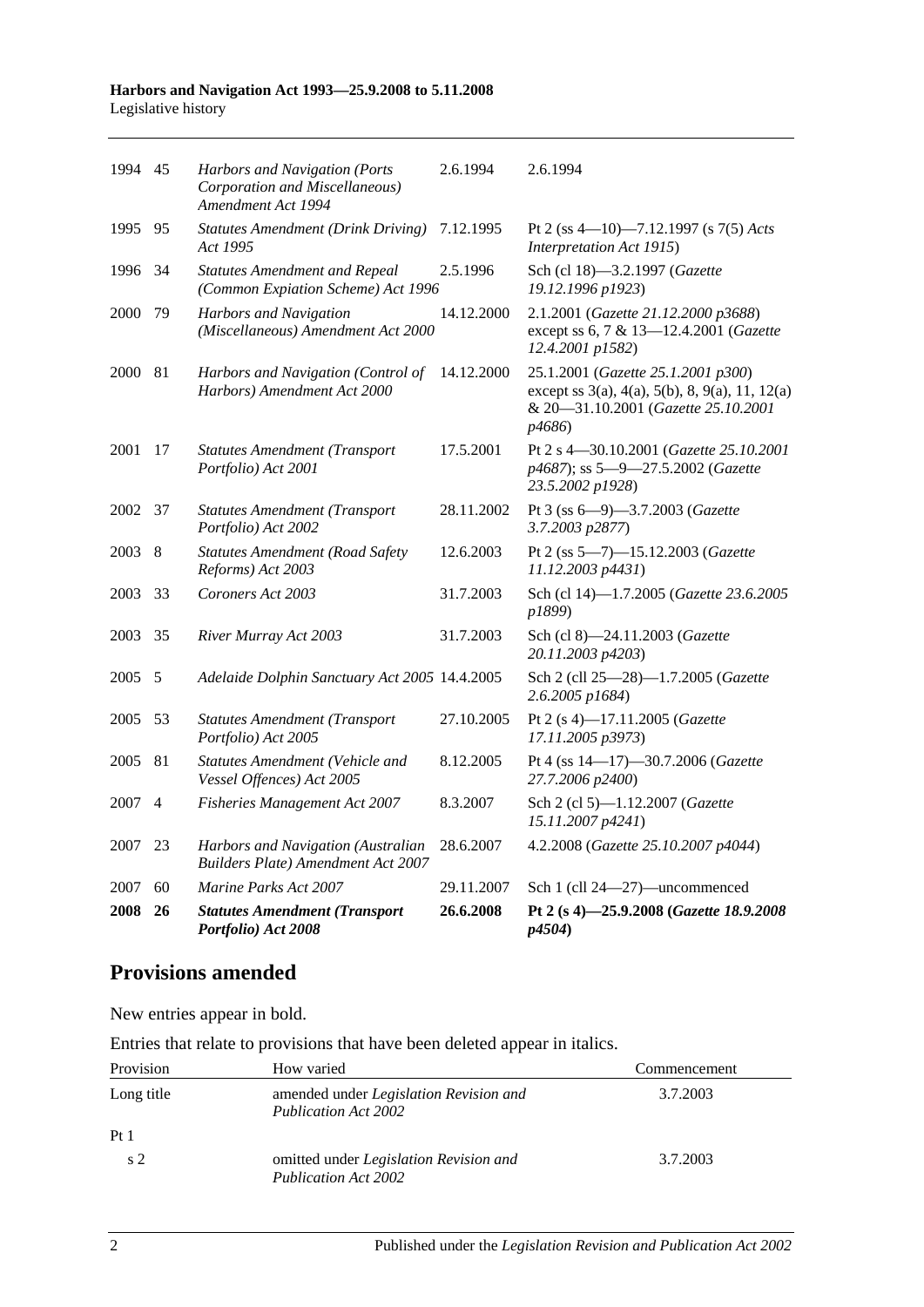| s <sub>3</sub>                | amended by 5/2005 Sch 2 (cl 25)            | 1.7.2005                     |
|-------------------------------|--------------------------------------------|------------------------------|
|                               | amended by 60/2007 Sch 1 cl 24             | uncommenced-not incorporated |
| s <sub>4</sub>                |                                            |                              |
| s(4(1))                       |                                            |                              |
| Adelaide Dolphin<br>Sanctuary | inserted by $5/2005$ Sch 2 (cl 26)         | 1.7.2005                     |
| the Corporation               | inserted by $45/1994 s 2$                  | 2.6.1994                     |
|                               | deleted by $81/2000 s 3(a)$                | 31.10.2001                   |
|                               | a Corporation port inserted by 45/1994 s 2 | 2.6.1994                     |
|                               | deleted by $81/2000 s 3(a)$                | 31.10.2001                   |
| fishing vessel                | substituted by 45/1994 s 11                | 2.6.1994                     |
|                               | amended by 4/2007 Sch 2 cl 5               | 1.12.2007                    |
| marine park                   | inserted by 60/2007 Sch 1 cl 25            | uncommenced-not incorporated |
| port                          | inserted by $81/2000$ s $3(b)$             | 25.1.2001                    |
| port management<br>officer    | inserted by $81/2000$ s $3(b)$             | 25.1.2001                    |
| port operator                 | inserted by $81/2000$ s $3(b)$             | 25.1.2001                    |
| s <sub>6</sub>                | substituted by 79/2000 s 3                 | 2.1.2001                     |
| Pt 2                          |                                            |                              |
| Pt 2 Div 4                    |                                            |                              |
| s 12                          |                                            |                              |
| s 12(1a)                      | inserted by $45/1994$ s 3                  | 2.6.1994                     |
|                               | substituted by $81/2000$ s $4(a)$          | 31.10.2001                   |
| s 12(1b)                      | inserted by $79/2000$ s $4(a)$             | 2.1.2001                     |
| s 12(2)                       | amended by $79/2000$ s $4(b)$              | 2.1.2001                     |
| s 12(3)                       | substituted by $81/2000$ s $4(b)$          | 25.1.2001                    |
| s <sub>14</sub>               |                                            |                              |
| s 14(1)                       | amended by 79/2000 s 5                     | 2.1.2001                     |
| s 14(1a)                      | inserted by 37/2002 s 6                    | 3.7.2003                     |
| s 14(2)                       | amended by 79/2000 Sch cl (b)              | 2.1.2001                     |
| Pt 2 Div 5                    | inserted by 5/2005 Sch 2 (cl 27)           | 1.7.2005                     |
| s 14A                         | substituted by 60/2007 Sch 1 cl 26         | uncommenced-not incorporated |
| Pt <sub>3</sub>               |                                            |                              |
| s 15                          |                                            |                              |
| s 15(3)                       | amended by 45/1994 s 4                     | 2.6.1994                     |
|                               | amended by $81/2000$ s $5(a)$              | 25.1.2001                    |
|                               | (ba) deleted by $81/2000$ s $5(b)$         | 31.10.2001                   |
| s 18A                         | inserted by 45/1994 s 12                   | 2.6.1994                     |
| s 18A(1)                      | substituted by 81/2000 s 6                 | 25.1.2001                    |
| s 18A(1a)                     | inserted by 81/2000 s 6                    | 25.1.2001                    |
| s 20                          |                                            |                              |
| $s\,20(2)$                    | amended by 81/2000 s 7                     | 25.1.2001                    |
| s 21                          |                                            |                              |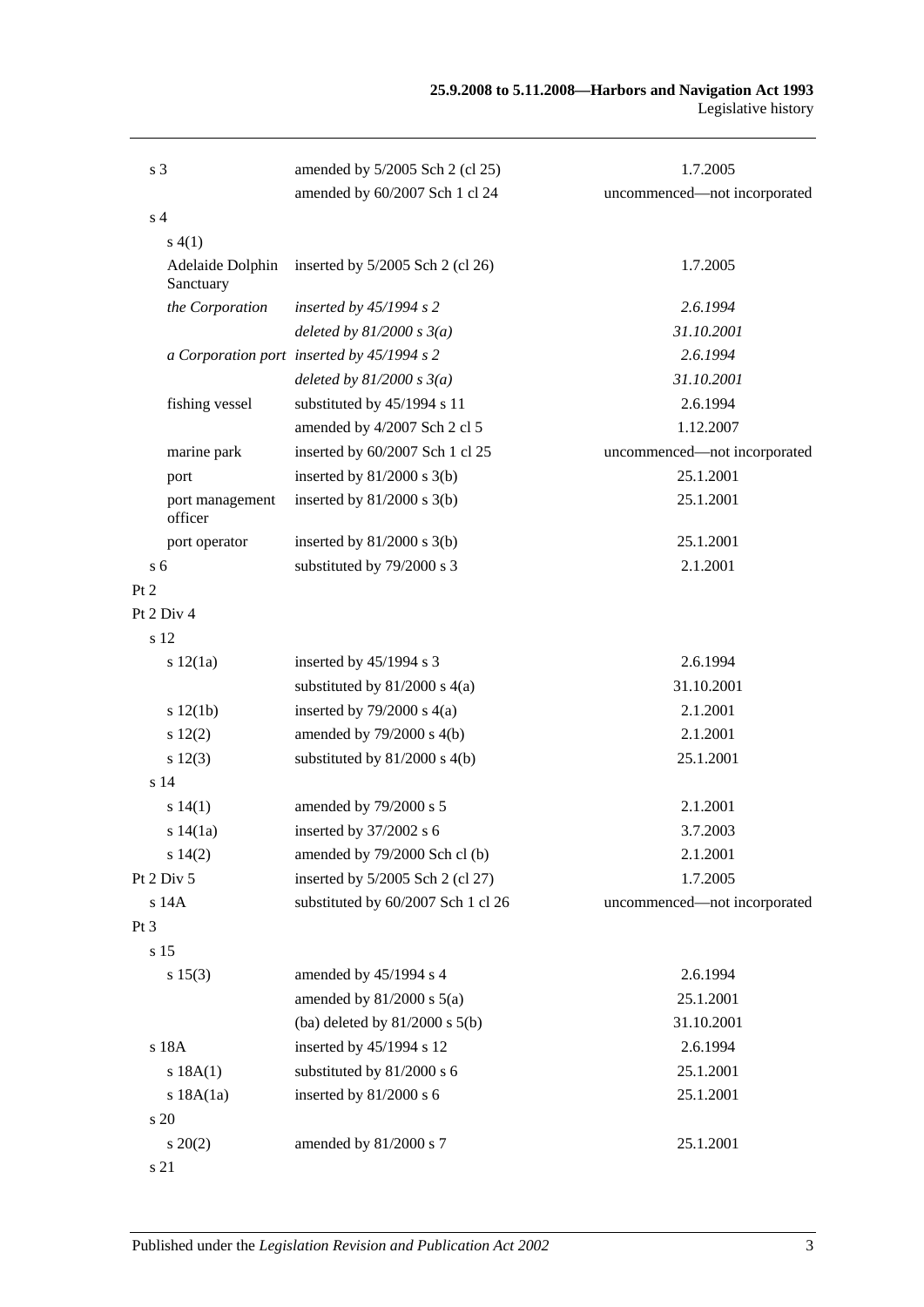#### **Harbors and Navigation Act 1993—25.9.2008 to 5.11.2008** Legislative history

| $s \, 21(1)$        | amended by 45/1994 s 5                               | 2.6.1994                     |
|---------------------|------------------------------------------------------|------------------------------|
|                     | amended by 81/2000 s 8                               | 31.10.2001                   |
| Pt 4                |                                                      |                              |
| s <sub>22</sub>     |                                                      |                              |
| $s\,22(1)$          | s 22 amended by 45/1994 s 6                          | 2.6.1994                     |
|                     | s 22 redesignated as s $22(1)$ by $81/2000$ s $9(b)$ | 25.1.2001                    |
|                     | amended by $81/2000$ s $9(a)$                        | 31.10.2001                   |
| $s\,22(2)$ —(4)     | inserted by $81/2000$ s $9(b)$                       | 25.1.2001                    |
| s 23                |                                                      |                              |
| $s\,23(3)$          | amended by 79/2000 Sch cl (b)                        | 2.1.2001                     |
| s 24                |                                                      |                              |
| s $24(1)$ and $(5)$ | amended by 79/2000 Sch cl (b)                        | 2.1.2001                     |
| s <sub>25</sub>     |                                                      |                              |
| $s \, 25(1a)$       | inserted by $81/2000$ s $10(a)$                      | 25.1.2001                    |
| s 25(2)             | amended by 45/1994 s 13                              | 2.6.1994                     |
| $s \; 25(2a)$       | inserted by $81/2000$ s $10(b)$                      | 25.1.2001                    |
| $s\,25(3)$          | substituted by $81/2000$ s $10(c)$                   | 25.1.2001                    |
| s 25(4)             | amended by 79/2000 Sch cl (b)                        | 2.1.2001                     |
| s 25(5)             | inserted by $81/2000$ s $10(d)$                      | 25.1.2001                    |
| s <sub>26</sub>     | amended by 45/1994 s 7                               | 2.6.1994                     |
|                     | amended by 17/2001 s 4                               | 30.10.2001                   |
|                     | substituted by 81/2000 s 11                          | 31.10.2001                   |
| $s\,26(2a)$         | inserted by $35/2003$ Sch cl $8(a)$                  | 24.11.2003                   |
| $s \; 26(2b)$       | inserted by $35/2003$ Sch cl $8(a)$                  | 24.11.2003                   |
|                     | substituted by 5/2005 Sch 2 (cl 28)                  | 1.7.2005                     |
|                     | substituted by 60/2007 Sch 1 cl 27                   | uncommenced-not incorporated |
| $s \; 26(2c)$       | inserted by 5/2005 Sch 2 (cl 28)                     | 1.7.2005                     |
| $s \; 26(6)$        | inserted by $35/2003$ Sch cl $8(b)$                  | 24.11.2003                   |
| s 27                |                                                      |                              |
| $s \, 27(1a)$       | inserted by $45/1994$ s 8                            | 2.6.1994                     |
|                     | substituted by $81/2000$ s $12(a)$                   | 31.10.2001                   |
| $s\,27(3)$          | substituted by $81/2000$ s $12(b)$                   | 25.1.2001                    |
| Pt 5                | heading substituted by 81/2000 s 13                  | 25.1.2001                    |
| Pt 5 Div 1          | amended by 45/1994 s 9                               | 2.6.1994                     |
|                     | substituted by 81/2000 s 13                          | 25.1.2001                    |
| Pt 5 Div 2          | substituted by 81/2000 s 13                          | 25.1.2001                    |
| Pt 5 Div 2A         | inserted by 81/2000 s 13                             | 25.1.2001                    |
| Pt 5 Div 3          | substituted by 81/2000 s 13                          | 25.1.2001                    |
| Pt 5 Div 4          | substituted by 81/2000 s 13                          | 25.1.2001                    |
| Pt 5 Div 5          | heading deleted by 81/2000 s 14                      | 25.1.2001                    |
| Pt 5A               | heading inserted by 81/2000 s 14                     | 25.1.2001                    |
| s 33                |                                                      |                              |
| $s \frac{33}{1a}$   | inserted by $45/1994$ s $14(a)$                      | 2.6.1994                     |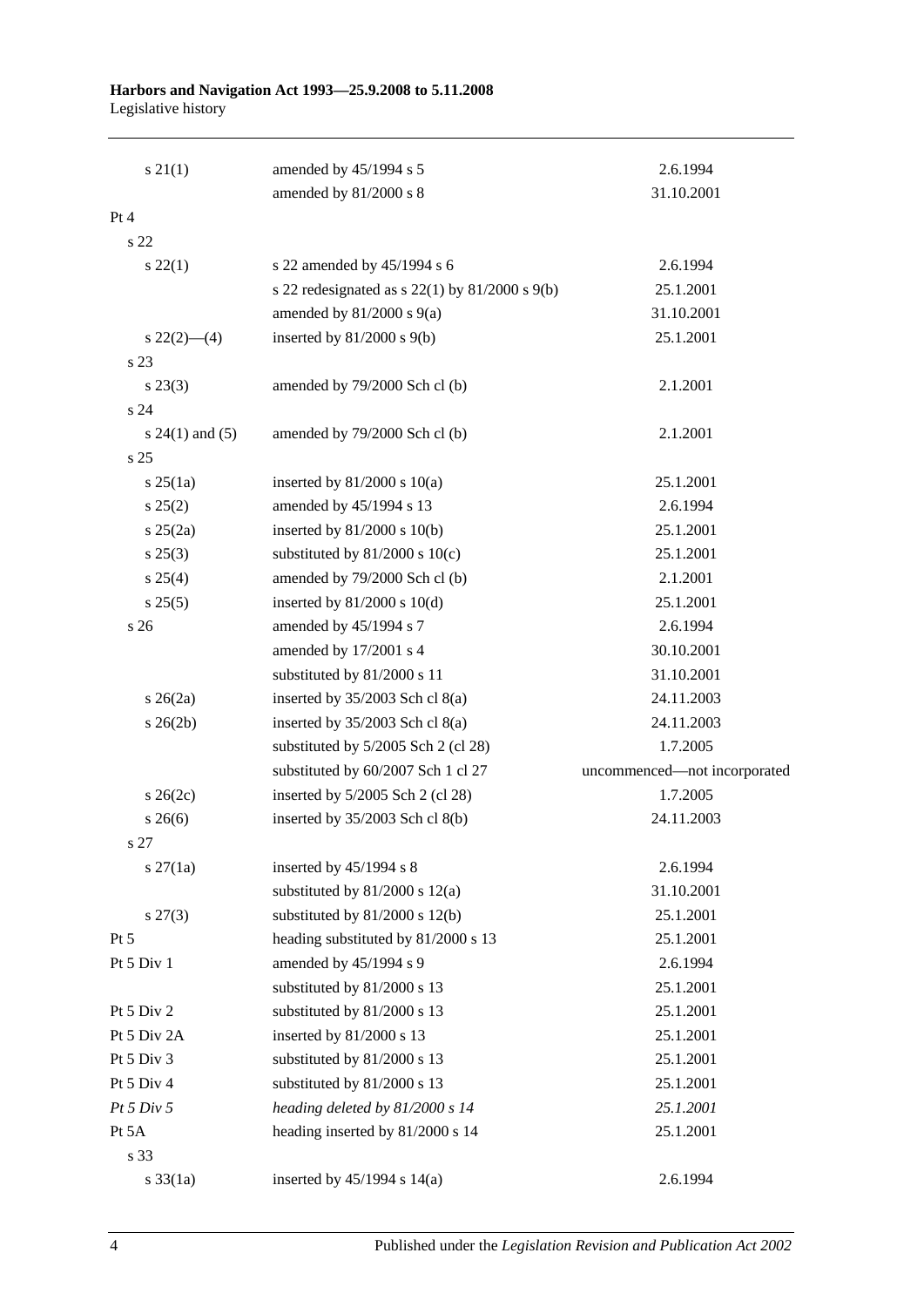| $s \, 33(3)$        | amended by 81/2000 s 15            | 25.1.2001 |
|---------------------|------------------------------------|-----------|
| $s \, 33(4)$        | amended by 79/2000 Sch cl (b)      | 2.1.2001  |
|                     | amended by 81/2000 s 15            | 25.1.2001 |
| $s \, 33(5)$        | substituted by $45/1994$ s $14(b)$ | 2.6.1994  |
| $s \, 33(6)$        | amended by 79/2000 Sch cl (b)      | 2.1.2001  |
| s 34                |                                    |           |
| $s \frac{34}{1a}$   | inserted by $45/1994$ s $15(a)$    | 2.6.1994  |
| $s \; 34(3)$        | amended by 81/2000 s 16            | 25.1.2001 |
| $s \; 34(4)$        | amended by 79/2000 Sch cl (b)      | 2.1.2001  |
|                     | amended by 81/2000 s 16            | 25.1.2001 |
| s $34(4a)$          | inserted by 45/1994 s 15(b)        | 2.6.1994  |
| $s \frac{34(6)}{2}$ | amended by 79/2000 Sch cl (b)      | 2.1.2001  |
| s <sub>35</sub>     |                                    |           |
| $s \, 35(1)$        | amended by 81/2000 s 17            | 25.1.2001 |
| $s \, 35(2)$        | amended by 79/2000 Sch cl (b)      | 2.1.2001  |
| $s \; 35(4)$        | inserted by 45/1994 s 16           | 2.6.1994  |
| $Pt\ 6$             |                                    |           |
| s 38                |                                    |           |
| $s \ 38(1)$ and (2) | amended by 79/2000 Sch cl (b)      | 2.1.2001  |
| s 39A               | inserted by 79/2000 s 6            | 12.4.2001 |
| s 40                |                                    |           |
| $s\ 40(2)$          | amended by $79/2000$ s $7(a)$      | 12.4.2001 |
| $s\ 40(2a)$         | inserted by $79/2000$ s $7(b)$     | 12.4.2001 |
| s 41                |                                    |           |
| $s\ 41(3)$          | amended by 79/2000 s 8             | 2.1.2001  |
| s 42A               | inserted by 79/2000 s 9            | 2.1.2001  |
| s 44                |                                    |           |
| $s\,44(2)$          | amended by 79/2000 Sch cl (b)      | 2.1.2001  |
| Pt 7                |                                    |           |
| s 46                | amended by 45/1994 s 17            | 2.6.1994  |
| s 47                |                                    |           |
| $s\,47(1)$          | amended by $45/1994$ s $18(a)$     | 2.6.1994  |
|                     | amended by 79/2000 Sch cl (b)      | 2.1.2001  |
| $s\,47(2)$          | amended by 45/1994 s 18(b)         | 2.6.1994  |
|                     | amended by 79/2000 Sch cl (b)      | 2.1.2001  |
| $s\,47(3)$          | amended by 34/1996 s 4 (Sch cl 18) | 3.2.1997  |
|                     | amended by 79/2000 Sch cl (b)      | 2.1.2001  |
| $s\,47(3a)$         | inserted by 37/2002 s 7            | 3.7.2003  |
| $s\,47(4)$          | amended by 34/1996 s 4 (Sch cl 18) | 3.2.1997  |
|                     | amended by 79/2000 Sch cl (b)      | 2.1.2001  |
| s <sub>50</sub>     |                                    |           |
| s 50(1)             | amended by 45/1994 s 19(a)         | 2.6.1994  |
| s 50(2)             | amended by 45/1994 s 19(b)         | 2.6.1994  |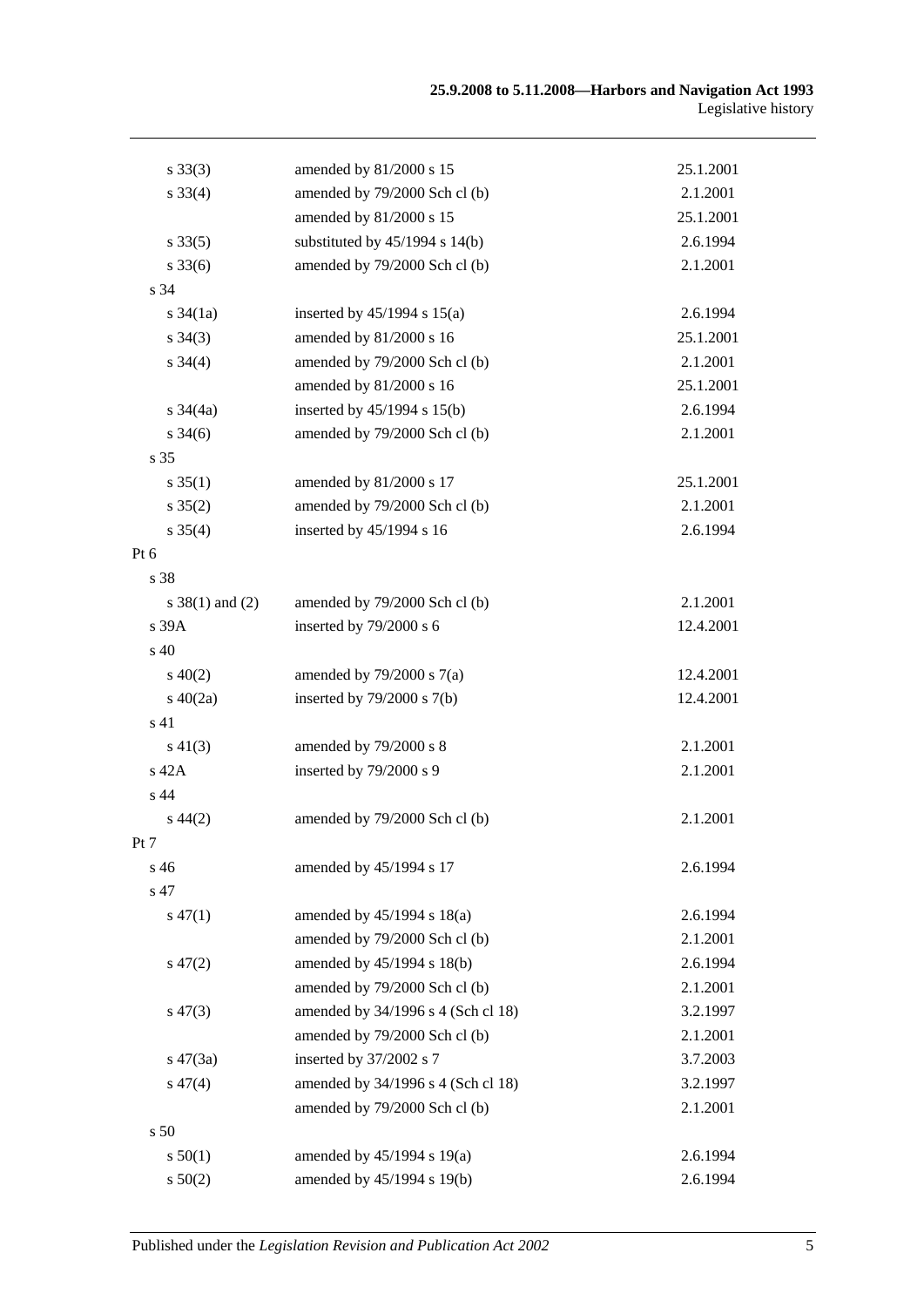#### **Harbors and Navigation Act 1993—25.9.2008 to 5.11.2008** Legislative history

| $s\ 50(3)$          | amended by 79/2000 Sch cl (b)      | 2.1.2001  |
|---------------------|------------------------------------|-----------|
| Pt 8                |                                    |           |
| s <sub>52</sub>     | amended by 79/2000 Sch cl (b)      | 2.1.2001  |
| s 52A               | inserted by 45/1994 s 20           | 2.6.1994  |
| s 53                |                                    |           |
| $s 53(3)$ and $(5)$ | amended by 79/2000 Sch cl (b)      | 2.1.2001  |
| Pt 9                |                                    |           |
| heading             | substituted by 23/2007 s 4         | 4.2.2008  |
| Pt 9 Div 1          |                                    |           |
| s 54                | amended by 45/1994 s 21            | 2.6.1994  |
| s 55                |                                    |           |
| s 55(2)             | amended by 34/1996 s 4 (Sch cl 18) | 3.2.1997  |
|                     | amended by 79/2000 Sch cl (b)      | 2.1.2001  |
| Pt 9 Div 2          |                                    |           |
| s 57                |                                    |           |
| s 57(3)             | amended by 79/2000 Sch cl (b)      | 2.1.2001  |
| s 57(4)             | inserted by 45/1994 s 22           | 2.6.1994  |
| s 57(5)             | inserted by 45/1994 s 22           | 2.6.1994  |
|                     | amended by 79/2000 Sch cl (b)      | 2.1.2001  |
| s 59                |                                    |           |
| s 59(5)             | amended by 79/2000 Sch cl (b)      | 2.1.2001  |
| s 60                |                                    |           |
| s $60(1)$ and $(2)$ | amended by 79/2000 Sch cl (b)      | 2.1.2001  |
| Pt 9 Div 3          |                                    |           |
| s 63                |                                    |           |
| s 63(5)             | amended by 79/2000 Sch cl (b)      | 2.1.2001  |
| s 64                |                                    |           |
| s $64(1)$ and $(2)$ | amended by 79/2000 Sch cl (b)      | 2.1.2001  |
| Pt 9 Div 4          | inserted by $23/2007$ s 5          | 4.2.2008  |
| Pt 10               |                                    |           |
| s 65                |                                    |           |
| s 65(2)             | amended by 34/1996 s 4 (Sch cl 18) | 3.2.1997  |
|                     | amended by 79/2000 s 10            | 2.1.2001  |
| s 65A               | inserted by 79/2000 s 11           | 2.1.2001  |
| $s$ 65A(1)          | amended by 26/2008 s 4             | 25.9.2008 |
| s 66                |                                    |           |
| s 66(1)             | amended by 79/2000 s 12            | 2.1.2001  |
| $s\,66(3)$          | amended by 79/2000 Sch cl (b)      | 2.1.2001  |
| s 67                | amended by 79/2000 Sch cl (b)      | 2.1.2001  |
|                     | substituted by 81/2000 s 18        | 25.1.2001 |
| s 68                |                                    |           |
| s 68(1)             | amended by 79/2000 s 13            | 12.4.2001 |
| s68(3)              | amended by 79/2000 Sch cl (b)      | 2.1.2001  |

6 Published under the *Legislation Revision and Publication Act 2002*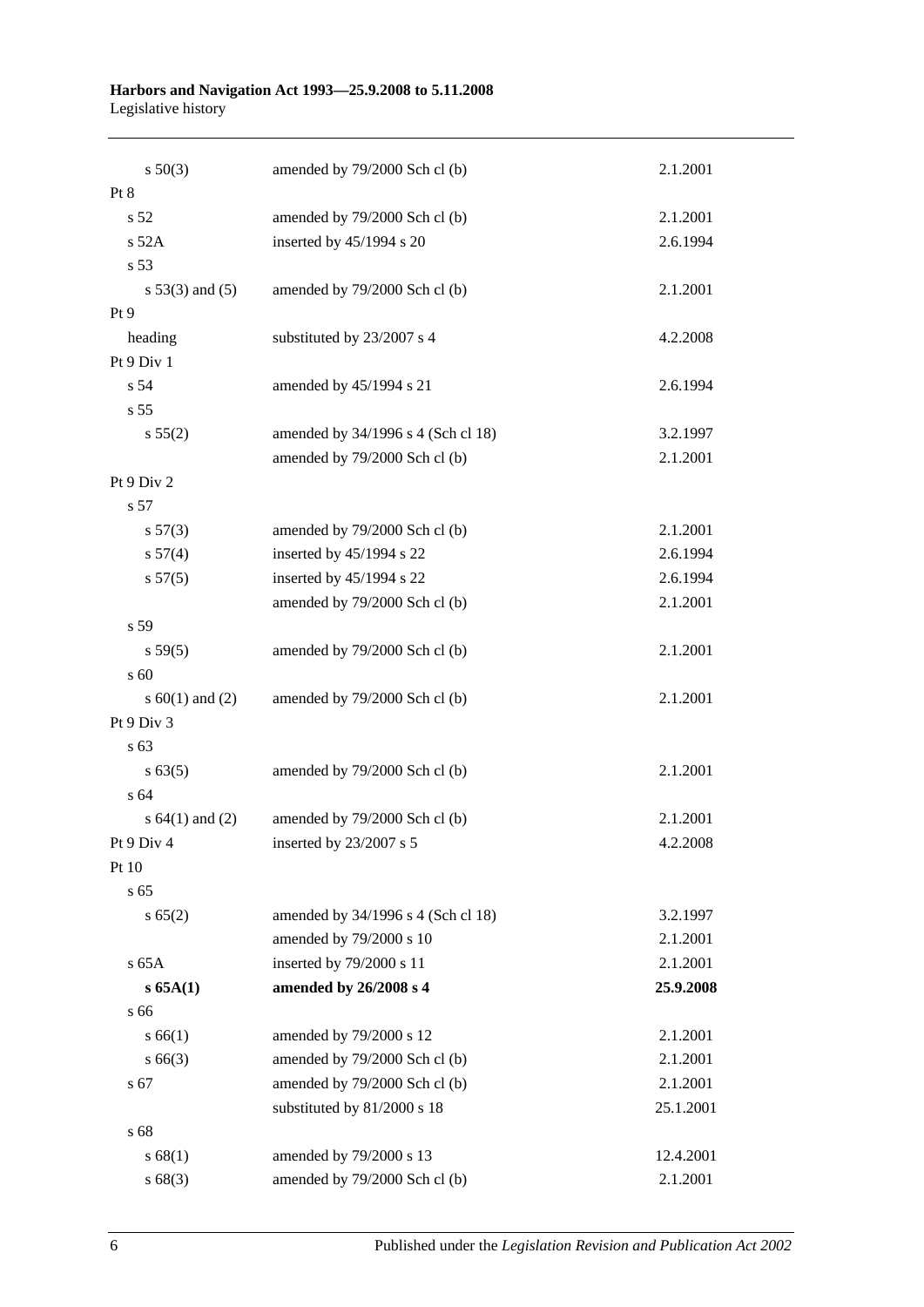| s 69 before<br>substitution by<br>81/2005 |                                        |            |
|-------------------------------------------|----------------------------------------|------------|
| $s\,69(1)$ and (2)                        | amended by $79/2000$ Sch cl(b)         | 2.1.2001   |
| s 69                                      | substituted by 81/2005 s 14            | 30.7.2006  |
| s69A                                      | inserted by 81/2005 s 14               | 30.7.2006  |
| s 70                                      |                                        |            |
| $s \, 70(4)$                              | substituted by 8/2003 s 5              | 15.12.2003 |
| s 71                                      |                                        |            |
| s 71(1)                                   | amended by 81/2005 s 15                | 30.7.2006  |
| s 71(2)                                   | amended by 79/2000 Sch cl (b)          | 2.1.2001   |
| $s \, 71(3a)$                             | inserted by $17/2001$ s $5(a)$         | 27.5.2002  |
| s 71(4)                                   | substituted by $17/2001$ s $5(b)$      | 27.5.2002  |
| $s \, 71(5)$                              | substituted by 95/1995 s 4             | 7.12.1997  |
| s 71(6)                                   | inserted by 95/1995 s 4                | 7.12.1997  |
| s 72                                      |                                        |            |
| s 72(1)                                   | deleted by $95/1995 s 5(a)$            | 7.12.1997  |
| $s\ 72(2)$                                | amended by $95/1995$ s $5(b)$          | 7.12.1997  |
|                                           | amended by 37/2002 s 8                 | 3.7.2003   |
| $s\ 72(3)$                                | amended by $95/1995$ s $5(c)$          | 7.12.1997  |
| $s\ 72(4)$                                | substituted by $95/1995$ s $5(d)$      | 7.12.1997  |
| $s\,72(5)$                                | deleted by $95/1995 s 5(d)$            | 7.12.1997  |
| ss 72A and 72B                            | inserted by $95/1995$ s 6              | 7.12.1997  |
| s 72B                                     |                                        |            |
| $s$ 72 $B(2)$                             |                                        |            |
| registered nurse                          | substituted by 8/2003 s 6              | 15.12.2003 |
| s 72C                                     | inserted by 17/2001 s 6                | 27.5.2002  |
| s 73                                      |                                        |            |
| s 73(1)                                   | amended by $95/1995$ s $7(a)$ , (b)    | 7.12.1997  |
| s 73(2)                                   | substituted by $95/1995$ s $7(c)$      | 7.12.1997  |
| $s \, 73(2a)$                             | inserted by $95/1995$ s $7(c)$         | 7.12.1997  |
|                                           | substituted by 81/2005 s 16            | 30.7.2006  |
| $s \, 73(3)$                              | amended by $17/2001$ s $7(a)$          | 27.5.2002  |
| s 73(4)                                   | amended by 95/1995 s 7(d)              | 7.12.1997  |
| s 73(5)                                   | amended by 95/1995 s 7(e), (f)         | 7.12.1997  |
|                                           | amended by 17/2001 s 7(b), (c)         | 27.5.2002  |
| $s \, 73(5a)$                             | inserted by $95/1995$ s $7(g)$         | 7.12.1997  |
|                                           | amended by $17/2001$ s $7(d)$          | 27.5.2002  |
| $s\,73(6)$                                | amended by 95/1995 s 7(h)              | 7.12.1997  |
| s $73(7)$ and $(8)$                       | inserted by $95/1995$ s $7(i)$         | 7.12.1997  |
| s 73A                                     | inserted by 95/1995 s 8                | 7.12.1997  |
| s 74                                      |                                        |            |
| s 74(4)                                   | amended by 33/2003 Sch (cl 14(1), (2)) | 1.7.2005   |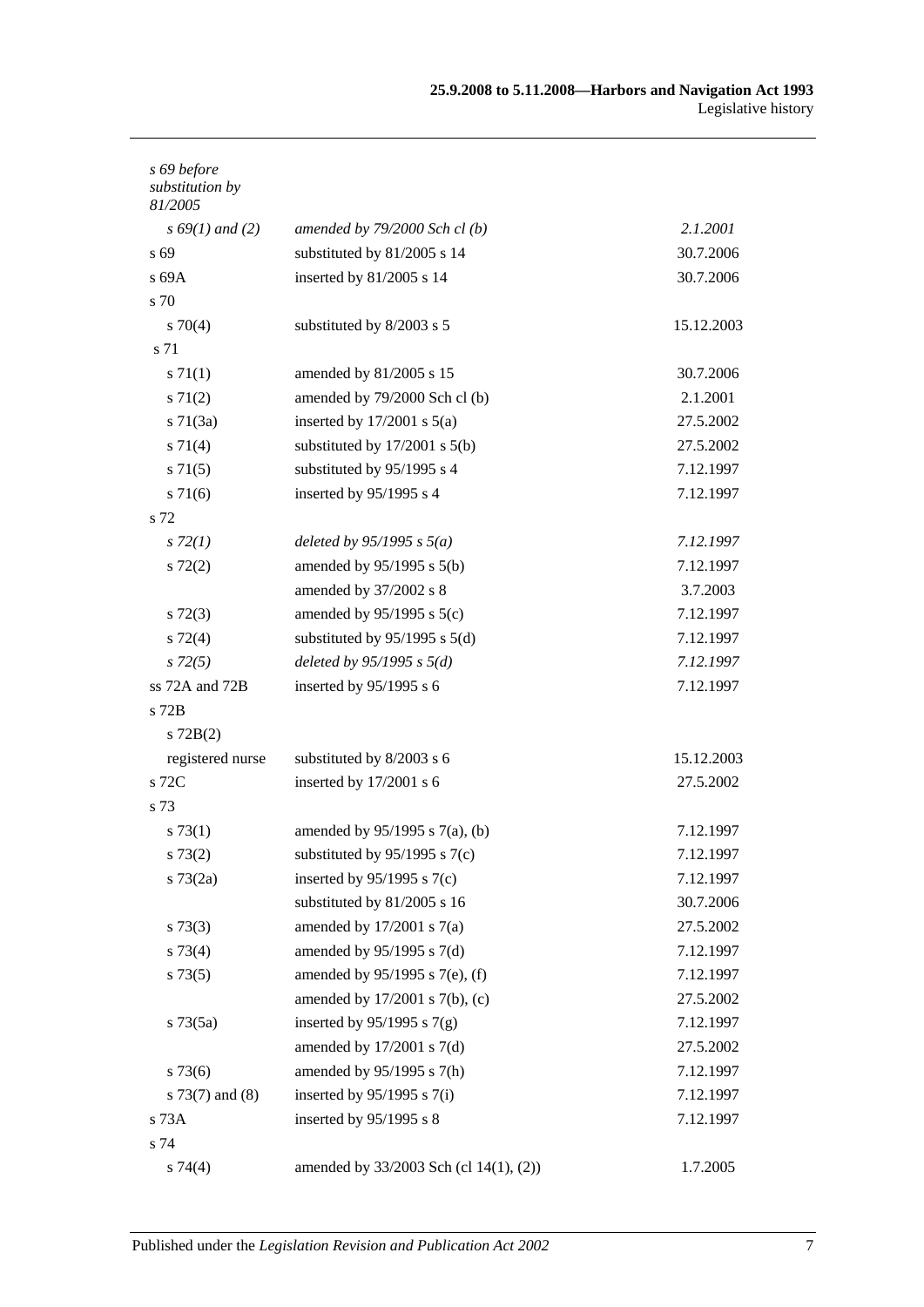| s74(5)              | amended by 33/2003 Sch (cl 14(3))   | 1.7.2005   |
|---------------------|-------------------------------------|------------|
| s74(7)              | substituted by $95/1995$ s $9(a)$   | 7.12.1997  |
| $s\,74(10)$         | substituted by $95/1995$ s $9(b)$   | 7.12.1997  |
| $s$ 74(10a)         | inserted by $95/1995$ s $9(b)$      | 7.12.1997  |
| $s$ 74(16a)         | inserted by 17/2001 s 8             | 27.5.2002  |
| s74(17)             | amended by 95/1995 s 9(c), (d)      | 7.12.1997  |
| s74(19)             | substituted by 8/2003 s 7           | 15.12.2003 |
| Pt 11               |                                     |            |
| s 75                |                                     |            |
| $s \, 75(3)$        | amended by 34/1996 s 4 (Sch cl 18)  | 3.2.1997   |
|                     | amended by 79/2000 Sch cl (b)       | 2.1.2001   |
| s 76                |                                     |            |
| $s \, 76(1)$        | amended by $95/1995$ s $10(a)$      | 7.12.1997  |
|                     | amended by 81/2005 s 17(1), (2)     | 30.7.2006  |
| $s \, 76(2)$        | amended by 81/2005 s 17(3), (4)     | 30.7.2006  |
| $s \, 76(3)$        | amended by $95/1995 s 10(b)$        | 7.12.1997  |
|                     | amended by $79/2000$ Sch cl(b)      | 2.1.2001   |
|                     | deleted by $81/2005$ s $17(5)$      | 30.7.2006  |
| Pt 12               |                                     |            |
| s 80                |                                     |            |
| $s\ 80(2)$          | substituted by 81/2000 s 19         | 25.1.2001  |
| Pt 13               |                                     |            |
| s 81                | substituted by 45/1994 s 23         | 2.6.1994   |
| Pt 14               |                                     |            |
| s 83                |                                     |            |
| s 83(2)             | amended by 45/1994 s 10             | 2.6.1994   |
|                     | amended by 81/2000 s 20             | 31.10.2001 |
| 84                  |                                     |            |
| s $84(1)$ and $(2)$ | amended by 79/2000 Sch cl (b)       | 2.1.2001   |
| s 85                | amended by 79/2000 Sch cl (b)       | 2.1.2001   |
| s 86                | deleted by 34/1996 s 4 (Sch cl 18)  | 3.2.1997   |
|                     | inserted by 23/2007 s 6             | 4.2.2008   |
| s 87                |                                     |            |
| s 87(1)             | amended by 23/2007 s 7              | 4.2.2008   |
| s 88                | deleted by 37/2002 s 9              | 3.7.2003   |
| s 89                |                                     |            |
| s 89(3)             | substituted by 81/2000 s 21         | 25.1.2001  |
| s $89(4)$ and $(5)$ | inserted by 81/2000 s 21            | 25.1.2001  |
| s 91                |                                     |            |
| $s \, 91(1)$        | amended by 23/2007 s 8(1)           | 4.2.2008   |
| $s \, 91(2)$        | amended by 23/2007 s 8(2)           | 4.2.2008   |
| $s\,91(7)$          | substituted by 79/2000 Sch cl (a)   | 2.1.2001   |
| $s\,91(8)$          | inserted by 34/1996 s 4 (Sch cl 18) | 3.2.1997   |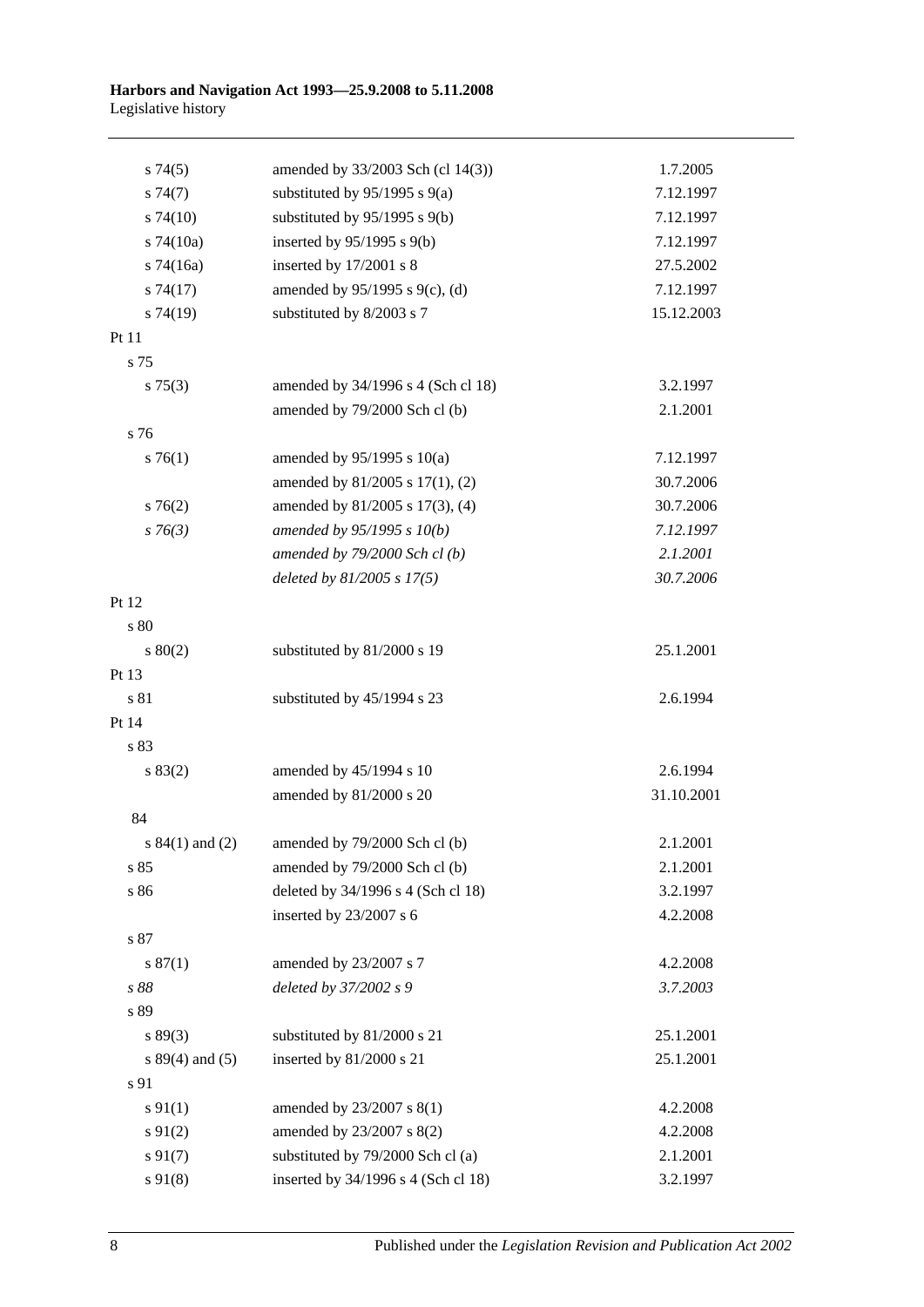| Sch 1<br>cl 1   |                                                                |            |
|-----------------|----------------------------------------------------------------|------------|
| cl $1(1)$       | amended by $45/1994$ s 24                                      | 2.6.1994   |
| Sch 2           |                                                                |            |
| cl <sub>1</sub> | omitted under Legislation Revision and<br>Publication Act 2002 | 3.7.2003   |
| cl 2            |                                                                |            |
| cl 2(4)–(8)     | inserted by $45/1994$ s 25                                     | 2.6.1994   |
| cl <sub>3</sub> | inserted by $53/2005$ s 4                                      | 17.11.2005 |

## **Transitional etc provisions associated with Act or amendments**

### *Statutes Amendment and Repeal (Common Expiation Scheme) Act 1996*

### **5—Transitional provision**

An Act repealed or amended by this Act will continue to apply (as in force immediately prior to the repeal or amendment coming into operation) to an expiation notice issued under the repealed or amended Act.

### *Harbors and Navigation (Miscellaneous) Amendment Act 2000*

### **14—Transitional provision**

- (1) On the commencement of section 7 of this Act, the appointed members of the State Crewing Committee who held office immediately prior to that commencement vacate their offices so that appointments may be made to the Committee under the principal Act as amended by this Act.
- (2) Subsection (1) does not derogate from section 16 of the *[Acts Interpretation Act](http://www.legislation.sa.gov.au/index.aspx?action=legref&type=act&legtitle=Acts%20Interpretation%20Act%201915) 1915*.

### *Statutes Amendment (Transport Portfolio) Act 2001*

### **9—Transitional provision**

An amendment to the principal Act effected by a provision of this Part does not apply in relation to an offence committed before the commencement of that provision.

## *Harbors and Navigation (Australian Builders Plate) Amendment Act 2007, Sch 1—Validation provision*

Part 9 Division 1A of the *[Harbors and Navigation Regulations](http://www.legislation.sa.gov.au/index.aspx?action=legref&type=subordleg&legtitle=Harbors%20and%20Navigation%20Regulations%201994) 1994* has the same force and effect, and will be taken to always have had the same force and effect, as if made under the *[Harbors and Navigation Act](http://www.legislation.sa.gov.au/index.aspx?action=legref&type=act&legtitle=Harbors%20and%20Navigation%20Act%201993) 1993* as amended by section 8(2) of this Act.

# **Historical versions**

Reprint No 1—2.6.1994 Reprint No 2—3.2.1997 Reprint No 3—7.12.1997 Reprint No 4—2.1.2001 Reprint No 5—25.1.2001